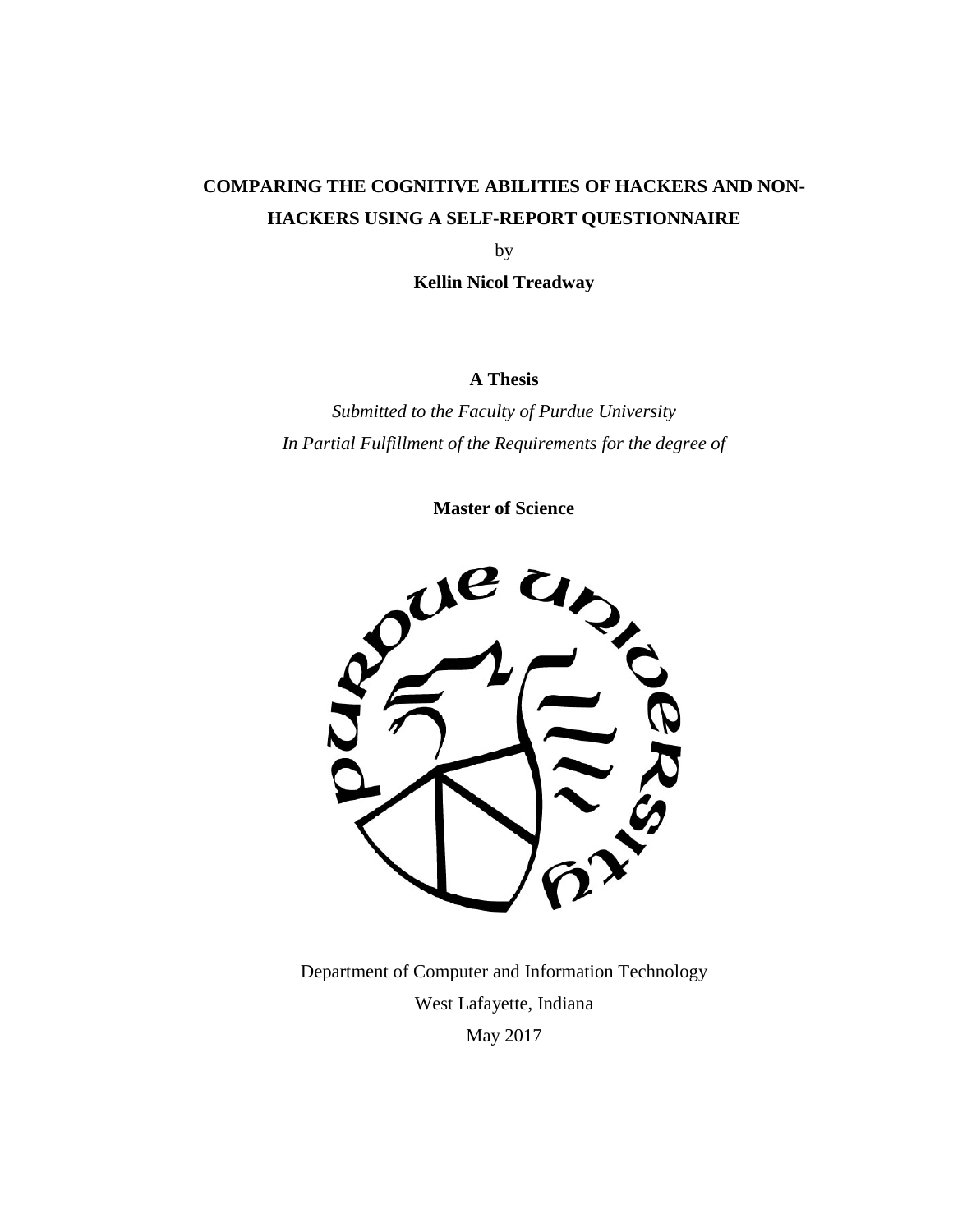ProQuest Number: 10258947

All rights reserved

INFORMATION TO ALL USERS The quality of this reproduction is dependent upon the quality of the copy submitted.

In the unlikely event that the author did not send a complete manuscript and there are missing pages, these will be noted. Also, if material had to be removed, a note will indicate the deletion.



ProQuest 10258947

Published by ProQuest LLC (2017). Copyright of the Dissertation is held by the Author.

All rights reserved. This work is protected against unauthorized copying under Title 17, United States Code Microform Edition © ProQuest LLC.

> ProQuest LLC. 789 East Eisenhower Parkway P.O. Box 1346 Ann Arbor, MI 48106 - 1346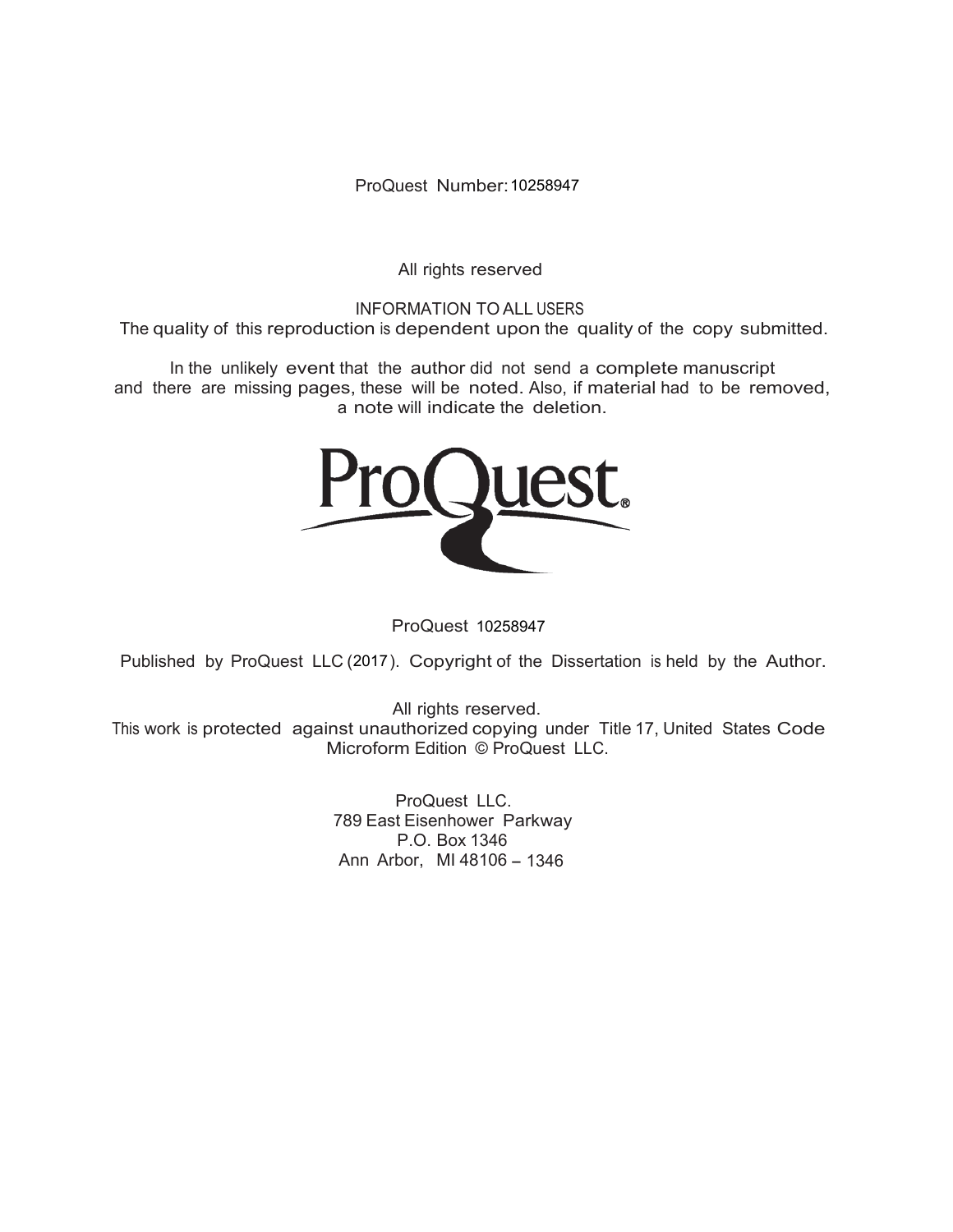# **THE PURDUE UNIVERSITY GRADUATE SCHOOL STATEMENT OF THESIS APPROVAL**

Dr. Kathryn Seigfried-Spellar, Chair Department of Computer and Information Technology Dr. Marc Rogers Department of Computer and Information Technology Dr. Don Lynam

Department of Psychological Sciences

## **Approved by:**

Professor Jeffrey L. Whitten Head of the Departmental Graduate Program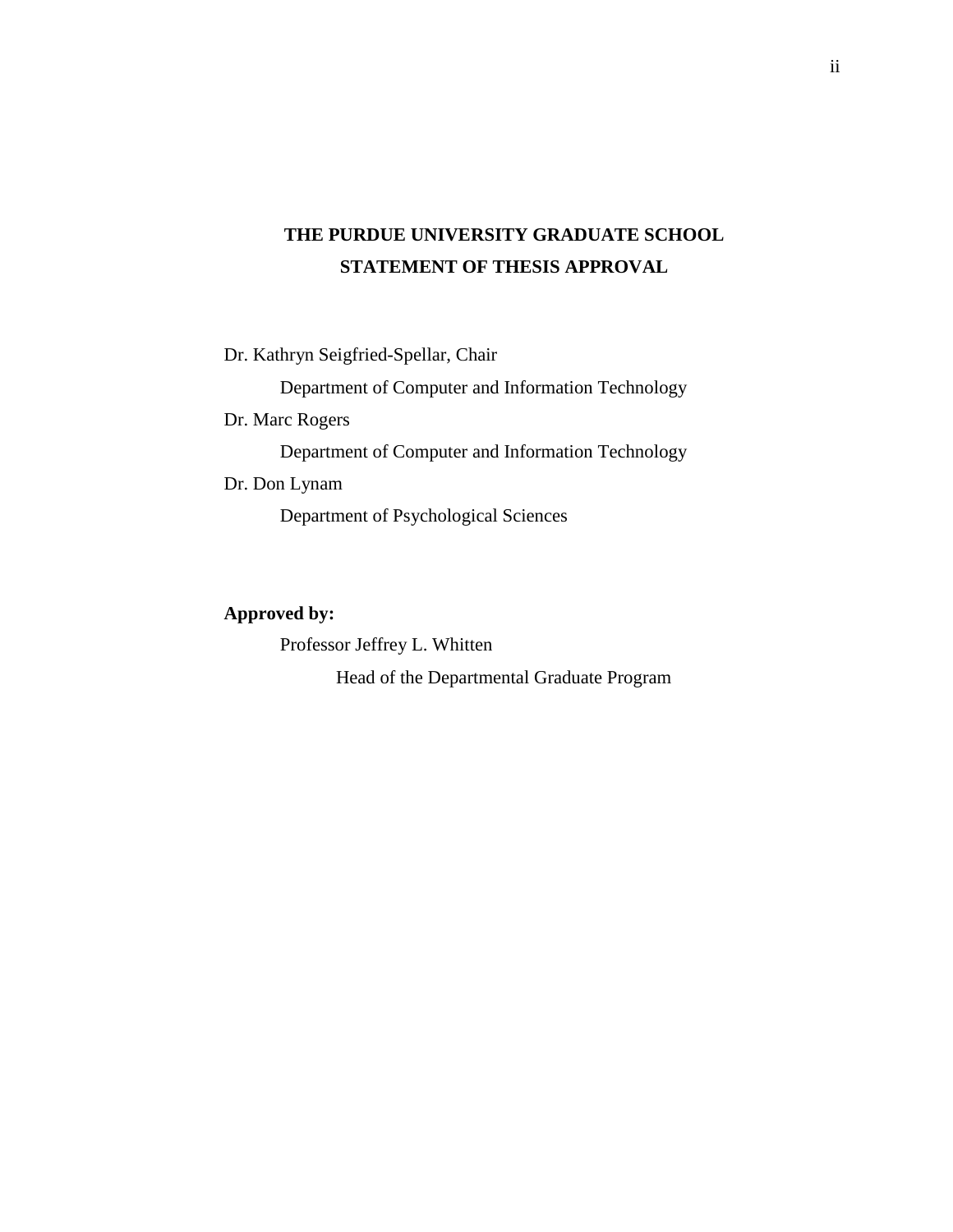*For my mother. For my father. For my Spencer.*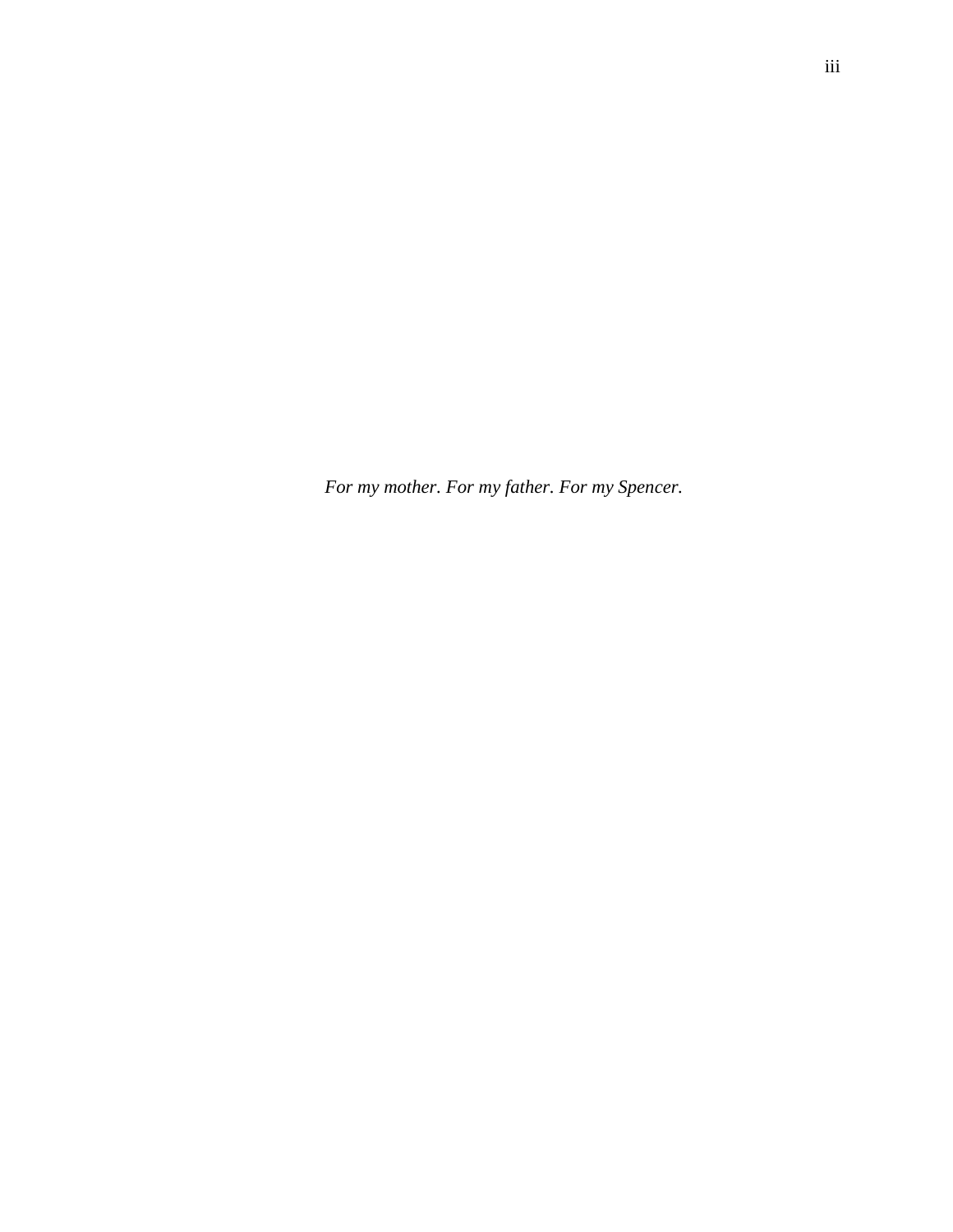#### **ACKNOWLEDGMENTS**

The completion of this project has been a long time coming, and I could not have made it this far without a number of people who provided support along the way. I would like to thank my thesis committee for bearing with me through this process. Dr. Kate, Dr. Rogers, and Dr. Lynam, thank you for your patience, your assistance, and your faith in me. Furthermore, I would like to thank Stacy Lane in the Department of Computer and Information Technology at Purdue University for all of her long-distance help. Stacy, thank you for your quick responses to my hundreds of emails; I would have been lost and clueless without you. I would also like to thank Brenda Parsons in the Department of Criminology and Criminal Justice at The University of Alabama for just being her amazing, problem-solving self. Brenda, you are a rock star.

I would like to thank my mother for always being my biggest cheerleader and my father for having my back, no matter what. Even though we cannot choose our parents, I would always, always choose both of you. I would like to thank my fiancé, Blake Brasher, for always keeping me grounded (and well-fed when I would forget to eat). Spencer, thank you for talking me off the ledge each and every time; I love you. I would also like to thank the rest of my family, related and otherwise; I am blessed to have so many people to love. Finally, I would like to thank my CJ family. You all shared in the insanity of this process. I love each and every one of you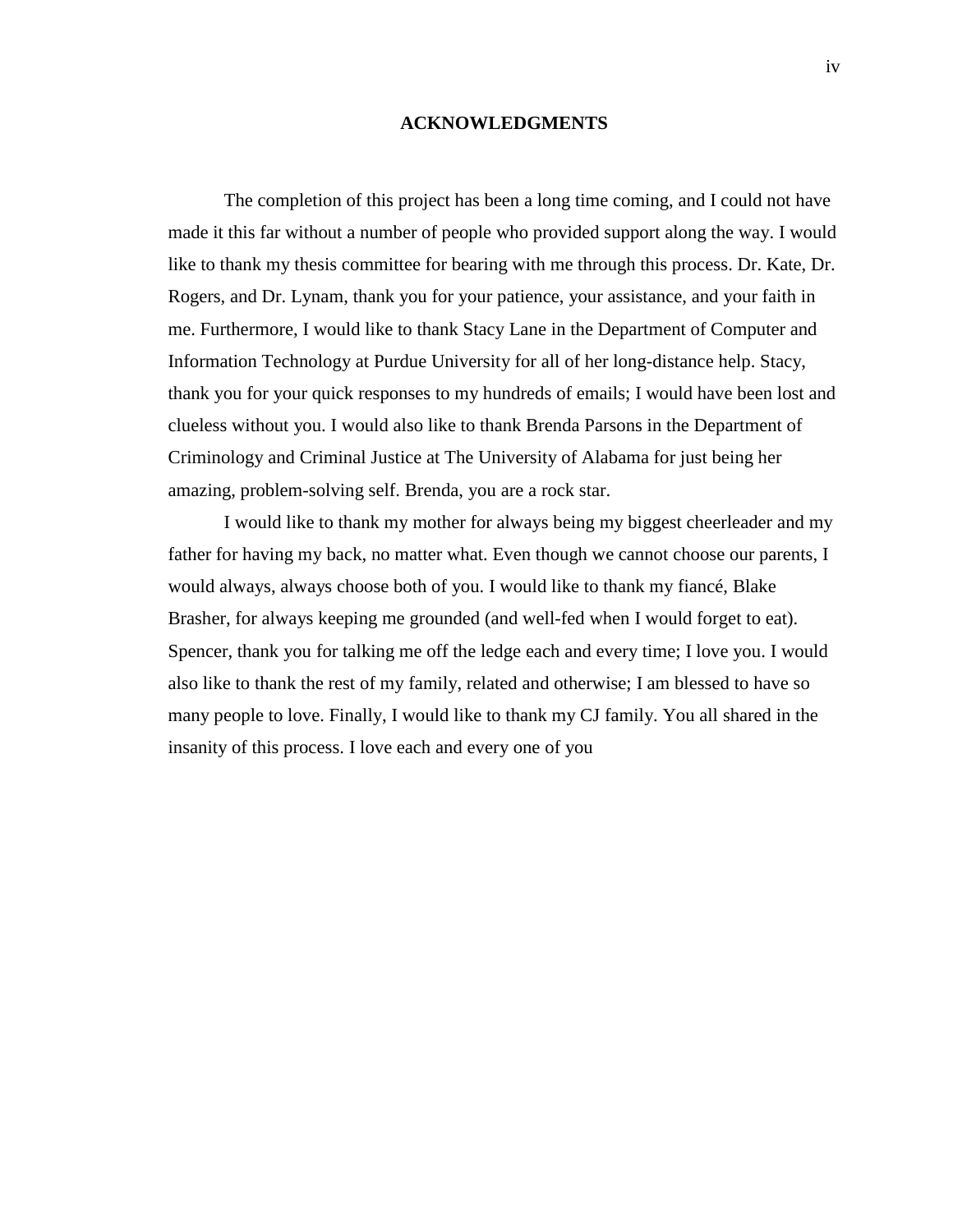# **TABLE OF CONTENTS**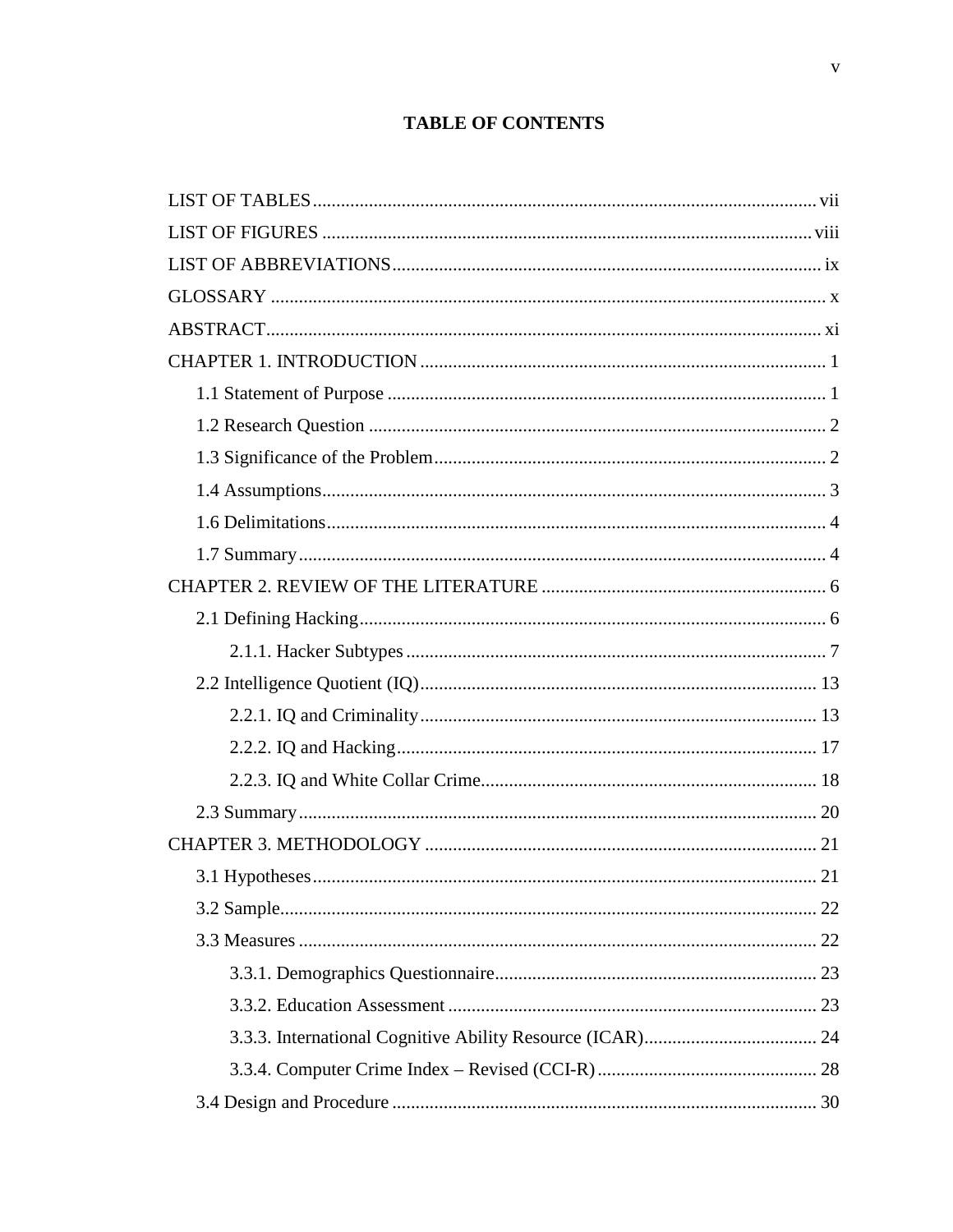| APPENDIX C: INTERNATIONAL COGNITIVE ABILITY RESOURCE (ICAR) 57 |
|----------------------------------------------------------------|
| APPENDIX D: COMPUTER CRIME INDEX - REVISED (CCI-R) 65          |
|                                                                |
|                                                                |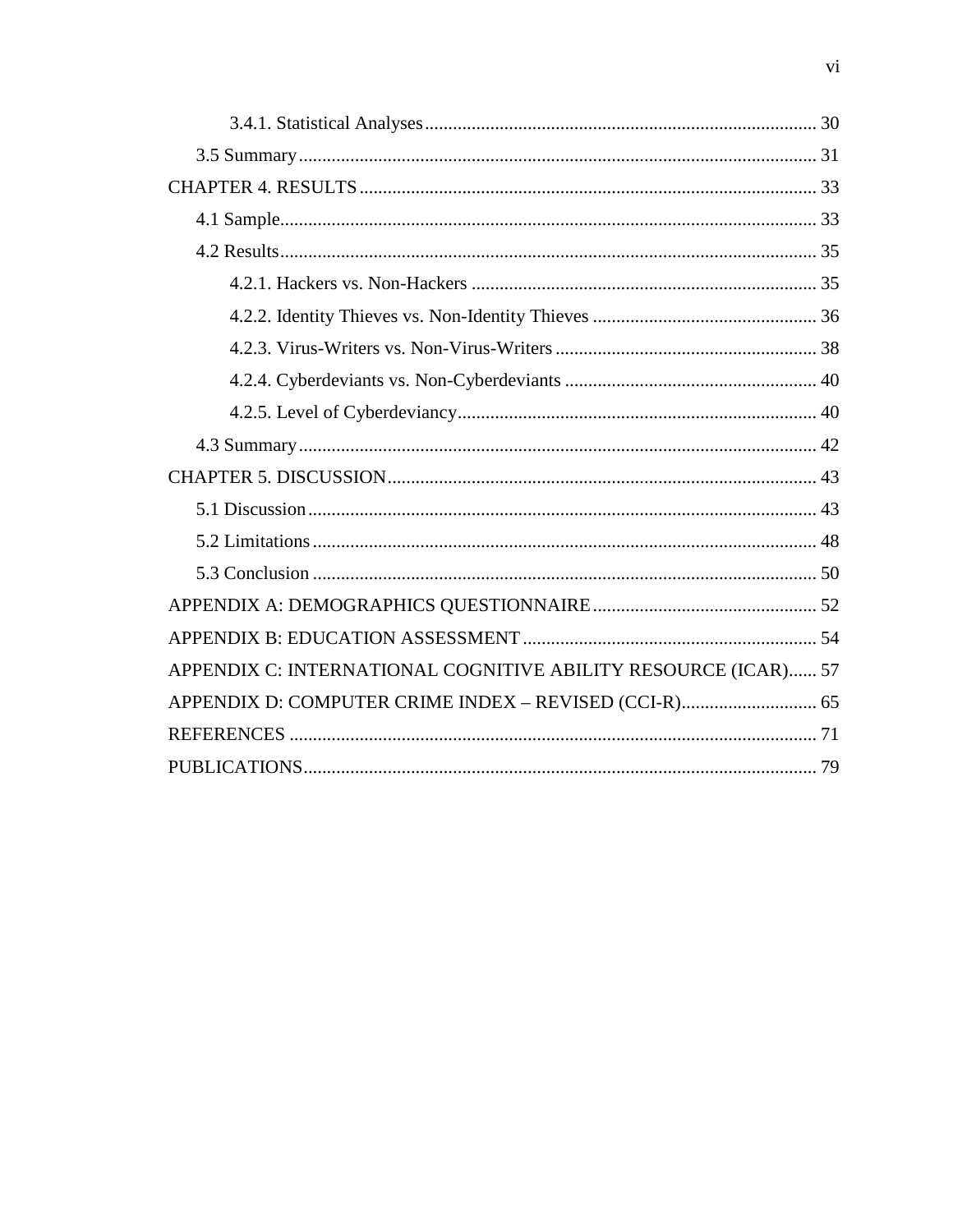## **LIST OF TABLES**

<span id="page-7-0"></span>

| 4.3 Mean Differences for ICAR Sample Test and Subscale Scores with Identity Theft |  |
|-----------------------------------------------------------------------------------|--|
|                                                                                   |  |
| 4.4 Mean Differences for ICAR Sample Test and Subscale Scores with Virus-Writing  |  |
|                                                                                   |  |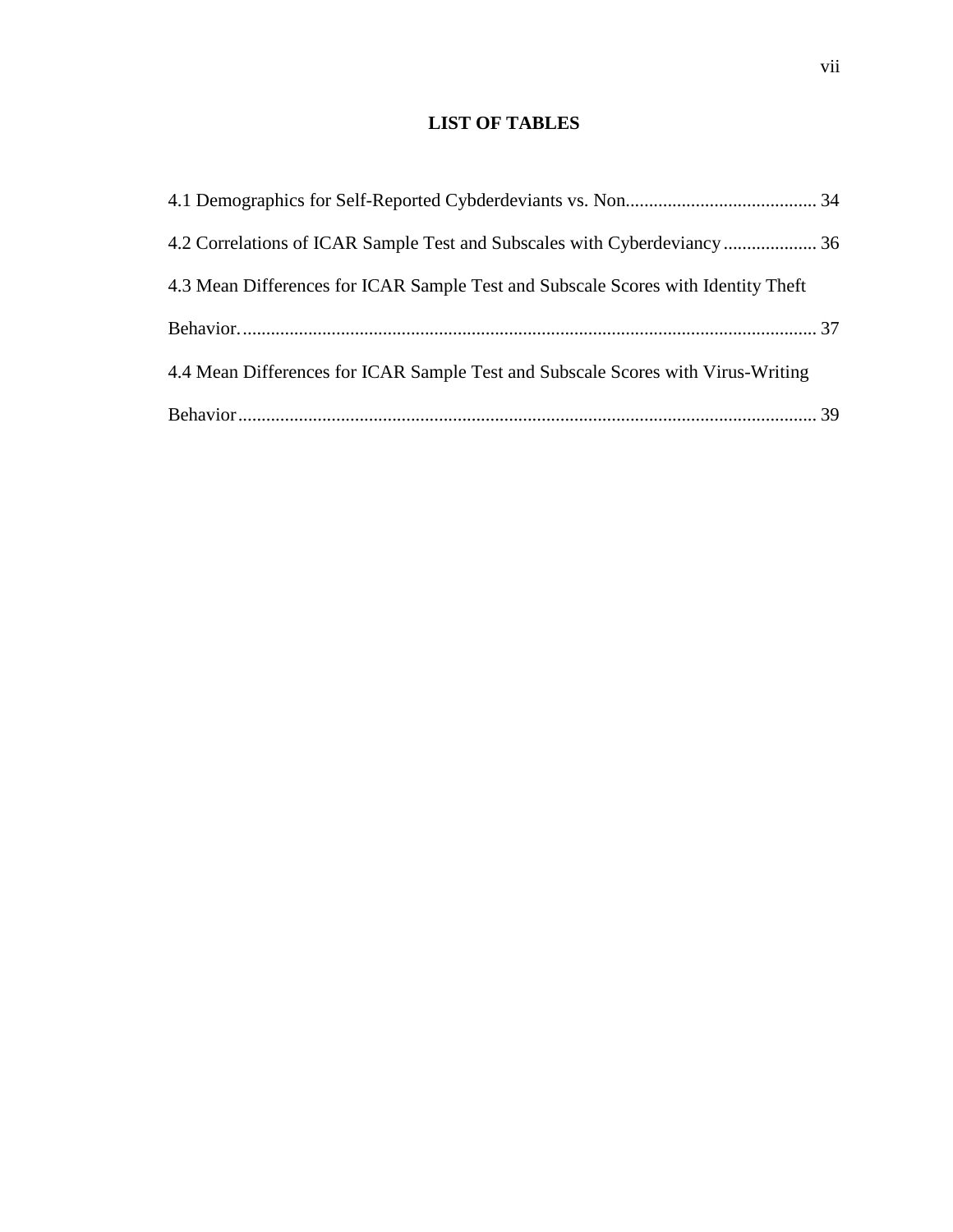## **LIST OF FIGURES**

<span id="page-8-0"></span>

| C.8 R3D8 Three-Dimensional Rotation Item for the ICAR Sample Test  64 |  |
|-----------------------------------------------------------------------|--|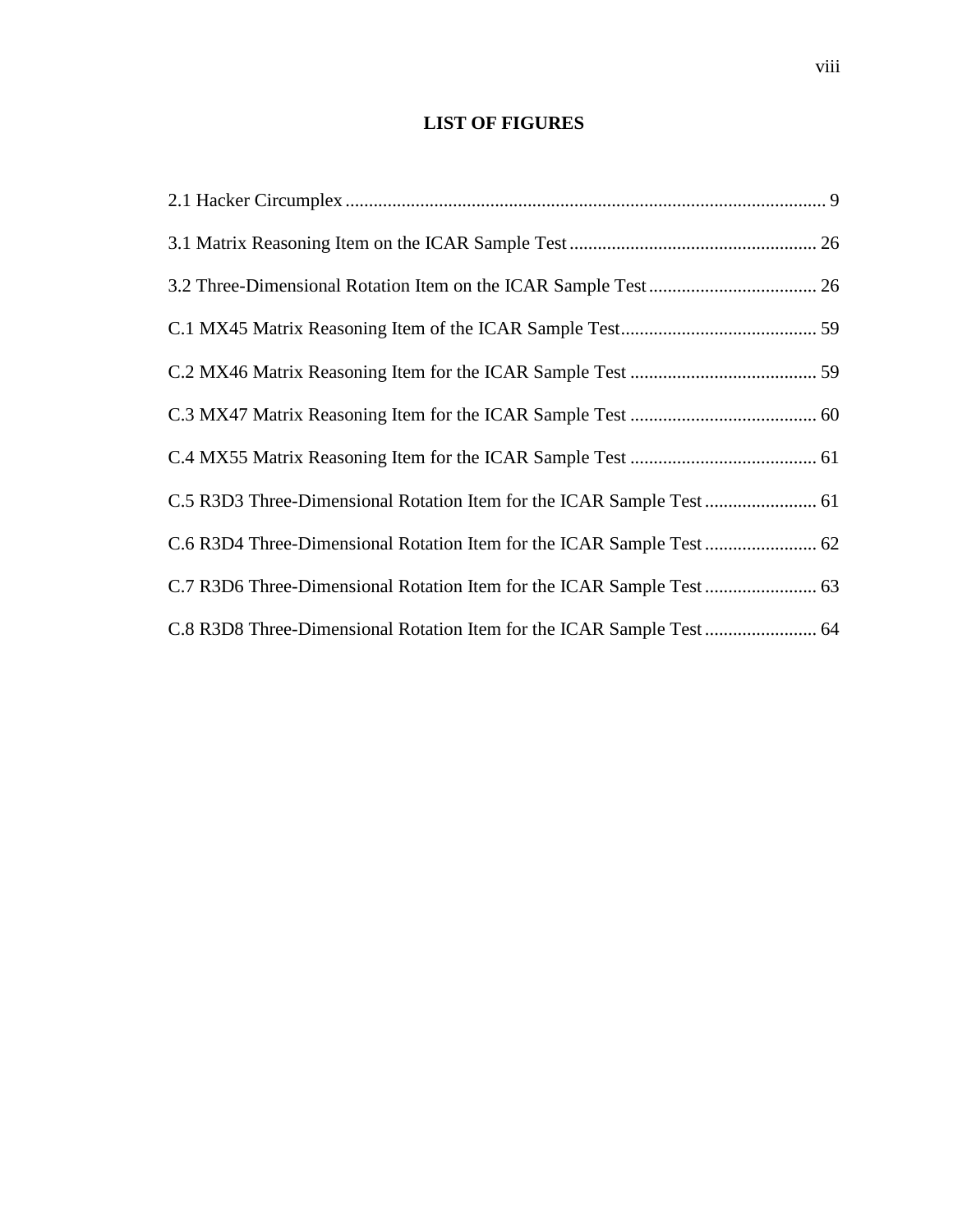## **LIST OF ABBREVIATIONS**

- <span id="page-9-0"></span>CCI-R – Computer Crime Index – Revised (Rogers, Smoak & Liu, 2006).
- GPA grade point average
- EECM Effort Expenditure Comparison Measure (Smith et al., 2013).
- IQ intelligence quotient.
- ICAR International Cognitive Ability Resource (Condon & Revelle, 2014).
- SRAPM Self-Rated Academic Performance Measure (Heaven et al., 2002).
- WAIS-R Weschler Adult Intelligence Scale Revised (Weschler, 1991)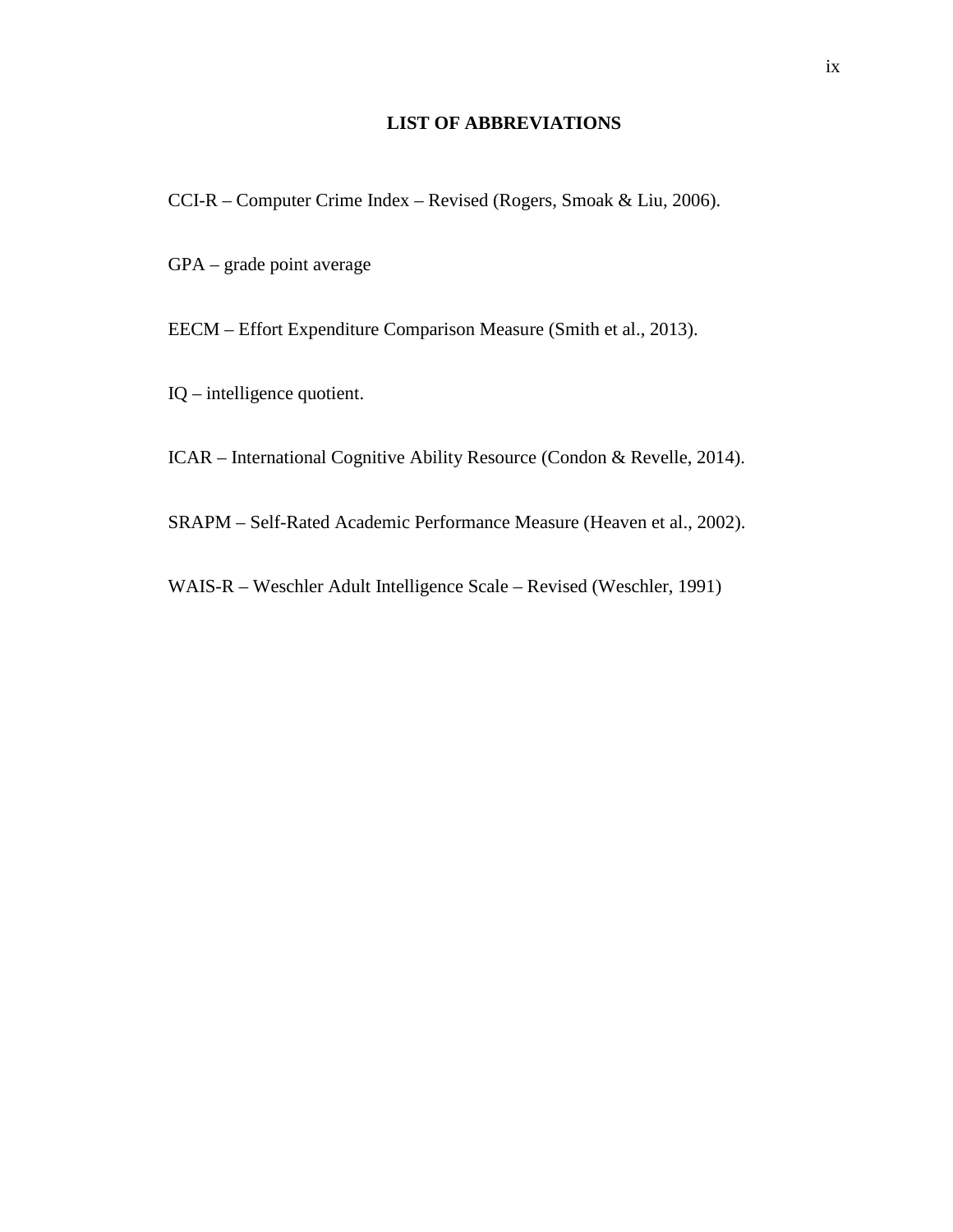## **GLOSSARY**

- <span id="page-10-0"></span>Computer Crime Index – Revised (CCI-R) – a measure of deviant computer behavior (Rogers et al., 2006b).
- Hack or hacking behavior an unauthorized intrusion into a network or computing device (cf., Rogers, 2006).
- Hacker an individual who performs an intrusion into a network or computing device without authorization (cf., Rogers, 2006).
- Intelligence quotient (IQ) the scaled measure of an individual's intelligence (Hernstein & Murray, 1994).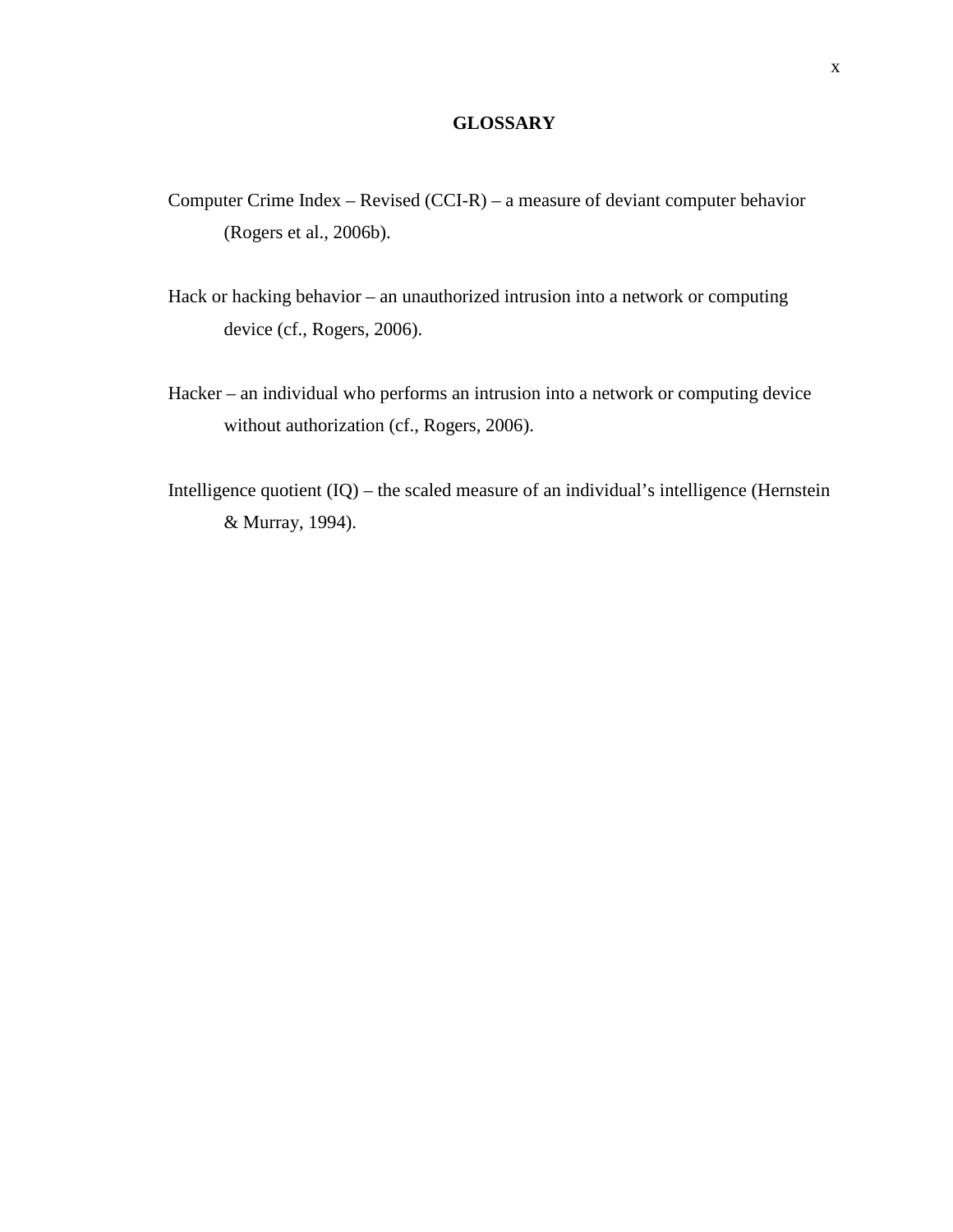## **ABSTRACT**

<span id="page-11-0"></span>Author: Treadway, Kellin N. M.S. Institution: Purdue University Degree Received: May 2017 Title: Comparing the Cognitive Abilities of Hackers and Non-Hackers Using a Self Report Questionnaire Major Professor: Dr. Kathryn Seigfried-Spellar

Hackers are typically represented in the media as having high levels of intelligence, but there is little empirical research available on the topic of IQ and hacking behaviors. Low IQ scores are associated with criminality in general, but higher IQ scores and education are positively correlated with white collar crime, of which criminal hacking behaviors are a subset. Therefore, the present study sought to examine cognitive abilities of selfreported hackers and non-hackers, as well as compare the cognitive abilities scores of different subsets of hackers, in a sample of Mechanical Turk workers using the International Cognitive Ability Resource and the Computer Crimes Index – Revised.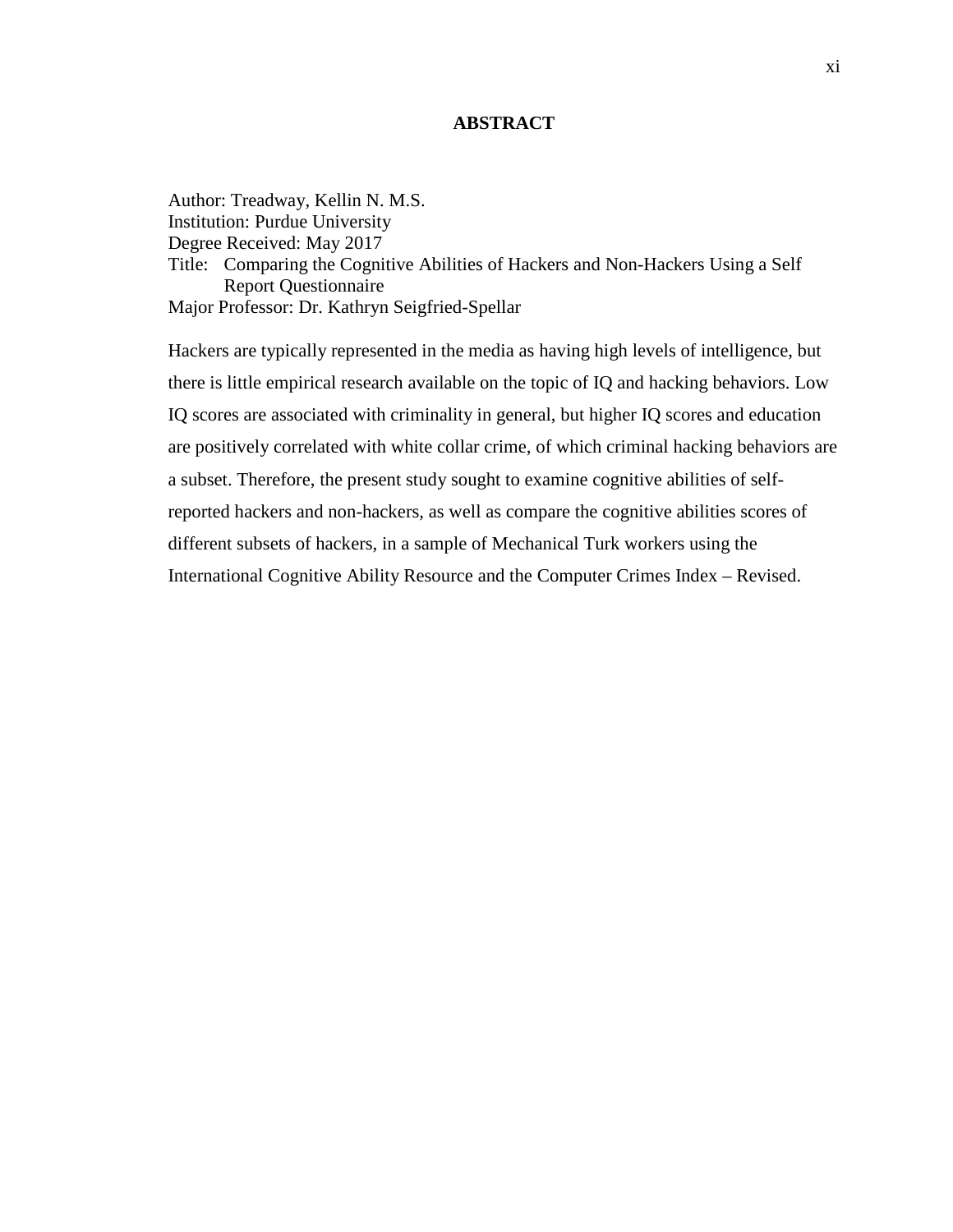### **CHAPTER 1. INTRODUCTION**

<span id="page-12-0"></span>According to a recent Gallup poll, more Americans fear identity theft and cell phone data breaches than they are concerned with physical assaults (Riffkin, 2014). Moreover, the FBI's current Internet Crime Complaint Center (IC3; 2014) report demonstrates recent hacker activity. In 2014, the IC3 received a total of 269,422 complaints, nearly half of which resulted in a financial deficit for an average dollar loss of \$6,472 per complaint and a total loss of \$800,492,073.00. In addition, researchers at the Ponemon Institute report that, in 2014, nearly half (i.e., 47%) of the population of American adults were victims of a data breach which made their financial information vulnerable to hackers (Pagliery, 2014). Such findings could indicate that the latest surge in data breaches and hacker threats have worked against the public perception of information security in the current tech-savvy society. In such environments, fears can lead to stereotypes, especially when these stereotypes are further reinforced by popular media. Therefore, hackers are often perceived as super-geniuses who can assume control of the nation's critical infrastructures with just a click of the mouse.

## 1.1 Statement of Purpose

<span id="page-12-1"></span>The literature is contradictory on the issue of computer deviants and criminals. According to some previous research (cf., Hernstein & Murray, 1994; Hirschi & Hindelang, 1977; White, Moffit, & Silva, 1989) those convicted of delinquent or criminal behavior are more likely to demonstrate a lower IQ score. However, the commission of most computer-related crimes (i.e., criminal or "black-hat" hacking) typically requires a certain level of technical knowledge and skill (Rogers, 2006). Furthermore, it has been generally assumed that computer hackers are highly intelligent, more so than the average individual.

Therefore, the research on criminal behavior would predict a lower IQ score for those who engage in criminal activities, including computer-related crimes, but the literature on computer hackers would suggest these individuals are equipped with more technical skills and intelligence than the average person. Thus, the present study sought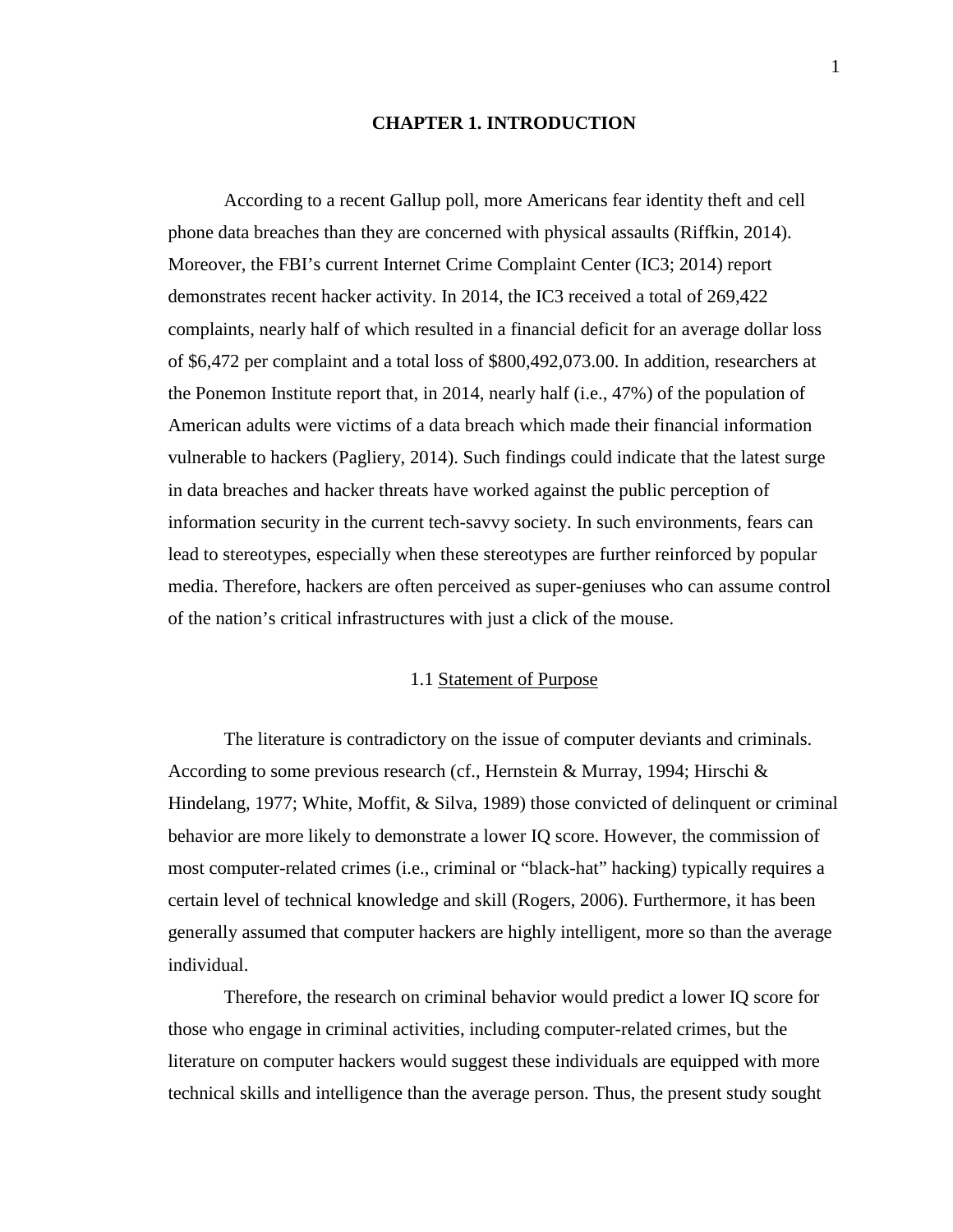to compare the IQ scores of self-reported computer hackers with self-reported nonhackers in order to determine if IQ scores differ across a sample population of Mechanical Turk "workers." Although current literature contributes to the knowledge on hackers and hacking behaviors, further research is needed in order to more fully understand these types of individuals.

#### 1.2 Research Questions

<span id="page-13-0"></span>Do cyberdeviants vary significantly on cognitive ability scores?

## 1.3 Significance of the Problem

<span id="page-13-1"></span>The lack of knowledge about a topic can sometimes lead to fear of the subject matter. Recently, major hacking attempts and successes have been headlining the news. Target, the United States Postal Service, Anthem health insurance, and many others all share a common trait; they were targeted for large-scale data breaches (Abrams, 2014; Kumparak, 2014; Weise, 2015). In addition, the latest trend in vehicle safety has less to do with air bags and more to do with the security of the car's onboard computer system (Rushe, 2015). With technology now standard in many cars, trucks, and SUVs, the newest fear amongst car owners is the ability for outsiders to hack into their vehicles' system controls and override the driver's input (Rushe, 2015). Most notably, though, was the incident with Sony that occurred in December 2014 when the motion picture production company postponed the release of *The Interview* after a hacker's threats of violence (Fitzpatrick, 2014). Furthermore, many popular movies (e.g., *Live Free or Die Hard*, *The Matrix, The Girl with the Dragon Tattoo*) and television shows (e.g., *Person of Interest, CSI: Cyber, Mr. Robot*) depict hackers as super-geniuses who can access a country's critical infrastructure with just a few clicks on a laptop computer (cf., Internet Movie Database [IMdb]).

For those who have less knowledge of technology, such claims by Hollywood may be perceived as true fact, which perpetuates the fear and mystique of computer hackers, and frequent media coverage of data breaches and hacking attempts likely contributes to the American public's fear associated with such behaviors. For instance, a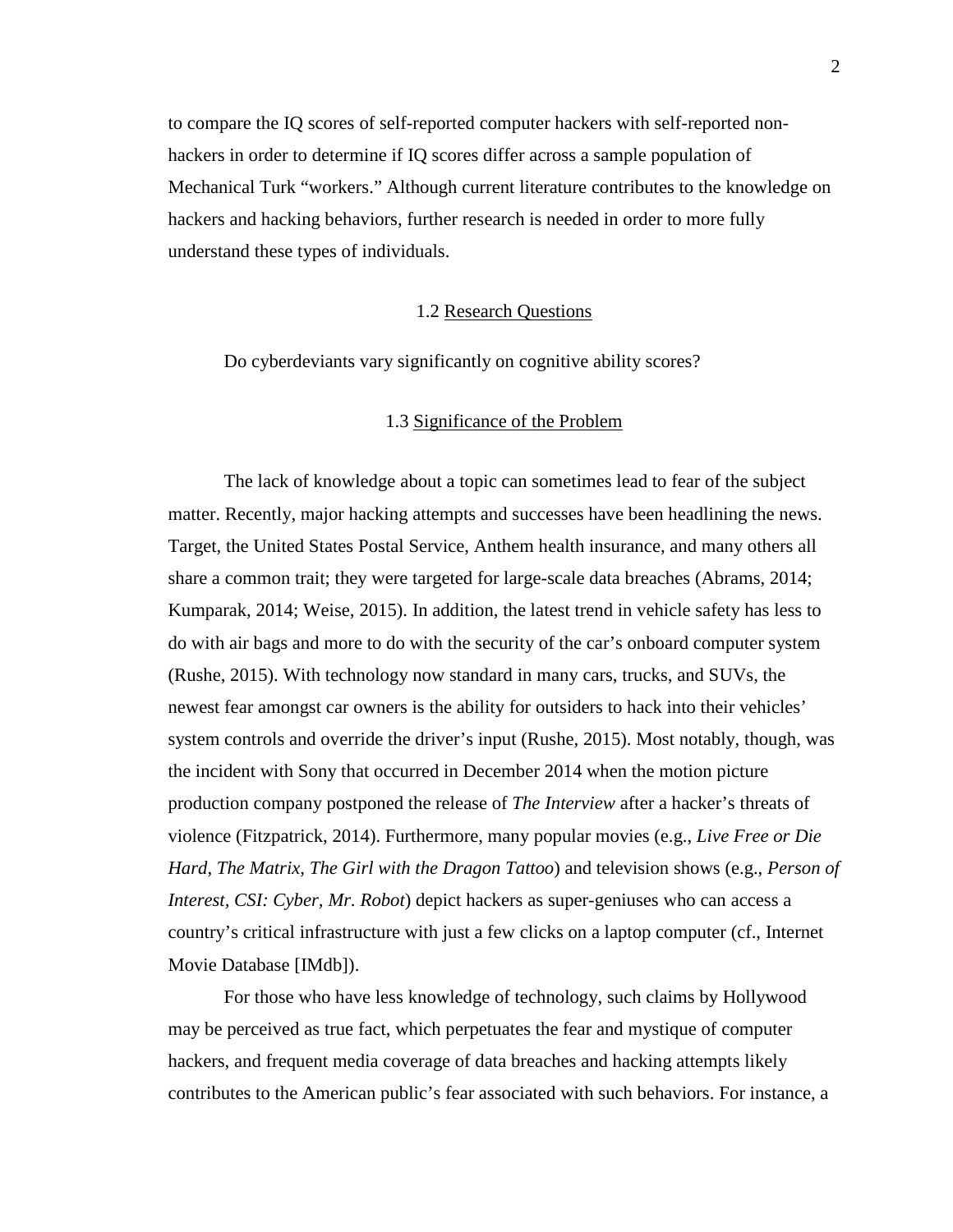Gallup poll from October 2014 indicates the two main criminal concerns in the United States are associated with cybercrime (Riffkin, 2014). Most Americans fear being a victim of identity theft via a store's data breach or a hacking attempt against their cell phone more than they fear being a victim of murder or sexual assault (Riffkin, 2014). For instance, 62-69% of individuals specify they worry frequently over data theft, compared to the 18% who indicate a greater-than-average concern for physical assault (Riffkin, 2014). These findings demonstrate a broad apprehension for computer crimes, as well as a general mistrust of digital security.

However, the term "hacker" was not originally intended to have a negative connotation, and in fact, not every modern hacker has nefarious intentions (Fötinger & Ziegler, 1993; Schell & Holt, 2009). Furthermore, not all hacking behaviors require a high level of technical knowledge and skill (Rogers, 2006). Script kiddies (or novices), for instance, have less technical skill than others who engage in hacking behaviors, as these lower-level hackers use programming code written by more skilled individuals in order to deface websites and otherwise make a nuisance of themselves (Rogers, 2006).

Theoretically, then, what the public perceives as behavior befitting someone with genius-level IQ (i.e., an IQ score which is several deviations above the mean; Herrnstein & Murray, 1994) could be carried out by an individual with an average level of intelligence, as little research exists to suggest a trend in either direction. Therefore, the present study sought to add to the literature on actors involved in computer deviant behavior.

## 1.4 Assumptions

<span id="page-14-0"></span>The assumptions of the present study were as follows:

- Individuals solicited for participation may choose not to complete the survey.
- Participants who begin the survey may not complete it in its entirety.
- Participants responded honestly to the survey questions.

## 1.5 Limitations

The limitations of the present study were as follows: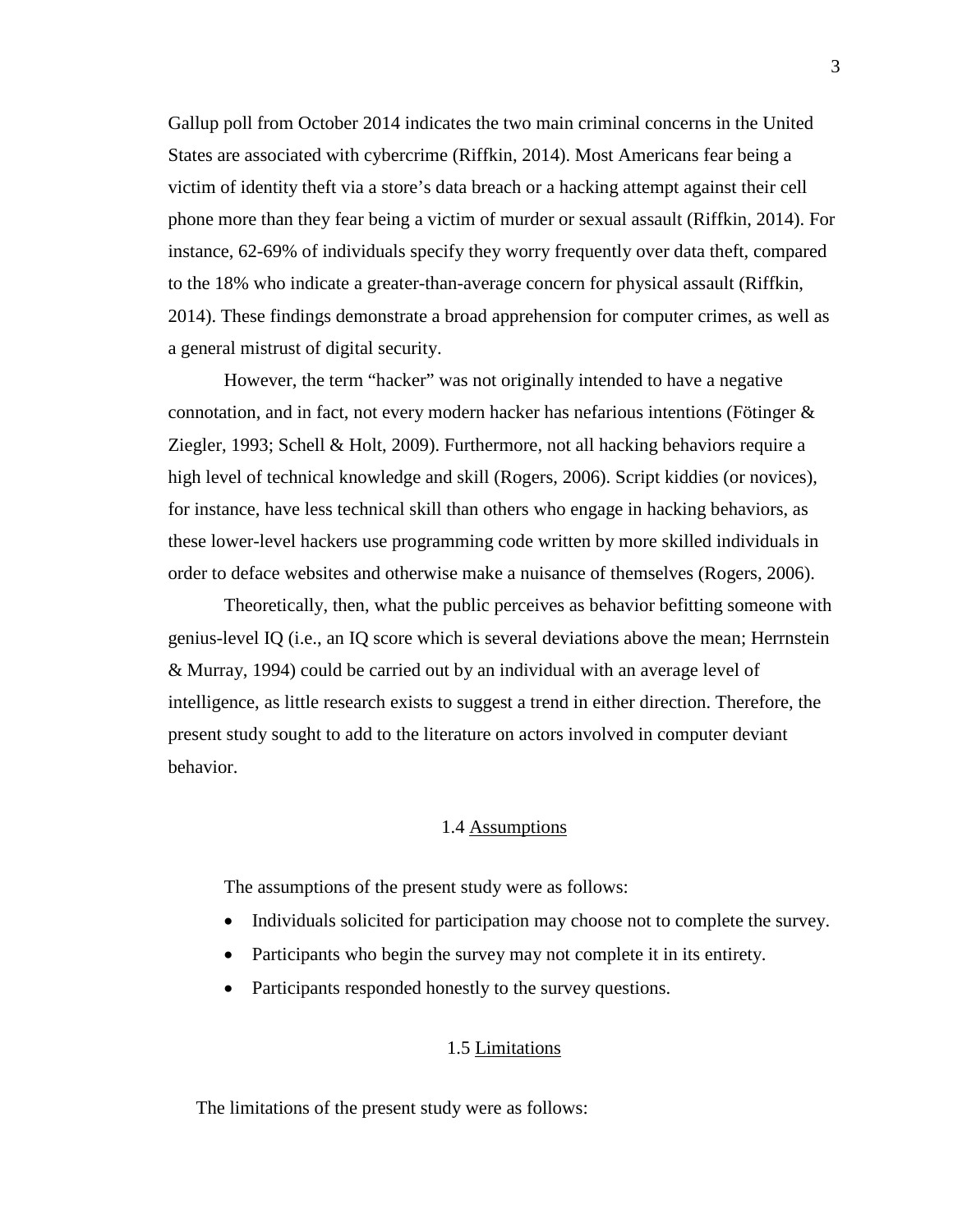- The researcher solicited participants from the Mechanical Turk website.
- The researcher compared cognitive ability scores between different subtypes of self-reported cyberdeviants (e.g., hackers versus virus-writers).
- The researcher compared cognitive ability scores amongst the different levels of cyberdeviant behavior.
- The researcher made these comparisons based on responses collected via a Qualtrics survey, which included a demographics questionnaire, the Computer Crime Index – Revised (CCI-R), and the International Cognitive Ability Resource (ICAR).

## 1.6 Delimitations

<span id="page-15-0"></span>The delimitations of the present study were as follows:

- The present study did not include computer deviancy where the computing device is simply used as the tool to complete the deviant act, such as child pornography or cyberbullying.
- The proposed study will not include the computer deviancy commonly referenced as "pirating," which is the unauthorized downloading of media or software without payment, due to the marginalization of this behavior in society (cf., Gunter, Higgins, & Gealt, 2010; Rogers, Seigfried, & Tidke, 2006).
- The researcher did not solicit the survey outside of the Mechanical Turk website, which served as the population for the present study.
- <span id="page-15-1"></span>• Only data from those residing in the United States and above the age of 18 years were included in final data analysis.

## 1.7 Summary

The rise of data breaches and hacker threats may have contributed to a misbegotten stereotype of hackers as super-geniuses with high IQs, and the fear of hacking behavior is similarly reflected in the public opinion. Although prior research on IQ and criminality suggests a correlation between low IQs and criminal offending, most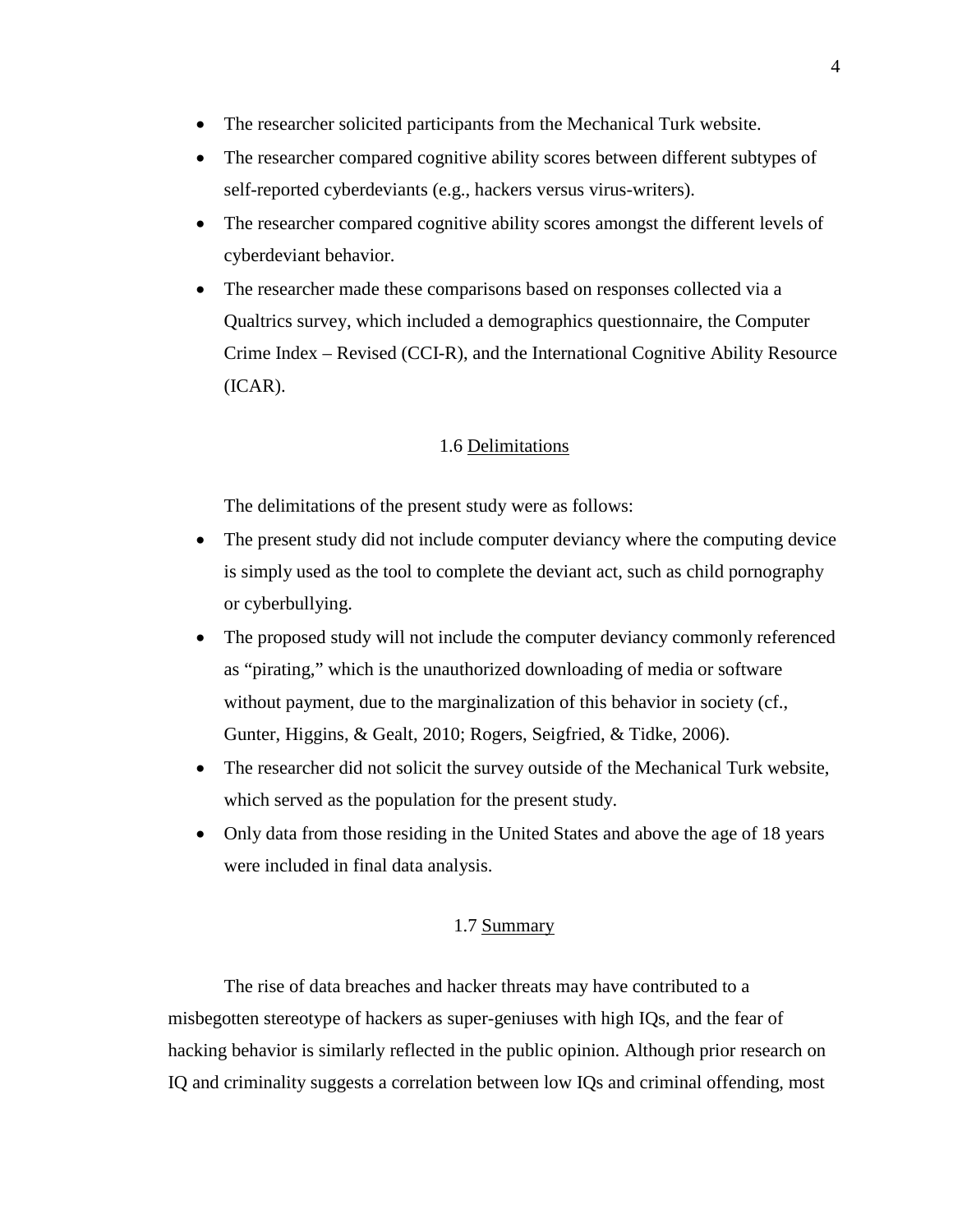hacking behaviors require a certain level of technical skill, which might be indicative of a higher IQ.

The present study sought to further the knowledge of hacking behaviors and related IQ scores. The researcher assumes respondents answered the survey questions honestly and that solicited participants may choose not to complete the survey and/or complete only a portion of the survey.

The present study did not include literature or data analysis on "computer-as-atool" forms of cyber deviancy (i.e., cyberbullying and child pornography), and only responses from residents of the United States over the age of 18 were included in final data analysis. The researcher solicited these participants via the Mechanical Turk website, and respondents were asked to anonymously answer items from a self-report survey consisting of a demographics questionnaire, an education assessment, the International Cognitive Ability Resource (ICAR), and the Computer Crime Index – Revised (CCI-R).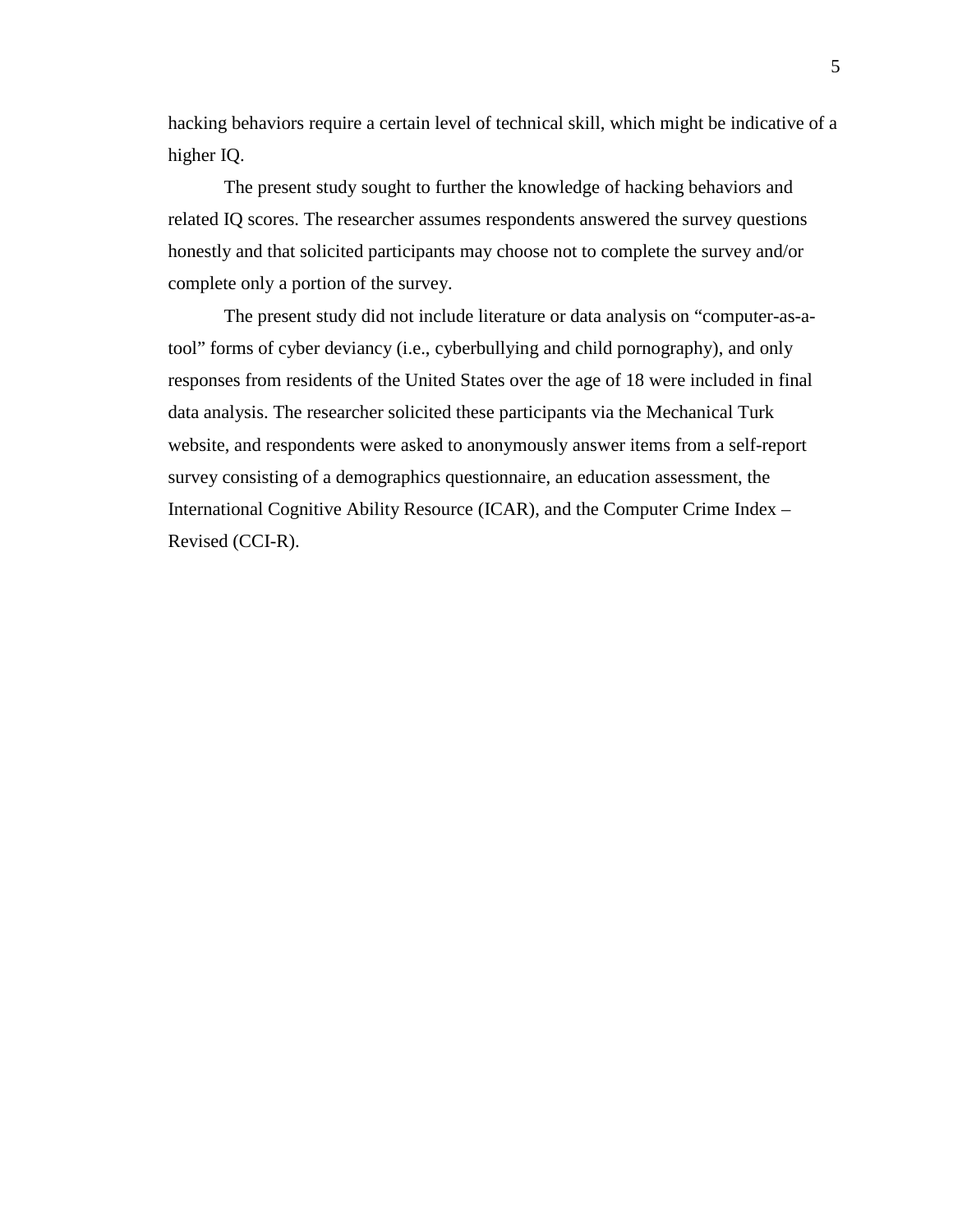#### **CHAPTER 2. REVIEW OF THE LITERATURE**

<span id="page-17-0"></span>The expansive news coverage of recent data breaches (cf., Abrams, 2014; Kumparak, 2014; Weise; 2015), along with the portrayal of computer hackers in popular media, demonstrates a certain public mindset about hackers in general (cf., Furnell, 2002; Holt, Bossler, & Seigfried-Spellar, 2015; Rogers, 1999a; Rogers, 2001; Schell & Dodge, 2002). Therefore, the hacker stereotype persists, as many believe these individuals are extremely intelligent, young, white men with the knowledge and skill to anonymously hack into any secured network and tamper with national security (cf., Holt et al., 2015; Schell & Dodge, 2002).

Furthermore, early literature on network intrusions labeled every type of unauthorized entry as hacking. However, this one-dimensional view of hackers is inaccurate, as this is a diverse group of individuals with varying goals, motivations, intents, and backgrounds (cf., Parker, 1998; Rogers, 1999a; Rogers, 1999b; Rogers, 2001; Rogers, 2010; Schell & Dodge, 2002; Schell & Martin, 2004). Additionally, little to no literature specifically addresses the IQ of hackers, despite the proliferation of research on IQ and general criminality.

## 2.1 Defining Hacking

<span id="page-17-1"></span>Hacking was not always associated with criminal activity (cf., Fötinger & Ziegler, 1993 Schell & Dodge, 2002; Schell & Holt, 2009), and not all hacking behaviors are identical (cf., Parker, 1998; Rogers, 2010; Schell & Dodge, 2002). A hacker is someone who gains unauthorized access to a computer or network (Chiesa, Ducci, & Ciappi, 2009; Fötinger & Ziegler, 1993; Parker, 1998; Rogers, 1999a; Rogers, 1999b; Rogers, 2006; Rogers, 2010; Rogers et al., 2006a; Rogers et al., 2006b; Schell & Dodge, 2002; Schell & Holt, 2009; Holt et al., 2015; Wall, 2007). However, this definition does not take into account the many different sub-types of hacking behavior that exist (cf., Parker, 1998; Rogers, 2010; Shaw, Post & Ruby, 1999).

Prior to its adoption by computer scientists, the term "hacker" was a Yiddish word that referred to an "inept furniture maker" (Schell & Dodge, 2002; Schell & Martin, 2004). However, modern use of the word originated in the 1960s with an all-male club at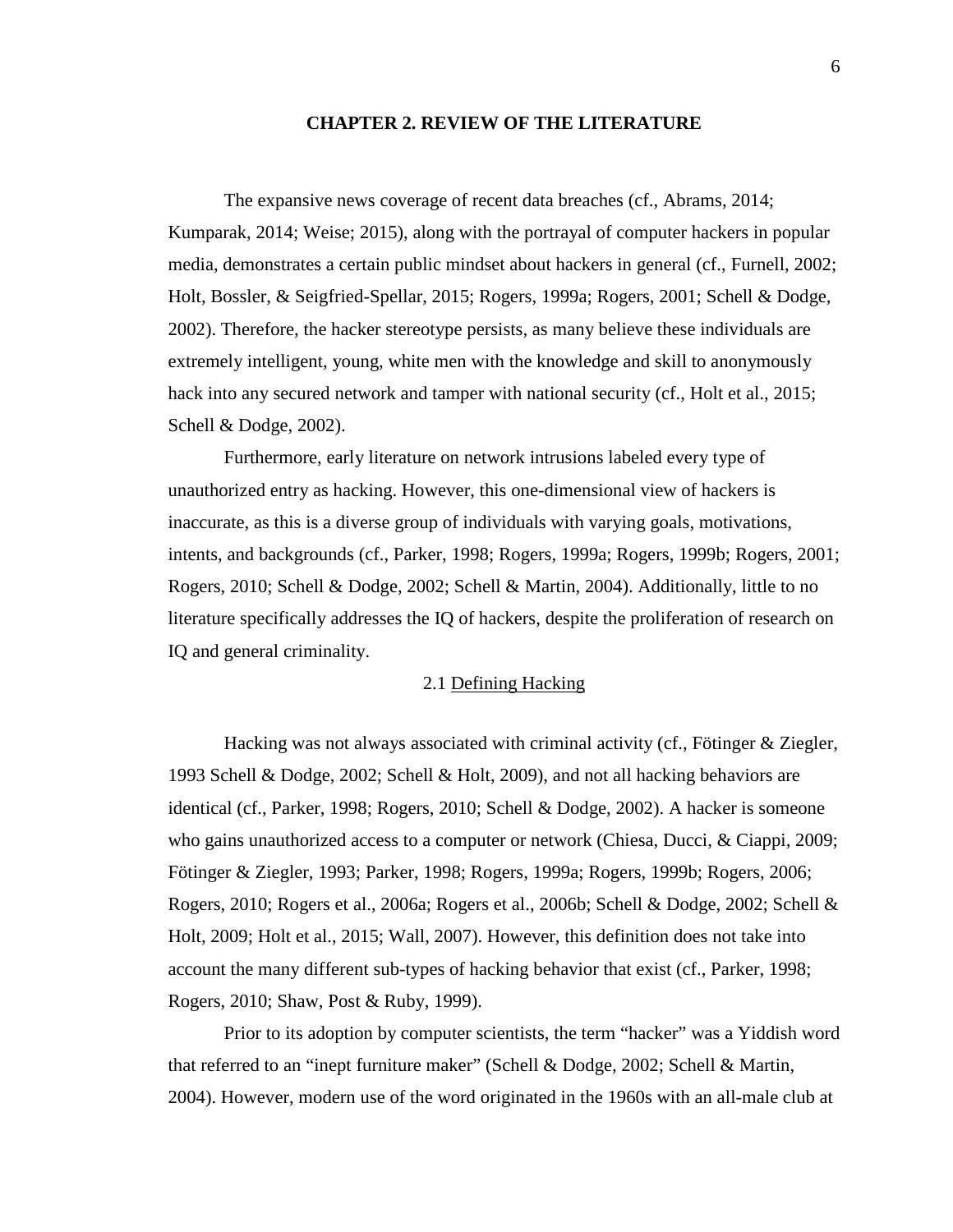MIT. In its original application, the word "hacker" was considered a term of distinction because it was used for those who could write programming code for "hacks," or shortcuts, which would better the performance of sluggish computer programs (Fötinger & Ziegler, 1993; Holt et al., 2015; Schell & Martin, 2004; Schell & Holt, 2009).

Despite its innocuous origins, however, "hacking" has taken on a negative connotation over the years, beginning with the "phone phreakers" of the 1960s and '70s (Fötinger & Ziegler, 1993; Holt et al., 2015; Parker, 1998; Robson, 2004; Schell & Dodge, 2002; Schell & Holt, 2009; Schell & Martin, 2004). Phreakers, like Kevin Mitnick and "Captain Crunch," would use various means of making phone calls across state and international borders free of charge (Holt et al., 2015; Parker, 1998; Robson, 2004; Schell & Dodge, 2002; Schell & Martin, 2004). Kevin Mitnick employed social engineering methods, posing as an employee of the phone company to gain access to confidential records and private phone numbers (Holt et al., 2015; Parker, 1998; Robson, 2004; Schell & Dodge, 2002; Schell & Martin, 2004). John "Captain Crunch" Draper would use a whistle given as a free toy inside boxes of cereal bearing his namesake in order to place free phone calls to countries around the world; the sound emitted by the whistle was the perfect frequency to "trick" the telephone system into placing expensive long-distance phone calls at no charge to Draper (Holt et al., 2015; Parker, 1998; Robson, 2004; Schell & Dodge, 2002; Schell & Martin, 2004). For a more detailed account of the history of hacking, see the thorough review provided by McBrayer (2014).

### 2.1.1. Hacker Subtypes

<span id="page-18-0"></span>Hackers who engage in criminal behavior are referred to as black hat hackers or crackers (Holt et al., 2015; Rogers, 2010; Schell & Dodge, 2002; Schell & Martin, 2004; Wall, 2007). These individuals seek to either destroy property or steal information (Holt et al., 2015; Rogers, 2010; Schell & Dodge, 2002; Schell & Martin, 2004; Wall, 2007), and most are motivated by hedonistic goals, such as greed, revenge, or notoriety (Chiesa et al., 2009; Fötinger & Ziegler, 1993; McBrayer, 2014; Schell & Dodge, 2002; Schell & Martin, 2004).

However, not all hackers are criminals (Holt et al., 2015; Rogers, 2010; Schell & Dodge, 2002; Schell & Martin, 2004). White hat hackers adhere to a strict moral code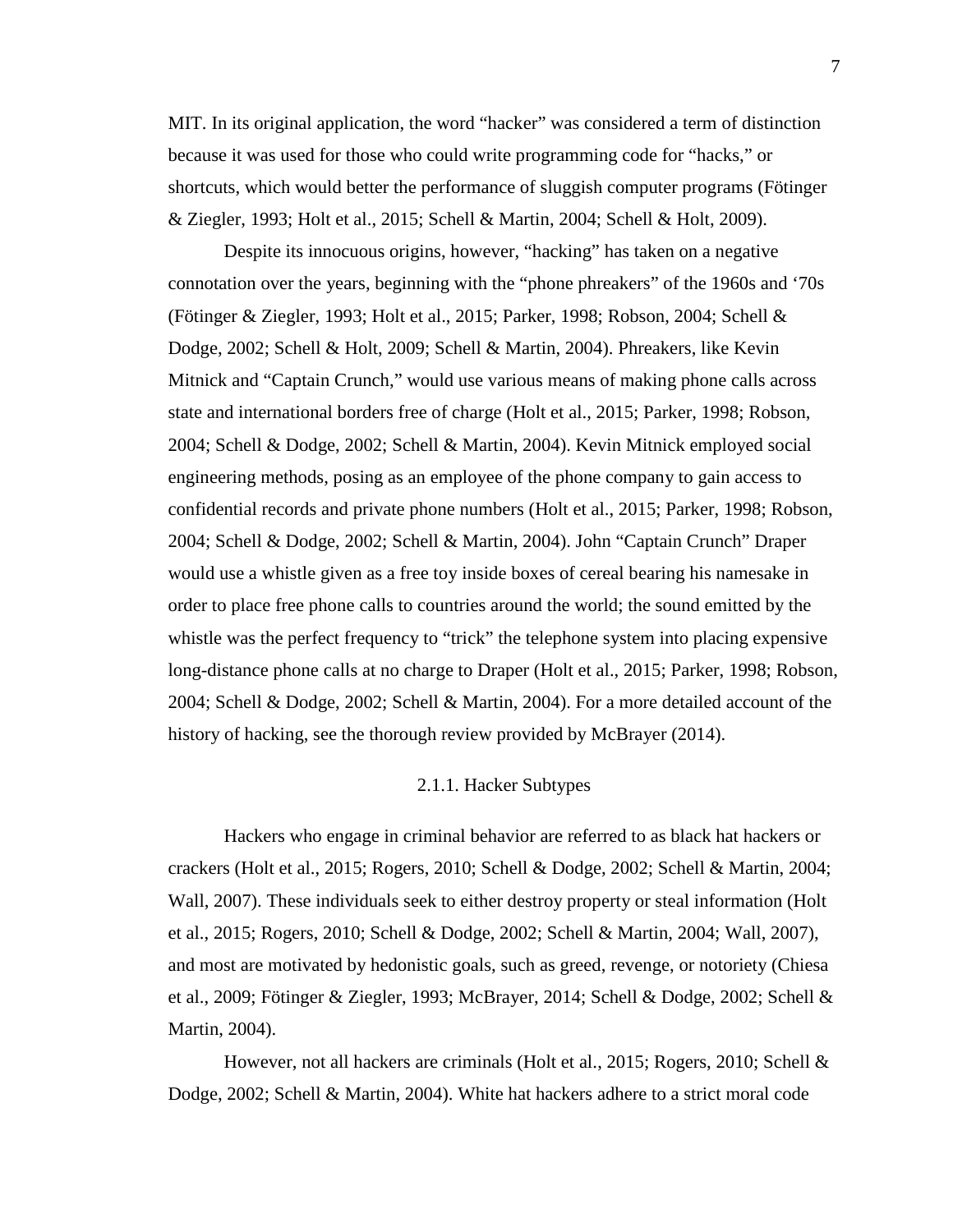and only hack when directed to do so by a legitimate authority (Holt et al., 2015; Schell & Dodge, 2002; Schell & Martin, 2004). For example, many companies employ white hat hackers to test the company's online security measures in order to find and repair potential breach points (Holt et al., 2015; Schell & Martin, 2004). Additionally, some white hat hackers are also "hunters" who seek out their black hat counterparts (Chiesa et al., 2009). Therefore, many white hats do not acknowledge those who have no respect for the hacking code of ethics (cf., Levy, 2001) as hackers (Chiesa et al., 2009; Fötinger & Ziegler, 1993; Schell & Dodge, 2002). Thus, the main difference between white and black hats can be summed up as follows: "hackers build things, crackers break them" (as cited in Fötinger & Ziegler, 1993, p. 8).

As for the black hats, Parker (1998) initially identified seven subtypes of cybercriminals, including pranksters, career criminals, extreme advocates, and malcontents/addicts/incompetent individuals. Parker (1998) also distinguished between hackers (i.e., those interested in furthering their knowledge or skills who gain access to a computer system or network without permission,), malicious hackers (also known as crackers; i.e., those motivated to inflict damage), and personal problem solvers (i.e., those interested in hacking to solve problems in their personal lives, such as financial issues). Each of Parker's (1998) hacker subtypes are mirrored in Rogers (2006; 2010) taxonomy. However, not every hacking behavior included in Rogers' (2006; 2010) taxonomy are illegal. For instance, one of Rogers' (2006; 2010) hacker categories, the coders/viruswriters, includes some white hats who offer their codes to anti-virus software companies so measures can be taken to protect against new types of malware (Kirwan & Power, 2012).

Furthermore, Rogers (2006) classified hackers along a continuum based on motivation and skillset (see Figure 2.1). Rogers' (2010) latest taxonomy includes the four major groups included in his earlier research (i.e., old school hackers, script kiddies/cyber-punks, professional criminals, and coders/virus-writers; cf., Rogers, 2006), along with several more categories (i.e., hacktivists, identity thieves, cyber-terrorists, internals, and the "Old Guard"; Rogers, 2010).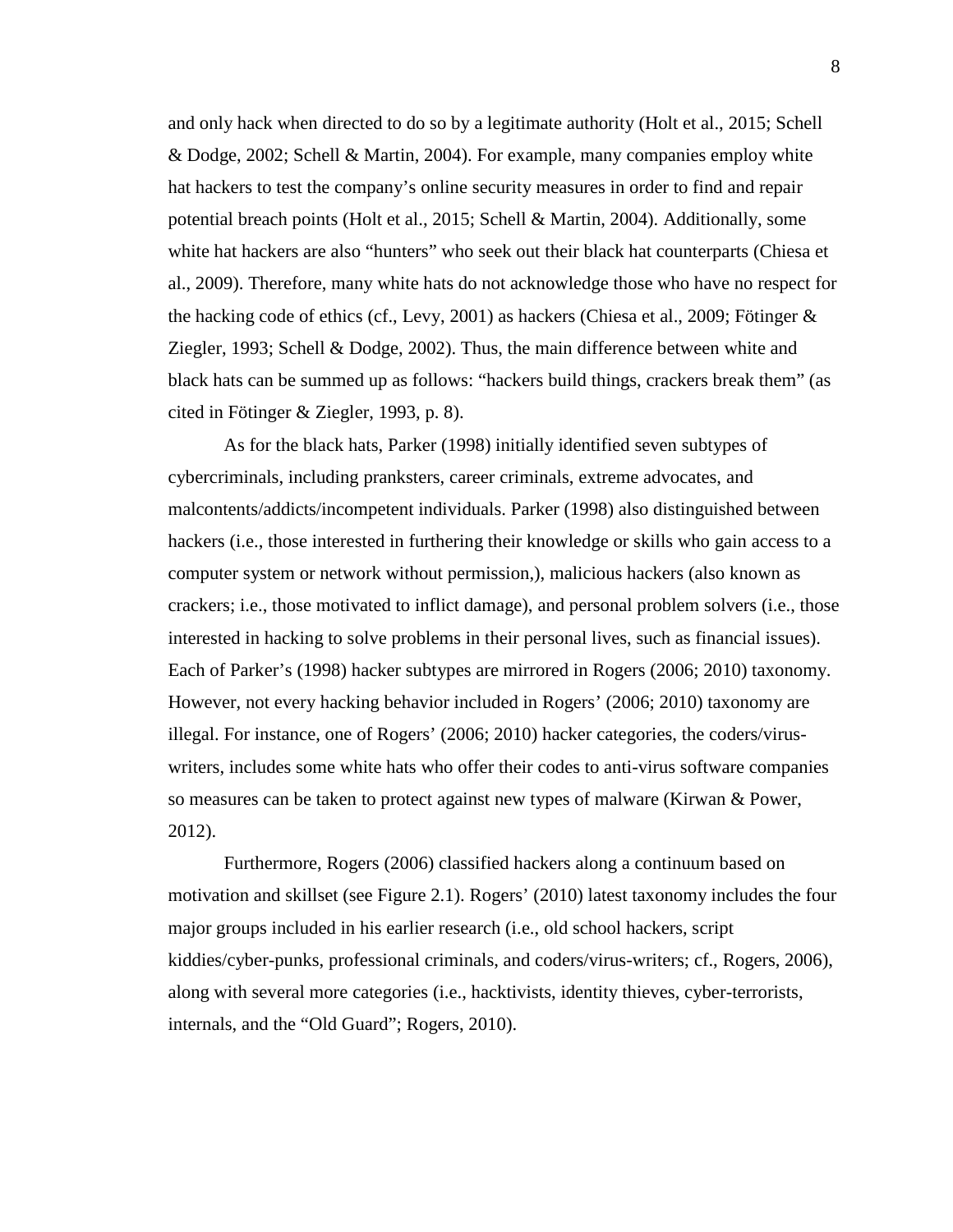

<span id="page-20-0"></span>*Figure 2.1* Hacker Circumplex *"Note*: Novice (NV), Cyber-punks (CP), Petty Thieves (PT), Virus writers (VW), Old Guard hackers (OG), Professional Criminals (PC), Information Warriors (IW), Political Activists (PA), PA is included as a discussion point only" (Rogers, 2006, p.100).

Outside of Rogers' (2010) continuum are the "Old Guard," or what Parker (1998) referenced as hackers (i.e., those interested in furthering their knowledge or skills who gain access to a computer system or network without permission). This group consists of "old school" hackers who lack nefarious intent and are more concerned with writing and analyzing lines of code than causing harm (Fötinger & Ziegler, 1993; Rogers, 2010). However, they do feel information should be widely available (Fötinger & Ziegler, 1993; Rogers, 2010). Therefore, these old school hackers share their codes with those who may be less skilled in writing their own code (e.g., script kiddies), thereby indirectly allowing their codes to be used maliciously (Rogers, 2010). For the most part, though, these types of hackers are more interested in upholding the ideals of intellectual challenge and discovery that harkens back to the first generation of hackers (Rogers, 2010).

However, on the low end of the continuum for skillset are the crackers, which includes Parker's (1998) categories for pranksters and malicious hackers; these are the hacker types modernly known as script kiddies and cyber-punks (cf., Fötinger & Ziegler, 1993; Holt et al., 2015; Rogers, 2006; Rogers, 2010; Schell & Dodge, 2002). Those in this group are commonly considered the "typical hacker" (Rogers, 2010). This category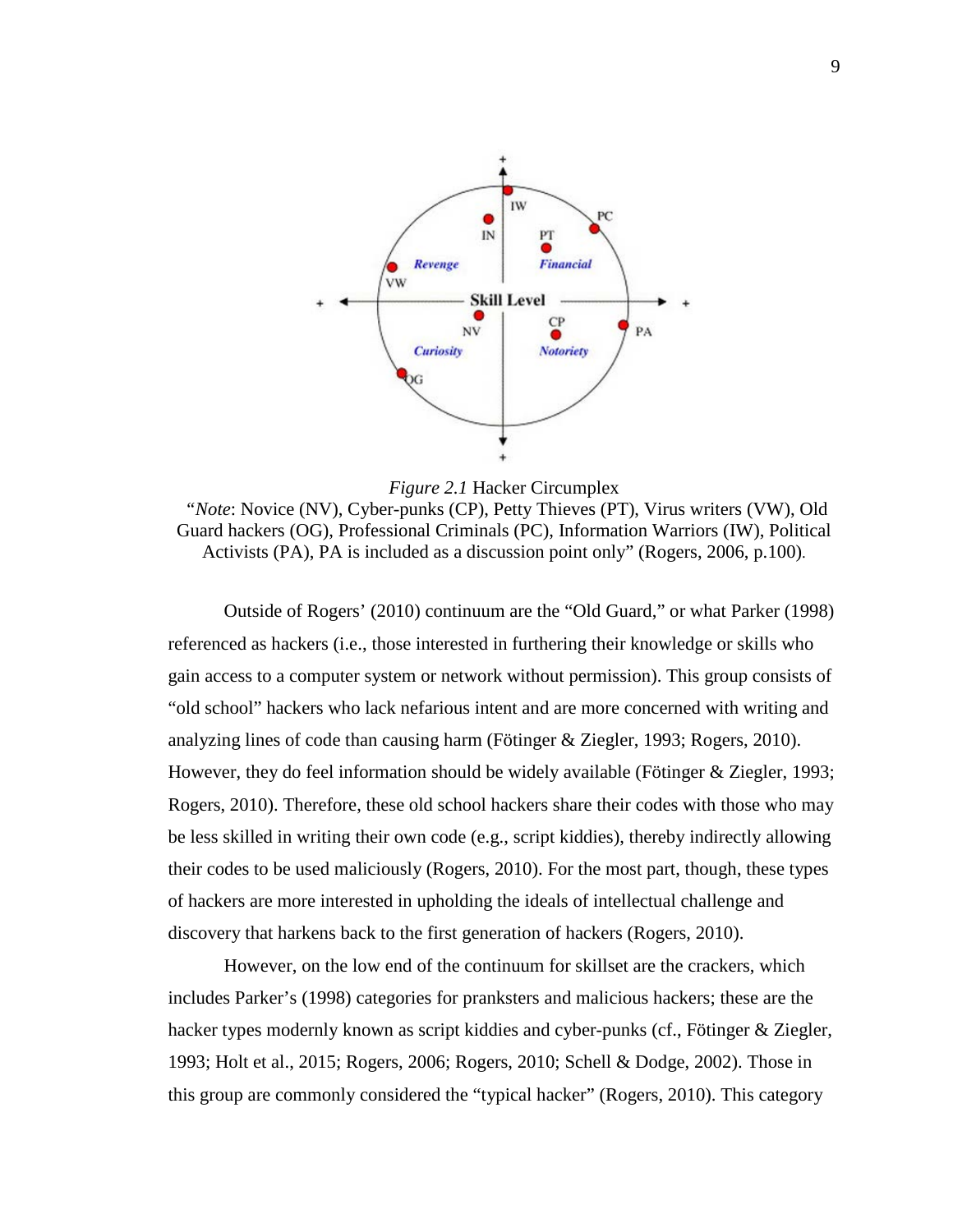of hacker also includes hacktivists, though hacktivists have a different type of motivation than that of script kiddies and cyber-punks, and some exhibit a greater level of skill than that typically attributed to script kiddies and cyber-punks (Rogers, 2010; Schell & Martin, 2004; Wall, 2007).

Script kiddies and cyber-punks are viewed as the "wannabes" of the hacking world, as they lack sophistication and often rely on programming code written by others without understanding the intricacies of it (Holt et al., 2015; Rogers, 2010; Schell & Dodge, 2002). Therefore, this group is more concerned with the results of a hacking attempt than the methods used to execute it (Chiesa et al., 2009; Schell & Dodge, 2002).

Rogers' (2010) findings suggest script kiddies are most often 12 to 30 year-old white males, which opposes Chiesa et al.'s (2009) results indicating this type of behavior is typically found in adolescents. Cyber-punks are of a similar age, though slightly younger than script kiddies at 12 to 18 years old (Rogers, 2010). Also, cyber-punks tend to favor website defacement (Rogers, 2010). However, both script kiddies and cyberpunks disrespect authority and societal regulations, and they are often motivated by a thrill-seeking ego, as their self-esteem requires constant bolstering by demonstrations of perceived superiority (Chiesa et al., 2009; McBrayer, 2014; Rogers, 2010; Schell & Dodge, 2002).

Therefore, because they like to boast of their escapades, both script kiddies and cyber-punks are frequent and easy targets of police intervention (Chiesa et al., 2009; Rogers, 2010). Hacktivists, on the other hand, may simply be cyber-punks or script kiddies who act in a manner coinciding with their political views (Rogers, 2010). For example, cyber-punks typically deface websites, but a hacktivist may be motivated to deface a website in a certain way so as to make a political statement.

Next on Rogers' (2010) continuum are identity thieves, which reflects Parker's (1998) group of personal problem solvers. These thieves target systems to steal credit card data and other information that allows them to use another's credit to make purchases and large transactions (Rogers, 2010; Wall, 2007).

Although identity thieves are typically more skilled than most crackers (i.e., script kiddies and cyber-punks), they are also less skilled than the professionals (also known as career criminals), an elitist sect of hackers who view their criminal activities as a career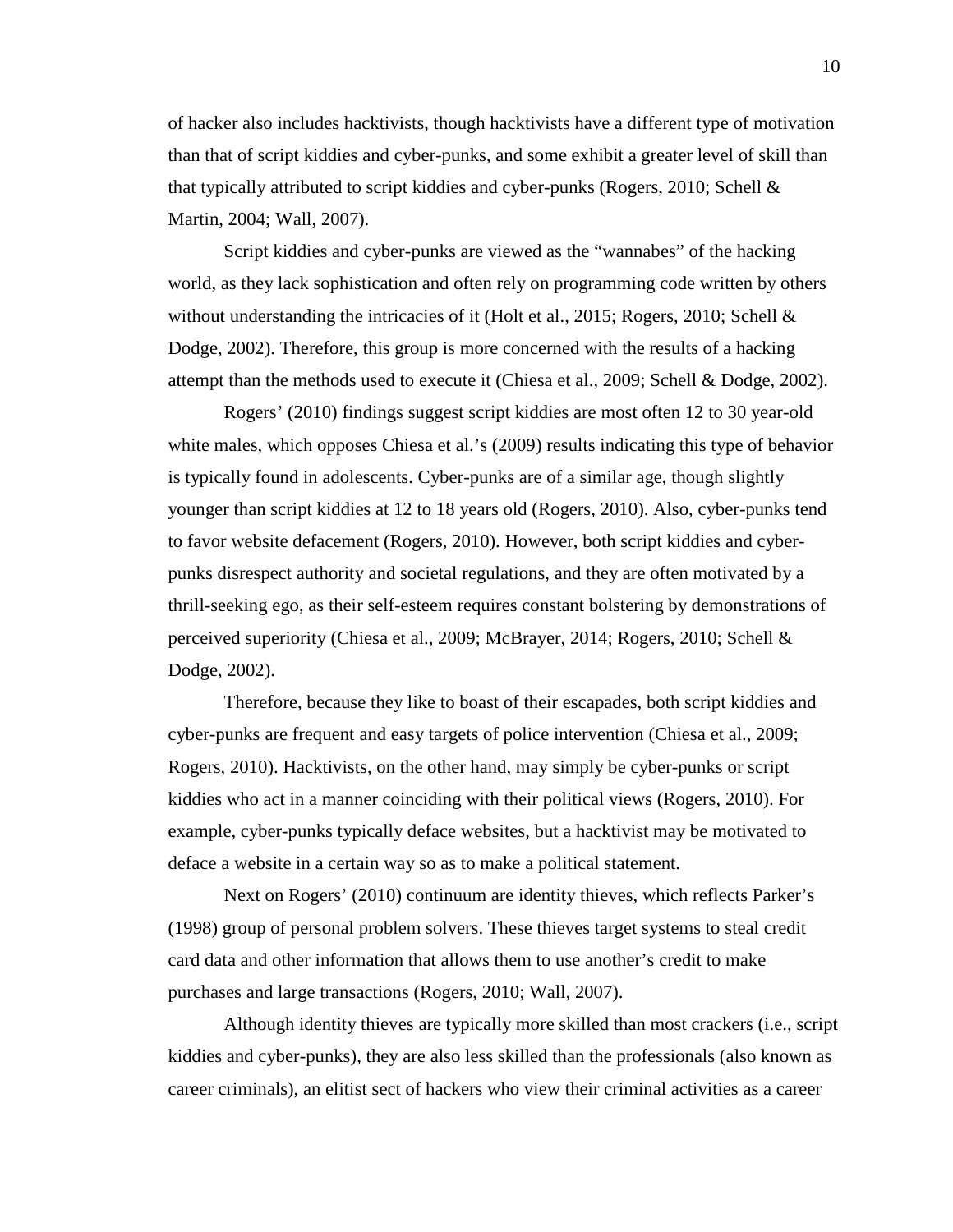and treat their exploits accordingly (Parker, 1998; Rogers, 2010). Identity theft behavior perpetrated by professionals is typically linked to organized crime and corporate espionage (Rogers, 2010), whereas general identity thieves are more akin to Parker's (1998) description of personal problem solvers in that they are motivated by meeting a desire for financial advantage via "quick and easy" methods (Parker, 1998, p. 145; Rogers, 2010).

In his classification of hackers, Parker (1998) listed virus-writers as malicious hackers, but as previously mentioned, not all virus-writers act with malicious intent (cf., Rogers, 2010). Furthermore, not all virus-writers are equally skilled or write their own code (Rogers, 2010). For instance, "click kiddies" can create viruses and malware with just a click of a mouse, which requires far less technological skill and knowledge than the complex programming code used by more advanced virus-writers (Rogers, 2010). In addition, click kiddies, script kiddies, and cyber-punks are usually responsible for unleashing viruses online, as virus-writers are more often motivated by the intellectual challenge of creating the malware than they are interested in causing harm (Kirwan  $\&$ Power, 2012; Rogers, 2010).

The last group included in Rogers' (2010) continuum are the cyber-terrorists, or those whom Parker (1998) referred to as extreme advocates. Although seemingly similar to hacktivists, this group is concerned with effecting change via severe tactics, and thus, actions from these online terrorists might be misappropriated to malicious virus-writers or cyber-punks (Rogers, 2010; Wall, 2007). Furthermore, cyber-terrorists act more violently and on a larger scale than most hacktivists, as many cyber-terrorists imagine themselves as freedom fighters, waging a cyberwar against those who oppose their views or seek to oppress their liberties (Rogers, 2010).

Likewise, the threat from internal hackers is often cause for concern, as these types of attacks are difficult to defend against (Claycomb, Legg, & Gollmann, 2014; Cummings et al., 2012; Gelbstein, Wuest, & Fridakis, 2012), and they are destructive (Claycomb et al., 2014; Cummings et al., 2012; Gelbstien et al., 2012; Gelbstein, 2014; Randazzo et al., 2005; Rogers, 2010; Schell & Dodge, 2002; Schell & Martin, 2004; Shaw et al., 1999). For instance, Cummings et al. (2012) report an attack by a malicious insider that resulted in a financial deficit of \$28 million for one of the companies they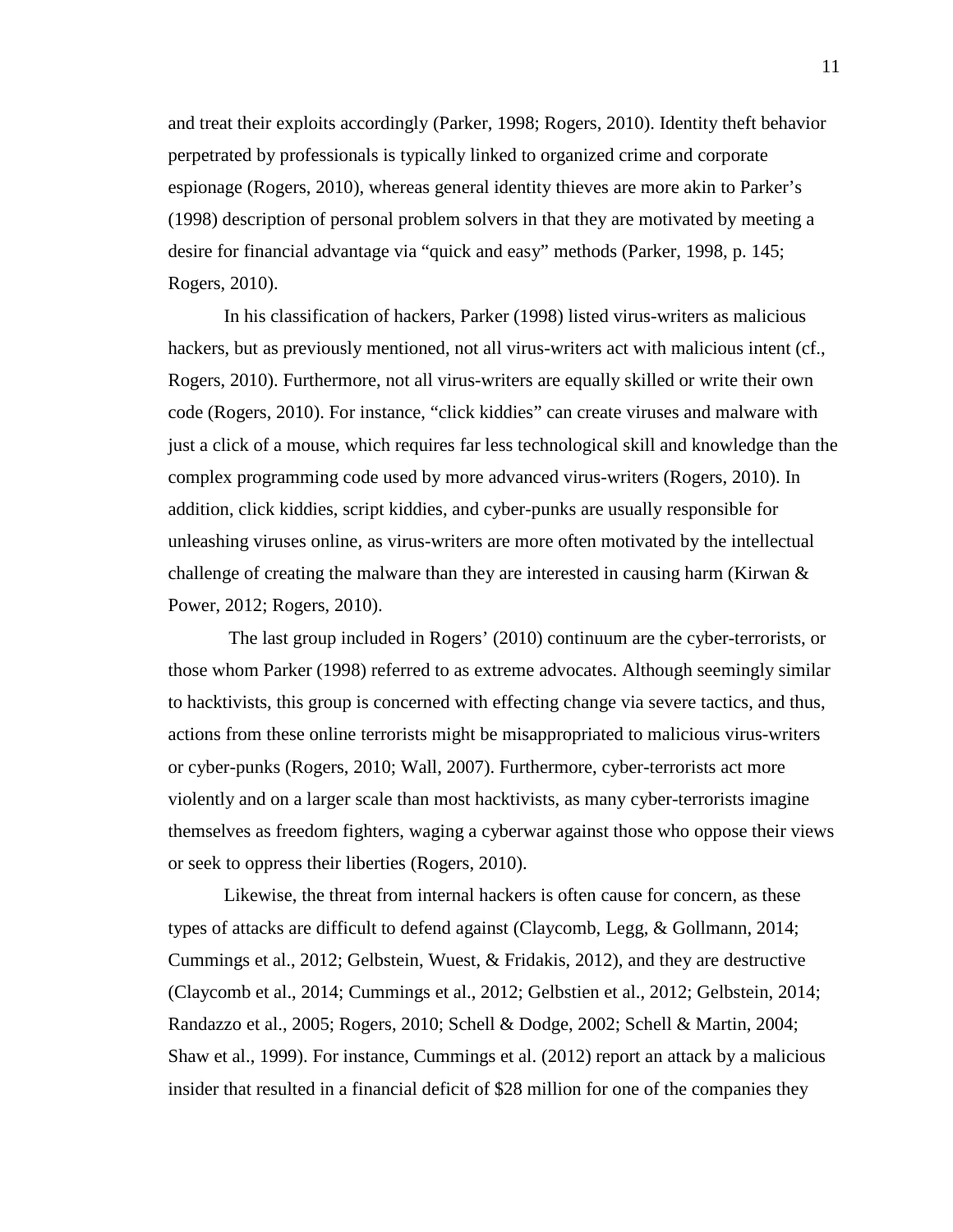surveyed. In addition, Gelbstein et al. (2012) cite research by Forrester, who found financial loss due to downtime after an attack can range from \$10,000 to over \$1 million *per hour*. Such an event could be disastrous for a company, resulting in loss of integrity and credibility, as well as customers (Gelbstein et al., 2012).

Furthermore, their typically high-ranking position allows internals to inflict damage in the course of otherwise sanctioned activities, either by infecting a computer or computer system (e.g., via malware) or by stealing information (e.g., via keyloggers or spyware; Claycomb et al., 2014; Cummings et al., 2012; Gelbstein, 2014; Schell & Dodge, 2002). Therefore, internal hackers are less likely to be caught than those from outside the company (Schell & Holt, 2009).

Authorized employees must also be able to access certain files and programs in order to do their work, so security measures for these individuals have to be less restrictive; it is easier to block all entry from the outside than to maintain security measures that vary from employee to employee (Gelbstein, 2014). Likewise, many company employees would know how to circumvent security restrictions (Gelbstein et al., 2012). Therefore, relative to their positions as IT professionals, internals are typically more skilled than other types of hackers on Rogers' (2010) continuum.

However, not every internal acts with malicious intent (Claycomb et al., 2014; Cummings et al., 2012; Gelbstein et al., 2012; Gelbstein, 2014). For some, the harm inflicted on the company is unintentional and due to simple user error (Claycomb et al., 2014; Cummings et al., 2012; Gelbstein et al., 2012; Gelbstein, 2014). Although financial gain is most often the primary motive for internal actors (McBrayer, 2014; Randazzo et al., 2005; Wall, 2007), revenge is also a common motivator (Rogers, 2010; Wall, 2007). For instance, attacks against a corporation are more likely to originate from "vengeful insiders" within a company than from those on the outside (Gelbstein et al., 2012; Shaw et al., 1999; Rogers, 2010).

Therefore, due to this homogeneity of intent and skill, the hacker category of internals would include Parker's (1998) group of malcontents, addicts, and irrational people, as well as his classification of malicious hackers. Shaw et al. (1999) further categorize these insider hackers into a subset typology which are similar to the groups in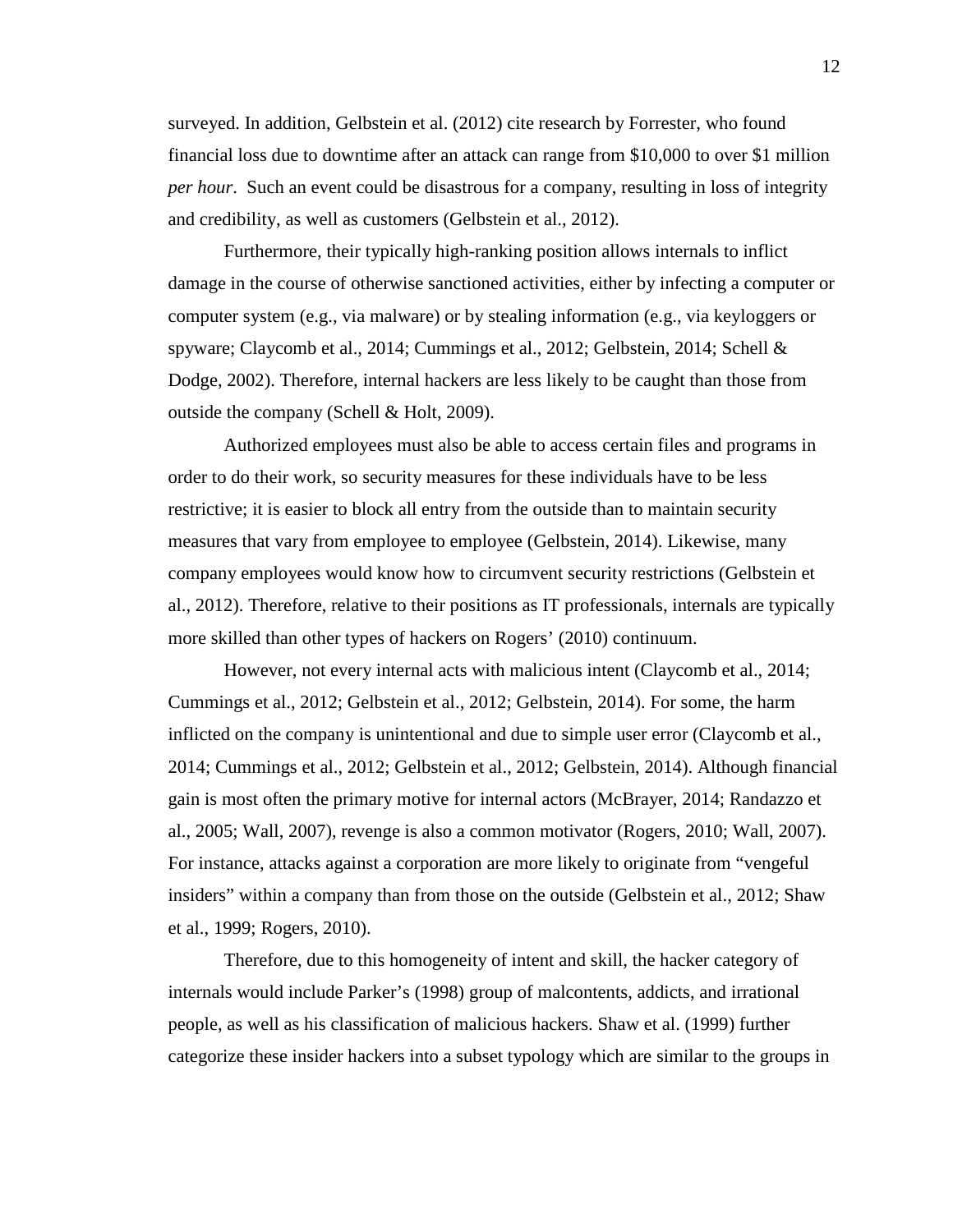<span id="page-24-0"></span>Rogers' (2010) general taxonomy of cybercriminals, but with their skills focused on internally hacking a corporation rather than externally.

## 2.2 Intelligence Quotient (IQ)

"IQ" is an acronym for intelligence quotient, though Porter & Carson (2009) extrapolate that the shortened term has now become "self-sufficient" and can stand alone without its original intended meaning. Indeed, IQ was never a measure of true intelligence (Fletcher & Hattie, 2011; Herrnstein & Murray, 1994; Porter & Carson, 2009). Rather, the purpose of modern IQ testing created by Alfred Binet was to categorize Parisian schoolchildren and determine if education could impact their "mental age," which is calculated by dividing the individual's score on the IQ measure by their age in years and multiplying this number by 100 in order to derive a whole number (Fletcher & Hattie, 2011; Nairne, 2013).

However, the vast majority of IQ tests are proprietary in nature, as well as expensive and difficult to administer (cf. Condon & Revelle, 2014; Thorndike, Hagen,  $\&$ Sattler, 1986; Weschler, 1991). Because most IQ tests involve an assessment of cognitive ability (Condon  $\&$  Revelle, 2014), the present study includes a measure of cognitive ability similar to and correlating with traditional IQ scales. Therefore, the discussion of IQ also references cognitive ability.

## 2.2.1. IQ and Criminality

<span id="page-24-1"></span>Through his inferiority theory of feeblemindedness, Goddard (1914) was the first to introduce the notion that low IQ scores were a cause for general criminality, stating that half of all criminals have cognitive deficiencies (cf., Mears & Cochran, 2013). Therefore, Goddard (1914) was also a proponent of the sterilization and ostracizing of the mentally disabled in order to lessen criminality in society (cf., Mears & Cochran, 2013). Although Goddard's (1914) ideals would now be considered drastic and unethical, much research in the past several decades demonstrates a correlation between lower IQ scores and criminal offending (Bartels et al., 2010; Beaver & Wright, 2011; Herrnstein & Murray, 1994; Hirschi & Hindelang, 1977; Lynam, Moffitt, & Stouthamer-Loeber, 1993;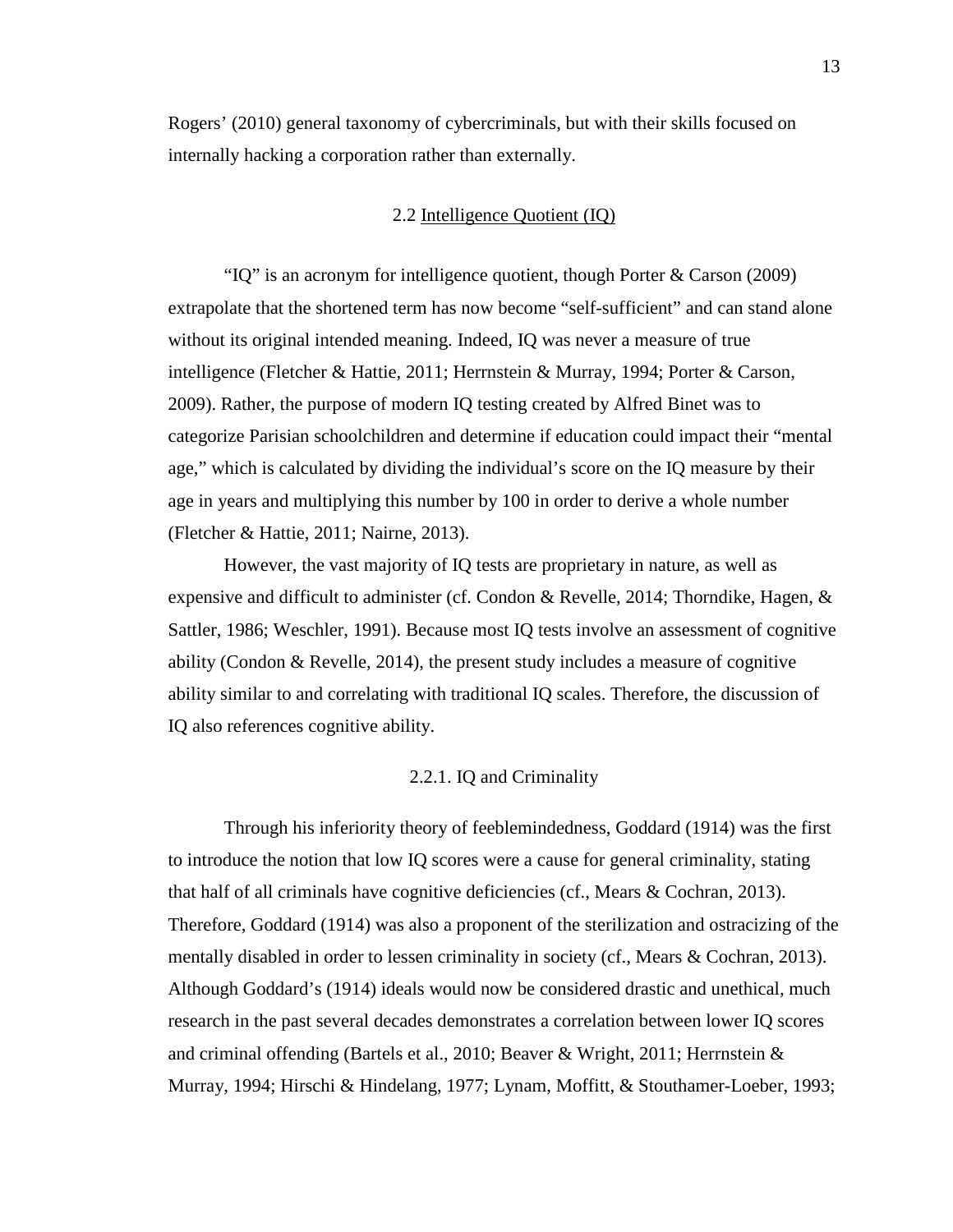Mears & Cochran, 2013; Oleson & Chappell, 2012; Rushton & Templer, 2009; White et al., 1989; Wilson & Herrnstein, 1985).

Lynam et al. (1993) studied data from a group of fourth-grade boys participating in the Pittsburgh Youth Study (PYS). The PYS sample included 508 boys, half of whom were at high risk for delinquency; the other half of the sample served as a comparison group (Lynam et al., 1993). The results of the Lynam et al. (1993) study indicate a significant relationship between delinquency and both verbal IQ and full-scale IQ, with those who were classified as serious delinquents ranging 10 to 11 points lower on IQ scores compared with those categorized as exhibiting lower levels of delinquent behavior. In addition, performance IQ was significantly higher than verbal IQ for those classified as serious delinquents, in contrast to the smaller interaction effect observed for the comparison group of those who reported no delinquent behaviors. Also, the variation between verbal and performance IQ scores was smaller for the black boys than for their Caucasian counterparts.

Although Lynam et al. (1993) controlled for the effect of test performance as a positively correlated factor associated with all three IQ scores (full-scale, verbal, and performance), both the full-scale and verbal IQ scores of delinquents were still significantly lower than those of nondelinquents (Lynam et al., 1993). The results of the Lynam et al. (1993) research support the findings of Hirschi and Hindelang (1977), which found lower IQ scores amidst higher levels of delinquency.

Similar to the Lynam et al. (1993) research, results from the Beaver and Wright (2011) study indicate IQ scores at the county level and crime rates from each type of crime included in data analysis (i.e., property crimes including burglary, larceny, and motor vehicle theft, and violent crimes including robbery and aggravated assault) were significantly related. Higher county-level IQ scores were associated with lower county crime rates for each of the seven types of crime (Beaver  $\&$  Wright, 2011). These results were still statistically significant, even after controlling for the collective measure of factors which place a location at a high risk for crime (e.g., locations with a high percentage of low-SES inhabitants). These findings support previous research (cf., Bartels et al., 2010, McDaniel, 2006). Beaver and Wright (2011) posit that, due to the significant relationship between IQ scores from each county and crime rates from each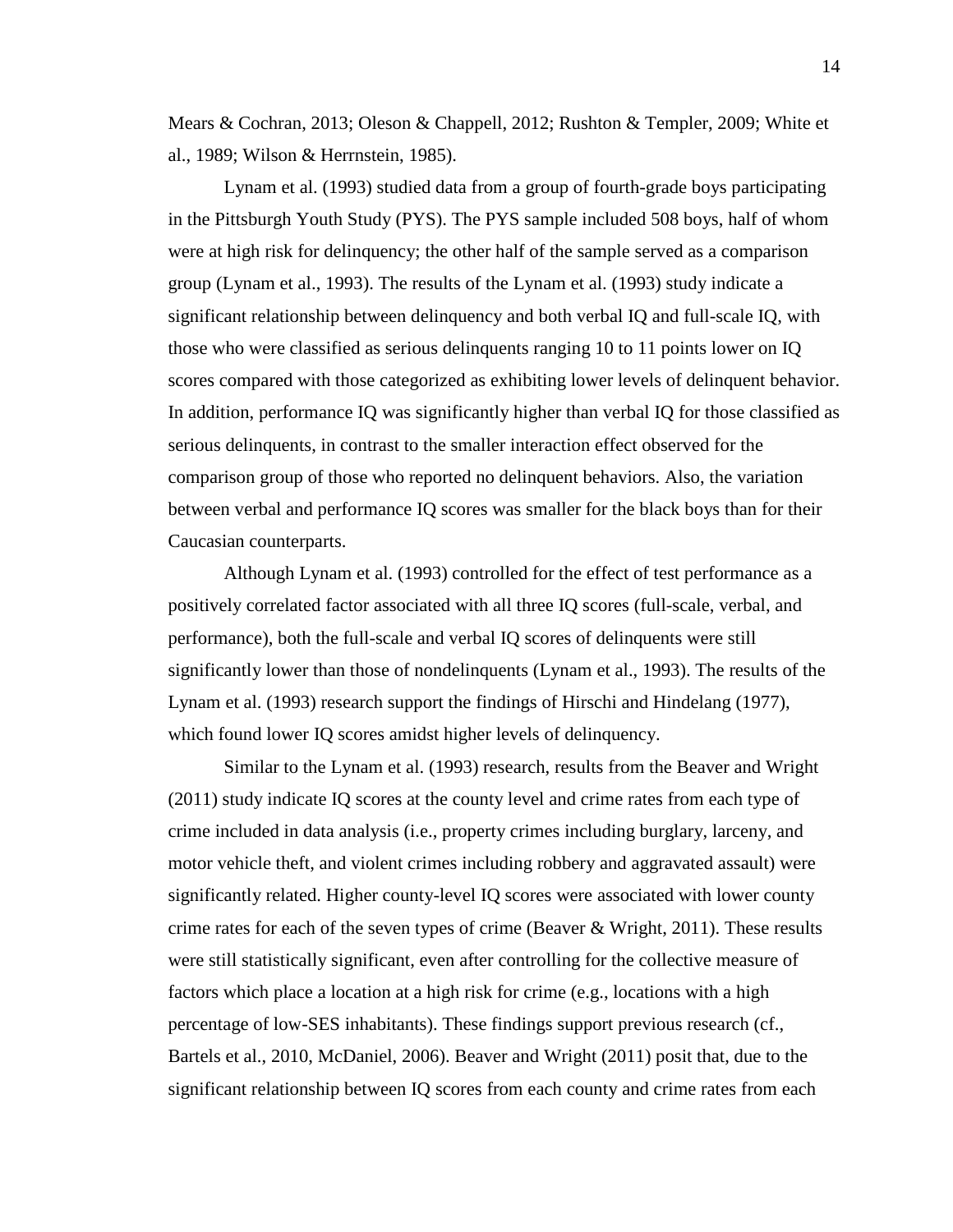type of crime included for analysis, these results indicate a similar association between IQ and all types of criminal activity.

In addition, Bartels et al. (2010) report similar findings in their study on IQ scores and crime rates at the state level. McDaniel (2006) provides an estimate of IQ scores based on the National Assessment of Educational Progress (NAEP)'s standardized test scores on reading and math, and Bartels et al. (2010) utilized this data for their own study comparing state-level IQ scores and crime rates; the statistics on crime were collected between 2005 and 2006 from the FBI's Uniform Crime Report. Results from Bartels et al. (2010) indicate a statistically significant negative correlation between state crime rates and McDaniel's (2006) estimated IQ scores, supporting previous research (cf., Bartels et al., 2010; Beaver & Wright, 2011; Herrnstein & Murray, 1994; Hirschi & Hindelang, 1977; Lynam et al., 1993; Mears & Cochran, 2013; Oleson & Chappell, 2012; Rushton & Templer, 2009; White et al., 1989; Wilson & Herrnstein, 1985). Higher crimes rates (specifically for violent crimes, like murder and aggravated assault, and property crimes, such as burglary, theft, and motor vehicle theft) were associated with lower IQ scores (Bartels et al., 2010).

Furthermore, state-level IQ score was found to be a significant predictor of burglary crimes, and state-level IQ score and race (i.e., black) were both found to be significant predictors for criminal homicide (Bartels et al., 2010). A significant relationship was also found between state-level IQ and race, though these results were not discussed further. Bartels et al.'s (2010) findings mirror those of McDaniel (2006), despite using data collected from the UCR for different years; McDaniel's (2006) data was retrieved from the UCR from 2002-2004.

Similar to Bartels et al.'s (2010) study comparing IQ scores and crime rates at the state level, Rushton and Templer (2009) focused their research on comparing IQ scores and crime rates but at the international level. Rushton and Templer (2009) included a sample of data from a total of 113 countries and three types of violent crimes (i.e., murder, rape, and serious assault). In line with other literature (cf., Bartels et al., 2010; Beaver & Wright, 2011; Lynam et al., 1993), Rushton and Templer (2009) report that higher IQ scores are associated with lower crime rates.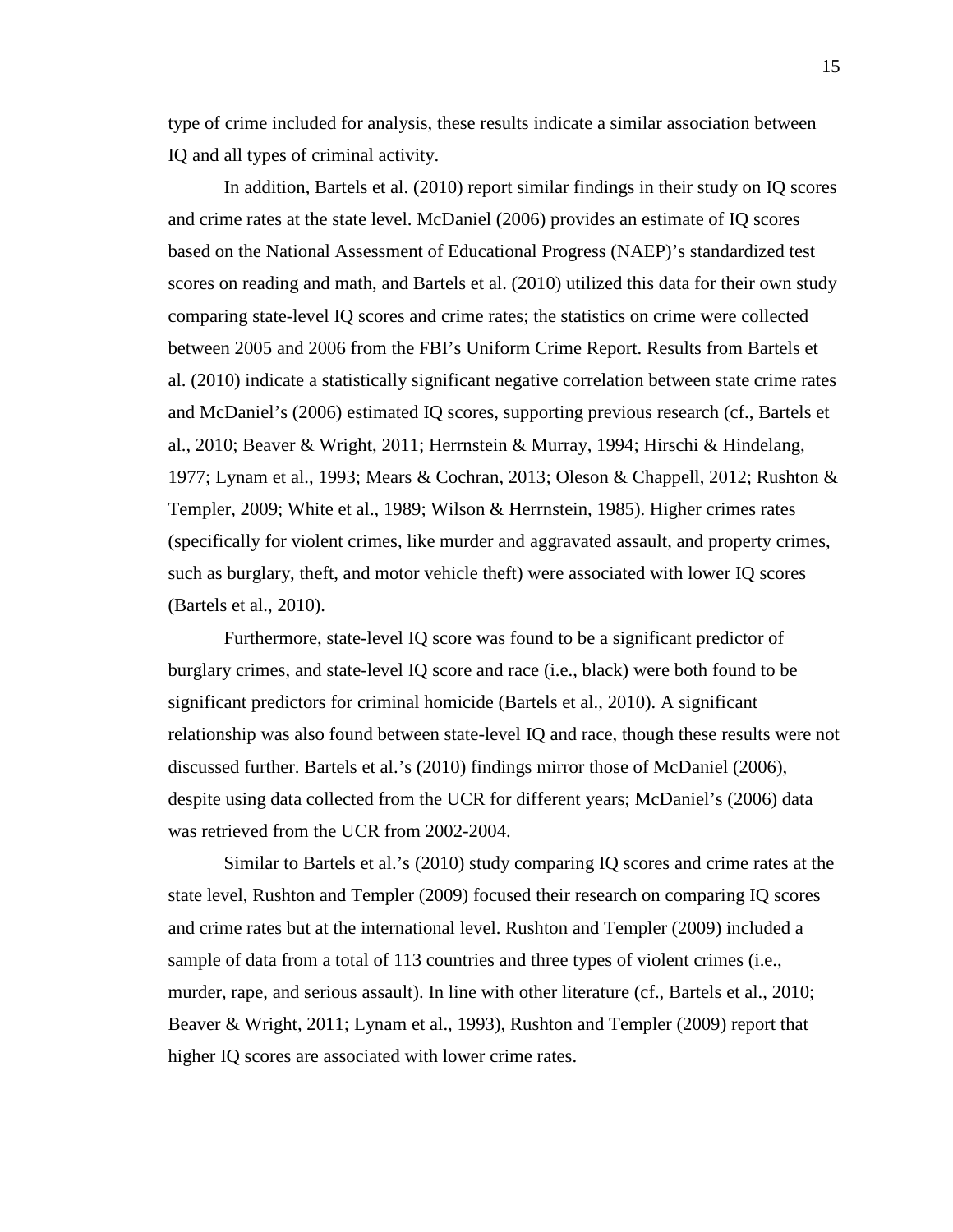Mears and Cochran (2013) also report a relationship between IQ scores and levels of offending, but findings in their study indicate a curvilinear association. Like Herrnstein and Murray (1994), Mears and Cochran (2013) used the Armed Forces Qualification Test (AFQT) as their measure of IQ. Mears and Cochran (2013) also included other factors along with IQ, such as social class, area of residence (i.e., urban or rural), religious participation, work ethic, and locus of control; levels of criminal offending were measured based on a self-report scale. Participants in the study ranged in age from 14 to 22 years (Mears & Cochran, 2013).

Although higher IQ scores (i.e., scores between 93 and 109) were found to correlate with lower rates of offending, IQ scores in the lowest decile (i.e., scores between 77 and 83) were found to have a similar relationship (Mears & Cochran, 2013). Thus, both high IQ scores and low IQ scores were associated with less criminal offending, and IQ scores falling in the middle range (i.e., scores between 84 and 92) were associated with higher rates of offending. However, the authors caution that their research focused on white males, which could indicate a lack of generalizability to other racial groups (Mears & Cochran, 2013).

Mears and Cochran (2013) also caution that differences in IQ measures, along with other potentially confounding variables (e.g., socioeconomic status) and level of detection by the authorities (cf., Cullen et al., 1997; Herrnstein & Murray, 1994; Hirschi & Hindelang, 1977; Lynam et al., 1993), may muddle some of the literature on the association between IQ scores and levels of criminal offending. For instance, Cullen et al. (1997) have criticized Herrnstein and Murray (1994), stating the relationship between IQ scores and delinquency was less meaningful than portrayed. Instead, Cullen et al. (1997) believe this relationship between IQ and criminality was "at best, modest" (p. 388).

However, utilizing a self-report measure, Moffitt and Silva (1988) found that IQ scores were similar across levels of police detection in 13-year-old delinquents; both discovered and undiscovered acts of delinquency were related to lower IQ scores. Mears and Cochran (2013) also report a similar association between IQ scores and level of offending as previous literature, even after controlling for other variables, such as social status. Furthermore, a large body of literature supports the association between low IQ scores and higher crime rates (cf., Bartels et al., 2010; Beaver & Wright, 2011;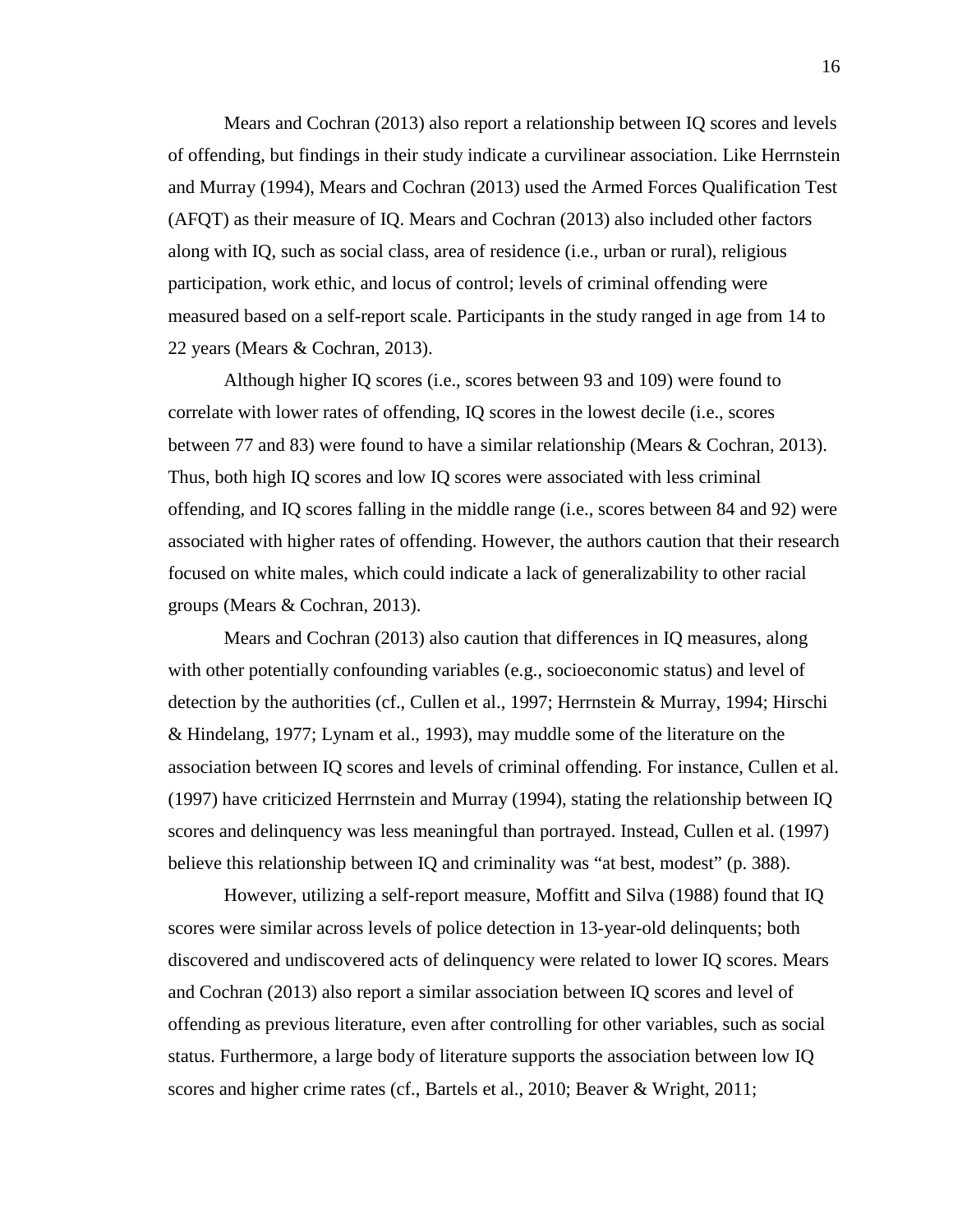Herrnstein & Murray, 1994; Hirschi & Hindelang, 1977; Lynam et al., 1993; Mears & Cochran, 2013; Oleson & Chappell, 2012; Rushton & Templer, 2009; White et al., 1989; Wilson & Herrnstein, 1985).

#### 2.2.2. IQ and Hacking

<span id="page-28-0"></span>Despite the available literature on the association between IQ scores and criminality, the author has found no empirical research to date on the relationship that might exist between IQ scores and deviant computer behaviors, such as hacking. However, Jennings (2014) reported higher education levels of computer criminals in a sample of prisoners in federal and state penitentiaries, compared to other types of incarcerated offenders.

In general, hacking behaviors typically involve some level of technical skill, which has facilitated the perception of the computer deviant as having esteemed intelligence. For example, popular media demonstrates a societal belief that some fields of study are populated by individuals viewed as more intelligent than those in other areas of academia, and recent data from the 2013 SAT® Report on College and Career Readiness support this notion (cf., Lubin, 2013; The College Board, 2013).

In addition, television shows like *The Big Bang Theory* help to propagate the notion that super-geniuses arise from the hard sciences (e.g., physics, biology, engineering), and such perceptions could lead some to believe that those with certain degrees have higher IQs. Furthermore, Owen and Sawhill (2013) report that those in engineering, math, science, and computer-related fields demonstrate the highest earning potential, and previous research offers findings that support the stereotype that hackers emerge from technological, mathematical, or scientific fields. Schell and Holt (2009), Shaw et al. (1999), and Rogers (2010) found most hackers had training as IT professionals. Fötinger and Ziegler (1993) also noted, aside from "the obvious computer science and electrical engineering" (p. 12) fields, hackers tend to associate with areas of math and physics, as well as linguistics and philosophy. In addition, Chiesa et al. (2009) reported chemistry was also a favorite among hackers, as well as computer security.

Furthermore, Coldwell (1994) found science teachers are more likely to be accepting of hacking behaviors than other teachers, with 65% of science teachers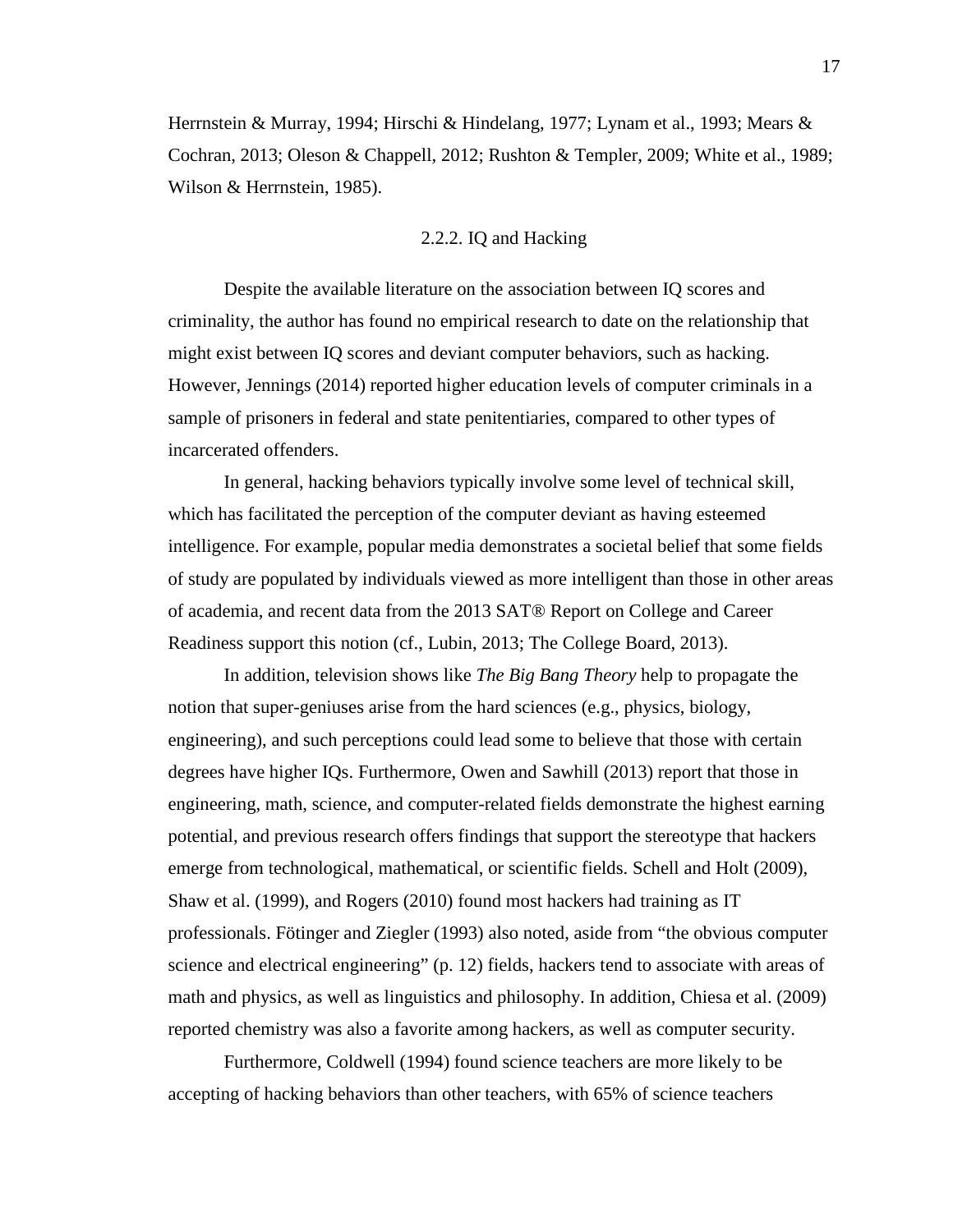reporting a tolerance for computer deviance versus 35% of other teachers. Likewise, undergraduates in a similar discipline also reported an overall acceptance of hacking over their peers (Coldwell, 1994). In turn, these findings support an earlier one from Coldwell (1993), who reported students from "machine-based disciplines" were less likely than those from "people-based disciplines" to distinguish social consequences of hacking (p.11). Coldwell (1993) posited these results call into question what some students consider ethical. Although, a more recent study found no significant difference between degree majors for hacking behaviors specifically (i.e., gaining unauthorized access to a computer system or network), Seigfried-Spellar & Treadway (2014) posit that their results could be indicative of a shift to a more "tech-savvy" society.

## 2.2.3. IQ and White Collar Crime

<span id="page-29-0"></span>Many computer crimes could also be categorized as white collar crimes (cf., Jennings, 2014), and previous research suggests a view on the apparent association of these types of crimes and IQ scores that contrasts the literature on more general crimes (e.g., violent crimes, property crimes) and IQ scores (cf., Benson & Moore, 1992; Lochner, 2004; Murray, 1997; Raine et al., 2012).

Raine et al. (2012) used neuroimaging technology, as well as subsections of the Wechsler Adult Intelligence Scale – Revised (WAIS-R; cf., Wechsler, 1981), to measure executive functioning in a sample of 75 males and 12 females between the ages of 21 and 46. Levels of white collar criminal activity were assessed using the National Youth Survey (cf., Raine et al., 2000), a self-report scale which measures violent crimes (including sex crimes), property crimes, and drug offense. The study's authors compared subsets of their sample on levels of white collar offending; 21 self-reported white collar criminals (consisting of 18 males and 4 females) were matched on gender, age, and race with their non-white-collar-offending counterparts. Results indicated those who had selfreported as white collar criminals scored higher on the verbal IQ and performance IQ scales, though this finding was non-significant (Raine et al., 2012).

However, the sample in Raine et al.'s (2012) could be of some concern due to the overrepresentation of male participants in a relatively small sample size. Monk-Turner et al.'s (2006) results indicated men were more likely to self-report hacking behaviors, such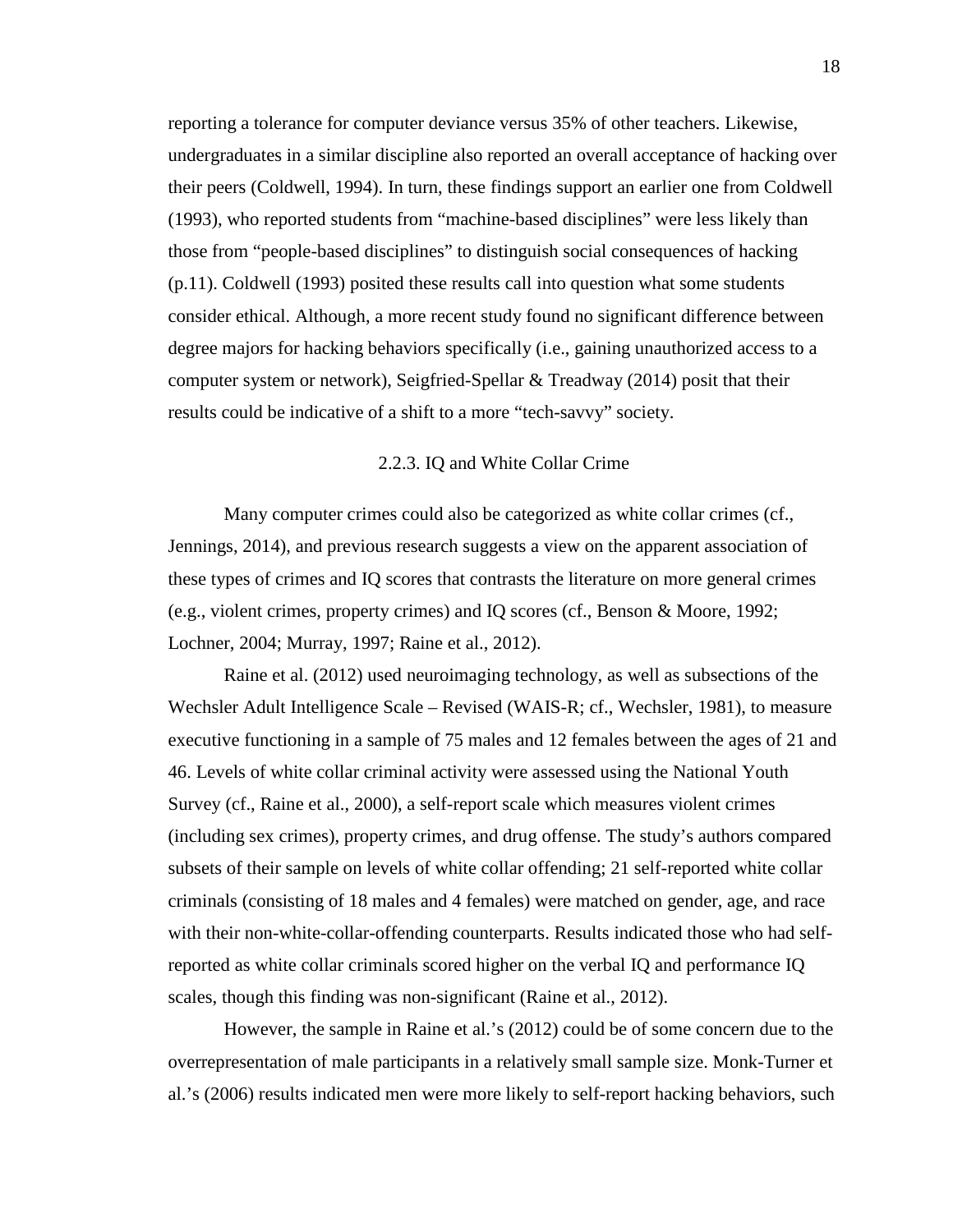as pirating software, unauthorized computer or network intrusion, and abuse of privileges related to a job position. In contrast to Monk-Turner et al. (2006), though, Jennings (2014) found women incarcerated in federal and state prisons were more likely to be imprisoned for computer crimes than other types of delinquency. Therefore, the gender discrepancy in Raine et al.'s (2012) study should be considered.

Although Raine et al.'s (2012) findings concerning IQ scores and white collar crime were non-significant, education has also been found to correlate negatively with white collar crime; white collar crime is associated with more education and better grades (Benson & Moore, 1992; Jennings, 2014; Lochner, 2004; Lochner & Moretti, 2004; Walters & Geyer, 2004). In turn, education is positively correlated with IQ (Nairne, 2013). Jennings' (2014) results indicate a greater likelihood for more education in a sample of inmates incarcerated in federal and state prisons. According to Jennings (2014), "for every year of education the prisoner has, their odds of being in prison for computer crime increase significantly" (p. 92). Jennings (2014) posits this result is due to those who were familiar with technology early in life achieving and maintaining white collar careers after graduating college.

Similarly, findings from Lochner (2004) are in direct opposition to the literature that indicates education level is positively correlated with crime rates (cf., Lochner  $\&$ Moretti, 2004). Lochner and Moretti (2004) report higher levels of education are associated with lower rates of the more visible street crimes, such as violent crimes and property crimes (as cited in Lochner, 2004). According to the authors, an average increase of a single year of education would reduce arrest rates for these types of crimes (i.e., violent crimes, property crimes) by at least 10% (Lochner & Moretti, 2004; as cited in Lochner, 2004). However, white collar crime has the opposite effect; Lochner (2004) reports that arrest rates for white collar crimes *increase* by as much as 11% for every extra year of schooling. Both studies used data from the National Longitudinal Survey of Youths, as well as the Uniform Crime Reports and the U.S. Census.

The literature discussed thus far focuses on the quantity of education and its relationship with white collar crime, but Benson and Moore (1992) included a measure of educational quality by comparing the school grades of white collar criminals and socalled common offenders (i.e., those facing incarceration for drug offenses and property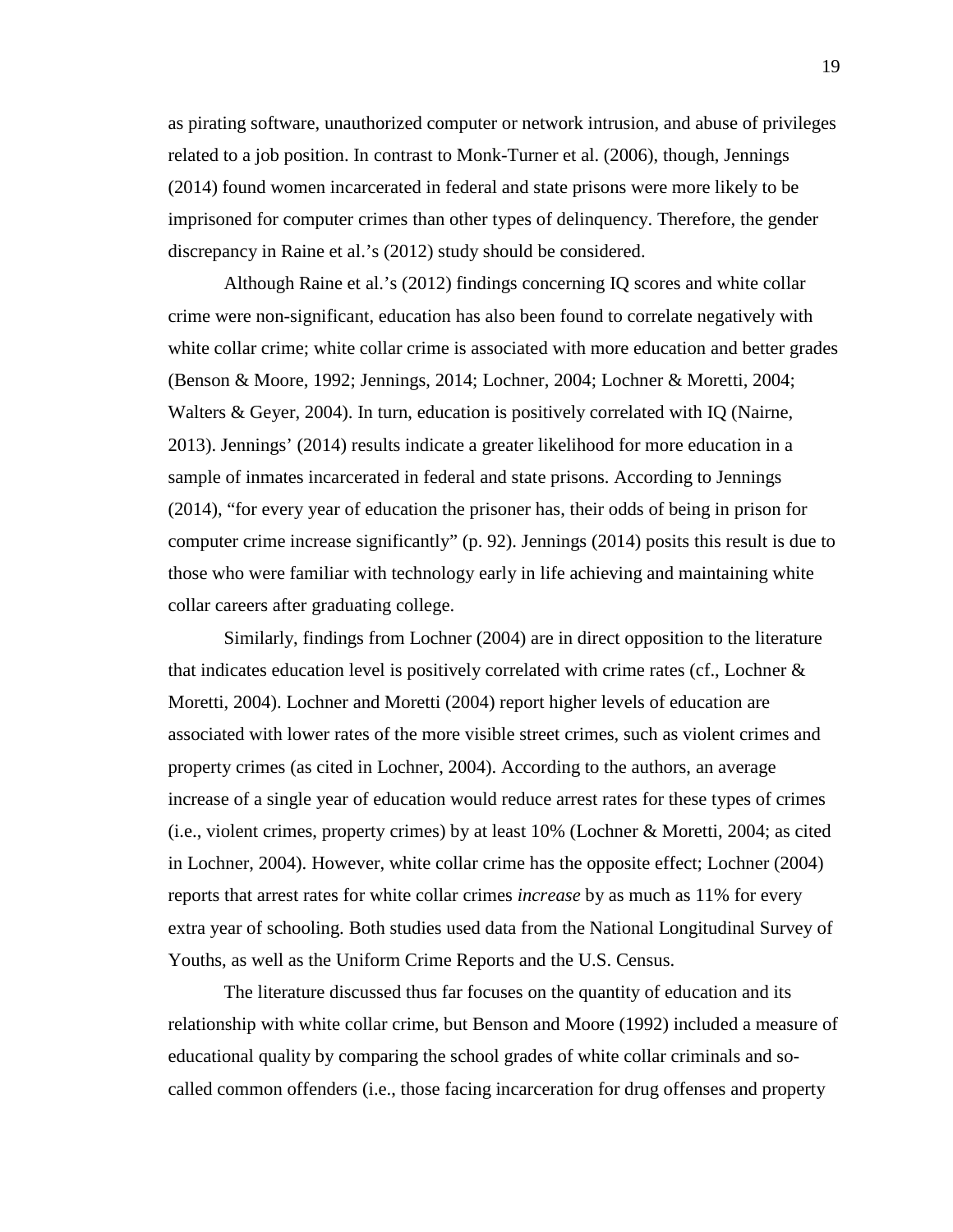crimes). Benson and Moore (1992) examined data regarding defendants in eight district court cases between 1973 and 1978. Their final data analysis included 2,462 white collar criminals and 1,986 common criminals (Benson & Moore, 1992). Results from the study indicate 53.5% of common criminals made poor grades in school, compared to the 24.6% of white collar criminals who reported poor grades (Benson & Moore, 1992). Therefore, white collar offenders were more likely to do better in school (i.e., make better grades) than defendants charged with drug offenses or property crimes (Benson & Moore, 1992).

However, the availability of online vocational schools have increased since the time of Benson and Moore's (1992) research (cf., Allen & Seaman, 2013). Thus, a greater number and larger demographic of individuals now have access to education via online resources (Allen & Seaman, 2013).

## 2.3 Summary

<span id="page-31-0"></span>The term "hacker" applies to a variety of individuals with technical skills that range from the laymen's point-and-click method to the more sophisticated code-writing. Therefore, IQ scores could vary across this range of hackers, and it is possible these scores might not be significantly different from the average population of non-hackers. The research disagrees on the issue of deviant computer behavior and level of IQ, as more traditional forms of criminality are understood to be associated with lower IQ scores, but other types of crime (i.e., white collar crimes) are concomitant with higher IQ scores, as well as higher levels of education. Thus, the computer hacker offers a particular dilemma in regards to understanding the relationship between deviant computer behavior and IQ.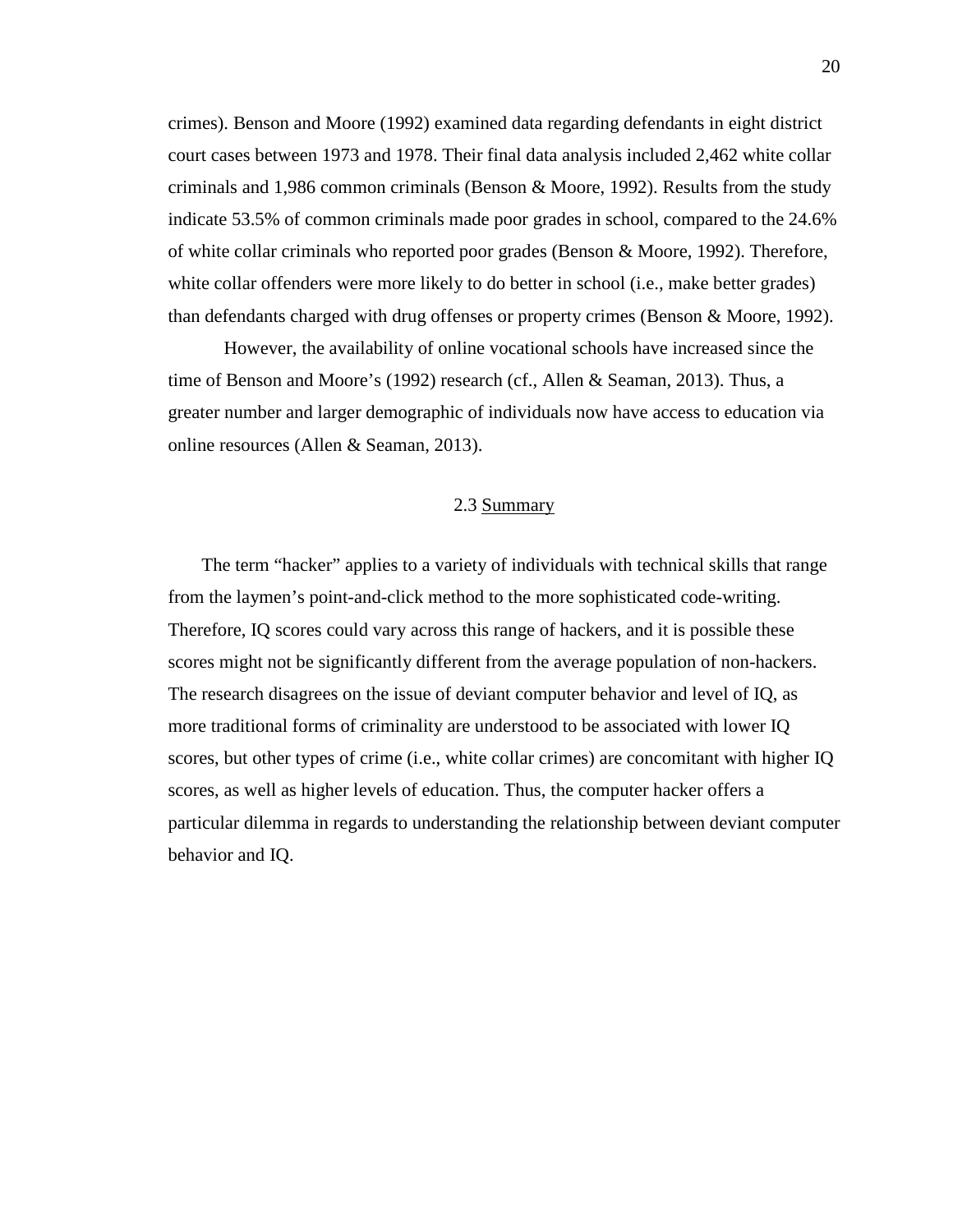### **CHAPTER 3. METHODOLOGY**

<span id="page-32-0"></span>The goals of the present study were as follows: (1) to compare the cognitive ability scores of self-reported cyberdeviants with the cognitive ability scores of self-reported non-cyberdeviants, (2) to compare the cognitive ability scores of self-reported cyberdeviants amongst the various subtypes (i.e., hackers, identity thieves, and viruswriters), and (3) to compare the cognitive ability scores of those who self-report engaging in more general computer deviance with those who report engaging in fewer deviant computer behaviors, all through the use of self-report questionnaires and data analysis. Due to the proprietary nature and lack of flexibility of traditional IQ tests (cf. Condon  $\&$ Revelle, 2014; Thorndike et al.,1986; Weschler, 1991), a measure similar to and correlating with traditional IQ scales, the International Cognitive Ability Resource (ICAR), was used in the present study.

## 3.1 Hypotheses

<span id="page-32-1"></span>Based on the literature regarding criminal computer behavior, white collar crimes, and IQ scores (Benson & Moore, 1992; Fotinger & Ziegler, 1999; Furnell, 2002; Holt et al., 2015; Jennings, 2014; Lochner, 2004; Lochner & Moretti, 2004; Parker, 1998; Rogers, 1999a; Rogers, 2001; Rogers, 2006; Rogers, 2010; Schell & Dodge, 2002; Walters & Geyer, 2004), the hypotheses for the present study were as follows:

- ICAR Sample Test scores would be significantly higher for the subtypes of selfreported cyberdeviants than non-cyberdeviants (i.e., hackers vs. non-hackers, identity thieves vs. non-identity thieves, and virus-writers vs. non-virus-writers).
- ICAR Sample Test scores would be significantly higher for those who self-report engaging in any of the included cyberdeviant behaviors (i.e., hacking, identity theft, and virus-writing) than those who self-report not engaging in these deviant computer behaviors.
- ICAR Sample Test scores would be significantly higher for those who self-report engaging in more deviant computer behaviors (e.g., hacking, virus-writing,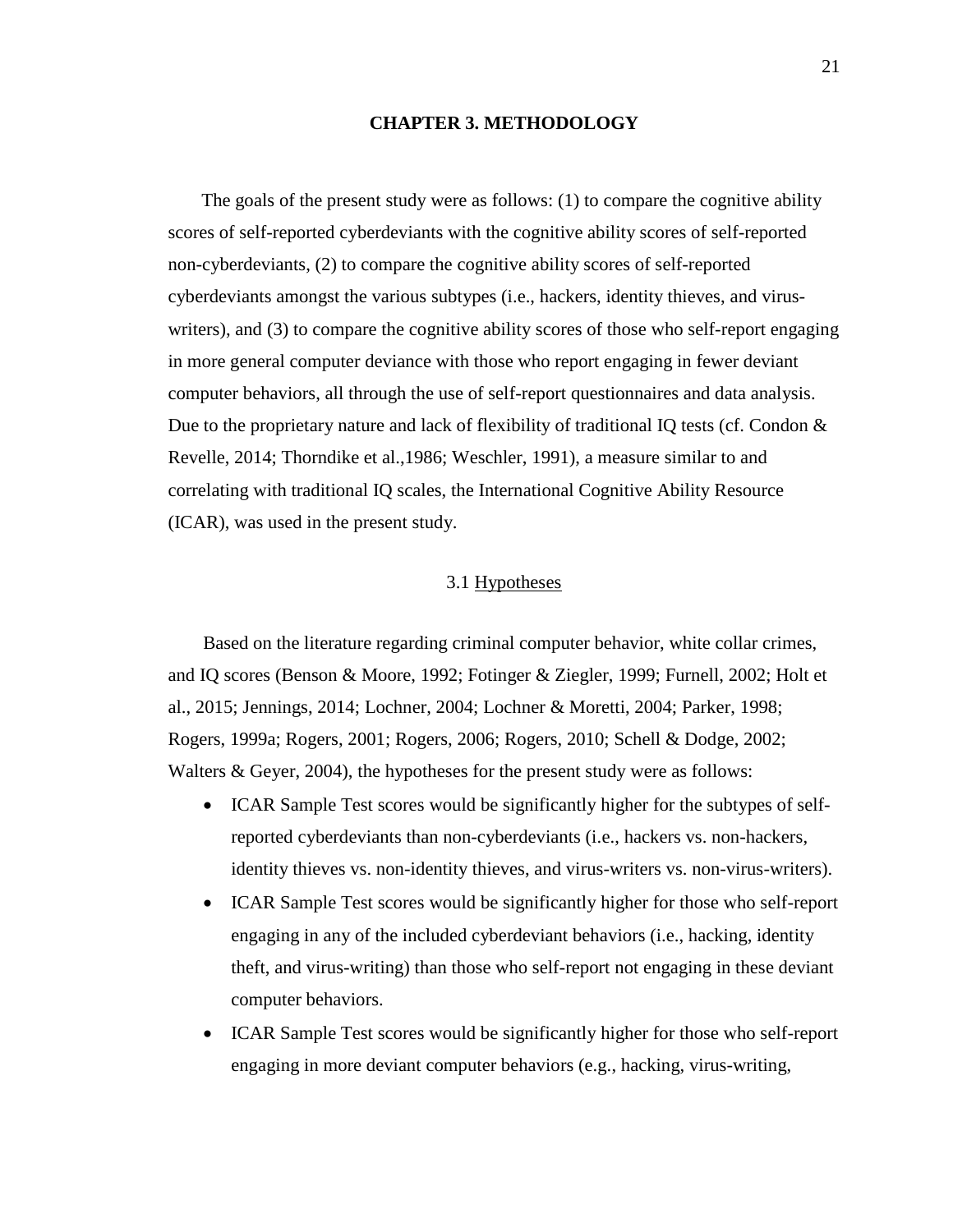<span id="page-33-0"></span>identity theft) than those who self-report engaging in fewer deviant computer behaviors.

## 3.2 Sample

Participants for the study were solicited from Amazon's Mechanical Turk; respondents were representative of the general population of Internet users (cf., Buhrmester, Kwang, & Gosling, 2011). The survey solicitation was only available to those designated as "Masters" on Mechanical Turk (i.e., those with a history of quality response rates). APA guidelines for the ethical treatment of participants were followed, and all responses remained anonymous. Based on previous research related to payment amount and questionnaire length (cf., Buhrmeste et al., 2011), each respondent was compensated \$0.40 for the completion of the survey, which is a sufficient amount to solicit survey responses (Buhrmester et al., 2011). Funds allotted for paying participants for survey completion were disbursed from the Department of Computer and Information Technology at Purdue University.

## 3.3 Measures

<span id="page-33-1"></span>The anonymous, self-report survey was created and maintained via Qualtrics survey software. All survey items were forced-response with the option for participants to "decline to respond" to any question they chose not to answer. The survey was a multitrait matrix including the following scales: a demographics questionnaire, an education assessment, Condon and Revelle's (2014) International Cognitive Ability Resource (ICAR), and Rogers et al.'s (2006b) Computer Crime Index – Revised (CCI-R). The education assessment and the ICAR measure were randomized to reduce the possibility of responses being altered based on any expectation of education or intelligence from preceding questions.

The demographics questions and the education assessment items were listed first in the survey so as to increase the accuracy of self-reported demographic characteristics (cf., Birnbaum, 2000) and to lessen survey exposure for those who do not meet the criteria for study participation. The CCI-R was the final questionnaire in the survey so as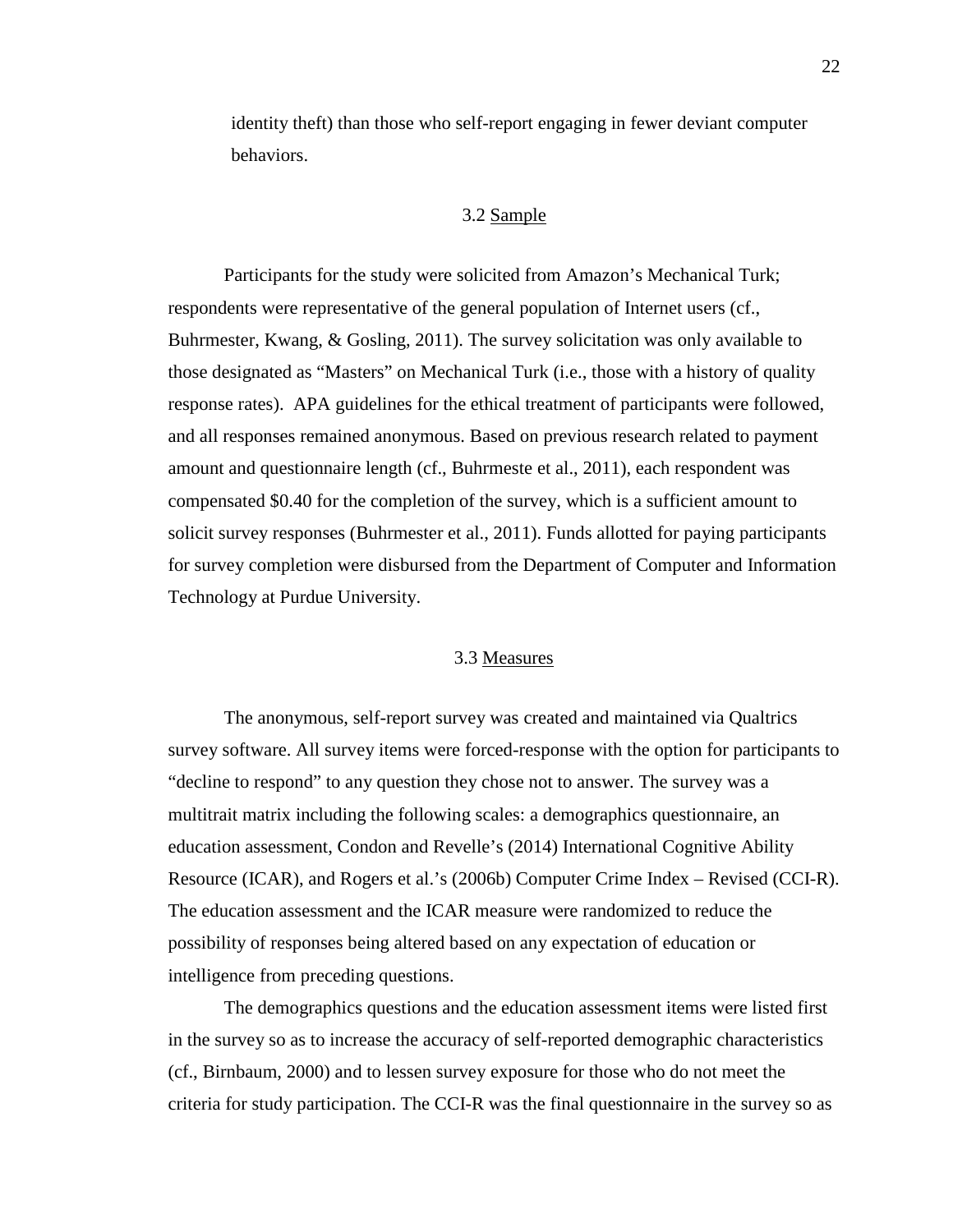to ensure response accuracy. Participants might self-report differently on the education assessment or the ICAR if the items on the CCI-R were encountered first. For instance, respondents who self-report as hackers might conform to a preconceived notion that hackers are more intelligent individuals who excel in school, and therefore, response data would be skewed.

#### 3.3.1. Demographics Questionnaire

<span id="page-34-0"></span>The demographics questionnaire (see Appendix A) was used to determine participants' country of residence, age, sex, marital status, annual income, and ethnicity. Respondents currently residing outside the United States (i.e., not under American legislative jurisdiction) and/or those less than 18 years of age (i.e., minors) were excluded from the study.

#### 3.3.2. Education Assessment

<span id="page-34-1"></span>The education assessment for the present study (see Appendix B) was derived from Jennings' (2014) study, the Self-Rated Academic Performance Measure (SRAPM; Heaven et al., 2002), and the Effort Expenditure Comparison Measure (EECM; Smith et al., 2013). The author of the present study compiled an education assessment derived from numerous sources due to the lack of a single questionnaire that would adequately measure a participant's educational history.

Items derived from Jennings' (2014) three-question education scale ask participants to indicate their highest level of attempted and completed education; responses for both questions range from "less than high school" to "Doctoral degree or higher."

Heaven et al.'s (2002) Self-Rated Academic Performance Measure (SRAPM) includes a total of three items, all of which were included in their entirety in the education assessment for the present study. These items ask participants to rate their overall academic performance (with response options ranging from "top 10% of all students" to "below average"), the level of education they hope to obtain, and how often they experience(d) difficulty with schoolwork (Heaven et al., 2002).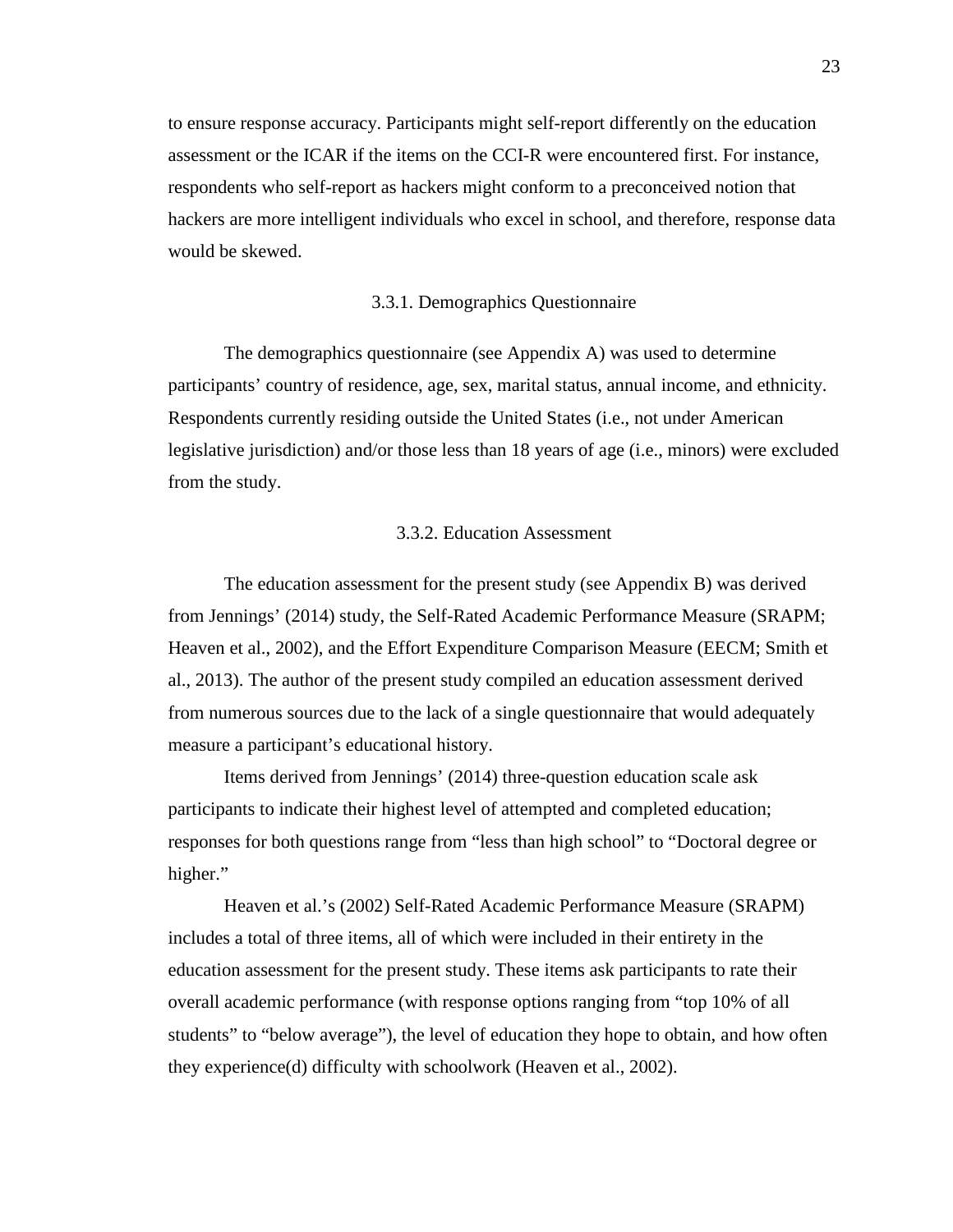Smith et al.'s (2013) Effort Expenditure Comparison Measure (EECM) includes a total of four items, all of which were included in their entirety in the education assessment for the present study. In Smith et al.'s (2013) EECM, participants were asked to compare themselves to other students when answering the following four questions:

- How much effort do you expend in your field of study?
- To what extent do you find the material and work in your field challenging?
- To what extent does your field come easily and naturally to you?
- How much energy does it take you to succeed in your field?

The EECM uses a Likert scale response format ranging from 1 ("a lot less") to 5 ("a lot more"; Smith et al., 2013).

For the present study, the education scale initially reported a low Cronbach's alpha ( $\alpha$  = .43), indicating a lack of reliability. Based on the subsequent Kuder-Richardson (KR-20) coefficient analysis, the item regarding self-rated academic performance was removed from further data analysis. However, this removal resulted in a Cronbach's score that was still below acceptable limits ( $\alpha$  = .51). Therefore, the education assessment was excluded from further data analysis. This will be explored further in the limitations section (see Chapter 5.2).

## 3.3.3. International Cognitive Ability Resource (ICAR)

<span id="page-35-0"></span>The ICAR Sample Test (see Appendix C) was used to score respondents' cognitive ability, as it measures similar intelligence constructs as IQ tests (Condon  $\&$ Revelle, 2014). Furthermore, the ICAR scale was developed specifically for the use of online, self-report research, as it is a performance task measure (Condon & Revelle, 2014). IQ tests are typically administered by doctoral-level psychologists via one-on-one interviews with individual participants, and these types of tests are often expensive and proprietary (Condon & Revelle, 2014; Thorndike et al., 1986; Weschler, 1991). However, Condon and Revelle (2014) propose such IQ assessments are not conducive for research purposes, that the "constraints" of such measures have led cognitive ability research to be excluded from much of the literature on psychological assessment. Instead, the authors (citing Goldberg, 2012) suggest a freely available public domain measure of cognitive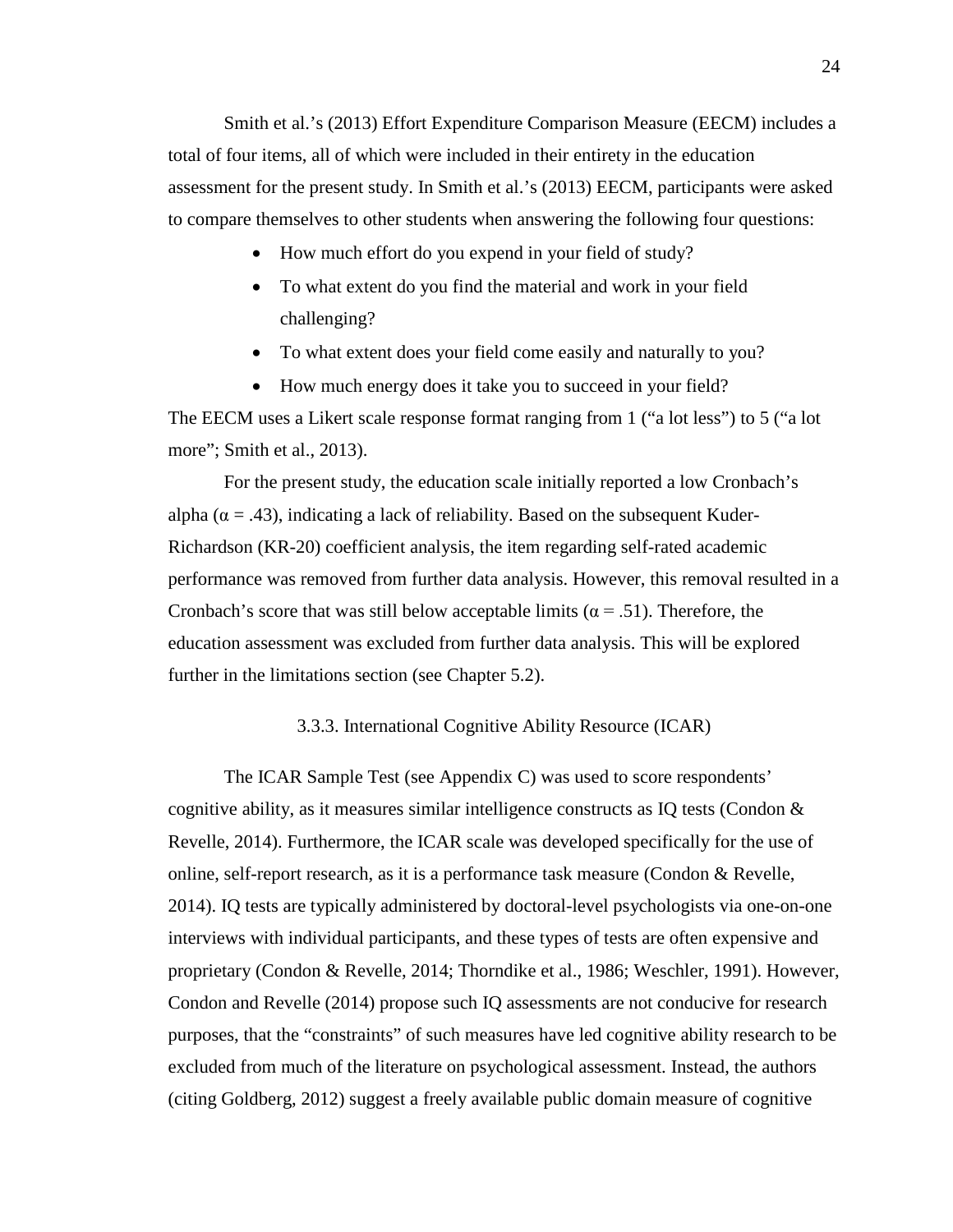ability would offer more flexibility for researchers in the social sciences. Therefore, Condon and Revelle (2014) constructed the International Cognitive Ability Resource (ICAR), an untimed, performance task measure of cognitive ability with constructs similar to traditional IQ tests.

The original ICAR assessment includes 60 items which measure the following four subscales of cognitive ability: verbal reasoning, letter and number series, matrix reasoning, and three-dimensional rotation (Condon & Revelle, 2014). The ICAR Sample Test includes four questions from each subscale for a total of 16 questions (Condon  $\&$ Revelle, 2014). The verbal reasoning items assess general logic and knowledge skills. The letter and number series prompts the test-taker to complete a sequence of letters or numbers based on the preceding digits in the list. Example questions from the verbal reasoning and letter and number series subscales of Condon and Revelle's (2014) ICAR measure are as follows:

- Verbal reasoning: "If the day after tomorrow is two days before Thursday, then what day is it today?"
- Letter and number series: "In the following alphanumeric series, what letter comes next? V Q M J H"

The matrix reasoning component is based on those used in Raven's Progressive Matrices, a traditional assessment of cognitive ability (Condon & Revelle, 2014). Testtakers are shown geometric shapes presented in a 3 x 3 formation and asked to identify which geometric shape would follow in the established pattern (see Figure 3.1).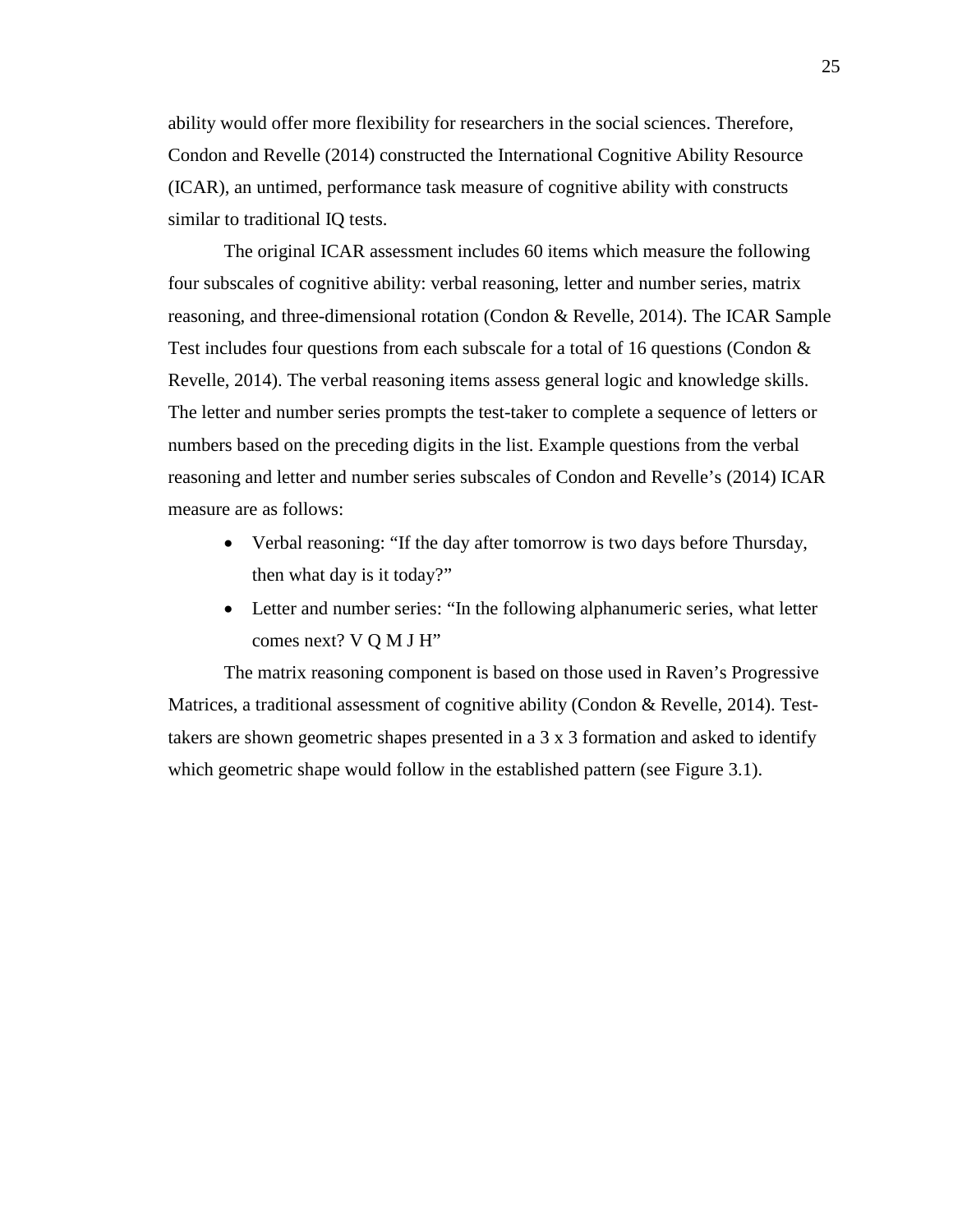

*Figure 3.1* Matrix Reasoning Item on the ICAR Sample Test

Finally, the three-dimensional rotation series assesses respondents' ability to mentally rotate images of cubes similar to dice (see Figure 3.2; Condon & Revelle, 2014).

All the cubes below have a different image on each side. Select the choice that represents a rotation of the cube labeled X.



*Figure 3.2* Three-Dimensional Rotation Item on the ICAR Sample Test

The ICAR Sample Test is meant to be a brief, but valid, measure of cognitive ability, used specifically for self-report purposes in research (Condon & Revelle, 2014). The 16 questions selected for the ICAR Sample Test were chosen based on their difficulty in relation to the other items on the original, 60-item ICAR measure. Of the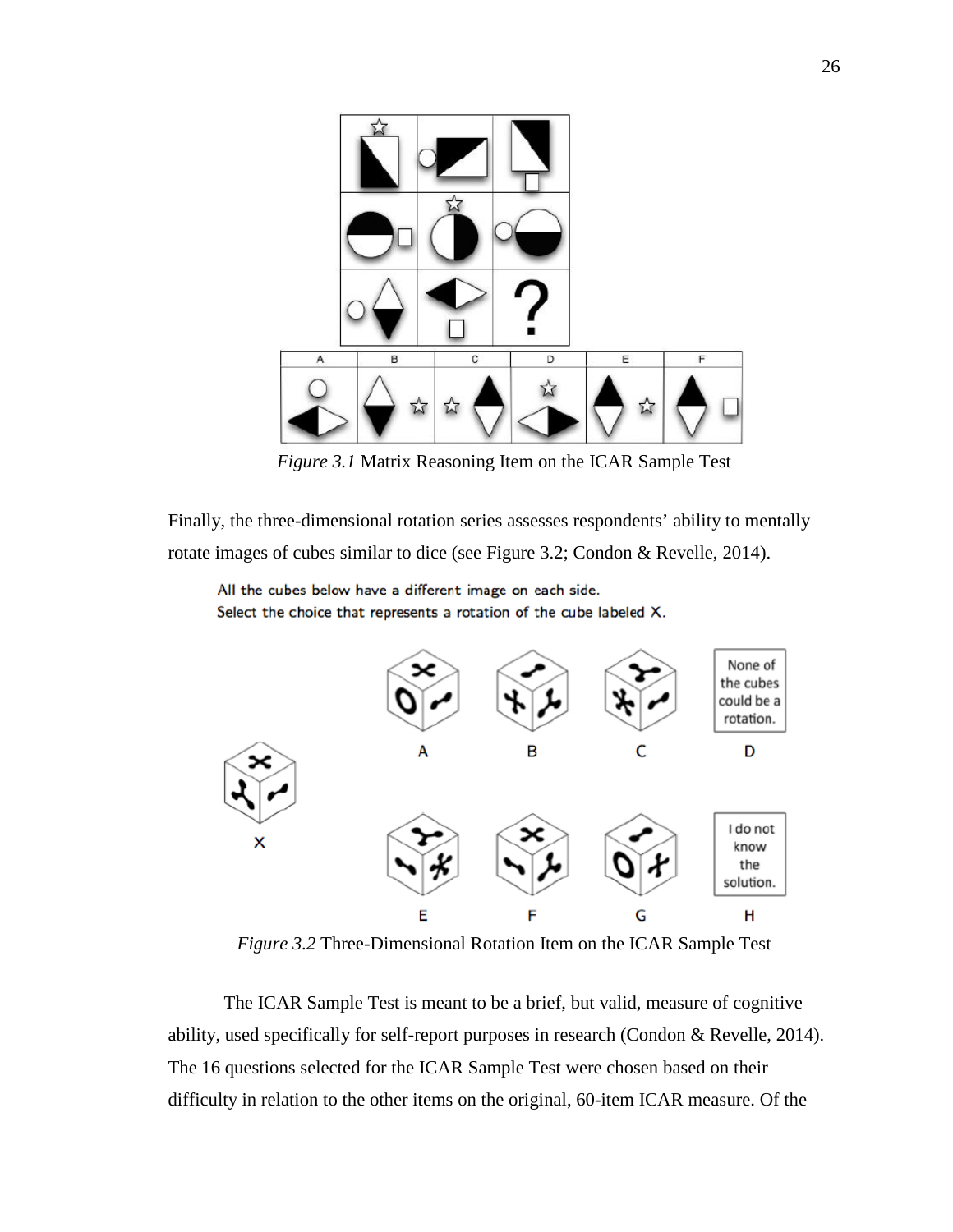item subscales, the three-dimensional rotation tasks were determined to be the most difficult (i.e., more respondents incorrectly answered the questions assessing this type of skill), and the verbal reasoning questions were found to be the least difficult (Condon & Revelle, 2014). The ICAR Sample Test questions were randomized for the present study, based on Condon and Revelle's (2014) research.

In total, Condon and Revelle (2014) analyzed data from 96,958 respondents across 199 countries; 78.1% of the sample originated from the United States. Condon and Revelle (2014) found strong correlations between the ICAR scale and standardized tests (0.59 for the SAT and 0.52 for the ACT), as well as traditional IQ tests. The Shipley-2 scale (cf. Shipley et al., 2009; 2010) includes two composites, and scores on these composites were positively associated with the ICAR Sample Test (0.82 and 0.81), as well as the Wonderlic Personnel Test (0.64 and 0.60), the Full-Scale IQ scores for the Weschler Abbreviated Scale of Intelligence (0.77 and 0.72), and the Full-Scale IQ scores for the Weschler Adult Intelligence Scale (0.86 and 0.85; Condon & Revelle, 2014; Shipley et al., 2010). Therefore, the ICAR scale has been shown to correlate with traditional measures of cognitive ability (Condon & Revelle, 2014).

Although it was a concern that an online, untimed, self-report measure of cognitive ability would lead to higher reported scores, Condon and Revelle's (2014) findings indicate this was not the case; respondents' scores varied sufficiently across the sample. Participants were more likely to incorrectly answer over half of the questions included on the full 60-item ICAR measure. Likewise, items assessing three-dimensional rotation received incorrect responses more often than not (Condon & Revelle, 2014).

Additional findings from Condon and Revelle (2014) indicate adequate internal consistency for the 16-item ICAR Sample Test ( $\alpha$  = 0.81;  $\omega_{total}$  = 0.83) and good internal consistency for the full 60-item ICAR measure ( $\alpha$  = 0.93;  $\omega_{total}$  = 0.94). Overall, the ICAR Sample Test in the present study reported an adequate Cronbach's alpha ( $\alpha = .75$ ), a finding which is similar to Condon and Revelle's (2014) overall Cronbach's alpha for the ICAR Sample Test ( $\alpha$  = 0.81).

As for the subscales, reliability analyses conducted by Condon and Revelle (2014) on items from the full 60-item measure indicate internal consistencies ranging from adequate for the matrix reasoning, letter and number series, and verbal reasoning items  $(\alpha$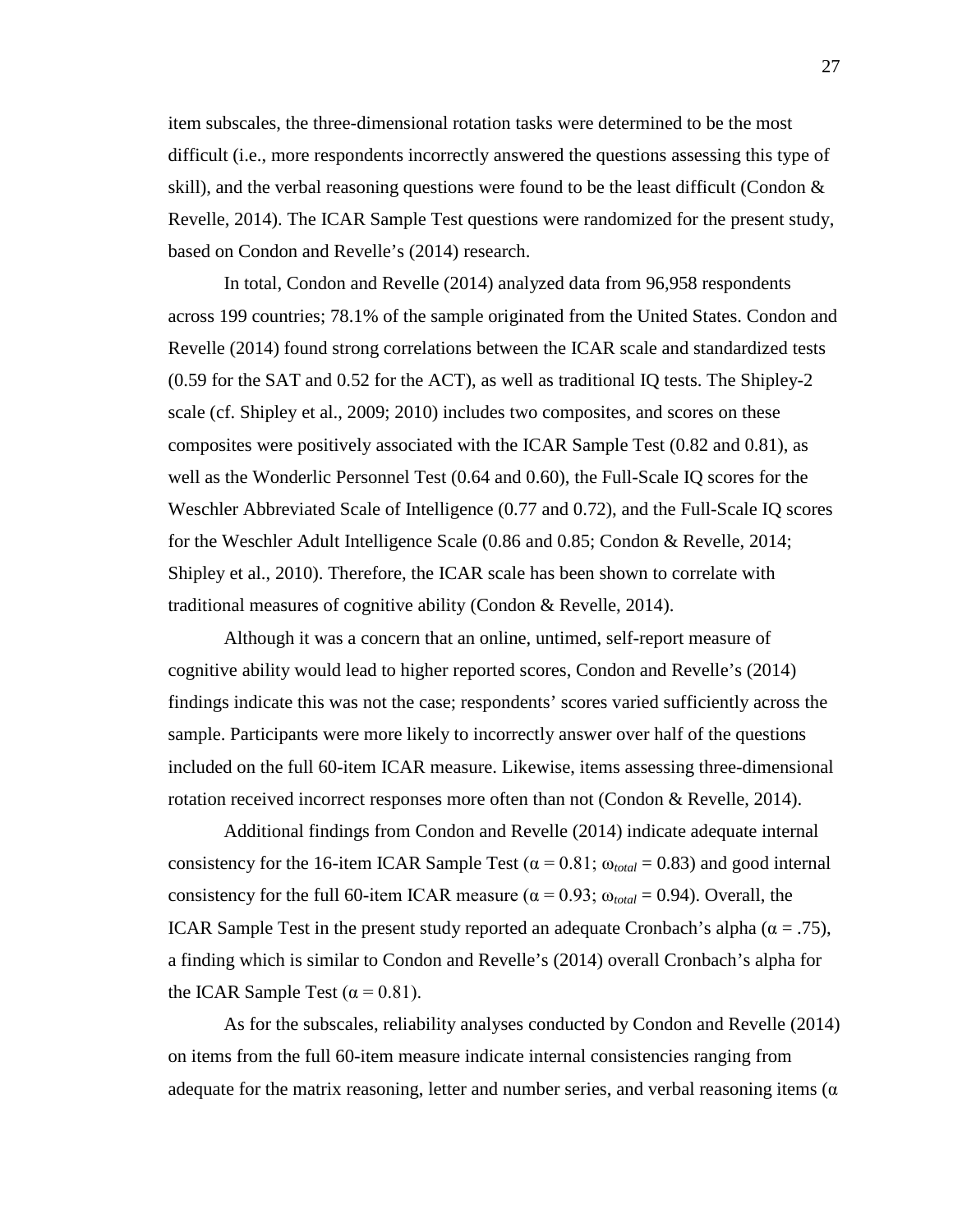$= 0.68$ ,  $\alpha = 0.77$ , and  $\alpha = 0.76$  respectively) to good internal consistency for the threedimensional rotation items ( $\alpha$  = 0.93). For the present study, the ICAR Sample Test subscales had the following reported Cronbach's alphas: verbal reasoning ( $\alpha = .61$ ), letter and number series ( $\alpha = .63$ ), matrix reasoning ( $\alpha = .51$ ), and three-dimensional rotation ( $\alpha$ = .62). Due to the low Cronbach's score, the matrix reasoning subscale was removed from analysis because of its lack of reliability. Therefore, only 12 of the original 16 items from the ICAR Sample Test were included in data analyses; these items were taken from the subscales measuring verbal reasoning, letter and number series, and threedimensional rotation skills. This will be explored further in the limitations section (see Chapter 5.2).

### 3.3.4. Computer Crime Index – Revised (CCI-R)

Rogers et al.'s (2006) CCI-R (see Appendix D) was used to categorize cyberdeviants and non-cyberdeviants. The primary measure of the CCI-R is the actor's intent (i.e., whether they acted knowingly and purposefully). The initial version of the Computer Crime Index was created by Rogers (2001) and included a measure based on social learning theory (cf., Akers, 1977; Skinner & Fream, 1997; Rogers, 2001). Subsequent research led to the current form of the Computer Crime Index – Revised (CCI-R), which includes a similar format as the original; the items associated with social learning theory were removed, and questions regarding deviant computer behavior were added (cf., Rogers, 2001; Rogers et al., 2006a; Rogers et al., 2006b).

The CCI-R is a self-report questionnaire with a total of 66 items divided into three sections, all of which include a closed-response, Likert scale format (Rogers, 2001; Rogers, 2006b). In the first section, respondents were asked to use a scale to indicate the time period they last participated in the described behaviors, ranging from "Never" to "5 or more years ago" (Rogers, 2001; Rogers et al., 2006b). In the subsequent sections of the CCI-R, respondents were asked how many times in the previous three years they engaged in the behaviors and at what age they first committed the listed acts (Rogers, 2001; Rogers et al., 2006b). The same set of 22 questions were repeated in each of the three sections, which increases the reliability of respondents' answers (Bryman, 2012).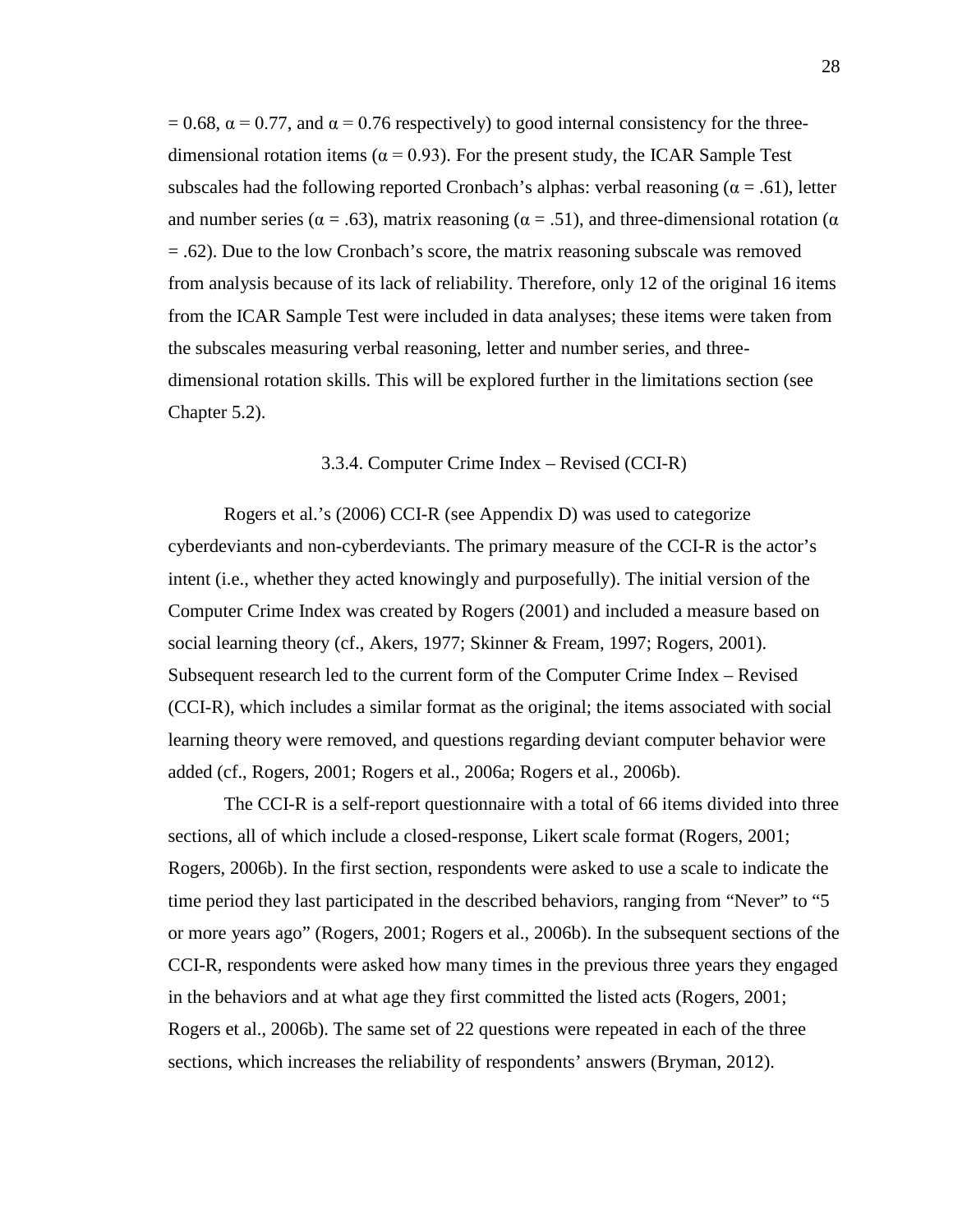The behaviors listed in the CCI-R include items related to hacking (i.e., the unauthorized access of a computer system or network), pirating (i.e., illegally downloading media without payment), identity theft, virus-writing, and cyberbullying (Rogers et al., 2006b; Seigfried-Spellar & Treadway, 2014; Seigfried-Spellar, O'Quinn, & Treadway, 2014). Based on the coding techniques of Seigfried-Spellar and Treadway (2014) and Seigfried-Spellar et al. (2014), categories for the CCI-R were determined as follows: 36 items that address hacking behaviors, 9 items that correspond with identity theft, 9 items that correspond with virus-writing, and 6 items which address cyberbullying behaviors. As the present study did not include cyberbullying data, the items related to online bullying behaviors were not included on the survey. Furthermore, due to the marginalization of pirating behavior in society (Gunter et al., 2010; Rogers et al., 2006a; Seigfried-Spellar & Treadway, 2014), this behavior was also excluded from the present study.

Therefore, the final item count for the portion of the CCI-R to be used in the present study was 60, and only those behaviors corresponding with hacking (i.e., gaining unauthorized access to a computer system or network), identity theft, and virus-writing were included. For example, the following statements were used to classify respondents' deviant computer behavior in Rogers' (2001; 2006b) CCI-R:

- 1) Hacking: knowingly accessing a computer system or network without authorization
- 2) Identity theft: knowingly electronically obtaining another person's credit card information without permission
- 3) Virus-writing: knowingly writing or using a program that would infect a computer or network.

The CCI-R has been used extensively in previous research (cf., Rogers et al., 2006a; Rogers et al., 2006b; Seigfried-Spellar & Rogers, 2010; Seigfried-Spellar & Treadway, 2014; Seigfried-Spellar et al., 2014). For the present study, the CCI-R scale reported a good Cronbach's alpha ( $\alpha = .97$ ), indicating the CCI-R survey items were reliable at measuring the underlying constructs. Therefore, the CCI-R is a well-tested, measure of deviant computer behavior that is both valid and reliable.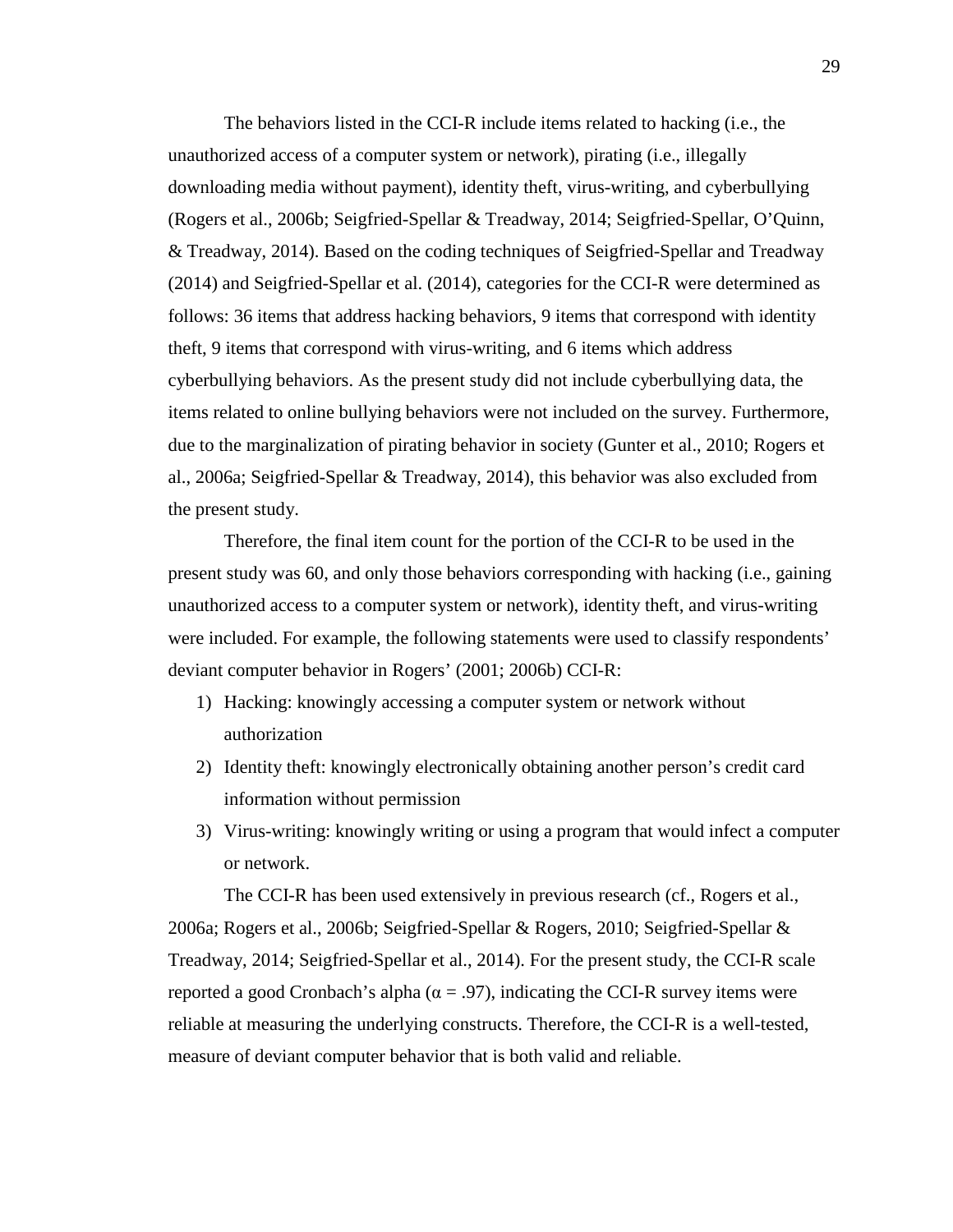#### 3.4 Design and Procedure

The research instrument for the present study was an anonymous, Internet-based questionnaire created and hosted via Qualtrics online survey software (to which Purdue has a license). Therefore, no identifying information was recorded or requested of participants (e.g., IP addresses, names), resulting in greater self-disclosure about potentially sensitive topics (Mueller, Jacobsen, & Schwarzer, 2000). Participants also had the option of declining to answer any question with which they felt uncomfortable for any reason.

Due to the accessibility of the general population of Internet users via Amazon's Mechanical Turk website, data collection was completed within a month of the first posting of the survey solicitation (December 2016). This method of data collection was chosen for the present study due to the attainability of anonymous respondents, which also accounts for the popularity of online data collection methods in research (Mueller et al., 2000).

The author of the present study has had success in previous research studies using anonymous, Internet-based questionnaires created and hosted via Qualtrics survey software (cf., Seigfried-Spellar et al., 2014; Seigfried-Spellar & Treadway, 2014; Treadway & Seigfried-Spellar, 2015), as well as Amazon's Mechanical Turk (cf., Treadway & Seigfried-Spellar, 2015). Furthermore, previous literature has indicated that sampling from a population of Mechanical Turk workers offers better generalizability than other sampling methods (such as snowball sampling), as it allows researchers to collect data from a diverse demographic of individuals quickly and at a low cost to the researcher (cf., Berinsky, Huber, & Lenz, 2011; Buhrmester et al., 2011).

### 3.4.1. Statistical Analyses

Following the collection of data, statistical analyses were conducted via the Statistical Package for the Social Sciences (SPSS) version 22. Prior to analysis, statistical significance was set at the alpha level of .05, which is acceptable for social science research (Field, 2013). In order to ascertain data regarding the demographics of the sample, frequencies and cross-tabulations of the following variables were conducted: age,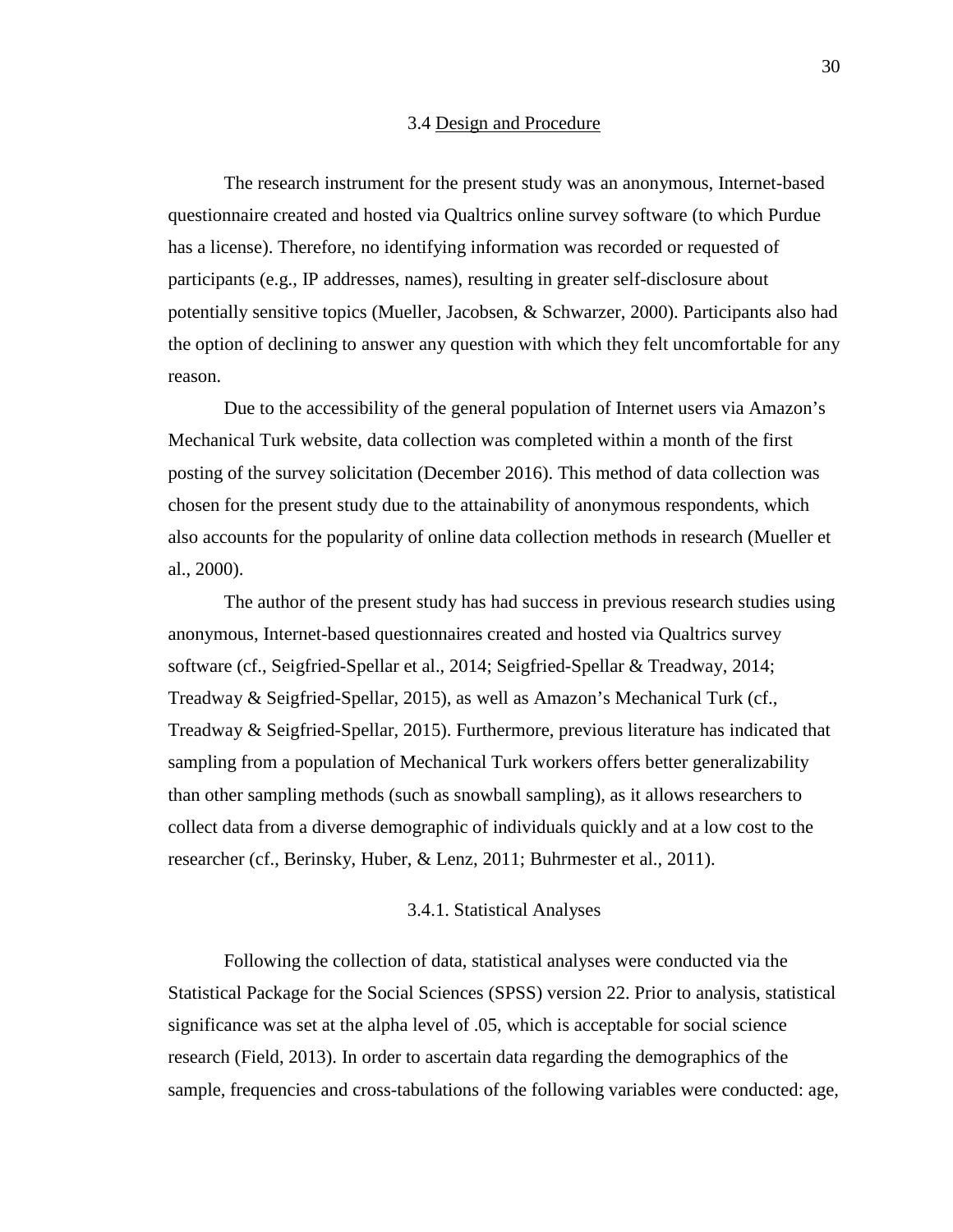sex, marital status, employment status, ethnicity, annual income, education level completed, and status as a student.

In order to test the hypothesis that cognitive ability scores would be higher for self-reported hackers, identity thieves, and virus-writers than those self-reporting not engaging in these behaviors, the number of ICAR items correct was calculated into the variable of ICAR items answered correctly. Dichotomous variables were also calculated for each of the individual cyberdeviant behaviors based on responses from the CCI-R. Those who self-reported engaging in hacking, identity theft, and/or virus-writing behavior were coded as a value of 1, whereas those who self-reported as not engaging in these behaviors were coded with a value of 0. A dichotomous variable was also created for cyberdeviants (1) versus non-cyberdeviants (0) based on responses from the CCI-R. Level of cybercrime was assessed based on responses from the CCI-R and categorized as ranging between engaging in one behavior (1) to engaging in all three behaviors (3).

Initially, Pearson correlations tested for significant relationships between the individual cyberdeviant behaviors (all dichotomous variables), as well as general cyberdeviancy (dichotomous variable) and level of cyberdeviancy (continuous variable), and number of items answered correctly on the ICAR Sample Test (continuous variable). Based on the significant findings from the correlational analyses, linear regressions were conducted in order to determine the level of predictive quality of cyberdeviancy for higher scores on the ICAR Sample Test (i.e., a higher total of items answered correctly). A forced entry linear regression is appropriate for analyses when only one independent variable (e.g., ICAR Sample Test score) and one dependent variable (e.g., hacker vs. nonhacker) are being studied simultaneously (cf. Field, 2013). Independent samples t-tests (used to compare means between two separate groups) and a one-way ANOVA (compares means between multiple groups) were also conducted where appropriate, based on correlational significance.

#### 3.5 Summary

The present study explored the variance in cognitive ability scores between subtypes of cyberdeviants and non-cyberdeviants (i.e., hackers, identity thieves, and virus-writers), general cyberdeviants and non-cyberdeviants, and level of cyberdeviant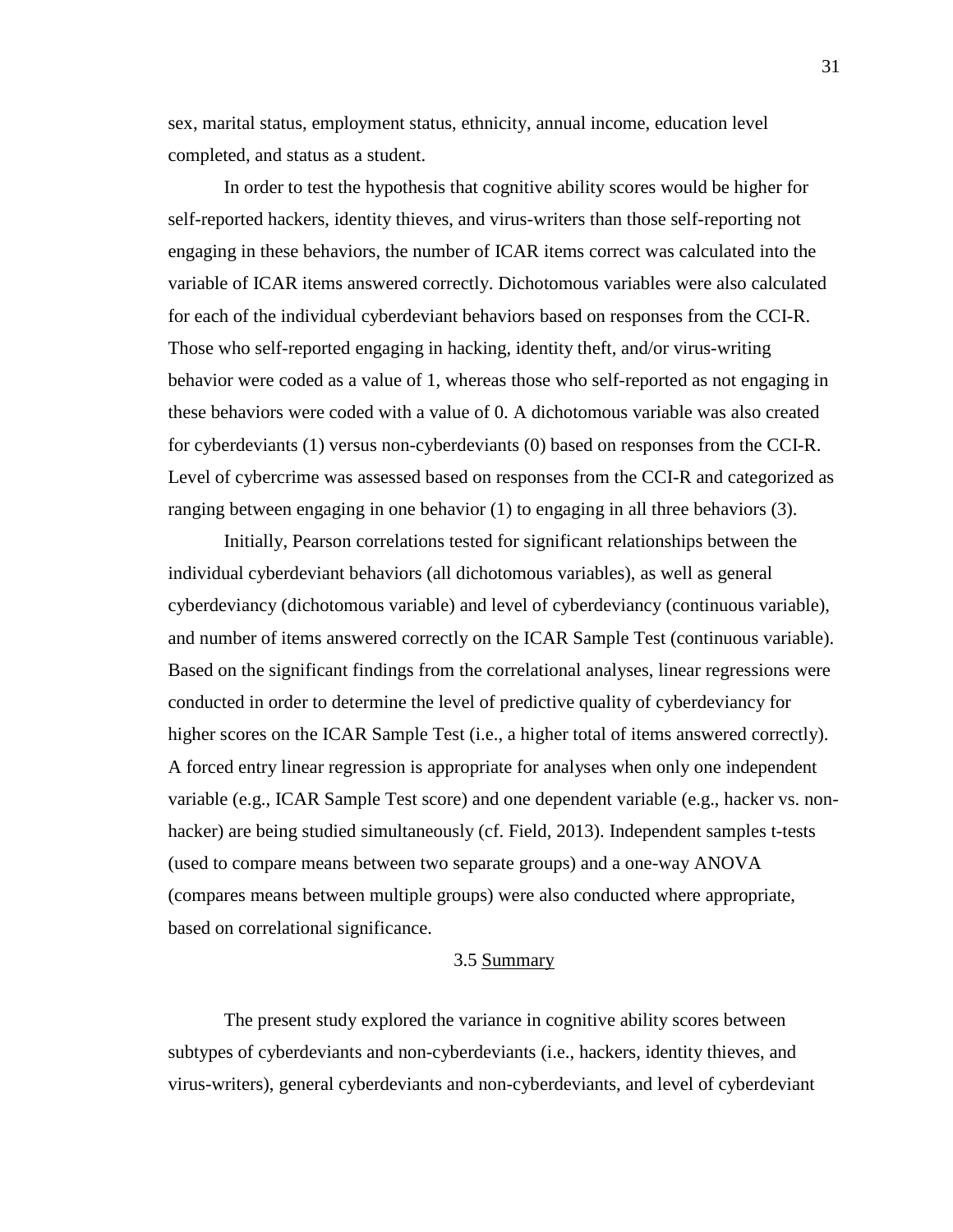behavior. These aims were accomplished through the use of a self-report survey consisting of a demographics questionnaire, an education assessment, and Rogers et al.'s (2006b) Computer Crime Index – Revised (CCI-R), along with the International Cognitive Ability Resource (ICAR) Sample Test, a performance task scale created by Condon and Revelle (2014). Responses to the survey were downloaded to SPSS, and the data was analyzed using frequencies, correlations, t-tests, ANOVAs, and linear regressions.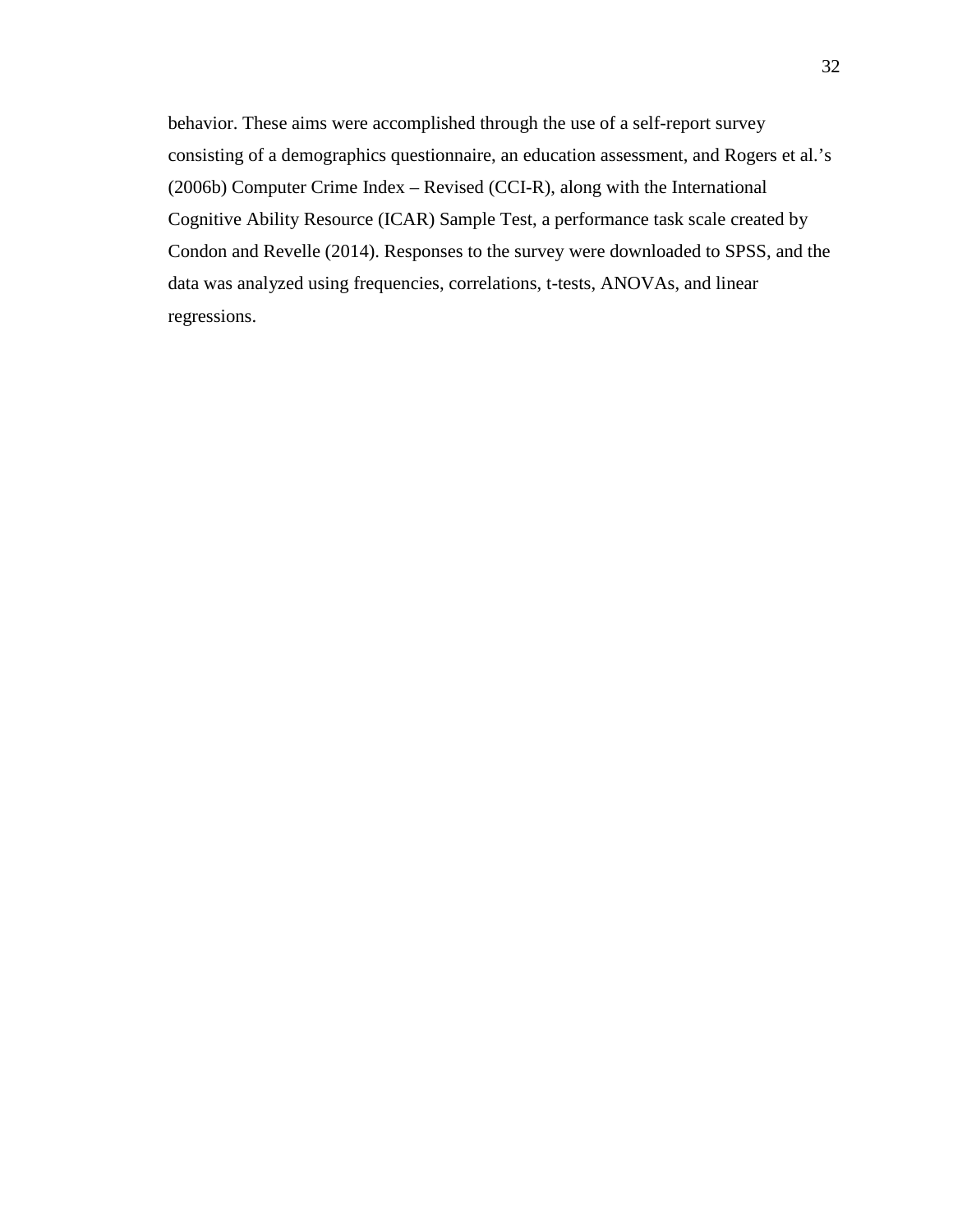#### **CHAPTER 4. RESULTS**

Following the collection of data, statistical analyses were conducted via the Statistical Package for the Social Sciences (SPSS) version 22. Frequencies were conducted to determine the demographic makeup of the sample, and Pearson's *r* correlational analyses were performed to establish a relationship between variables. An analysis of variance (ANOVA) was calculated in order to compare the group means (e.g., average ICAR scores for the hacker group and average ICAR scores for the non-hacker group). In addition, a linear regression was conducted so as to determine the predictive quality (if any exists) of cyberdeviant behavior on ICAR (e.g., if ICAR scores can be predicted by hacking behavior).

### 4.1 Sample

A total of 498 Mechanical Turk workers initiated the survey; 319 were included in final data analysis. Exclusion from final data analysis was based upon a number of factors, such as age  $(n = 7)$ , and missing data (i.e., incomplete item responses due to attrition or answering with "decline to respond," along with incorrect answers for the validation question;  $n = 172$ ).

As shown in Table 4.1, the majority of participants were white non-Hispanic (*n* = 258, or 80.9%), between 25 and 54 years of age (*n* = 241, 75.5%), single or married (*n* = 277, 86.8%), employed full-time (*n* = 208, 65.2%), earning less than \$70,001 per year (*n*   $= 271, 85.0\%$ ), had completed at least a Bachelor's degree ( $n = 268, 84.0\%$ ), and were not currently students ( $n = 273, 85.6\%$ ). The sample was split nearly evenly between males ( $n = 151, 47.3\%$ ) and females ( $n = 167, 52.4\%$ ) on sex, with one respondent identifying as transgender (0.3%; see Table 4.1).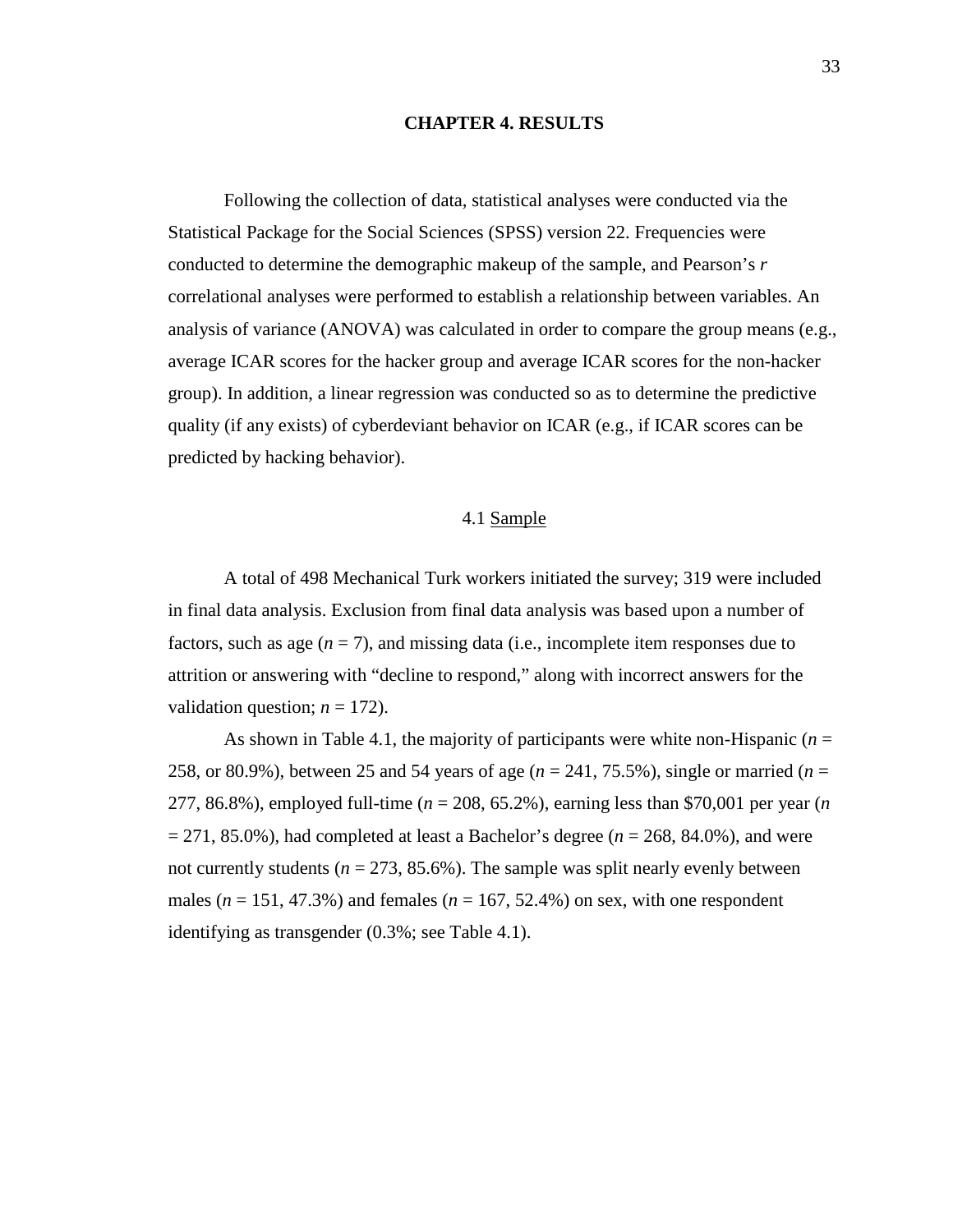|                       |                                 | $\frac{1}{2}$<br>Non-Cyberdeviant | Cyberdeviant | Total       |
|-----------------------|---------------------------------|-----------------------------------|--------------|-------------|
| <b>Variable</b>       |                                 | $(n = 159)$                       | $(n = 160)$  | $(N = 319)$ |
| Sex                   | Male                            | 74 (46.5)                         | 85 (53.5)    | 151 (47.3)  |
|                       | Female                          | 77 (29.2)                         | 56 (21.2)    | 167 (52.4)  |
|                       | Transgender                     | 0(0)                              | 1(.6)        | 1(.3)       |
|                       |                                 |                                   |              |             |
|                       | 18-24                           | 14(8.8)                           | 24(15.0)     | 38(11.9)    |
|                       | 25-34                           | 57 (35.8)                         | 69 (43.1)    | 126(39.5)   |
| Age Groups (years)    | 35-44                           | 34(21.4)                          | 32(20.0)     | 66 (20.7)   |
|                       | 45-54                           | 28 (17.6)                         | 21(13.1)     | 49 (15.4)   |
|                       | 55-64                           | 19(11.9)                          | 11(6.9)      | 30(9.4)     |
|                       | $65+$                           | 7(4.4)                            | 3(1.9)       | 10(3.1)     |
|                       |                                 |                                   |              |             |
|                       | high school or GED              | 16(10.1)                          | 17(10.6)     | 33 (10.3)   |
|                       | some college                    | 35(22.0)                          | 26(16.3)     | 61(19.1)    |
| Education             | <b>Associate's Degree</b>       | 18(11.3)                          | 36(22.5)     | 54 (16.9)   |
|                       | <b>Bachelor's Degree</b>        | 60(37.7)                          | 60 (37.5)    | 120 (37.6)  |
|                       | Master's Degree                 | 21 (13.2)                         | 20(12.5)     | 41 (12.9)   |
|                       | PhD, JD, etc.                   | 9(5.7)                            | 1(0.6)       | 10(3.1)     |
|                       | White (non-Hispanic)            | 133 (83.6)                        | 125(78.1)    | 258 (80.9)  |
|                       | Hispanic                        | 1(0.6)                            | 9(5.6)       | 10(3.1)     |
| Ethnicity             | <b>Black</b>                    | 15(9.4)                           | 12(7.5)      | 27(8.5)     |
|                       | Other than listed               | 8(5.0)                            | 14(8.8)      | 22(6.9)     |
|                       | Decline to Respond              | 2(1.3)                            | 0(0)         | 2(0.6)      |
|                       |                                 |                                   |              |             |
|                       | Single                          | 62(39.0)                          | 77 (48.8)    | 140 (43.9)  |
| <b>Marital Status</b> | Married                         | 75 (47.2)                         | 62 (38.8)    | 137 (42.9)  |
|                       | Divorced, Separated, or Widowed | 19(11.9)                          | 20(12.5)     | 39(12.2)    |
|                       | Decline to Respond              | 3(1.9)                            | 0(0)         | 3(0.9)      |
|                       | Full-time                       | 102(64.2)                         | 106(66.3)    | 208 (65.2)  |
|                       | Part-time                       | 34(21.4)                          | 27(16.9)     | 61(19.1)    |
| Employment            | Unemployed                      | 23(14.5)                          | 25(15.6)     | 48 (15.0)   |
|                       | Decline to Respond              | 0(0)                              | 2(1.3)       | 2(0.6)      |
|                       |                                 |                                   |              |             |
|                       | No                              | 141 (88.7)                        | 132 (82.5)   | 273 (85.6)  |
| Student               | Yes                             | 18(11.3)                          | 28 (17.5)    | 46(14.4)    |
|                       |                                 |                                   |              |             |
|                       | less than $$10,000$             | 17(10.7)                          | 17(10.6)     | 34(10.7)    |
|                       | $$10,001 - $20,000$             | 19(11.9)                          | 23(14.4)     | 42(13.2)    |
|                       | $$20,001 - $40,000$             | 51 (32.1)                         | 52 (32.5)    | 103(32.3)   |
| Income                | $$40,001 - $50,000$             | 20(12.6)                          | 21(13.1)     | 41 (12.9)   |
|                       | $$50,001 - $70,000$             | 27(17.0)                          | 24(15.0)     | 51 (16.0)   |
|                       | \$70,001 - \$99,999             | 14(8.8)                           | 16(10.0)     | 30(9.4)     |
|                       | more than \$100,000             | 9(5.7)                            | 7(4.4)       | 16(5.0)     |
|                       | Decline to Respond              | 2(1.3)                            | 0(0)         | 2(0.6)      |

*Table 4.1* Demographics for Self-Reported Cyberdeviants vs. Non

*Note.* Values represent frequency with percentages in parentheses.

As demonstrated in Table 4.1 the sample was split nearly evenly between cyberdeviants (*n* = 160, 50.2%) and non-cyberdeviants (*n* = 159, 49.8%). A total of 158 (49.5%) participants self-reported engaging in hacking behavior; 33 (10.3%) reported engaging in identity theft; and 34 (10.7%) reported engaging in virus-writing. Of those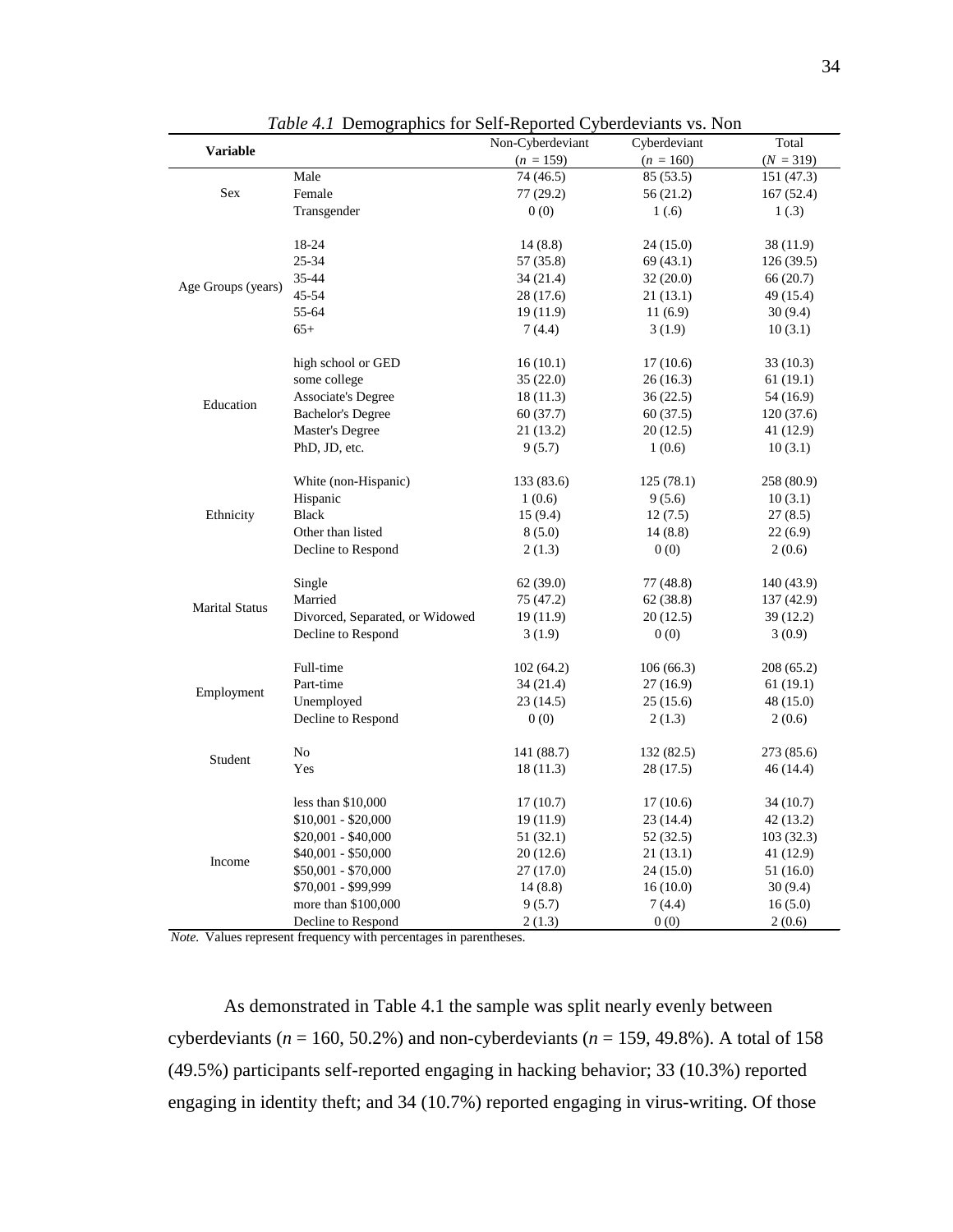who self-reported as cyberdeviants, the majority reported engaging in only one type of cyberdeviant behavior ( $n = 120, 37.6\%$ ); 15 (4.7%) reported engaging in 2 types of cyberdeviant behaviors, and 25 (7.8%) reported engaging in all types of cyberdeviant behaviors.

On average, participants answered approximately 5 out of 12 ICAR questions correctly ( $M = 4.86$ ,  $SD = 2.78$ ). Likewise, the largest portion of respondents ( $n = 44$ , 13.8%) answered 5 out of 12 questions correctly; 90.3% (*n* = 264) answered fewer than 9 questions correctly. A total of 7 (2.2%) participants answered all 12 ICAR questions correctly; 16 (5.0%) scored a zero on the ICAR measure, meaning all questions were answered incorrectly. As for each of the 4-item ICAR subscales, participants scored an average of 2.49 for the verbal reasoning items, 1.76 for the letter and number series items, and 0.61 for the three-dimensional rotation items.

### 4.2 Results

#### 4.2.1. Hackers vs. Non-Hackers

In order to test the hypothesis that ICAR scores would be significantly higher for self-reported hackers than non-hackers, a point biseral  $(r_{pb})$  correlation was calculated for the number of ICAR items correct and the hacking behavior variables. However, the relationship between number of ICAR items correct and hacking behavior was nonsignificant,  $r_{pb}(319) = -.07$  with  $p = .11$ .

Similarly, a point biseral  $(r_{pb})$  correlation was also calculated for each of the ICAR subscales (verbal reasoning, letter and number series, matrix reasoning, and threedimensional rotation) and the hacker variable. However, the relationship between each of these subscales and hacking was non-significant (see Table 4.2).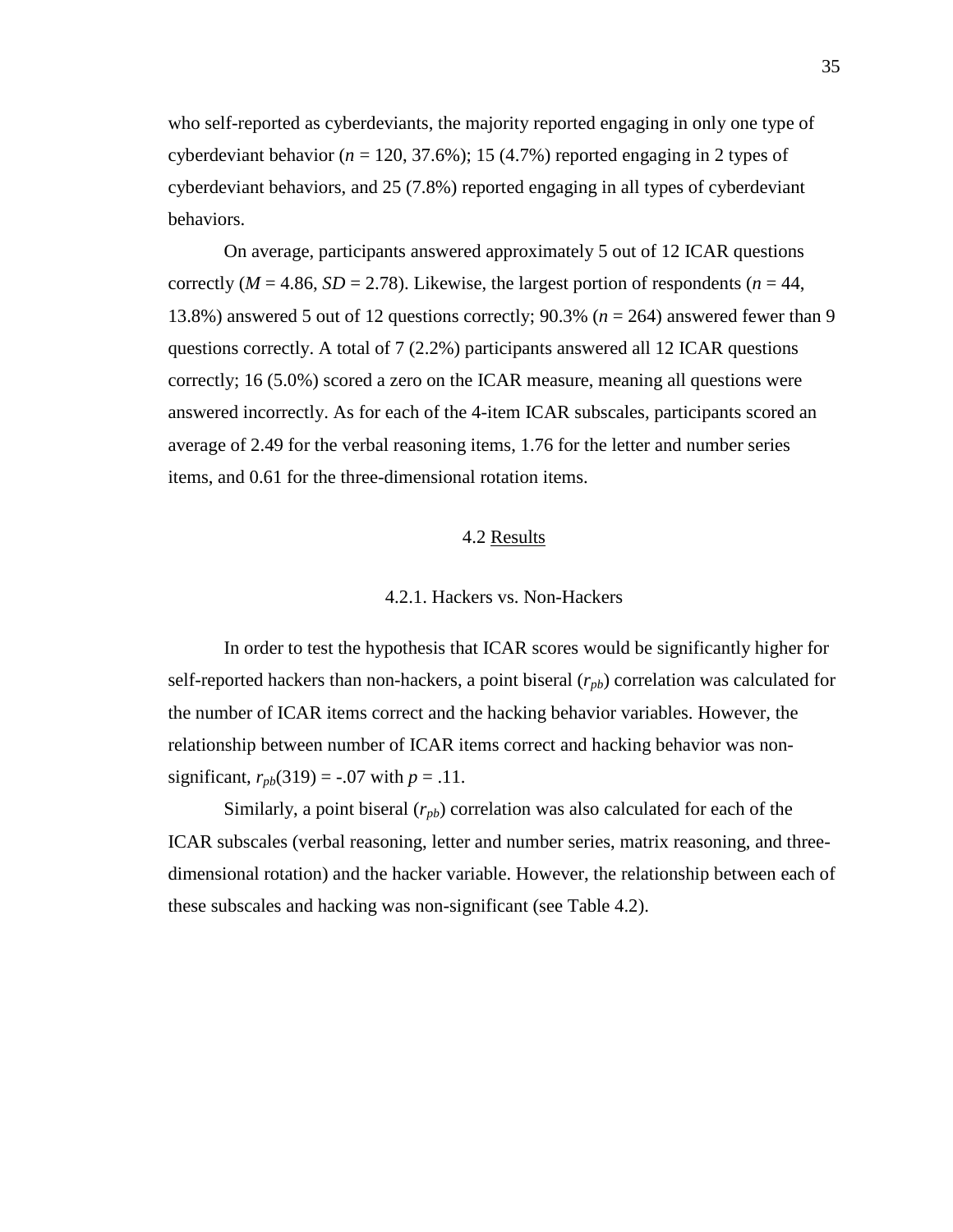|                         |            |             |         |                       | ╯             |
|-------------------------|------------|-------------|---------|-----------------------|---------------|
|                         | Non vs. CD | Level of CD | Hacking | <b>Identity Theft</b> | Virus-Writing |
| <b>Total ICAR Score</b> | $-.064$    | $-193**$    | $-.069$ | $-220**$              | $-221**$      |
|                         | (.126)     | (000)       | (.108)  | (.000)                | (.000)        |
| Verbal Reasoning        | $-.037$    | $-196**$    | $-.037$ | $-.250**$             | $-.251**$     |
|                         | (.256)     | (000)       | (.255)  | (.000)                | (.000)        |
| Letter & Number Series  | $-.065$    | $-.152**$   | $-.072$ | $-.154**$             | $-165**$      |
|                         | (.125)     | (.003)      | (.101)  | (.003)                | (.002)        |
| 3D Rotation             | $-.044$    | $-.075$     | $-.049$ | $-.076$               | $-.060$       |
|                         | (218)      | (.090)      | (.193)  | (.089)                | (.142)        |

*Table 4.2* Correlations of ICAR Sample Test and Subscales with Cyberdeviancy

*Note. p* values in parentheses.

\*\* Correlation is significant at the .01 level

\* Correlation is significant at the .05 level

Non vs. CD = Non vs. Cyberdeviant; Level of CD = level of cyberdeviant behavior; 3D Rotation = threedimensional rotation

Listwise  $N = 319$ 

It was hypothesized that hackers would score higher on the ICAR measure than non-hackers. However, due to the lack of significant findings between ICAR score and hacking, no further analyses were conducted for the hacking variable.

# 4.2.2. Identity Thieves vs. Non-Identity Thieves

A point biseral (*rpb*) correlation was calculated for the ICAR items correct and the identity theft behavior variables in order to test the hypothesis that ICAR scores would be significantly higher for self-reported identity thieves than non-identity thieves. There was a significant, medium, negative relationship between total number of ICAR items correct and identity theft behavior, indicating those who self-reported as an identity thief demonstrated lower ICAR total scores,  $r_{pb}(319) = -.22$  with  $p < .01$  (see Table 4.2). The strength of this relationship (.2 or higher) is typically satisfactory in social science research (cf. Field, 2013).

Similarly, a point biseral  $(r_{pb})$  correlation was also calculated for each of the included ICAR subscales (verbal reasoning, letter and number series, and threedimensional rotation) and the identity theft variable. There were significant, negative relationships between the verbal reasoning,  $r_{pb}(319) = -.25$  with  $p < .01$ , and letter/number series,  $r_{pb}(319) = -.15$  with  $p < .01$ , ICAR subscale scores with identity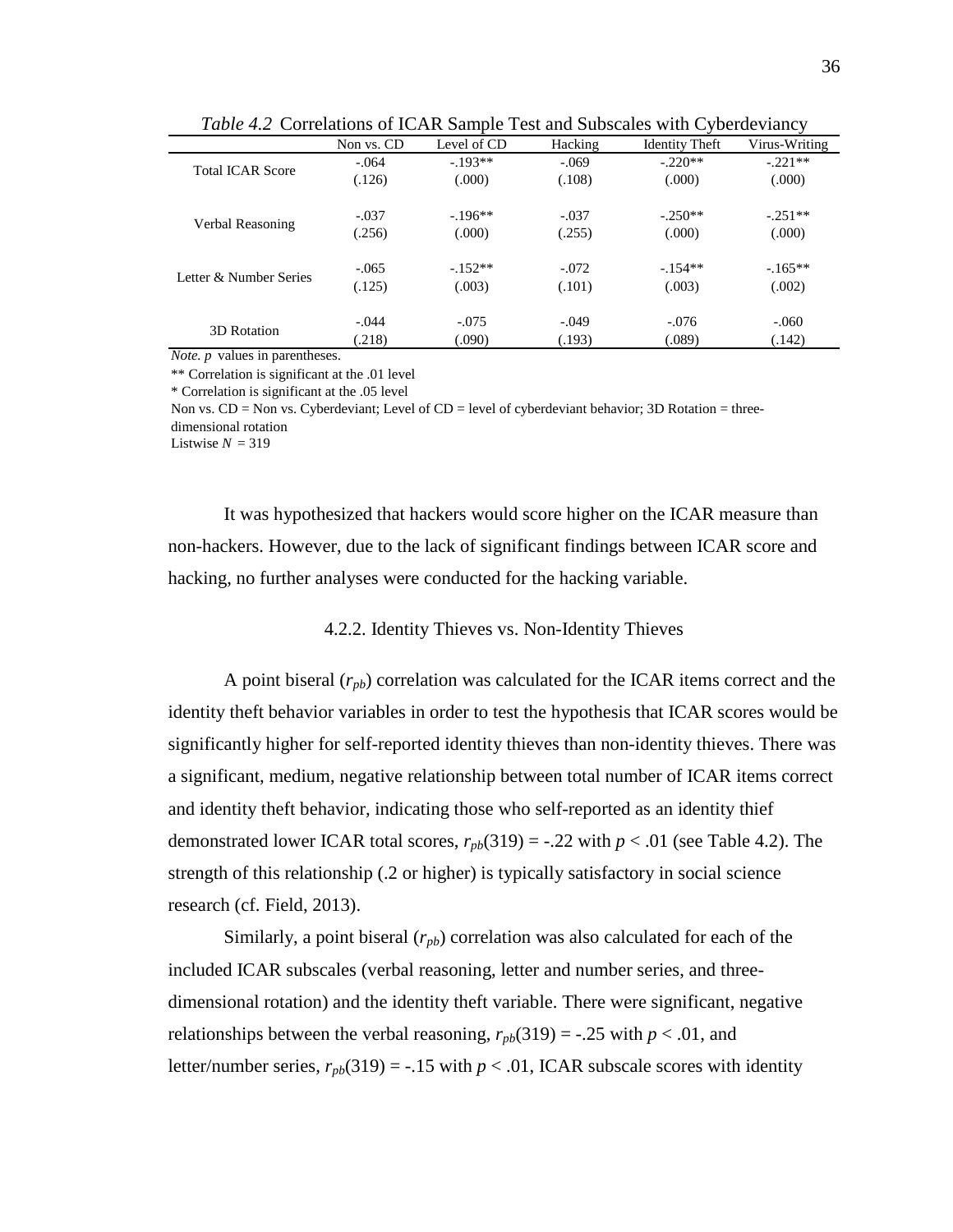theft behavior, indicating self-reported identity thieves scored lower on these subscales. These relationships were moderate and weak in strength, respectively (see Table 4.2). Based on these significant findings, an independent samples t-test was conducted in order to compare means between identity thieves and non-identity thieves on ICAR score, as well as the verbal reasoning and letter and number series ICAR subscales. On average, identity thieves reported significantly lower ICAR total scores than non-identity thieves (see Table 4.3).

Identity Thief *M SE* df *t* yes 3.06 .38 317 4.02<sup>\*\*</sup> no 5.07 .16 (.000) yes 1.52 .20 317 4.60<sup>\*\*</sup> no 2.60 .08 (.000) yes 1.15 .18 44.658 3.45<sup>\*\*</sup> no 1.83 .08 (.001) ICAR Total Score Verbal Reasoning Letter & Number Series Behavior

*Table 4.3* Mean Differences for ICAR Sample Test and Subscale Scores with Identity Theft

*Note. p* values in parentheses.

The three-dimensional rotation subscale was not included as there were no significant differences found between identity theft behavior and scores on the three-dimensional rotation items.

\*\* Significant at the .01 level

\* Significant at the .05 level

Listwise  $N = 319$ 

As for the ICAR subscales, identity thieves scored significantly lower on verbal reasoning, letter and number series, and matrix reasoning than non-identity thieves (see Table 4.3).

Therefore, a backward linear regression was conducted for identity theft behavior with the ICAR verbal reasoning subscale and the ICAR letter and number series subscale. As suggested by the analysis of variance (ANOVA), the final model significantly improved the ability to predict identity theft behavior,  $F(1, 317) = 21.19$  with  $p < .01$ . The final model predicted 9% of the variance in identity theft behavior. According to the linear regression, the best predictive model for identity theft behavior included the verbal reasoning subscale ( $t = -4.60$ ,  $p < .01$ ). Diagnostics suggested no problems with multicollinearity; variance inflation factor (VIF) values were less than 2.0, the condition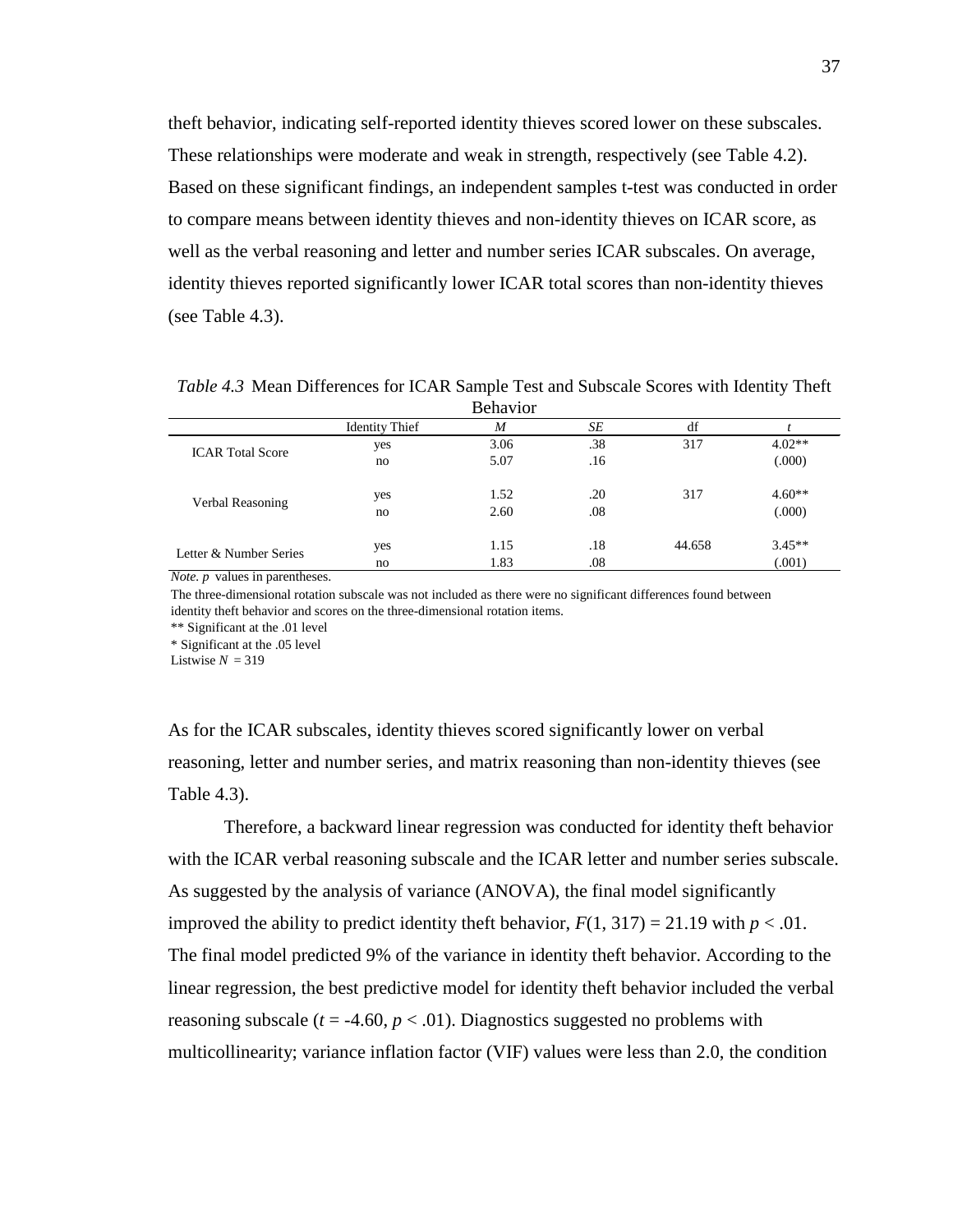index was less than 30, and each variance proportion row had only one value greater than .50.

A forced entry linear regression was also conducted for the variables of identity theft behavior and ICAR total score. As suggested by the analysis of variance (ANOVA), the model significantly improved the ability to predict ICAR total score based on identity theft behavior,  $F(1, 317) = 16.18$  with  $p < .01$ . This finding indicates ICAR total score significantly predicted identity theft behavior  $(t = -4.02, p < .01)$ , with the model explaining 5% of the variance. Diagnostics suggested no problems with multicollinearity; variance inflation factor (VIF) values were less than 2.0, and the condition index was less than 30.

Based on the significant findings of lower ICAR scores for identity thieves, the hypothesis that identity thieves would score higher on the ICAR measure than nonidentity thieves was refuted.

#### 4.2.3. Virus-Writers vs. Non-Virus-Writers

In order to test the hypothesis that ICAR scores would be significantly higher for self-reported virus-writers than non-virus-writers, a point biseral  $(r_{pb})$  correlation was calculated for the ICAR items correct and the virus-writing behavior variables. There was a moderate, negative relationship between total number of ICAR items correct and viruswriting behavior, indicating lower ICAR scores for those self-reporting as a virus-writer; this relationship was significant,  $r_{pb}(319) = -.21$  with  $p < .01$ .

Similarly, a point biseral  $(r_{pb})$  correlation was also calculated for each of the ICAR subscales (verbal reasoning, letter and number series, and three-dimensional rotation) and virus-writing. There were significant, negative relationships between the verbal reasoning,  $r_{ph}(319) = -.25$  with  $p < .01$ , and letter and number series,  $r_{ph}(319) = -$ .17 with *p* < .01, ICAR subscale scores and virus-writing behavior, indicating lower scores on these subscales for those self-reporting as a virus-writer; these relationships moderate and weak in strength, respectively (see Table 4.2)

Based on these significant findings, an independent samples t-test was conducted in order to compare means between virus-writers and non-virus-writers on ICAR items correct, along with the ICAR subscales assessing verbal reasoning and letter and number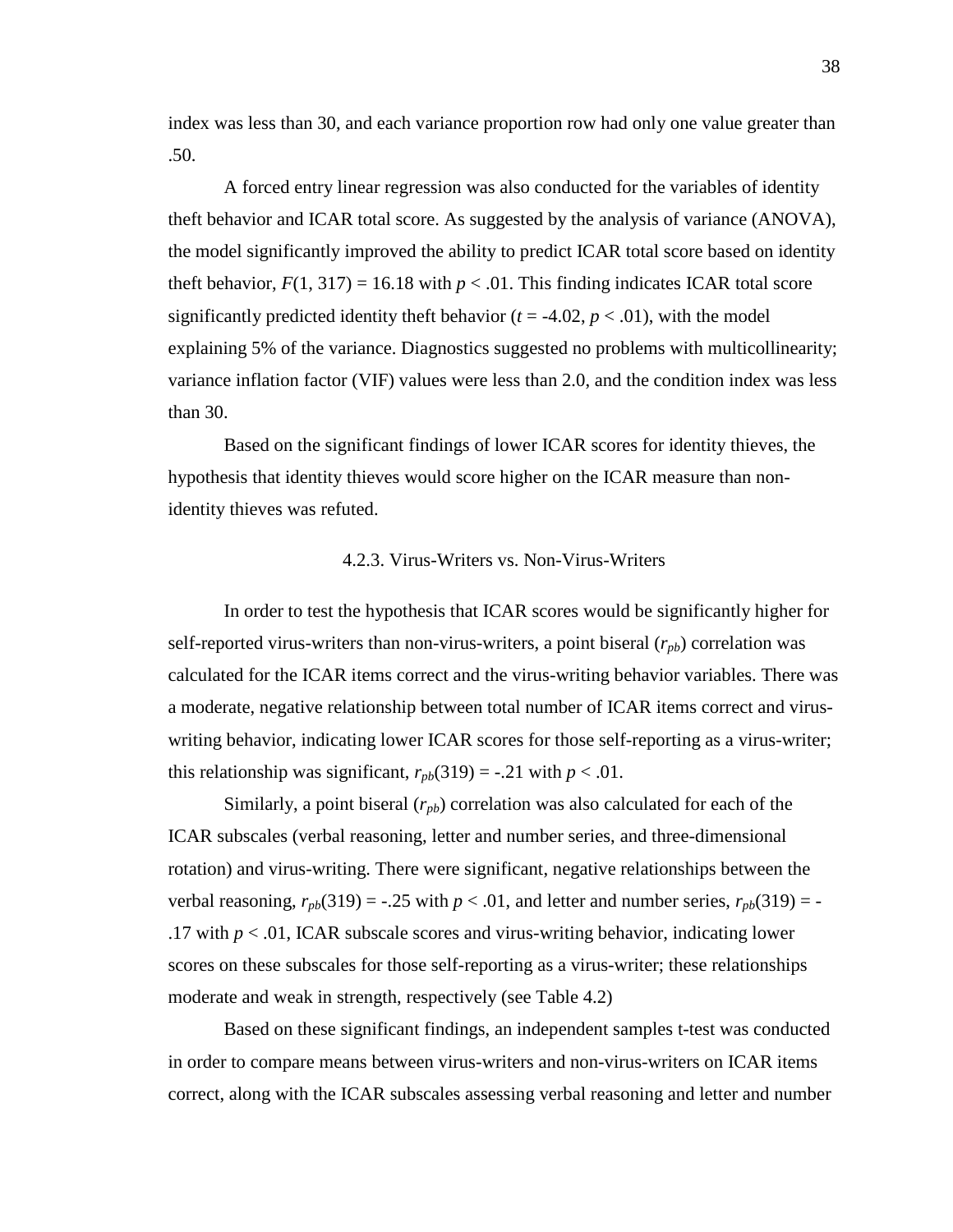series. On average, virus-writers scored significantly lower on the ICAR scale; viruswriters correctly answered fewer ICAR questions overall than non-virus-writers (see Table 4.4).

| <b>Behavior</b>         |              |      |     |     |          |  |  |
|-------------------------|--------------|------|-----|-----|----------|--|--|
|                         | Virus-Writer | M    | SE  | df  |          |  |  |
| <b>ICAR</b> Total Score | yes          | 3.09 | .43 | 317 | $4.03**$ |  |  |
|                         | no           | 5.07 | .16 |     | (.000)   |  |  |
| Verbal Reasoning        | yes          | 1.53 | .21 | 317 | $4.61**$ |  |  |
|                         | no           | 2.60 | .08 |     | (.000)   |  |  |
| Letter & Number Series  | yes          | 1.12 | .20 | 317 | $2.98**$ |  |  |
|                         | no           | 1.84 | .08 |     | (.003)   |  |  |

*Table 4.4* Mean Differences for ICAR Sample Test and Subscale Scores with Virus-Writing

*Note. p* values in parentheses.

The three-dimensional rotation subscale was not included as there were no significant differences found between virus-writing behavior and scores on the three-dimensional rotation items.

\*\* Significant at the .01 level

\* Significant at the .05 level

Listwise  $N = 319$ 

Virus-writers also scored significantly lower on each of the subscales (i.e., verbal reasoning, letter and number series, and matrix reasoning) than their counterparts (see Table 4.4).

Therefore, a backward linear regression was conducted for virus-writing behavior and the following variables: verbal reasoning subscale and letter and number series subscale. As suggested by the analysis of variance (ANOVA), the final model significantly improved the ability to predict virus-writing behavior,  $F(1, 317) = 21.27$ with  $p < .01$ , with the final model predicting 6% of the variance in virus-writing behavior. According to the linear regression, the best predictive model for virus-writing behavior included the verbal reasoning subscale  $(t = -4.61, p < .01)$ . Diagnostics suggested no problems with multicollinearity; variance inflation factor (VIF) values were less than 2.0, the condition index was less than 30, and each variance proportion row had only one value greater than .50.

A forced entry linear regression was also conducted for the variables of viruswriting behavior and ICAR total score. As suggested by the analysis of variance (ANOVA), the model significantly improved the ability to predict ICAR total score based on virus-writing behavior,  $F(1, 317) = 16.22$  with  $p < .01$ , meaning virus-writing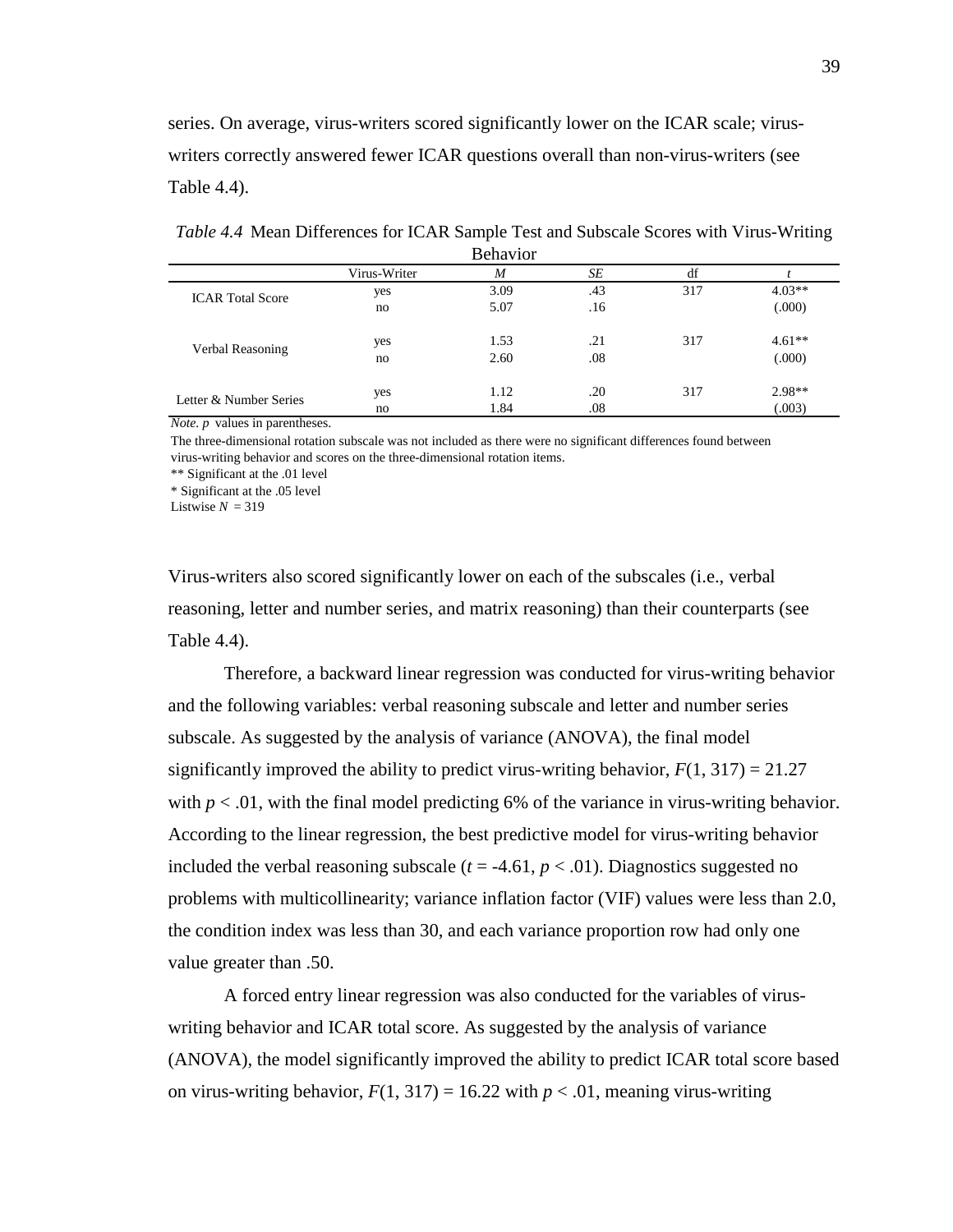behavior could significantly predict ICAR score  $(t = -4.03, p < .01)$ ; the model explained 5% of the variance. Diagnostics suggested no problems with multicollinearity; variance inflation factor (VIF) values were less than 2.0, and the condition index was less than 30.

Because virus-writers demonstrated lower ICAR scores than non-virus-writers, the hypothesis that virus-writers would score higher on the ICAR measure than nonvirus-writers was not supported.

### 4.2.4. Cyberdeviants vs. Non-Cyberdeviants

In order to test the hypothesis that ICAR scores would be significantly higher for self-reported cyberdeviants than non-cyberdeviants, a point biseral  $(r_{pb})$  correlation was calculated for the ICAR items correct and the cyberdeviant behavior variables. However, the relationship between number of ICAR items correct and cyberdeviant behavior was non-significant,  $r_{pb}(319) = -.07$  with  $p = .13$ .

Similarly, a point biseral  $(r_{pb})$  correlation was also calculated for each of the ICAR subscales (verbal reasoning, letter and number series, matrix reasoning, and threedimensional rotation) and the cyberdeviancy variable. However, the relationship between each of these subscales and cyberdeviant behavior was non-significant (see Table 4.2).

Due to the lack of significant findings between ICAR score and cyberdeviancy, no further analyses were conducted for the cyberdeviancy variable; the hypothesis that cyberdeviants would score higher on the ICAR measure than non-cyberdeviants was not supported.

### 4.2.5. Level of Cyberdeviancy

In order to test the hypothesis that ICAR scores would be significantly higher for more levels of cyberdeviancy, a zero-order correlation was calculated for the ICAR items correct and cyberdeviancy variables. There was a significant, moderate, negative relationship between total number of ICAR items correct and level of cyberdeviant behavior, indicating lower scores for those self-reporting more cyberdeviant behaviors (see Table 4.2).

Similarly, a zero-order correlation was also calculated for each of the ICAR subscales (verbal reasoning, letter and number series, and three-dimensional rotation) and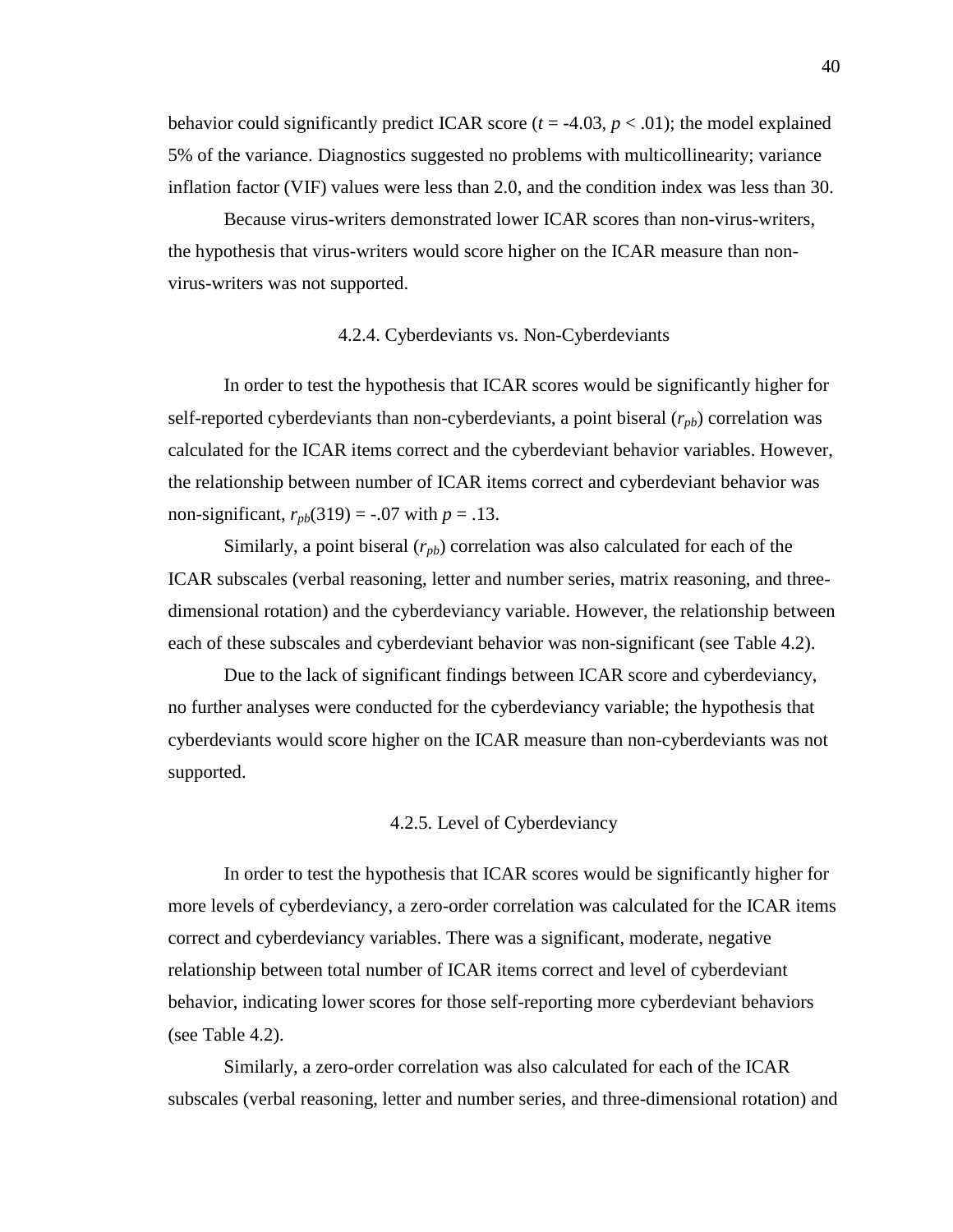level of cyberdeviancy. There was a significant, weak, negative relationship between the verbal reasoning and letter and number series subscale scores and level of cyberdeviant behavior, meaning those who self-reported as engaging in more types of cyberdeviant behaviors scored lower on these subscales (see Table 4.2).

Based on these significant findings, a one-way ANOVA was conducted to compare means between level of cyberdeviant behavior and the following variables: ICAR total, ICAR verbal reasoning subscale, ICAR letter and number series subscale. There was a significant mean difference between level of cyberdeviancy and the verbal reasoning ICAR subscale,  $F(3, 315) = 9.04$  with  $p < .01$ . *Post hoc* tests revealed that those engaging in either 0 or 1 types of cyberdeviant behavior reported lower verbal reasoning scores than those engaging in all 3 behaviors (for both 0 and 1 behaviors, Bonferroni,  $p < .01$ ; Hochberg's GT2,  $p < .01$ ; Games-Howell,  $p < .01$ ). There was also a significant mean difference between level of cyberdeviancy and the letter and number series ICAR subscale,  $F(3, 315) = 3.50$  with  $p = .02$ . Post hoc tests revealed that those engaging in either 0 or 1 types of cyberdeviant behavior reported lower letter and number series scores than those engaging in all 3 behaviors (for both 0 and 1 behaviors, Bonferroni,  $p = .02$ ; Hochberg's GT2,  $p = .02$ ; Games-Howell,  $p < .01$ ).

In addition, a significant mean difference was also found between level of cyberdeviancy and ICAR total score,  $F(3, 315) = 6.75$  with  $p < .01$ . Post hoc tests revealed that those engaging in either 0 or 1 types of cyberdeviant behavior reported lower letter and number series scores than those engaging in all 3 behaviors (for both 0 and 1 behaviors, Bonferroni,  $p < .01$ ; Hochberg's GT2,  $p < .01$ ; Games-Howell,  $p < .01$ ).

Bonferroni, Hochberg's GT2, and Games-Howell *post hoc* analyses were conducted for each ANOVA for the following reasons: Bonferroni *post hoc* analysis controls for Type I error (i.e., the presence of a false positive). Hochberg's GT2 *post hoc*  analysis is appropriate when sample sizes vary greatly. Lastly, Field (2013) suggests conducting Games-Howell *post hoc* analysis for every ANOVA test because equality of population variances is uncertain.

It was hypothesized those who engaged in more cyberdeviant behaviors would demonstrate higher ICAR scores than those who engaged in fewer cyberdeviant behaviors. Because those who engaged in all three cyberdeviant behaviors scored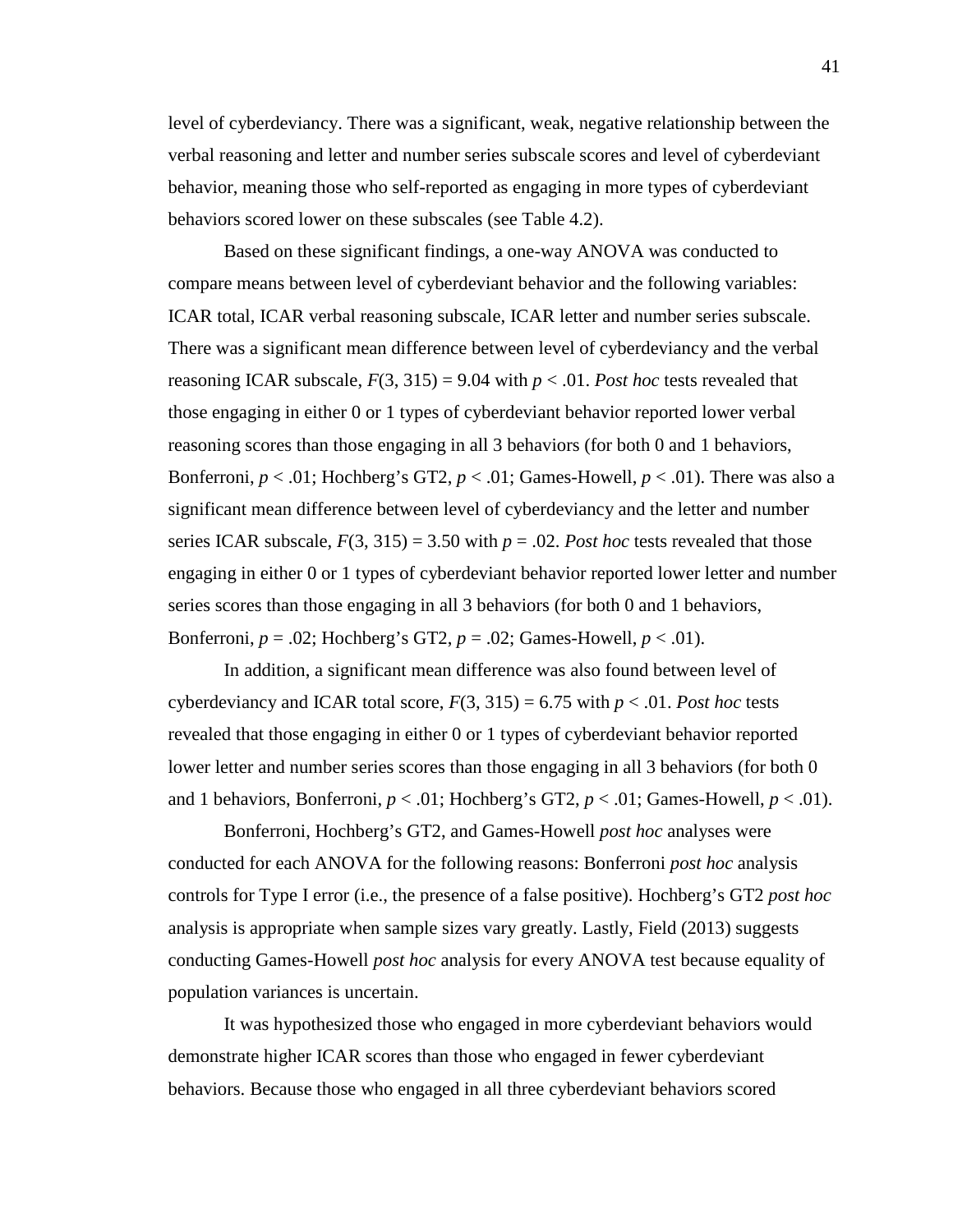significantly lower on the ICAR scale than those who engaged in only one or none of these behaviors, this hypothesis was refuted.

# 4.3 Summary

The present study explored the variance in cognitive ability scores between subtypes of cyberdeviants and non-cyberdeviants (i.e., hackers, identity thieves, and virus-writers), general cyberdeviants and non-cyberdeviants, and level of cyberdeviant behavior. These aims were accomplished through the following data analyses: frequencies, point biseral and zero-order correlations, one-way ANOVAs, and linear regressions. There were no significant differences between hacking behavior and ICAR score or education; there were also no significant differences found for cyberdeviancy versus non-cyberdeviancy. However, significant differences were found between ICAR total scores, ICAR subscale scores (verbal reasoning and letter and number series,) for virus-writers/non-virus-writers, identity thieves/non-identity thieves, and among level of cyberdeviant behavior. As there were no significant differences between hackers versus non-hackers and cyberdeviants versus non-cyberdeviants, and because identity thieves and virus-writers scored lower on the ICAR measure and two of the subscales (verbal reasoning and letter and number series), the hypotheses regarding higher scores for cyberdeviants was not supported.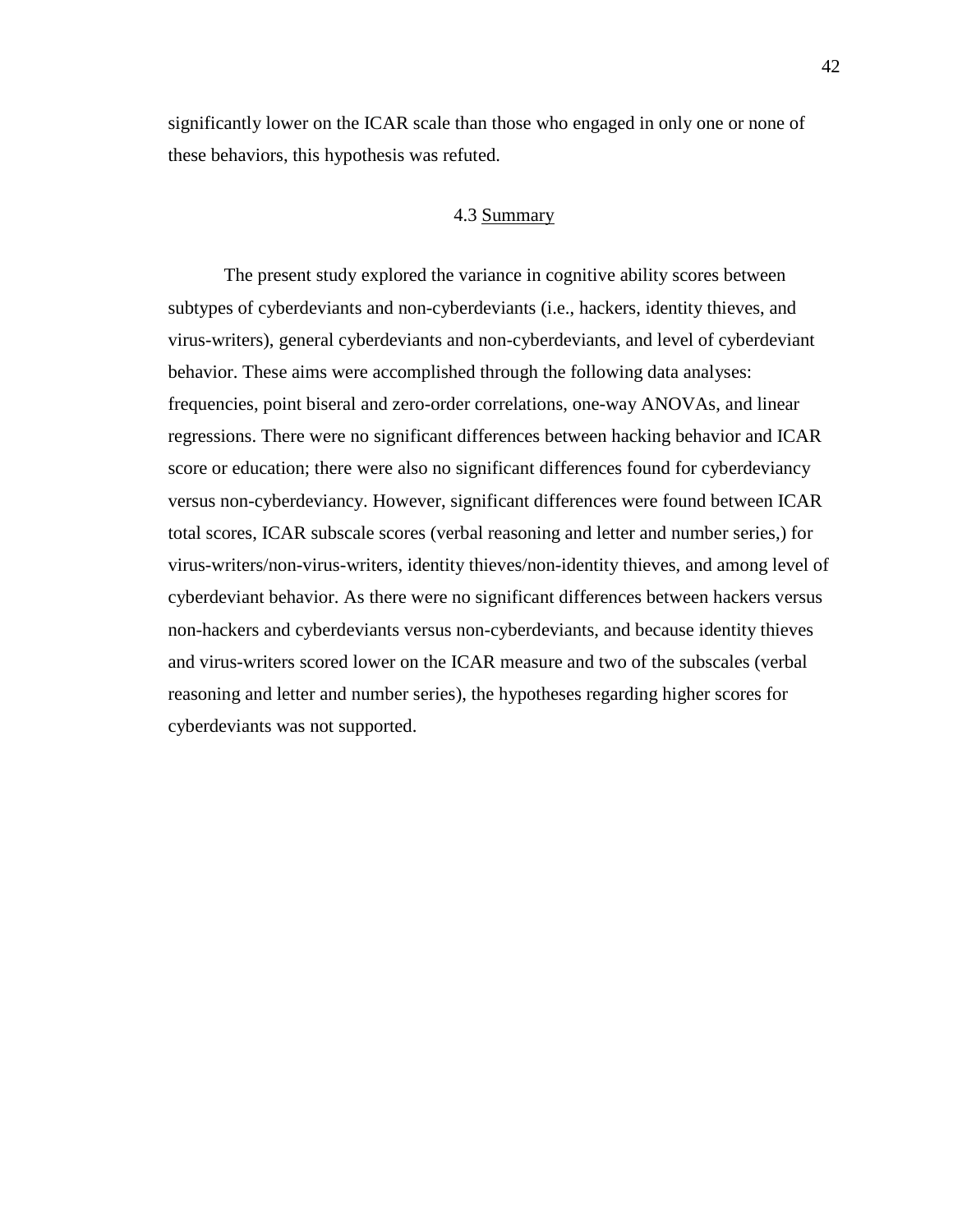#### **CHAPTER 5. DISCUSSION**

### 5.1 Discussion

In general, more traditional crimes (i.e., violent and property crimes) have been associated with lower IQs (Bartels et al., 2010; Beaver & Wright, 2011; Herrnstein & Murray, 1994; Hirschi & Hindelang, 1977; Lynam et al., 1993; Mears & Cochran, 2013; Oleson & Chappell, 2012; Rushton & Templer, 2009; White et al., 1989; Wilson & Herrnstein, 1985). In contrast, white collar crimes (of which the majority of computer crimes are included) are associated with higher IQs (Benson & Moore, 1992; Jennings, 2014; Lochner, 2004; Lochner & Moretti, 2004; Walters & Geyer, 2004). Furthermore, computer hackers are frequently stereotyped as having high levels of intelligence (cf., Furnell, 2002; Holt et al., 2015; Rogers, 1999a; Rogers, 2001; Schell & Dodge, 2002), which is also evidenced by the common social assumption seen in popular media (e.g., television shows like USA Network's *Mr. Robot*) in which hackers are elevated to "super-genius" levels of intelligence. Therefore, it is a common social assumption that hackers (a term also typically used as a catch-all for all types of computer deviance; cf. Seigfried-Spellar and Treadway, 2014) are extremely intelligent, as their techniques are frequently lauded in popular media.

Thus, it was expected that ICAR Sample Test scores (a measure of cognitive ability akin to traditional IQ tests; cf. Condon & Revelle, 2014) would be higher for cyberdeviants than non-cyberdeviants. It was also hypothesized that those who engaged in more types of cyberdeviant behavior (e.g., three behaviors versus one) would also score higher on the ICAR Sample Test. However, the results of the present study did not support expectations. Regarding ICAR Sample Test score, there were no significant differences between hackers and non-hackers. This lack of significant findings could be due to group-member diversity. Hackers are a heterogeneous group, as this category includes the Old Guard computer hackers (who are more skilled and typically motivated by the intellectual challenge associated with hacking), along with the less-skilled cyberpunks and script kiddies (Fotinger & Ziegler, 1999; Holt et al., 2015; Parker, 1998; Rogers, 2006; Rogers, 2010).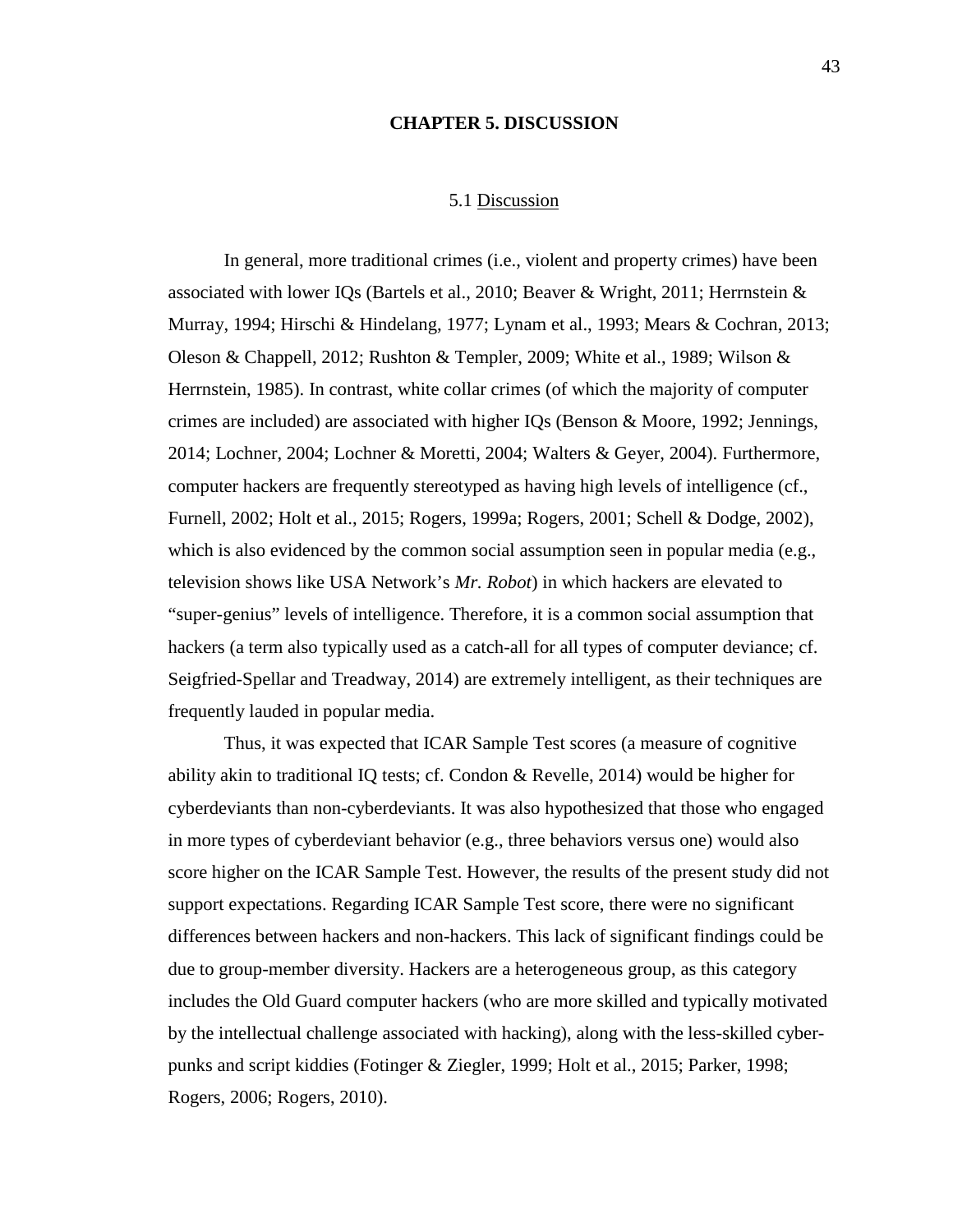In addition, many hackers have training as IT professionals (Rogers, 2010; Schell & Holt, 2009; Shaw et al., 1999), and in fact, many companies employ white hat hackers to test digital security measures (Holt et al., 2015; Schell & Dodge, 2002; Schell & Martin, 2004). These employees (i.e., internals) are also more likely to have high-ranking positions within the company (Claycomb et al., 2014; Cummings et al., 2012; Gelbstein, 2014; Schell & Dodge, 2002). Based on the literature regarding area of training and hacking behaviors (cf. Schell & Holt, 2009; Shaw et al., 1999; Rogers, 2010; Seigfried-Spellar & Treadway, 2014), it might be that education in a particular field, such as computer and information technology, would correlate with higher IQ scores. According to The College Board (2013), those with planned majors in the field of computer science scored above average on the SATs (i.e., a combined score of 1558 versus 1498).

Furthermore, not every hacking behavior requires advanced technological skill. Social engineering, using trickery to convince someone to share viable resource information, is just one low-tech method of gaining desired access and data (Holt et al., 2015). For instance, Kevin Mitnick obtained confidential manuals from the phone company by posing as a legitimate company employee (Flanagan & McMenamin, 1992; Holt et al., 2015; Robson, 2004). After serving time in prison for his activities, Mitnick now works as a computer security consultant (Robson, 2004), but the core of Mitnick's strategy is still applicable today. For example, reporters for Jimmy Kimmel Live, a popular late-night television show, took to the streets in one episode to ask passersby for their online passwords through a series of roundabout questions (Morris, 2015). The interviewees freely gave up their passwords, seemingly without much thought, demonstrating the ease of obtaining confidential information with the right questions (Morris, 2015).

As for the other cyberdeviant subtypes, significant differences were found for ICAR Sample Test scores with identity thieves and virus-writers, but these relationships were not in the anticipated direction. When compared to their non-cyberdeviant counterparts, ICAR scores were lower for virus-writers and identity thieves. Although these findings refute the hypotheses regarding cyberdeviancy, the results tend to support the research on traditional crimes and IQ. For instance, Lynam et al. (1993) found a significant relationship between delinquency and both verbal IQ and full-scale IQ, with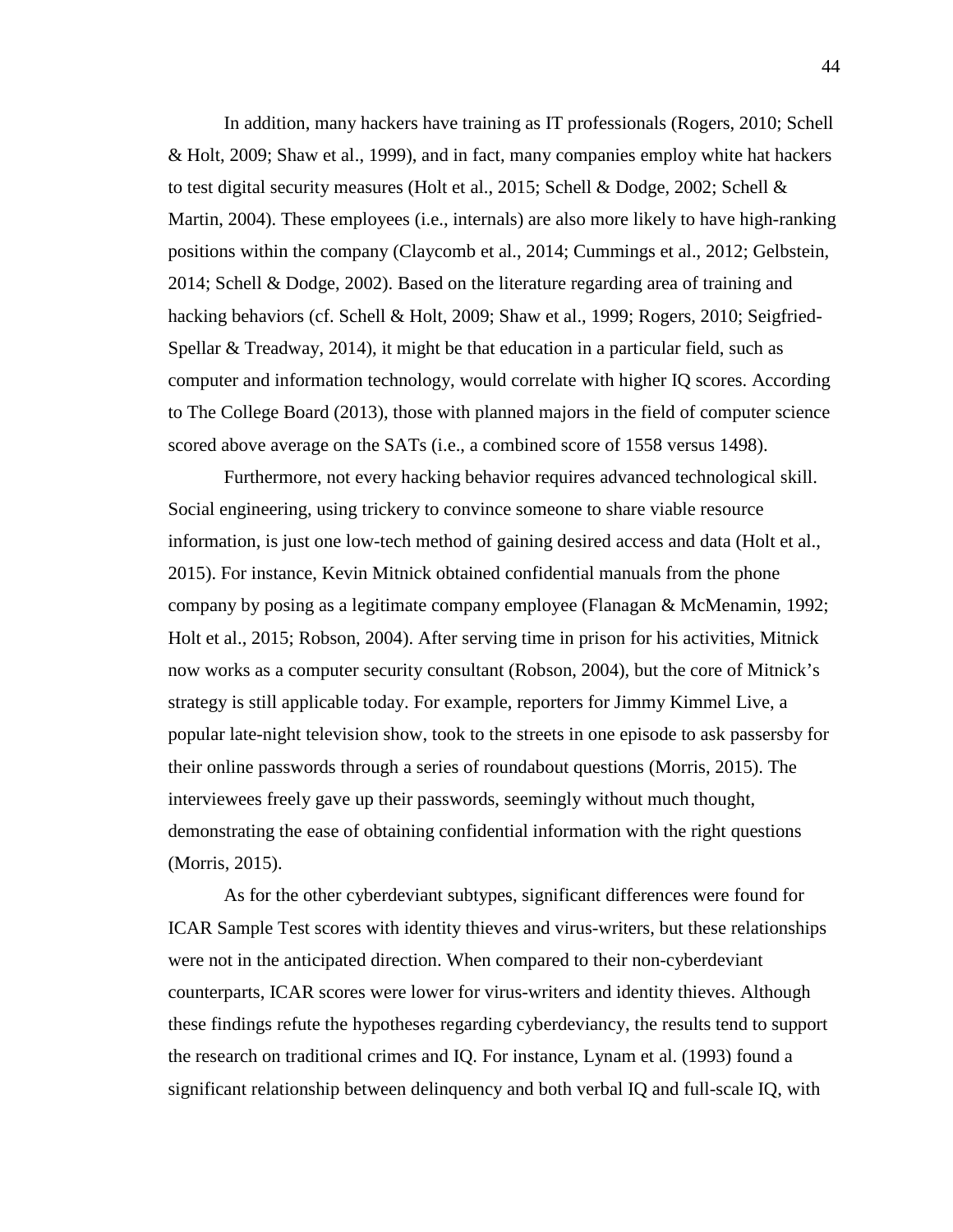those who were classified as serious delinquents ranging 10 to 11 points lower on IQ scores compared with those categorized as exhibiting lower levels of delinquent behavior. In the present study, both identity thieves and virus-writers scored lower on the ICAR verbal reasoning subscale, along with the letter and number series subscale. Therefore, identity theft behavior and virus-writing behavior, as measured in the current study, more closely resemble traditional crime than white collar crime (i.e., lower IQs are typically associated with violent crime and property crime; Bartels et al., 2010; Beaver & Wright, 2011; Herrnstein & Murray, 1994; Hirschi & Hindelang, 1977; Lynam et al., 1993; Mears & Cochran, 2013; Oleson & Chappell, 2012; Rushton & Templer, 2009; White et al., 1989; Wilson & Herrnstein, 1985).

Like hackers, identity thieves and virus-writers are also diverse subgroups, though usually less varied than those in the hacker subgroup (Holt et al., 2015; Parker, 1998; Rogers, 2010). For instance, there are a number of low-skilled ways in which someone can steal personal information. Card skimmers, for example, are low-tech devices that account for 80% of scams directed at ATMs (Krebs, 2017). These skimmers can be purchased online for less than \$100, and for the average consumer, they are extremely difficult to detect, and they can also be fairly easy to install (Krebs, 2017). For example, in May 2016, a number of these skimming devices were discovered in various Wal-Mart stores; they were attached to the credit card machines in the self-checkout aisles (Krebs, 2017).

Similarly, keyloggers are another type of device that are inexpensive, simple to use, and easy to hide (Keelog.com, 2017; Mitchell, 2016). Keyloggers are available in both hardware and software versions and are used to record key strokes, allowing for theft of sensitive data (Mitchell, 2016). For instance, a keylogger installed on a personal computer could record the username and password for banking websites, email accounts, and any other amount of confidential information because it logs data typed on the user's keyboard (Mitchell, 2016). Retailing for less than \$50, hardware versions of the device typically resemble an ordinary flash drive but with a USB port on one end. This allows the device to act as a bridge between a USB-connected keyboard and the computer (Keelog.com, 2017). Software keyloggers, on the other hand, usually come in the form of a Trojan, a type of malware which runs quietly in the background of computing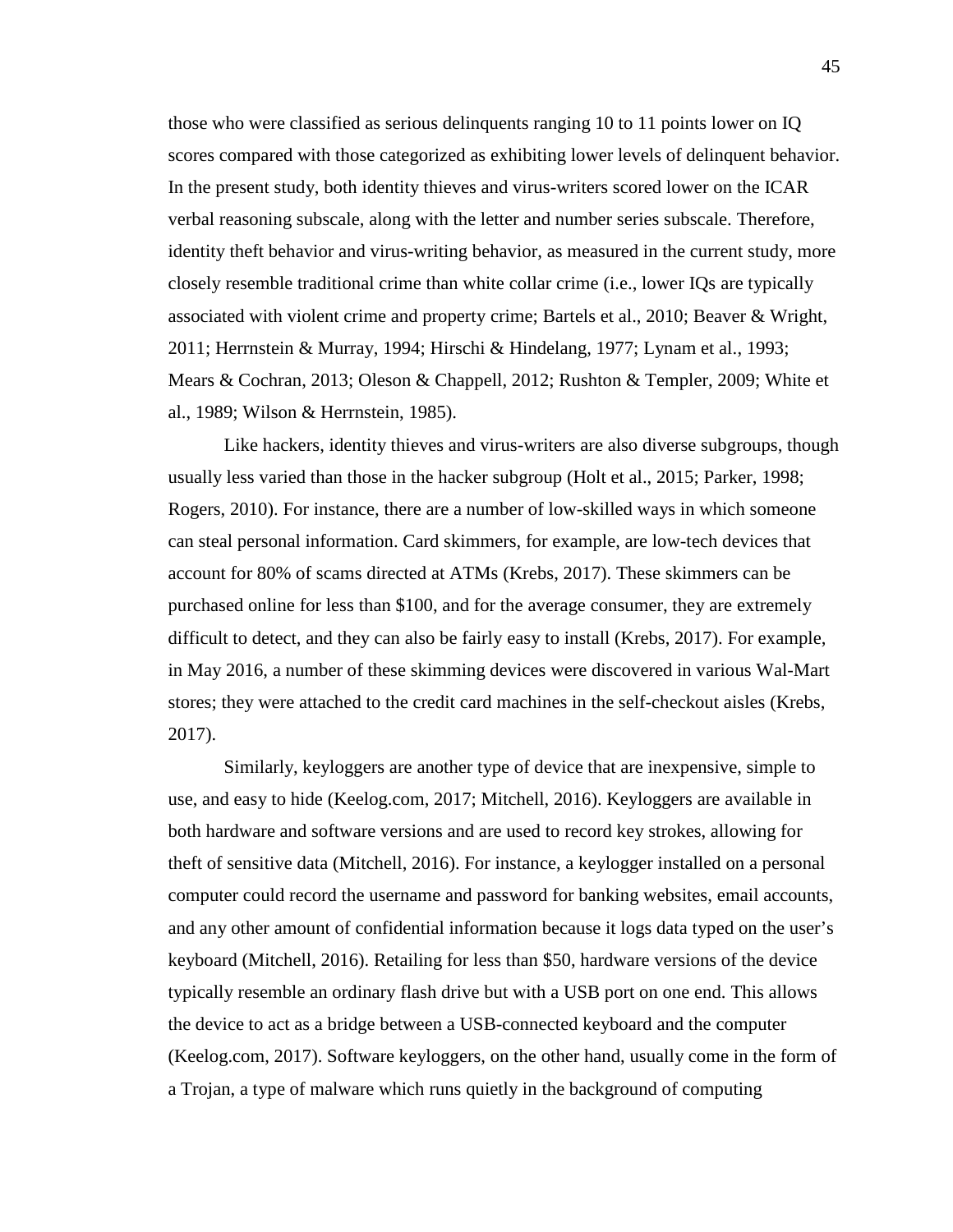applications without alerting the user to its presence (Holt et al., 2015). Either form of keylogger can easily steal valuable information without the victim's knowledge (Holt et al., 2015; Keelog.com, 2017).

Likewise, the availability of online black markets can make it easier for identity thieves and malware enthusiasts alike to obtain harmful information (Holt et al., 2015). Back in the age of Kevin Mitnick and the phone phreakers, computer knowledge was shared through hands-on learning, along with face-to-face interactions with like-minded individuals. A fair amount of trial and error was also involved (Flanagan  $\&$  McMenamin, 1992; Holt et al., 2015; Robson, 2004). Now, interested parties need only pay for the data they want, whether it is stolen credit card information or a computer virus; little technical knowledge is required (Holt et al., 2015). For instance, click-kiddies (i.e., those who do not write their own programming code) can simply buy a virus, obtain instructions through YouTube and other websites on how to implement the malware, and release it, all without an extensive background in computer programming (Holt et al., 2015). Therefore, the ease of access and ready availability of malware and personal data could explain why both identity thieves and virus-writers scored lower on the ICAR measure than their non-cyberdeviant counterparts; a great level of knowledge is no longer required for a cybercriminal to achieve their goals (Holt et al., 2015).

Furthermore, it was also expected that cyberdeviants would score higher on the ICAR measure than non-cyberdeviants, but this was not the case. It was also expected that ICAR Sample Test scores would be significantly higher for those who self-report engaging in more deviant computer behaviors (e.g., hacking, virus-writing, identity theft) than those who self-report engaging in fewer deviant computer behaviors. This hypothesis was based on the presumption that engaging in more types of cyberdeviant behavior would indicate a more versatile technological background (cf. Rogers, 2010; Schell & Holt, 2009; Shaw et al., 1999). However, ICAR scores were lower for those who engaged in all cyberdeviant behaviors compared with those who engaged in only one or none of these behaviors.

In addition to the heterogeneity of cyberdeviant groups, the present study also did not differentiate between the behaviors of black hat hackers and white hat hackers. The CCI-R is a measure used to determine deviant computer behavior (Rogers, 2006b).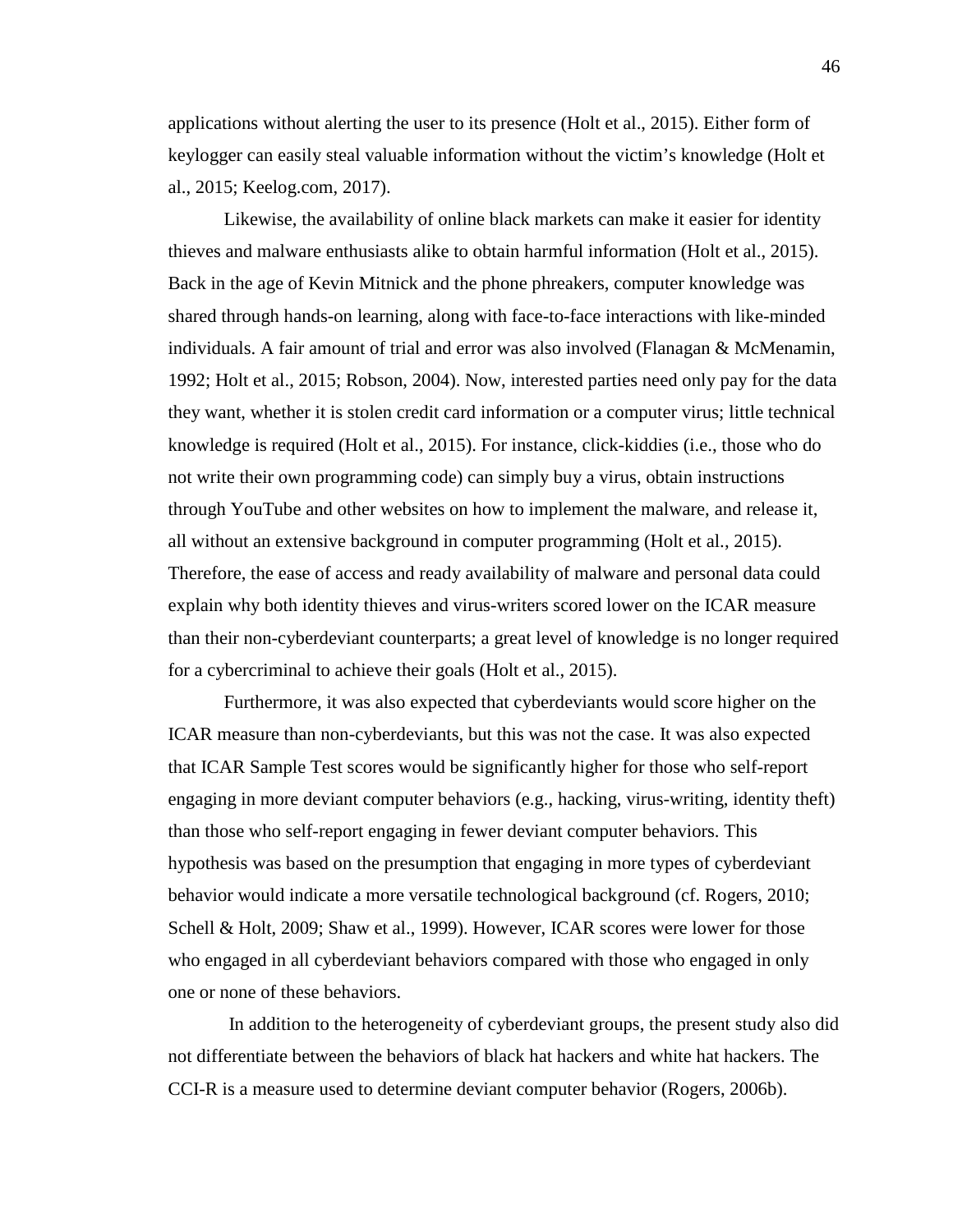Therefore, those who self-reported not engaging in this type of behavior were categorized as non-cyberdeviant, rather than non-technically literate. In other words, the present study did not compare those familiar with technology against those unfamiliar with technology; it compared those who used technology in a deviant manner against those who did not. This could explain the lack of significance between hackers versus non-hackers and cyberdeviants versus non-cyberdeviants.

Likewise, many of the techniques addressed by the CCI-R require low levels of technological skill (Rogers, 2006b). For instance, one of the questions addressing hacking behaviors asks if the reader has ever attempted to guess someone else's password in order to gain access to private information (Rogers, 2006b). Based on this question alone, the interviewers for Jimmy Kimmel's television show would classify as hackers. Another item pertaining to virus-writing specifically questions respondents on whether or not they have ever "written or *used*" (emphasis added) any form of malware (Rogers, 2006b). The questions regarding identity theft also address simple possession and/or use of another's credit card information, which does not intrinsically require technical skill or knowledge (Rogers, 2006b). Therefore, it may be that the CCI-R is more equipped to measure those with a broad range of technological skill, which could explain why there were no significant differences in ICAR score between hackers versus non-hackers and cyberdeviants versus non-cyberdeviants. It could also explain the negative relationship between identity thieves versus non-identity thieves, virus-writers versus non-viruswriters, and level of cyberdeviancy.

Due to an ever-increasing population of digital natives (i.e., those who are born into a digital society, and therefore, inherently more comfortable with technology), it could be these low-tech forms of hacking, identity theft, and virus-writing might one day become as prevalent as pirating, though results from the present study indicated fairly static trends in cyberdeviancy rates. For instance, in the present study, approximately 50% of participants reported engaging in hacking behavior, compared to the 57% of college students who reported engaging in hacking behaviors in Seigfried-Spellar and Treadway's (2014) study. Additionally, virus-writers in the present study comprised 11% of the sample, falling in between the prevalence rates of 9% (Seigfried-Spellar & Treadway, 2014) and 17% (Rogers et al., 2006) in previous research. Likewise, 10% of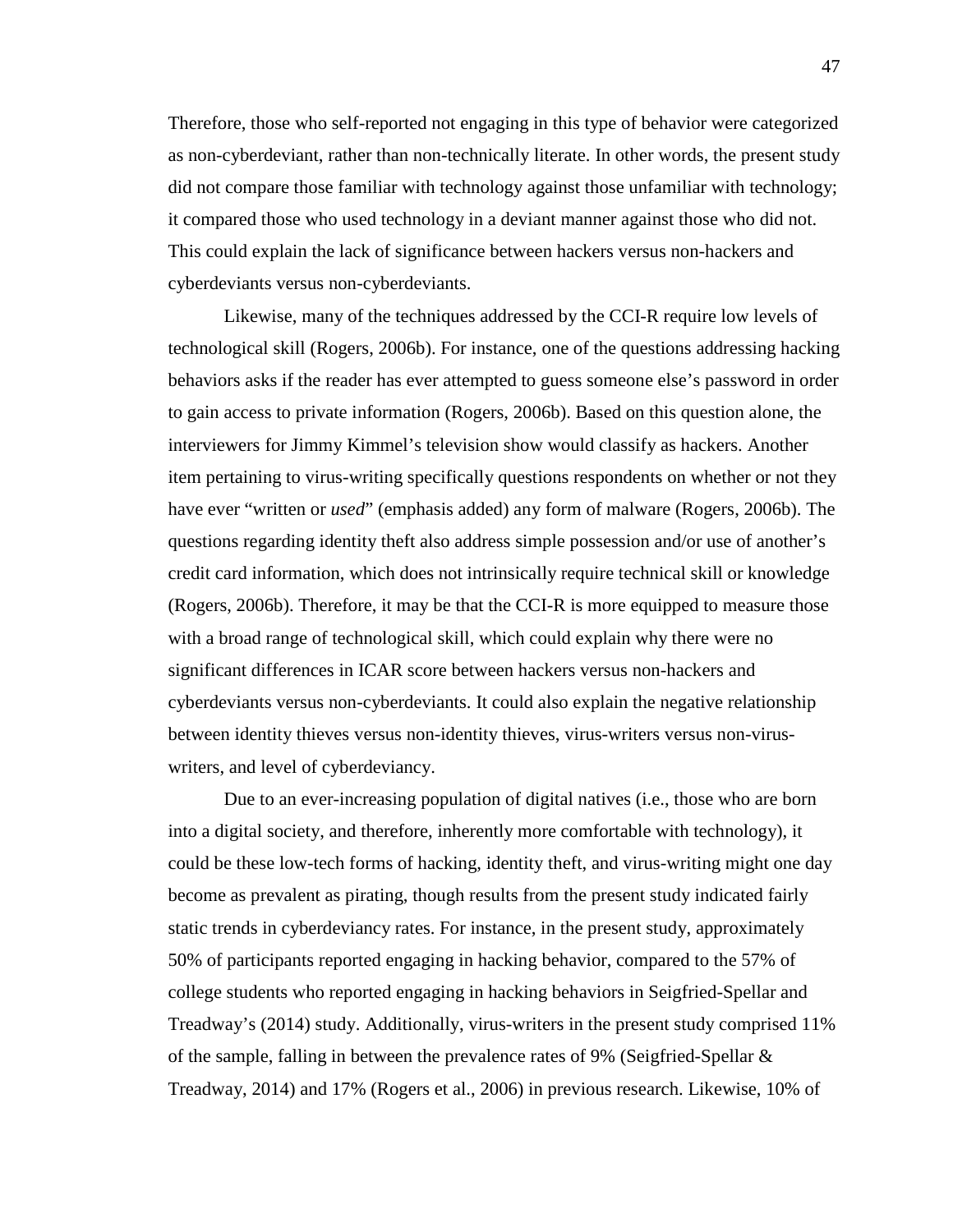the sample in the current study consisted of identity thieves, whereas Selwyn (2008) and Seigfried-Spellar and Treadway (2014) report identity thieves comprised 13% and 6% of their samples, respectively. In contrast to Seigfried-Spellar and Treadway's (2014) findings of greater involvement in cyberdeviant behaviors, however, the majority of participants in the current sample reported engaging in only one type of cyberdeviant behavior versus multiple forms of cyberdeviancy.

Based on the findings in the current study, then, the author concludes the hypotheses were not supported by the results. Virus-writers, who are considered to be the more tech-savvy of the cyberdeviant group, and identity thieves, also a highly skilled group, were found to have significantly lower ICAR scores than their non-cyberdeviant counterparts. As Seigfried-Spellar and Treadway (2014) posited, the shift toward a society of digital natives might be a factor in research pertaining to cyberdeviancy. For instance, a simple Google search yields multiple results for easy "how-to" guides on hacking and other related cyberdeviant behaviors, available in both text and video form. Therefore, the stereotype of hackers as individuals with genius-level IQs might have been true years ago (though no such literature exists on the subject), but there is currently no support for this perception.

### 5.2 Limitations

For the present study, the sample was derived from the Mechanical Turk website, and it has been shown that Mturk workers are representative of the general population of Internet users (cf., Buhrmester et al., 2011). However, a sample including only Internet users, specifically those already familiar with navigating a survey-response website, does not accurately represent the general population of Americans, many of whom are inexperienced with technology. For instance, 73% of Americans own a computer, 68% own a smartphone, and only 45% own a tablet (Anderson, 2015). Therefore, the present study included those already familiar with technology, at least on a basic level.

It is also possible that respondents simply "clicked through" the online questionnaire instead of answering the questions honestly. On average, respondents spent approximately 15 minutes completing the survey  $(M = 14.73)$ . For comparison, the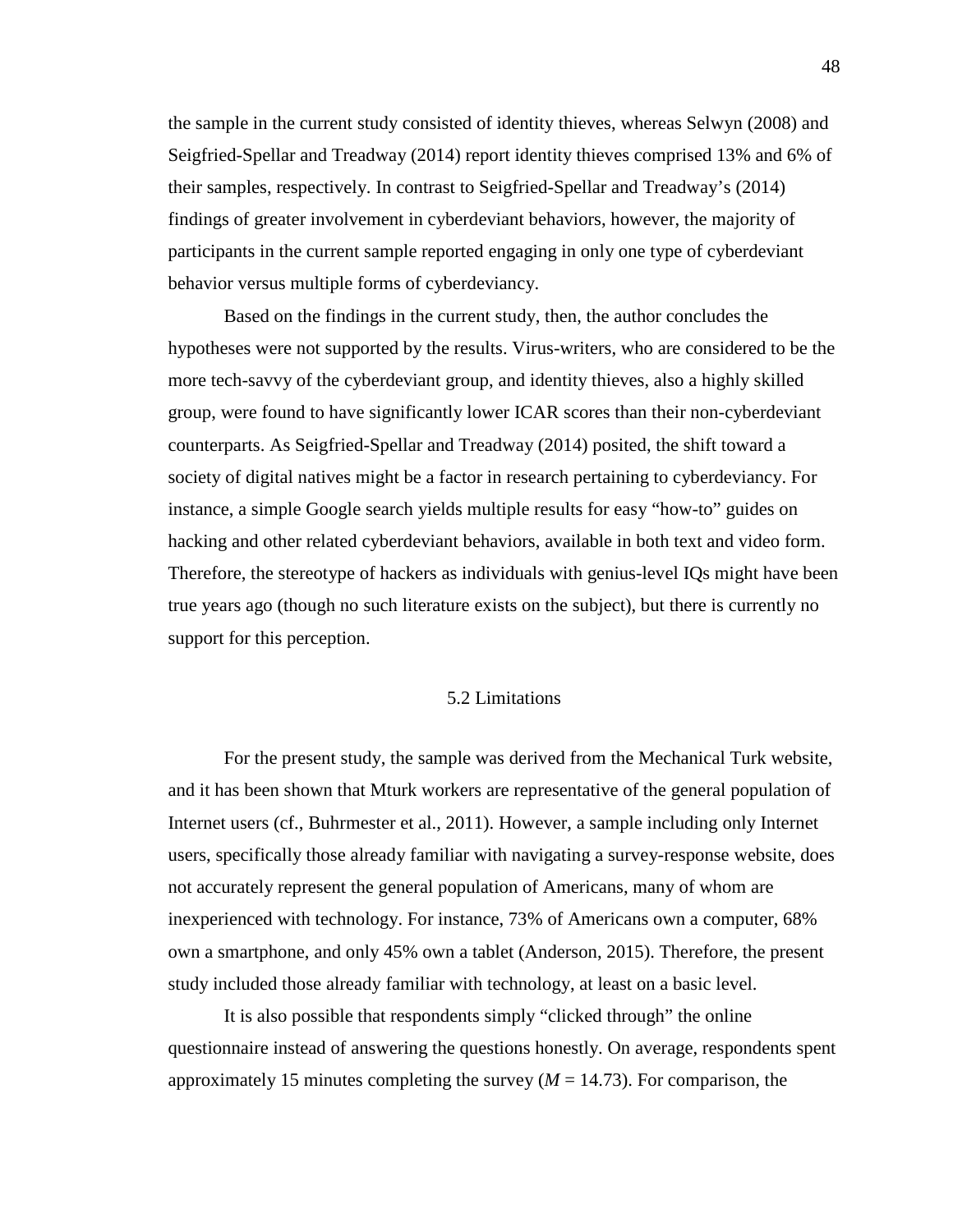Qualtrics estimated response time for the survey was 17 minutes. However, 6.3% (*n* = 20) of the sample finished the survey in five minutes or less, which could indicate that these respondents did not actually read and truthfully answer the questions.

The present study was also limited by the reliability of the education and ICAR measures. Due to the low reliability of the education scale, it was omitted from analysis altogether; questions regarding demographic information (e.g., student status) were retained solely for the purpose of identifying descriptive data. The low reliability of this scale may be a consequence of meshing the EECM, the SRAPM, and various items from the Jennings (2014) measure. The EECM measures effort expended in schoolwork, whereas the SRAPM is a scale of academic performance. As for the ICAR Sample Test, the matrix reasoning subscale was excluded from analysis, also due to insufficient reliability; the remaining subscales measured just below the cut-off for adequate reliability in social science research (cf. Field, 2013), but were retained for the purpose of exploratory analysis due to the reliability of the overall ICAR Sample Test.

The low Cronbach's scores for the ICAR subscales could be due to a number of factors. Condon and Revelle (2014) only report reliability analyses conducted on subscale items from the full 60-item measure, whereas the subscale reliability analysis in the present study was conducted for a much smaller number of items (i.e., four). In addition, Condon and Revelle (2014) found 56% of their sample were currently enrolled in college/university or graduate/professional school; only 14% of respondents in the present study identified as current students. In addition, approximately 12% of Condon and Revelle's (2014) participants had earned some form of college degree, and 15% had not completed high school, whereas the majority of participants in the current study had completed at least a Bachelor's degree.

Moreover, Condon and Revelle (2014) analyzed data from respondents across 199 countries, with 78.1% of the sample originating from the United States. In the present study, those living outside of the United States were excluded from survey participation. Minors (i.e., those under the federally recognized age of maturity) were also excluded from the present study, whereas Condon and Revelle's (2014) respondents ranged in age from 14 to 90 years. Furthermore, Condon and Revelle's (2014) ICAR measure is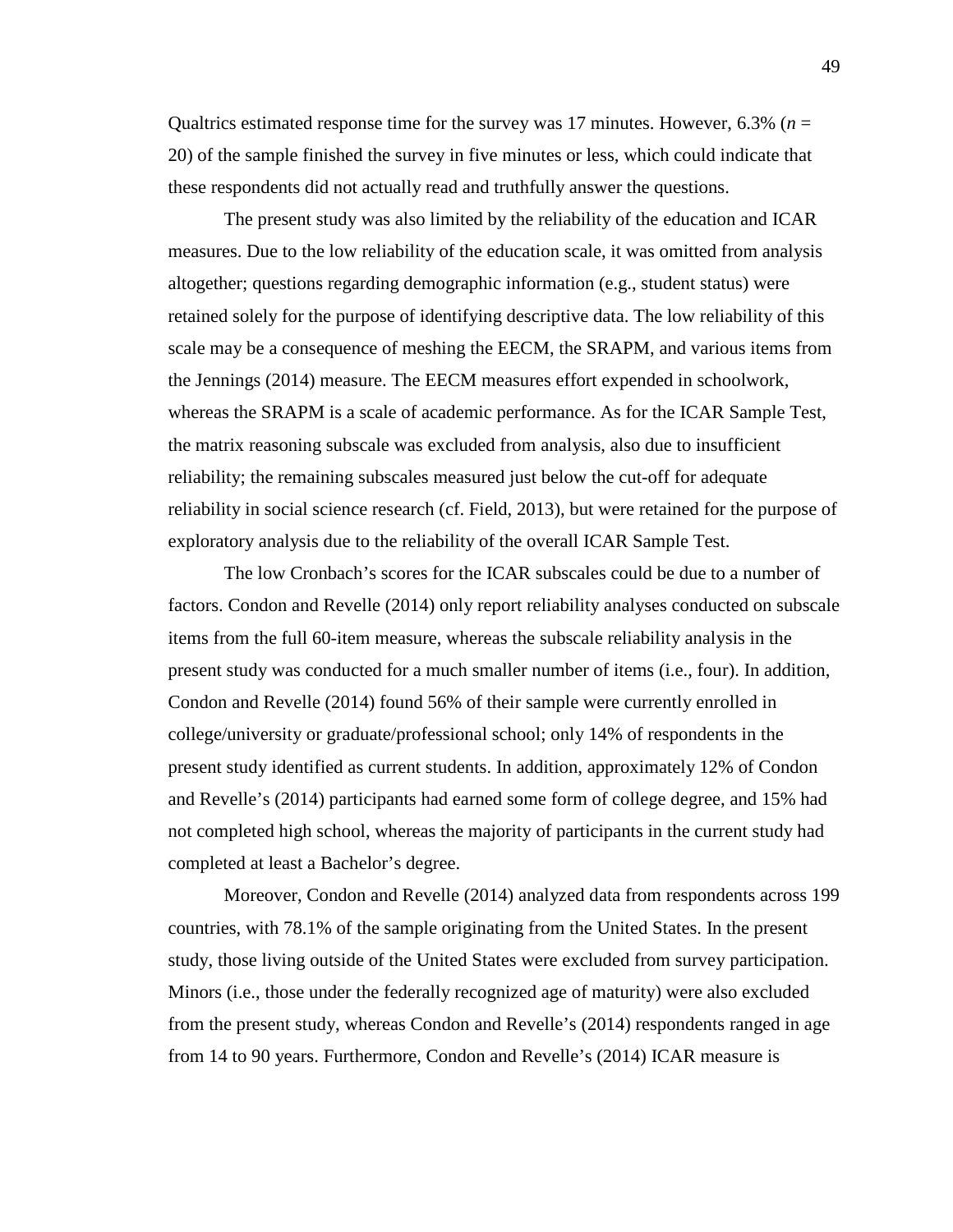relatively new and as yet untested outside of the original study. All of the aforementioned could be factors related to the low reliability of the ICAR subscales.

## 5.3 Conclusion

The current study was the first to compare the differences between cyberdeviants and non-cyberdeviants on cognitive ability. Although the hypotheses were not supported, the current study found no evidence that would indicate cyberdeviants are more intelligent than non-cyberdeviants, which dispels the myth of the "super-genius" computer hacker. These findings also indicate the literature on IQ and white collar crime may not be applicable to cyberdeviant behavior. When discussing the application of criminological theory to cybercriminal behavior, Wall (1998) categorized cyberdeviancy as not quite "old wine in new bottles," or "new wine in old bottles," but instead, "new wine, but no bottles!" (as cited in Holt et al., 2015, p. 283). In other words, cyberdeviancy and cybercriminality might be a different set of behaviors altogether.

Future research might include a population more diverse than general Internet users in order to increase external validity; the issue of respondents completing the survey too quickly should also be addressed. In addition, respondents' field of study or profession should also be recorded, as this might impact test scores (cf. The College Board, 2013). Seigfried-Spellar and Treadway (2014) examined the individual differences in computer deviants across majors, but GPA was not included in their analyses. Therefore, future research might benefit from exploring the possible differences in cognitive ability and academic success (such as GPA, standardized test scores, etc.), as well. Also, significant differences might be found in cognitive ability scores between cyberdeviants and traditional criminals (e.g., those who engage in violent crimes), which should be considered. Further thought should also be expended for the measures used in such research, due to the lack of reliability for the education scale and the low reliability of the ICAR Sample Test. Moreover, as the CCI-R tends to include low-tech behaviors and exclude legal forms of computer skills, perhaps a scale measuring different levels of computer literacy and legality should be adopted. Regardless, further research into the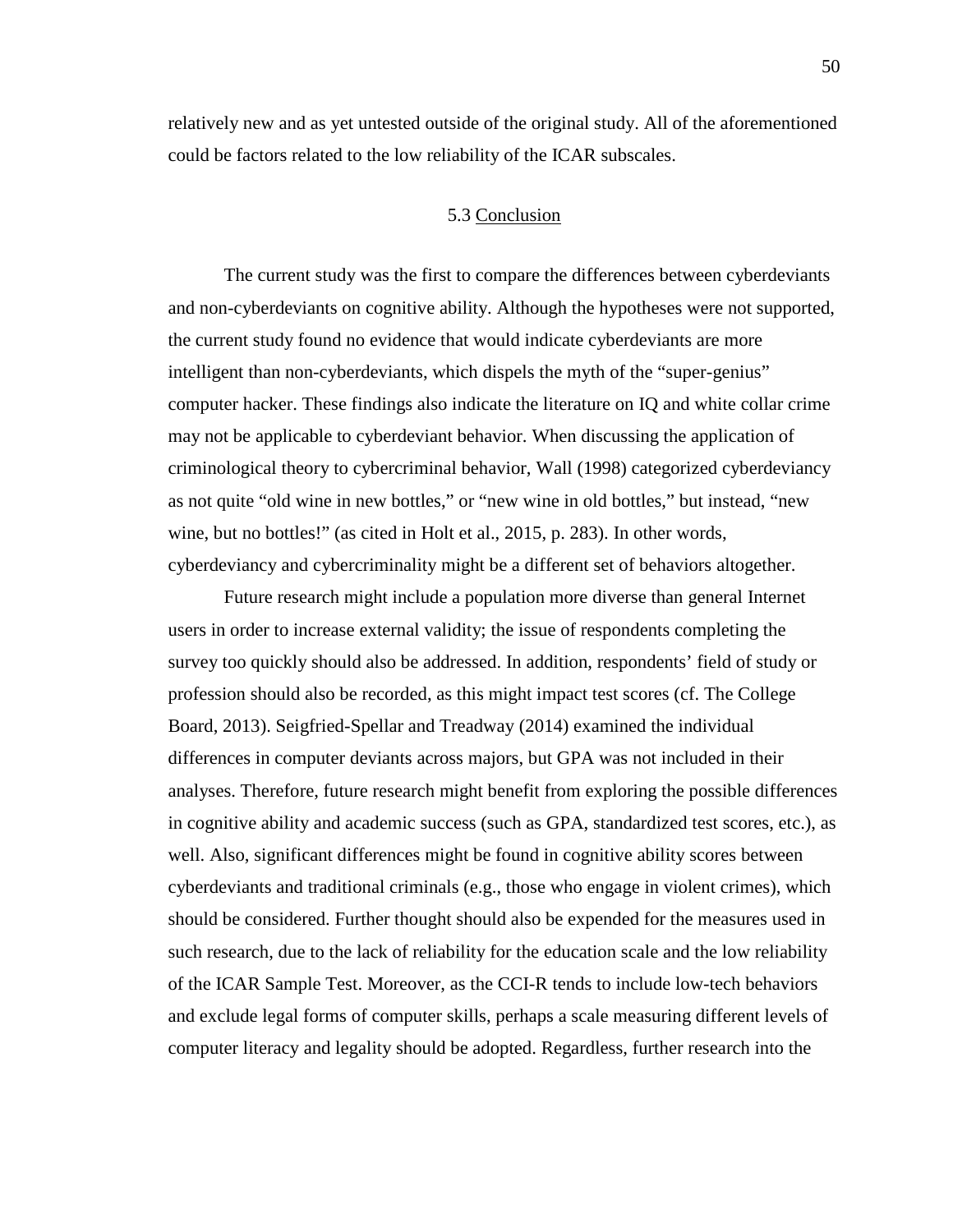possible relationship between cyberdeviant behaviors and IQ scores/education is necessary.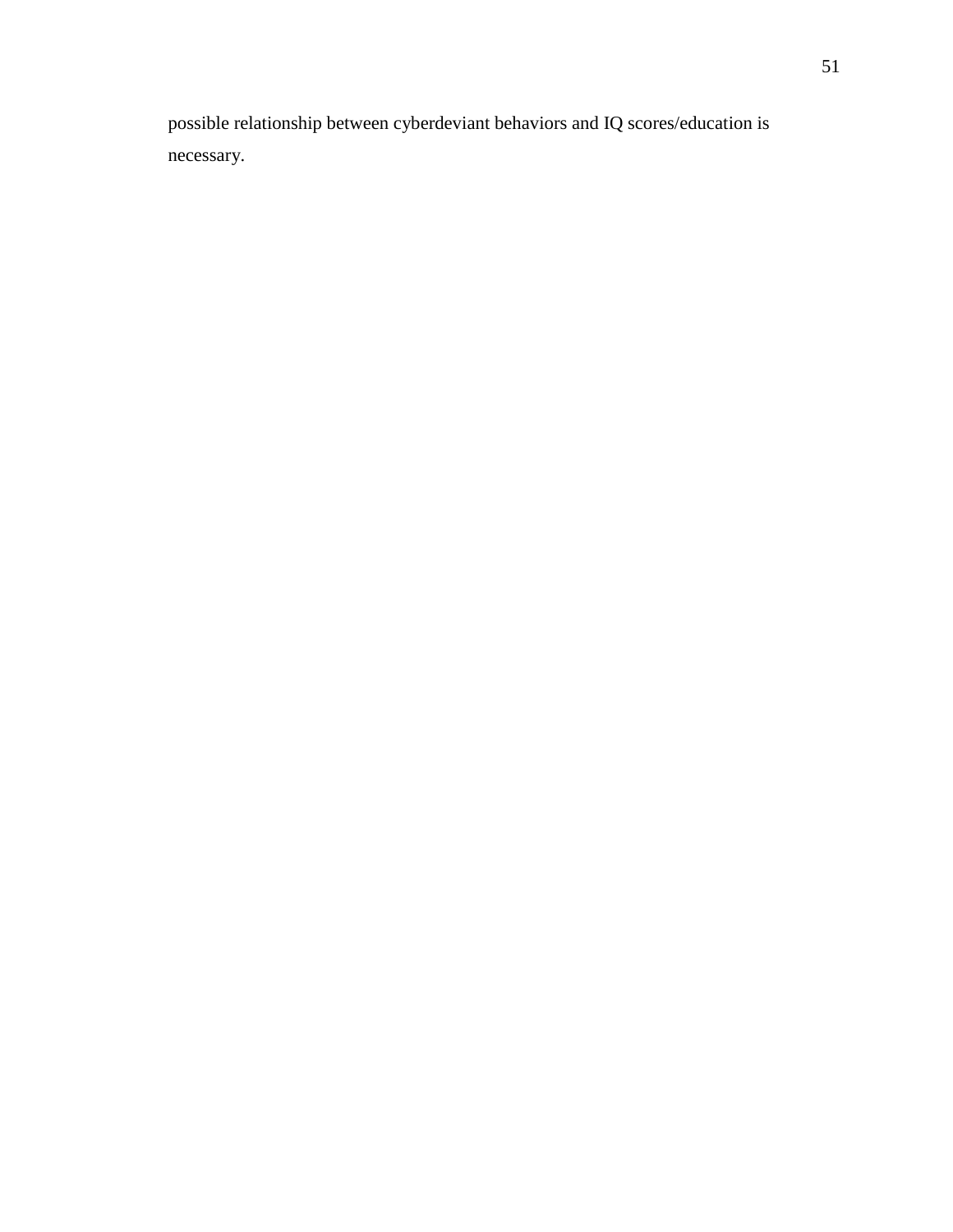# **APPENDIX A: DEMOGRAPHICS QUESTIONNAIRE**

- 1. What is your current country of residence?
	- a. United States
	- b. Other (please specify):  $\_\_\_\_\_\_\_\_\_\_\_\_\_\_\_\_$
	- c. decline to respond
- 2. What is your age in years? \_\_\_\_\_\_
	- a. decline to respond
- 3. What is your sex?
	- a. male
	- b. female
	- c. decline to respond
- 4. What is your marital status?
	- a. single
	- b. married
	- c. civil union
	- d. separated
	- e. divorced
	- f. widowed
	- g. decline to respond
- 5. What is the closest approximation of your annual income?
	- a. less than \$10,000
	- b. \$10,001 \$20,000
	- c. \$20,001 \$40,000
	- d. \$40,001 \$50,000
	- e. \$50,001 \$70,000
	- f.  $$70,001 $99,999$
	- g. more than \$100,000
	- h. decline to respond
- 6. What is the combined closest approximation of annual income for your parents?
	- a. less than \$20,000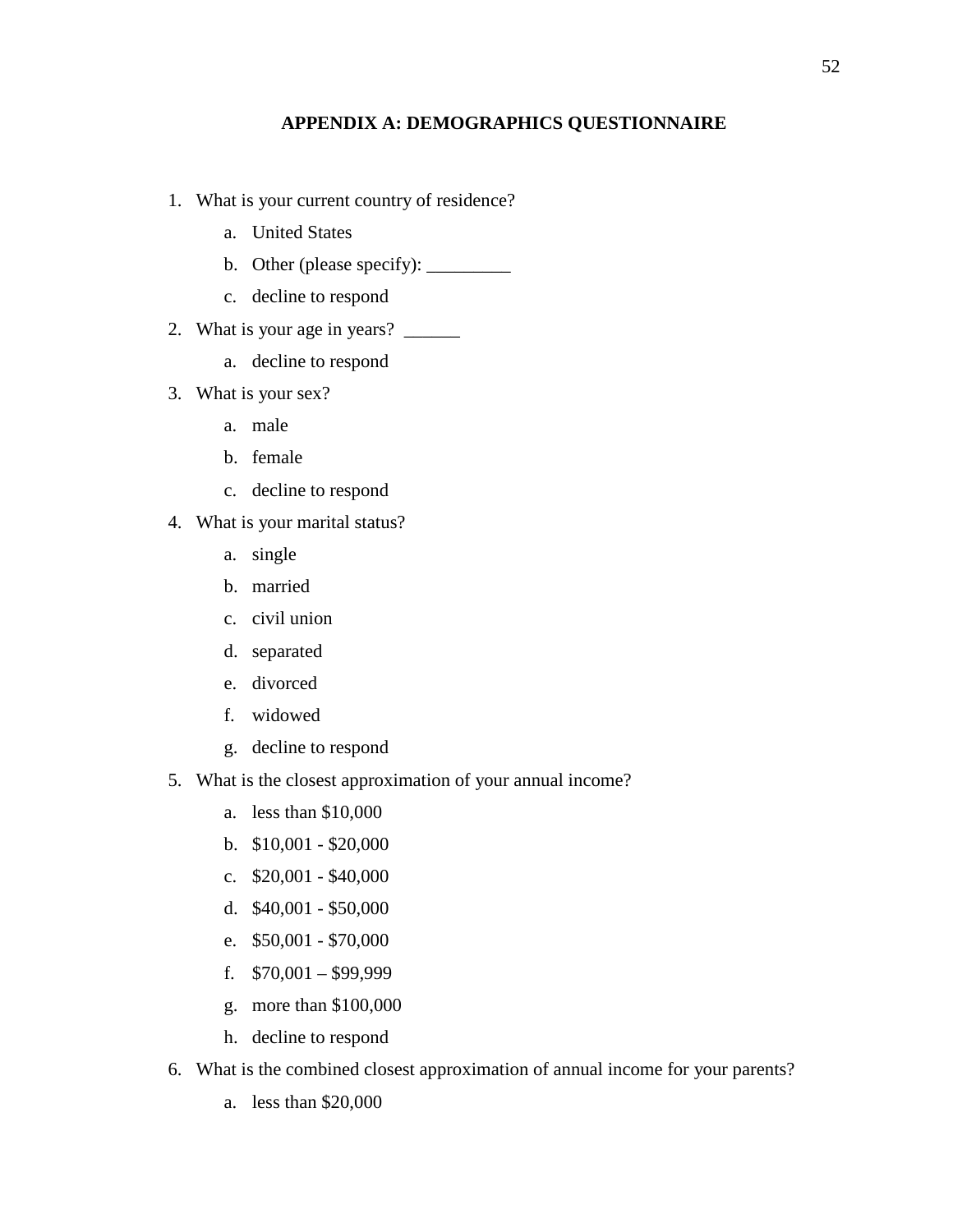- b. \$20,001 \$40,000
- c. \$40,001 \$50,000
- d. \$50,001 \$70,000
- e. \$70,001 \$99,999
- f. more than \$100,000
- g. decline to respond
- 7. What is your ethnicity?
	- a. white
	- b. black
	- c. Hispanic
	- d. Native American
	- e. other
	- f. decline to respond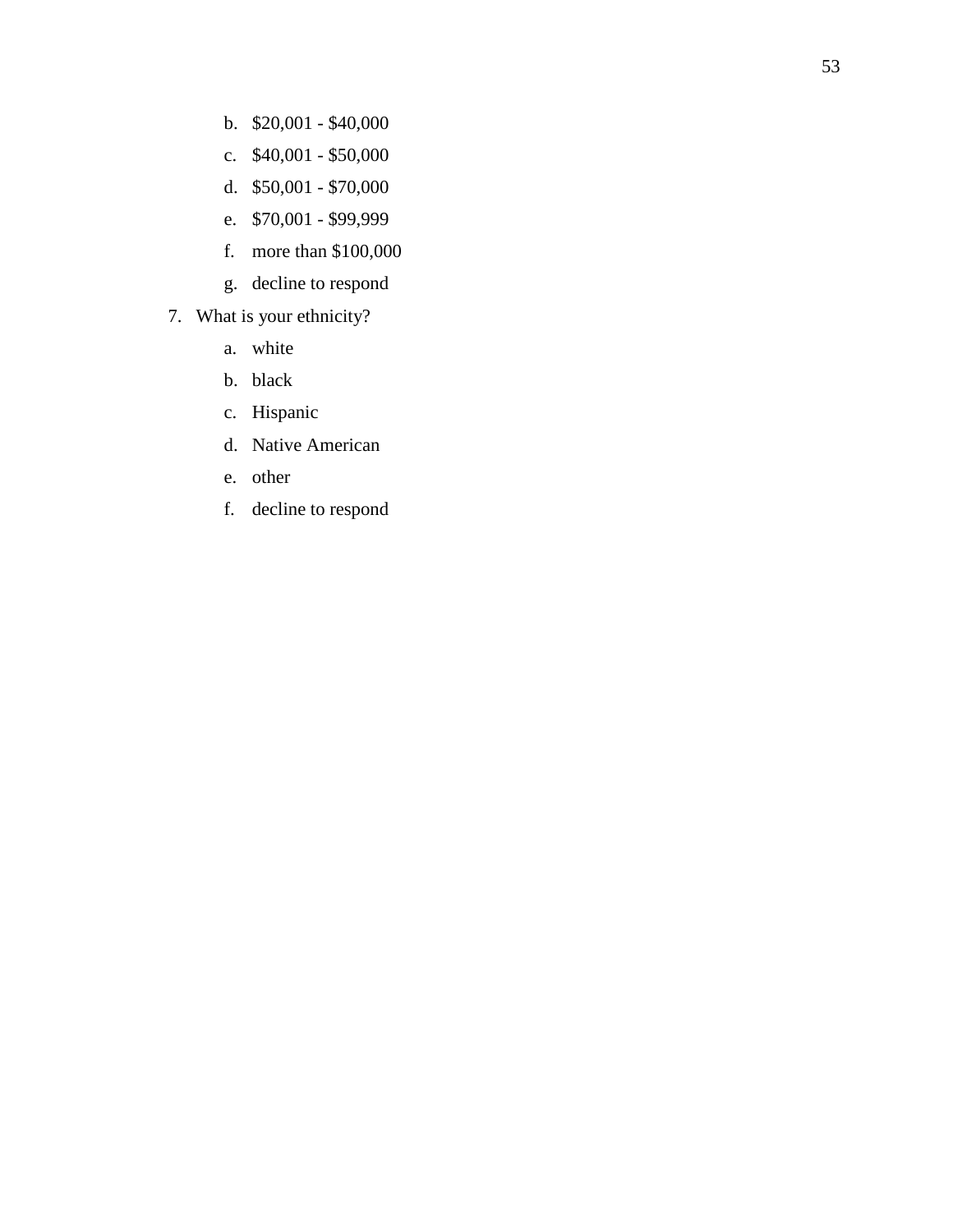### **APPENDIX B: EDUCATION ASSESSMENT**

- 1. What is the highest level of education you have attempted?
	- a. less than high school
	- b. high school degree or high school equivalency exam (i.e., GED)
	- c. some college
	- d. Associate's degree
	- e. Bachelor's degree
	- f. Master's degree
	- g. Doctoral degree or higher
	- h. decline to respond
- 2. What is the highest level of education you have completed?
	- a. less than high school
	- b. high school degree or high school equivalency exam (i.e., GED)
	- c. Associate's degree
	- d. Bachelor's degree
	- e. Master's degree
	- f. Doctoral degree or higher
	- g. decline to respond
- 3. Are you currently a student?
	- a. no
	- b. yes
	- c. decline to respond
- 4. What is your most recent GPA?
	- a. less than 1.0
	- b.  $1.1 2.0$
	- c.  $2.1 3.0$
	- d.  $3.1 3.7$
	- e.  $3.8 3.9$
	- f. 4.0 or higher
	- g. decline to respond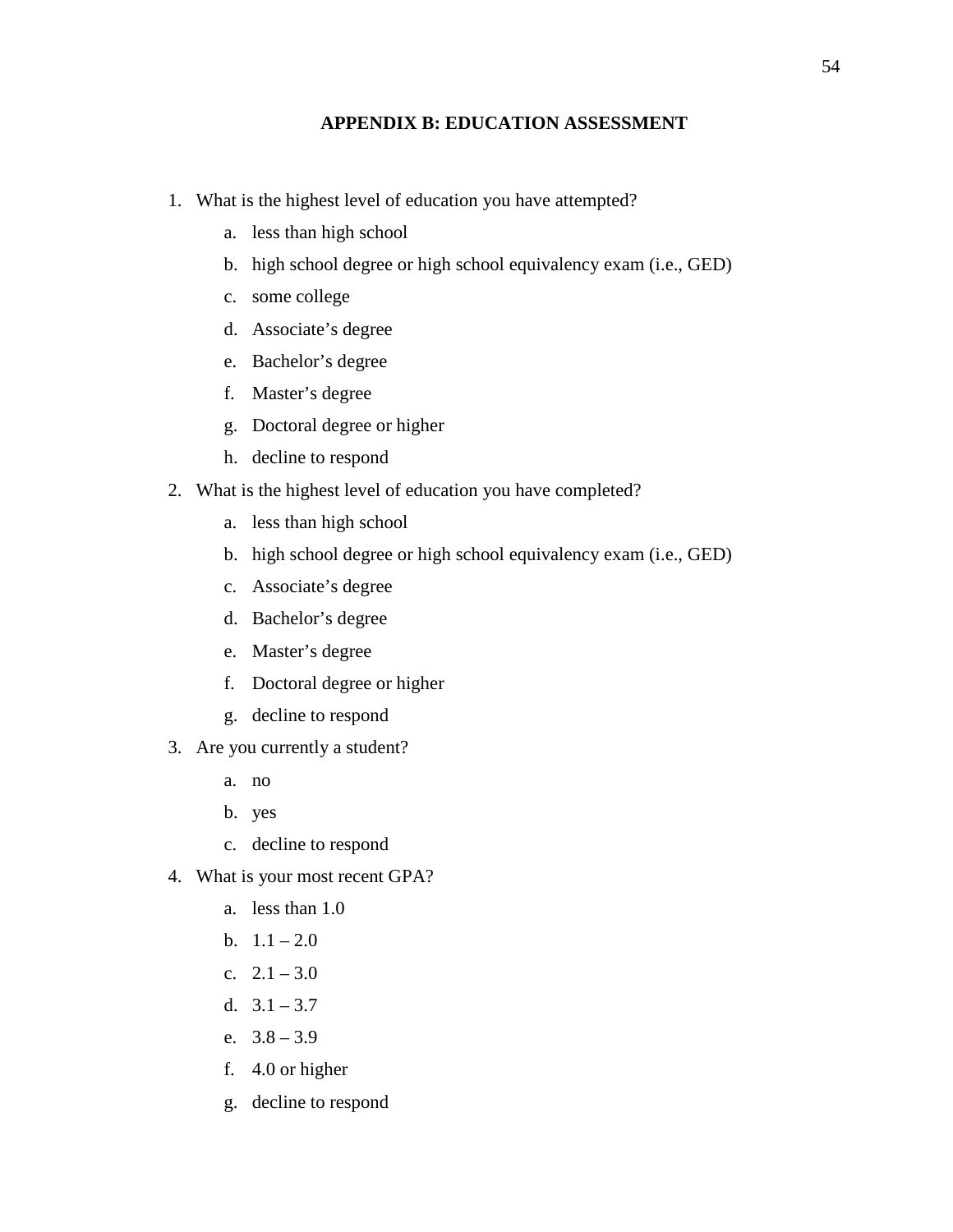- 5. How would you rate yourself in terms of general academic performance (i.e., where would you usually come in assessments at school)?
	- a. top 10% of all students
	- b. top one-third of all students
	- c. above average, but not top one-third
	- d. about average
	- e. below average
	- f. decline to respond
- 6. What level of education would you expect to attain eventually?
	- a. High school degree
	- b. Associate's degree
	- c. Bachelor's degree
	- d. Master's degree
	- e. Doctoral degree or higher
	- f. decline to respond
- 7. Generally speaking, when you were in school, how often did you/do you experience

difficulty with schoolwork?

- a. almost always
- b. most of the time
- c. neutral
- d. sometimes
- e. hardly ever
- f. decline to respond

Please answer the following questions regarding your general school experience using the following scale: A lot less (1), a little less (2), average (3), a little more (4), a lot more

(5), or decline to respond (6).

8. Compared with other students, how

| much effort do you expend in your field of $1 \t 2 \t 3 \t 4 \t 5 \t 6$ |  |  |  |
|-------------------------------------------------------------------------|--|--|--|
| study?                                                                  |  |  |  |

9. Compared with other students, to what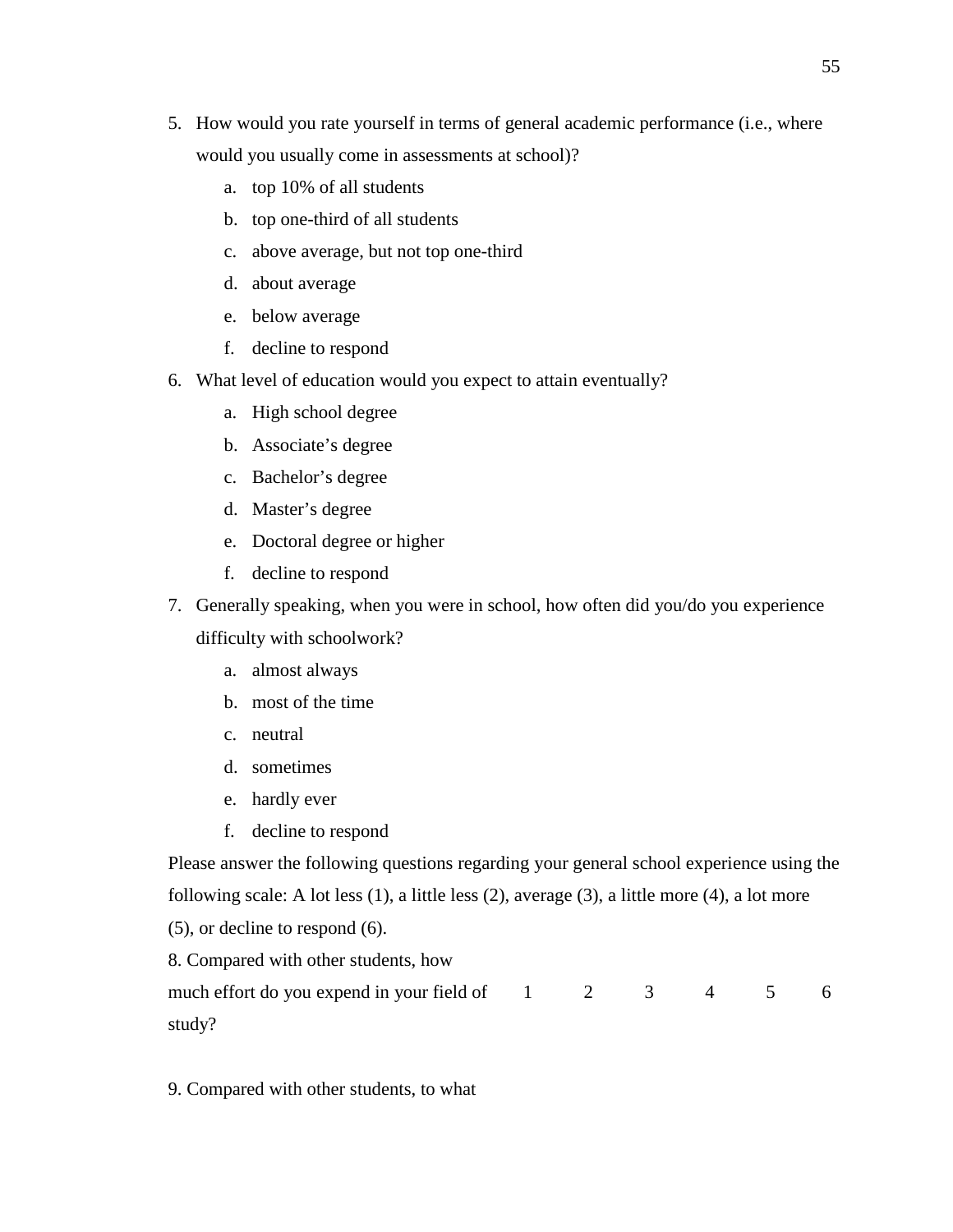| extent do you find the material and work in $1$ $2$ $3$ $4$ $5$                               |  |  | 6 |
|-----------------------------------------------------------------------------------------------|--|--|---|
| your field challenging?                                                                       |  |  |   |
| 10. Compared with other students, to what<br>extent does your field come easily and 1 2 3 4 5 |  |  | 6 |
| naturally to you?<br>11.) Compared with other students, how                                   |  |  |   |
| much energy does it take you to succeed in 1 2 3 4 5<br>your field?                           |  |  | 6 |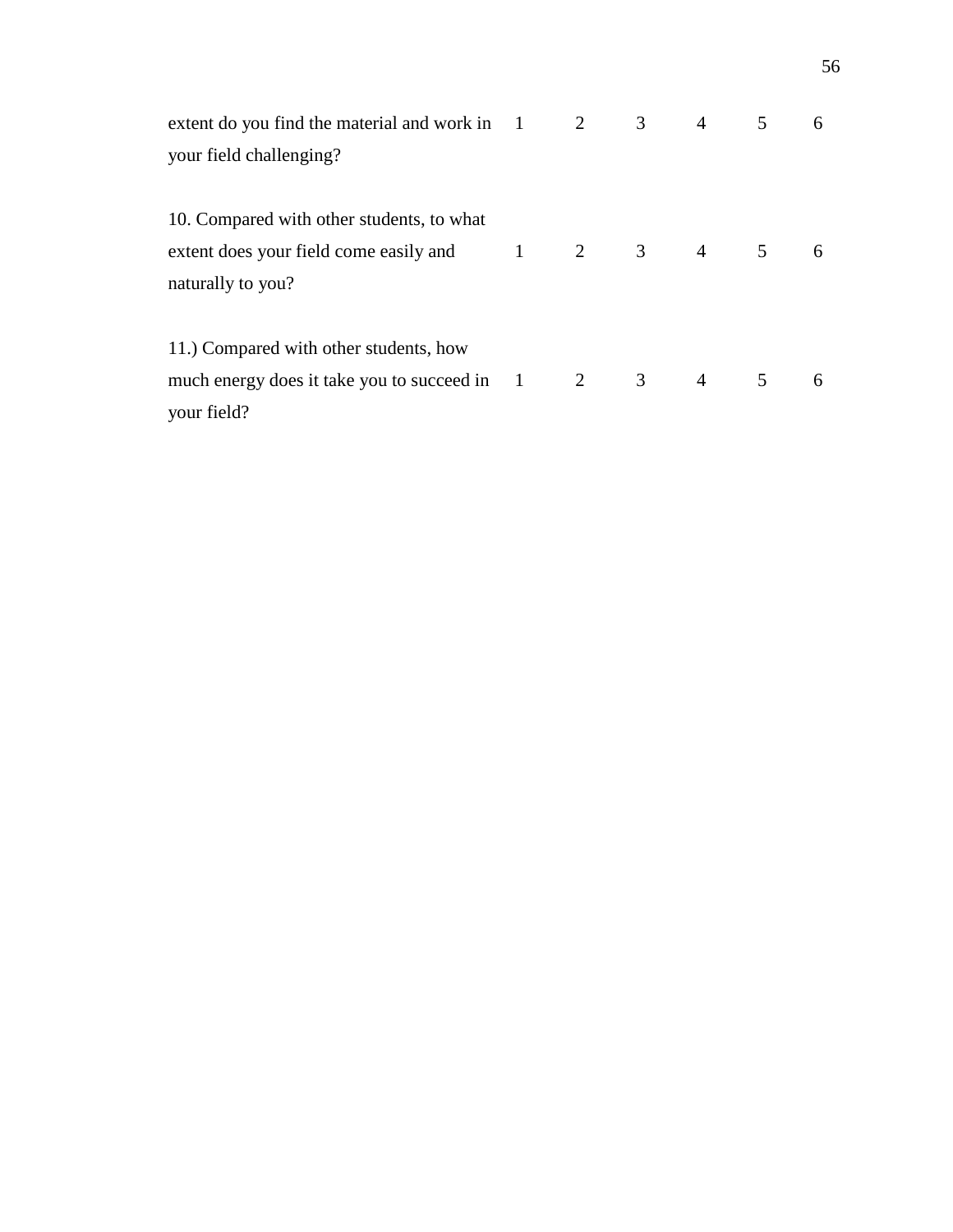# **APPENDIX C: INTERNATIONAL COGNITIVE ABILITY RESOURCE (ICAR)**

The following items contains mathematical, verbal reasoning, and spacial orientation Tasks. You may use a calculator.

- 1. What number is one fifth of one fourth of one ninth of 900?
	- a. 2
	- b. 3
	- c. 4
	- d. 5
	- e. 6
	- f. 7
	- g. I don't know the answer
- 2. Zach is taller than Matt and Richard is shorter than Zach. Which of the following statements would be most accurate?
	- a. Richard is taller than Matt
	- b. Richard is shorter than Matt
	- c. Richard is as tall as Matt
	- d. It's impossible to tell
- 3. Joshua is 12 years old and his sister is three times as old as he. When Joshua is 23 years old, how old will his sister be?
	- a. 35
	- b. 39
	- c. 44
	- d. 47
	- e. 53
	- f. 57
- 4. If the day after tomorrow is two days before Thursday, then what day is it today?
	- a. Friday
	- b. Monday
	- c. Wednesday
	- d. Saturday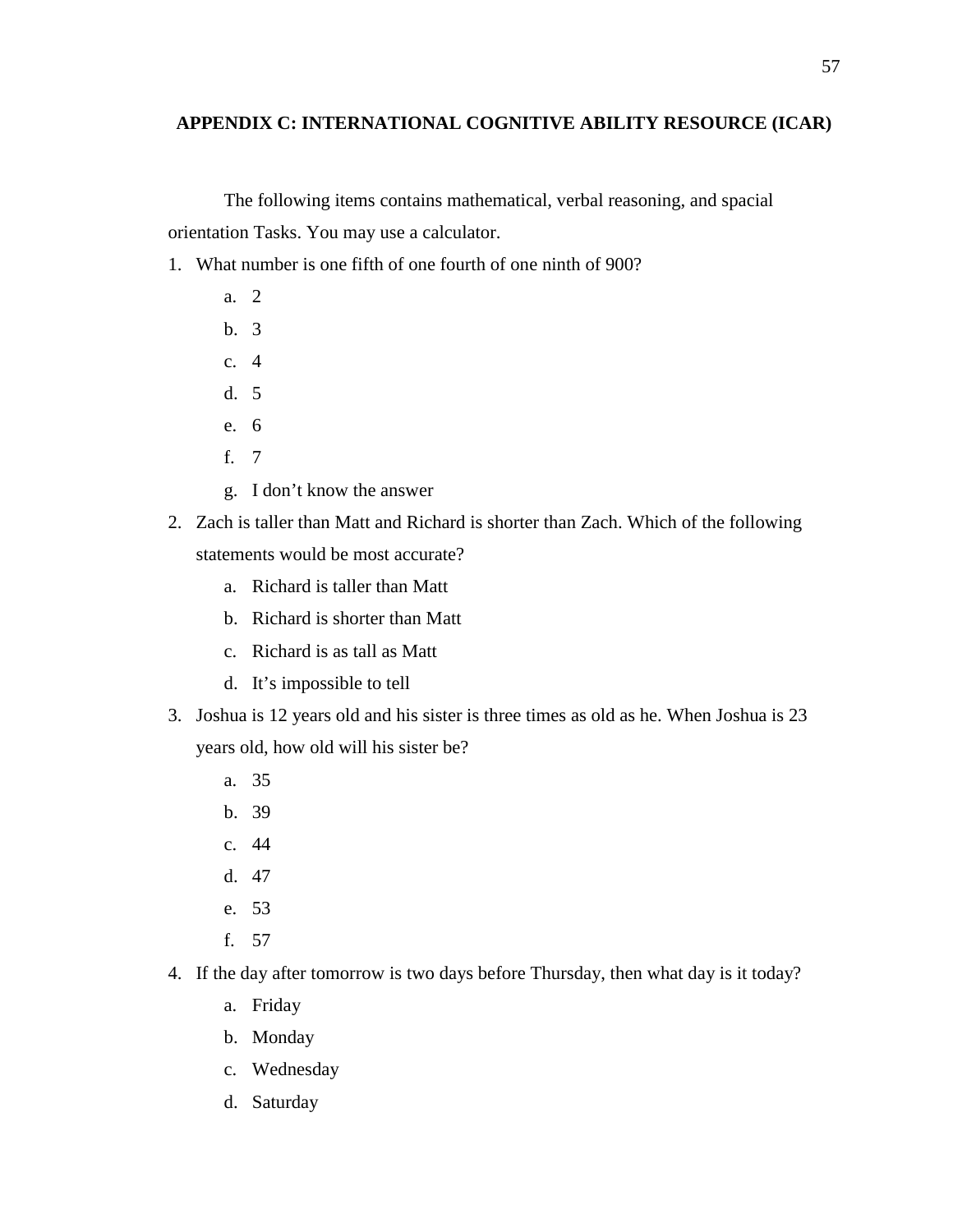- e. Tuesday
- f. Sunday
- 5. In the following alphanumeric series, what letter comes next? K N P S U
	- a. S
	- b. T
	- c. U
	- d. V
	- e. W
	- f. X
- 6. In the following alphanumeric series, what letter comes next? V Q M J H
	- a. E
	- b. F
	- c. G
	- d. H
	- e. I
	- f. J

# 7. In the following alphanumeric series, what letter comes next? I J L O S

- a. T
- b. U
- c. V
- d. X
- e. Y
- f. Z

# 8. In the following alphanumeric series, what letter comes next? Q S N P L

- a. J b. H
- c. I
- d. N
- e. M
- f. L
- 9. Which of the following completes the series?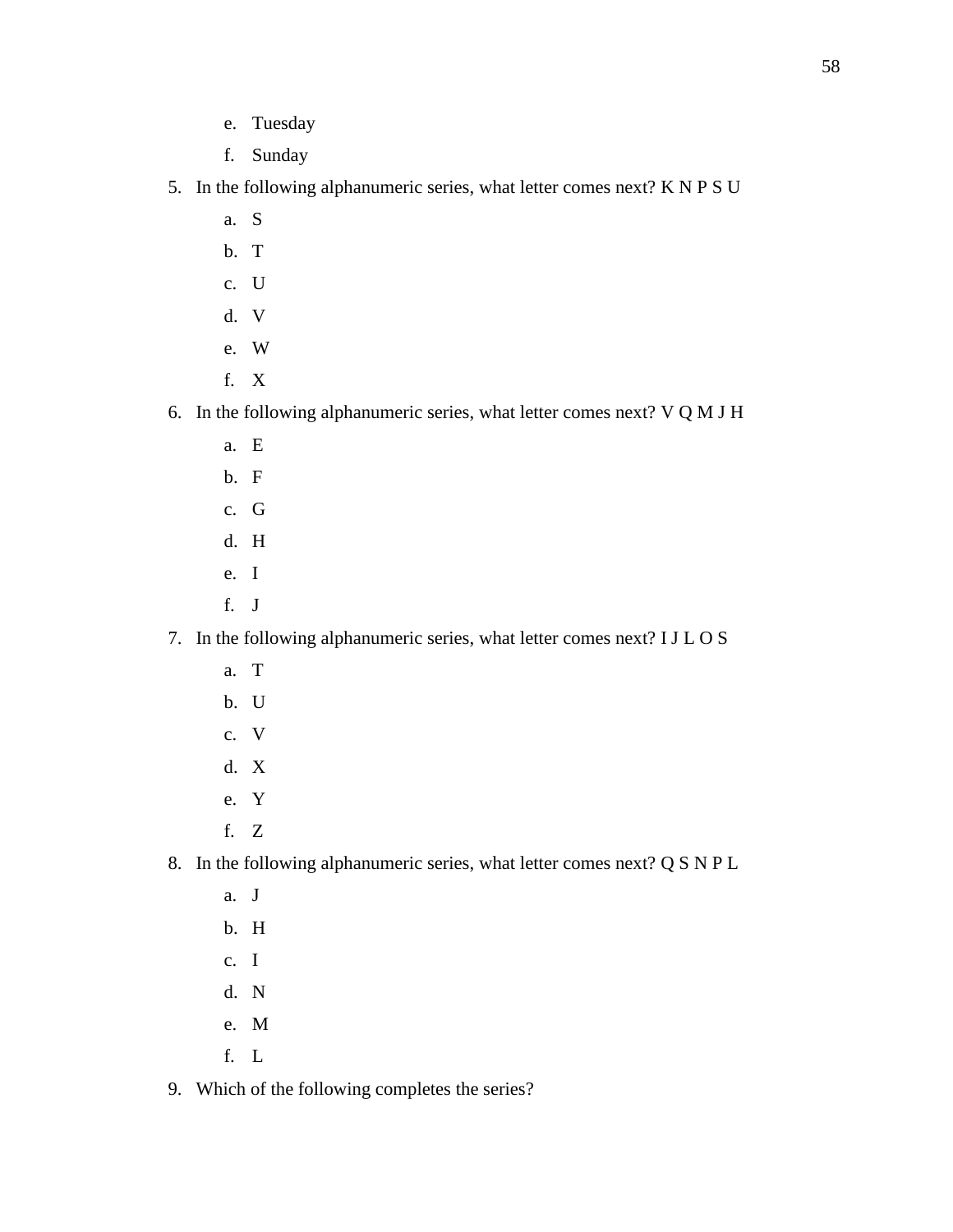

*Figure C.1* MX45 Matrix Reasoning Item of the ICAR Sample Test

- a. A
- b. B
- c. C
- d. D
- e. E
- f. F
- 10. Which of the following completes the series?



*Figure C.2* MX46 Matrix Reasoning Item for the ICAR Sample Test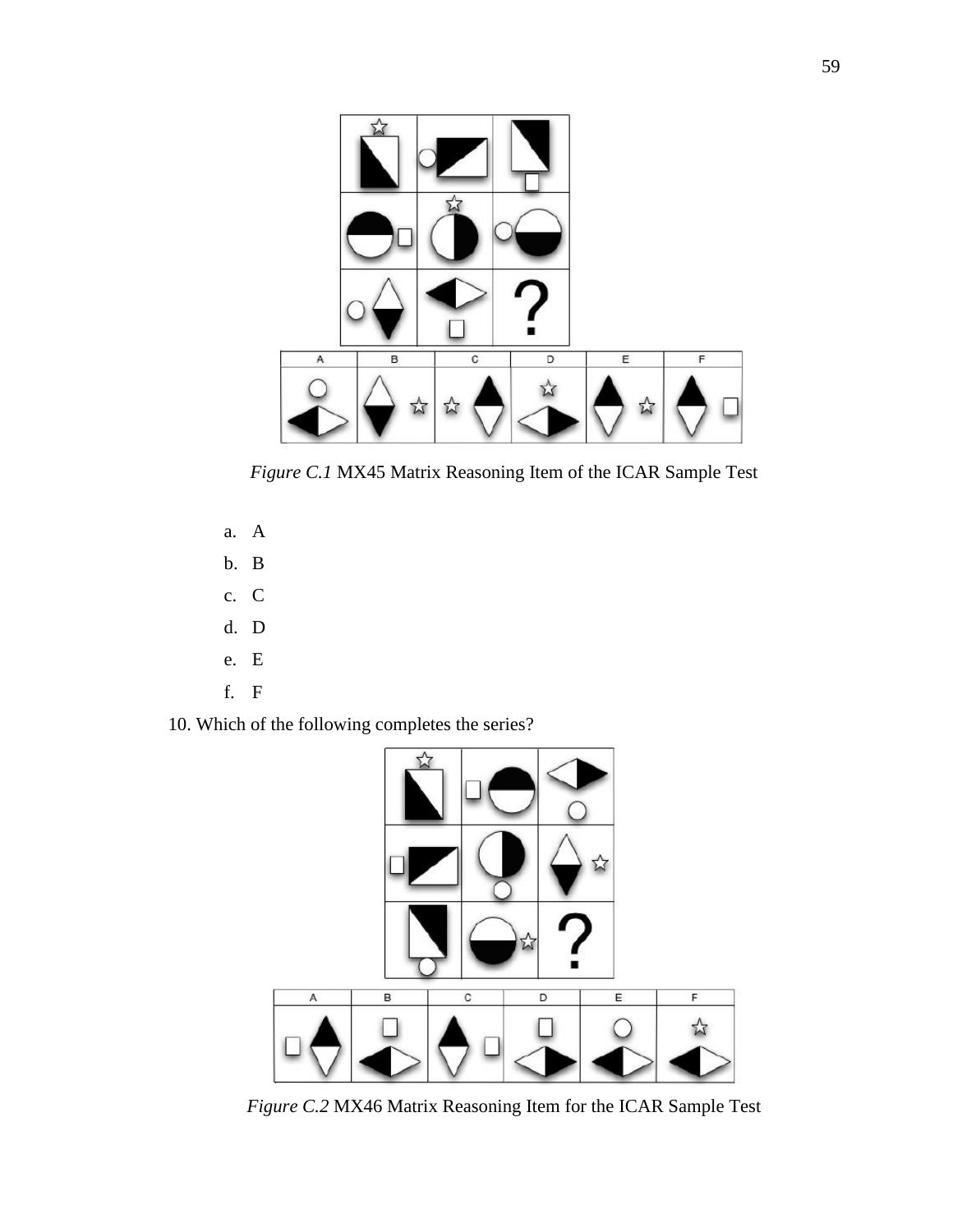- a. A
- b. B
- c. C
- d. D
- e. E
- f. F
- 11. Which of the following completes the series?



*Figure C.3* MX47 Matrix Reasoning Item for the ICAR Sample Test

- a. A
- b. B
- c. C
- d. D
- e. E
- f. F
- 12. Which of the following completes the series?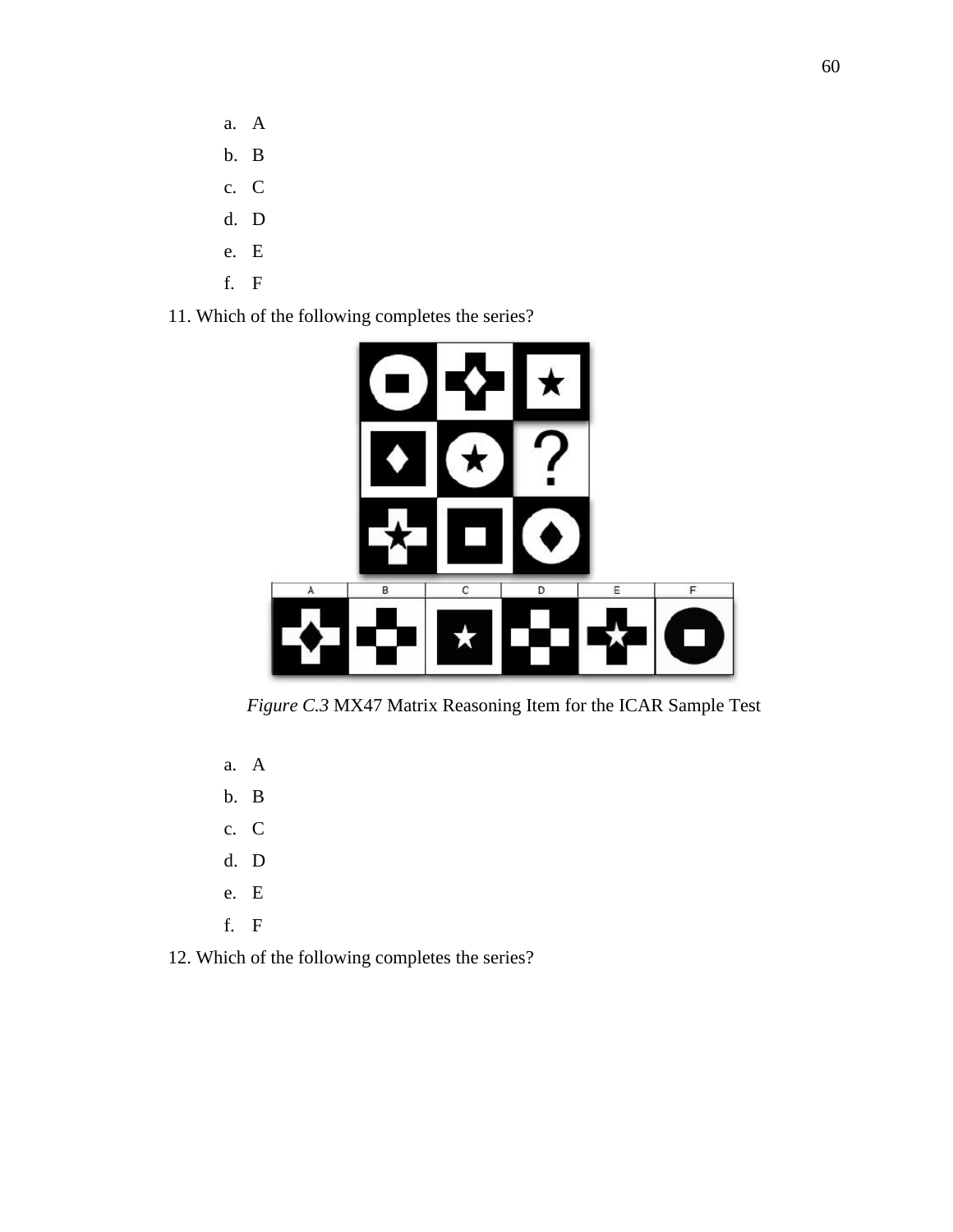

*Figure C.4* MX55 Matrix Reasoning Item for the ICAR Sample Test

- a. A
- b. B
- c. C
- d. D
- e. E
- f. F
- 13. All the cubes below have a different image on each side. Select the choice that represents a rotation of the cube labeled X.



*Figure C.5* R3D3 Three-Dimensional Rotation Item for the ICAR Sample Test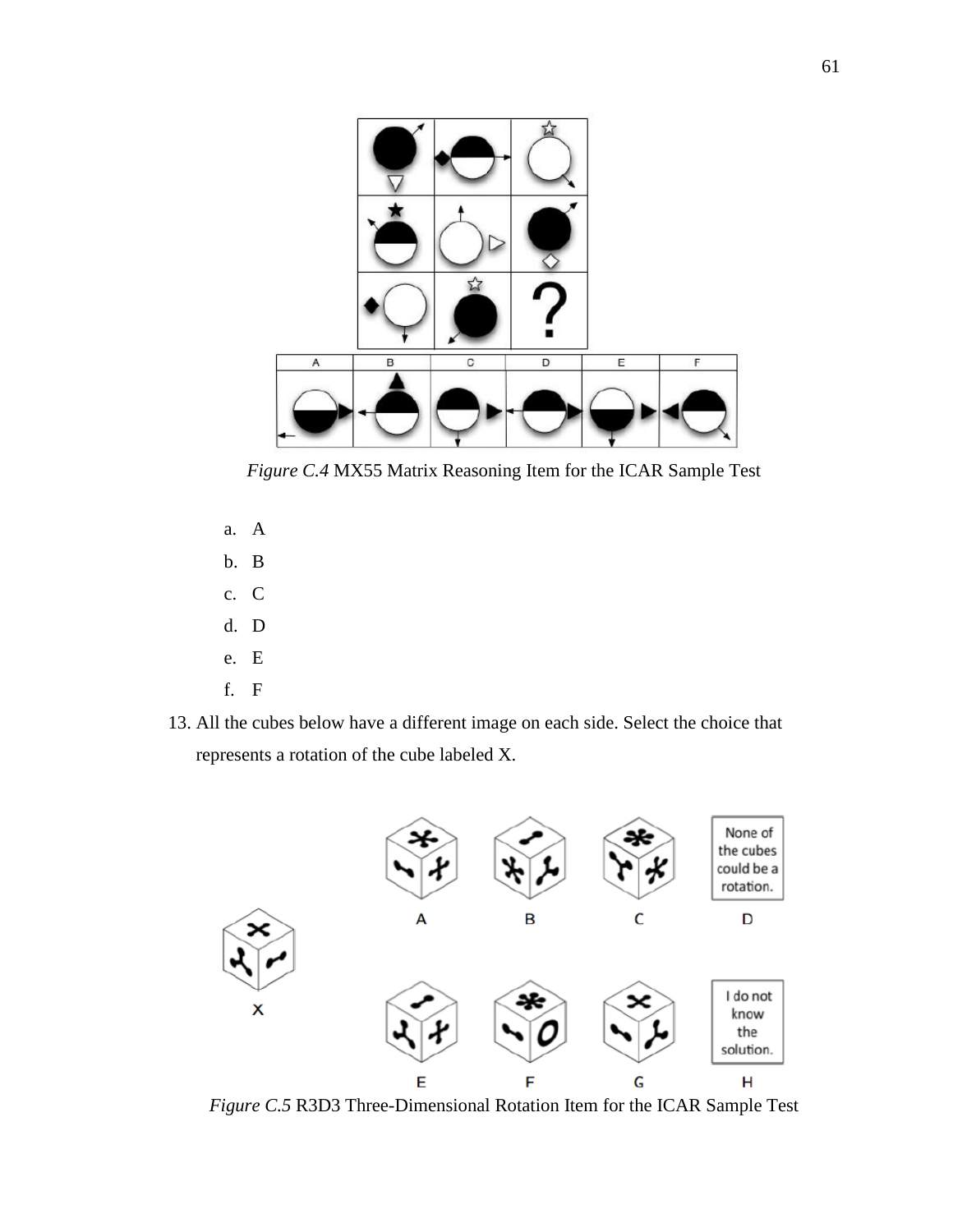- a. A b. B c. C d. D e. E f. F g. G
- h. H
- 14. All the cubes below have a different image on each side. Select the choice that represents a rotation of the cube labeled X.



*Figure C.6* R3D4 Three-Dimensional Rotation Item for the ICAR Sample Test

a. A b. B c. C d. D e. E f. F g. G h. H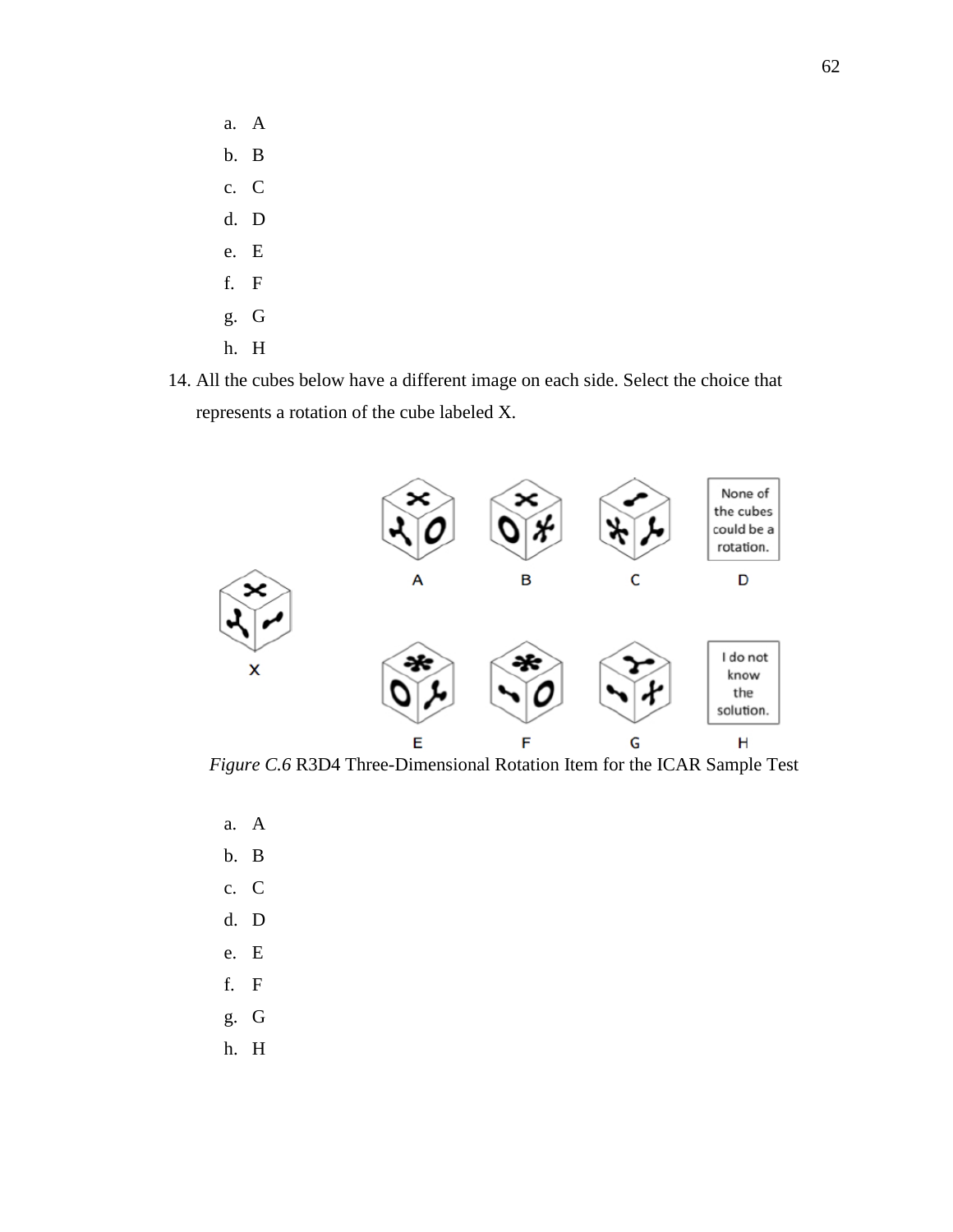15. All the cubes below have a different image on each side. Select the choice that represents a rotation of the cube labeled X.



*Figure C.7* R3D6 Three-Dimensional Rotation Item for the ICAR Sample Test

a. A b. B c. C d. D e. E f. F g. G h. H

16. All the cubes below have a different image on each side. Select the choice that represents a rotation of the cube labeled X.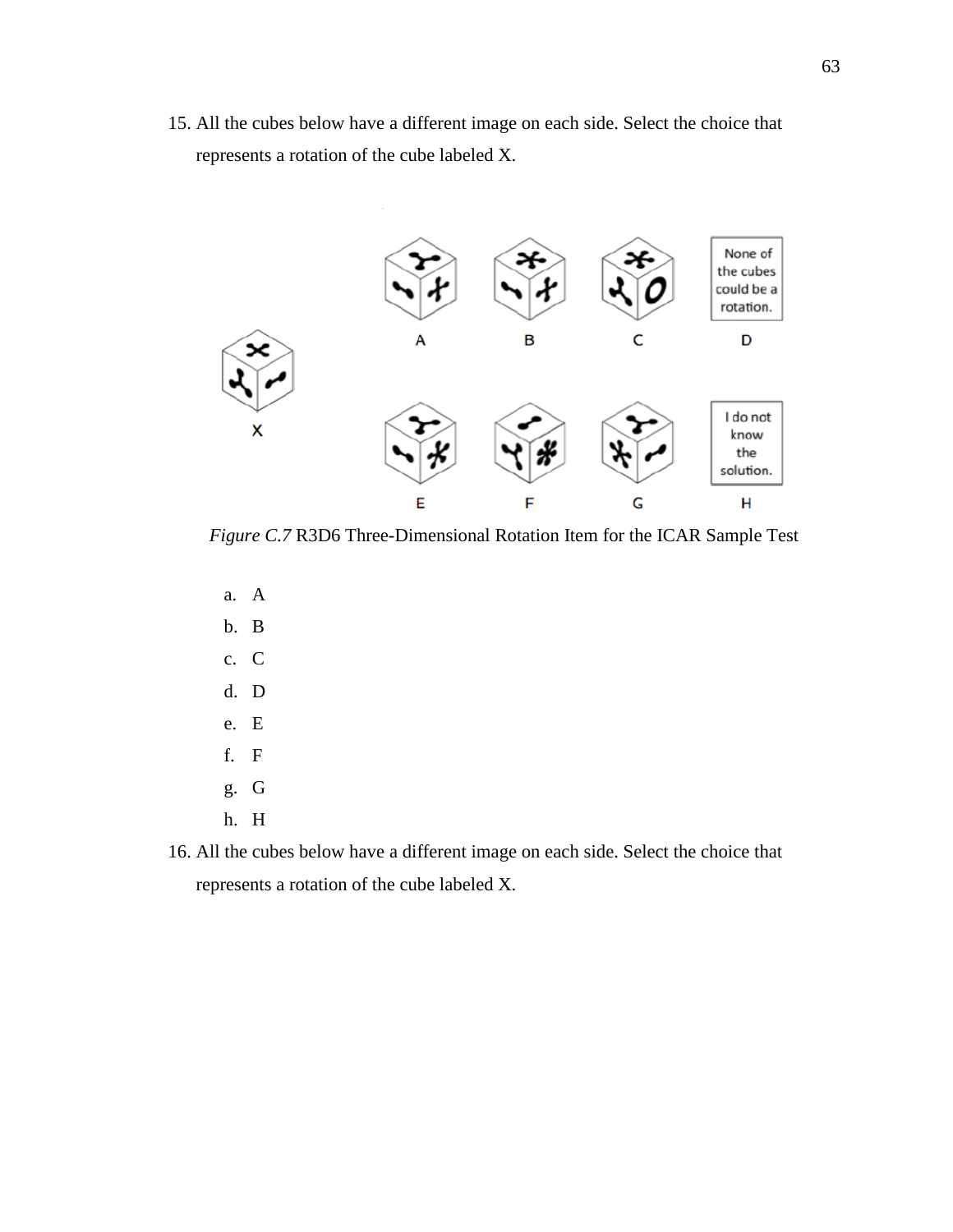

*Figure C.*8 R3D8 Three-Dimensional Rotation Item for the ICAR Sample Test

- a. A b. B c. C d. D e. E f. F g. G
- h. H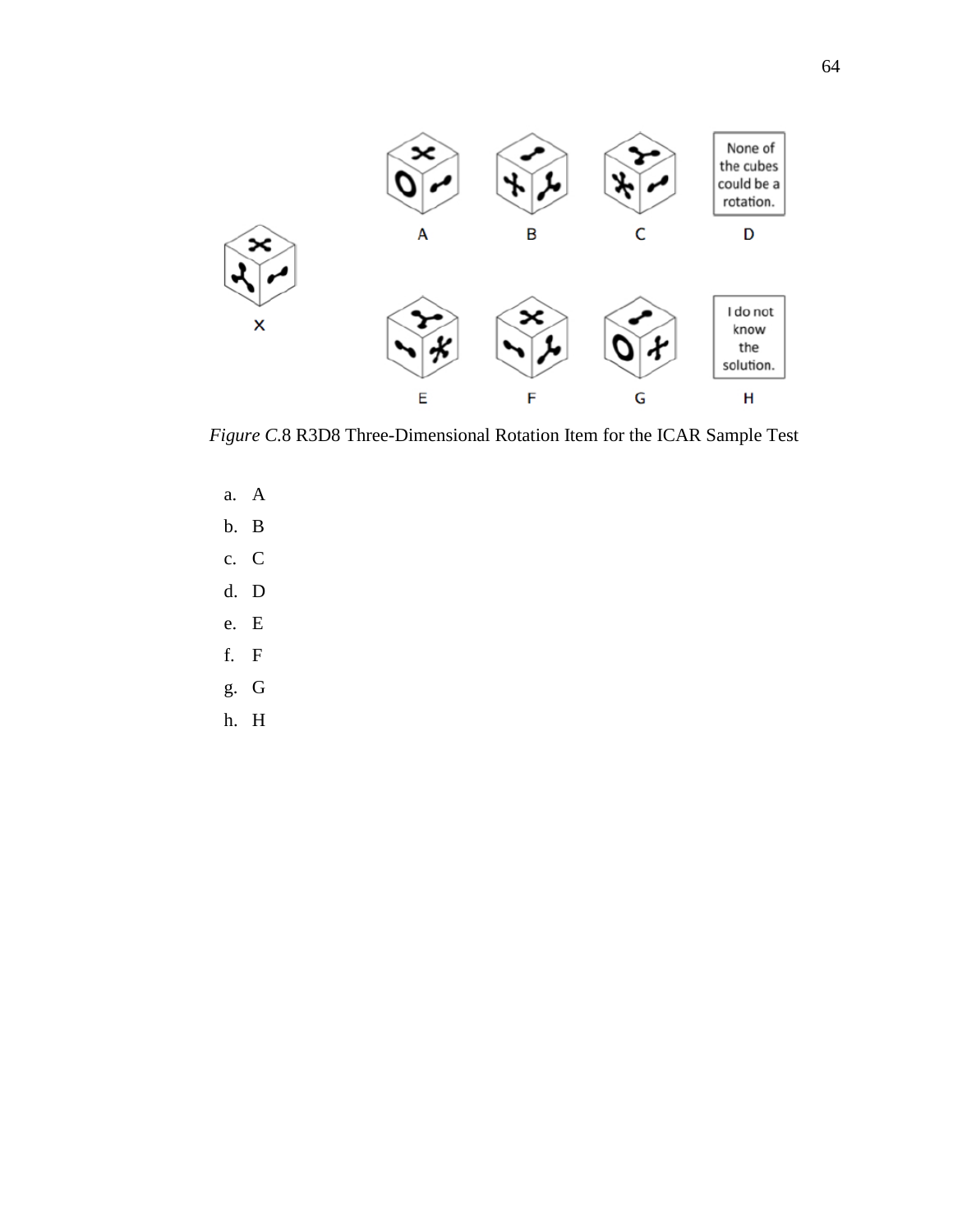## **APPENDIX D: COMPUTER CRIME INDEX – REVISED (CCI-R)**

## SECTION I

Using the following scale:

Never (1), within the past month (2), within the past year (3), 1-4 years ago (4), 5 or more years ago (5)

#### WHEN WAS THE LAST TIME THAT YOU:

| 1) Knowingly used, made, or gave to another<br>person a "pirated" copy of commercially-sold<br>software?                                                                                      | $\mathbf{1}$ | $\overline{2}$ | 3              | 4              | 5 |
|-----------------------------------------------------------------------------------------------------------------------------------------------------------------------------------------------|--------------|----------------|----------------|----------------|---|
| 2) Knowingly downloaded music, movies or<br>other multimedia files that you did not<br>legitimately purchase?                                                                                 | $\mathbf{1}$ | $\overline{2}$ | $\overline{3}$ | $\overline{4}$ | 5 |
| 3) Tried to guess another's password to get into<br>his/her computer account or files?                                                                                                        | $\mathbf{1}$ | $\overline{2}$ | 3              | $\overline{4}$ | 5 |
| 4) Accessed another person's computer account<br>or files without his/her knowledge or<br>permission just to look at the information or<br>files?                                             | $\mathbf{1}$ | $\mathfrak{2}$ | 3              | $\overline{4}$ | 5 |
| 5) Accessed or used another person's email<br>account without their permission?                                                                                                               | $\mathbf{1}$ | $\overline{2}$ | 3              | $\overline{4}$ | 5 |
| 6) Added, deleted, changed or printed any<br>information in another's computer account<br>without their knowledge or permission?                                                              | $\mathbf{1}$ | $\overline{2}$ | $\overline{3}$ | $\overline{4}$ | 5 |
| 7) Written or used a program that would destroy<br>someone's data, infect a system or network or<br>potentially cause problems (e.g., a virus, logic<br>bomb or Trojan horse)?                | $\mathbf{1}$ | $\mathfrak{2}$ | 3              | $\overline{4}$ | 5 |
| 8) Knowingly used or gave to another person<br>someone else's account password without the<br>owner of the account's knowledge or<br>permission (e.g., facebook account, myspace<br>account)? | 1            | 2              | 3              | $\overline{4}$ | 5 |
| 9) Electronically obtained or possessed another<br>person's credit card number without his/her<br>knowledge or permission?                                                                    | $\mathbf{1}$ | $\overline{2}$ | 3              | $\overline{4}$ | 5 |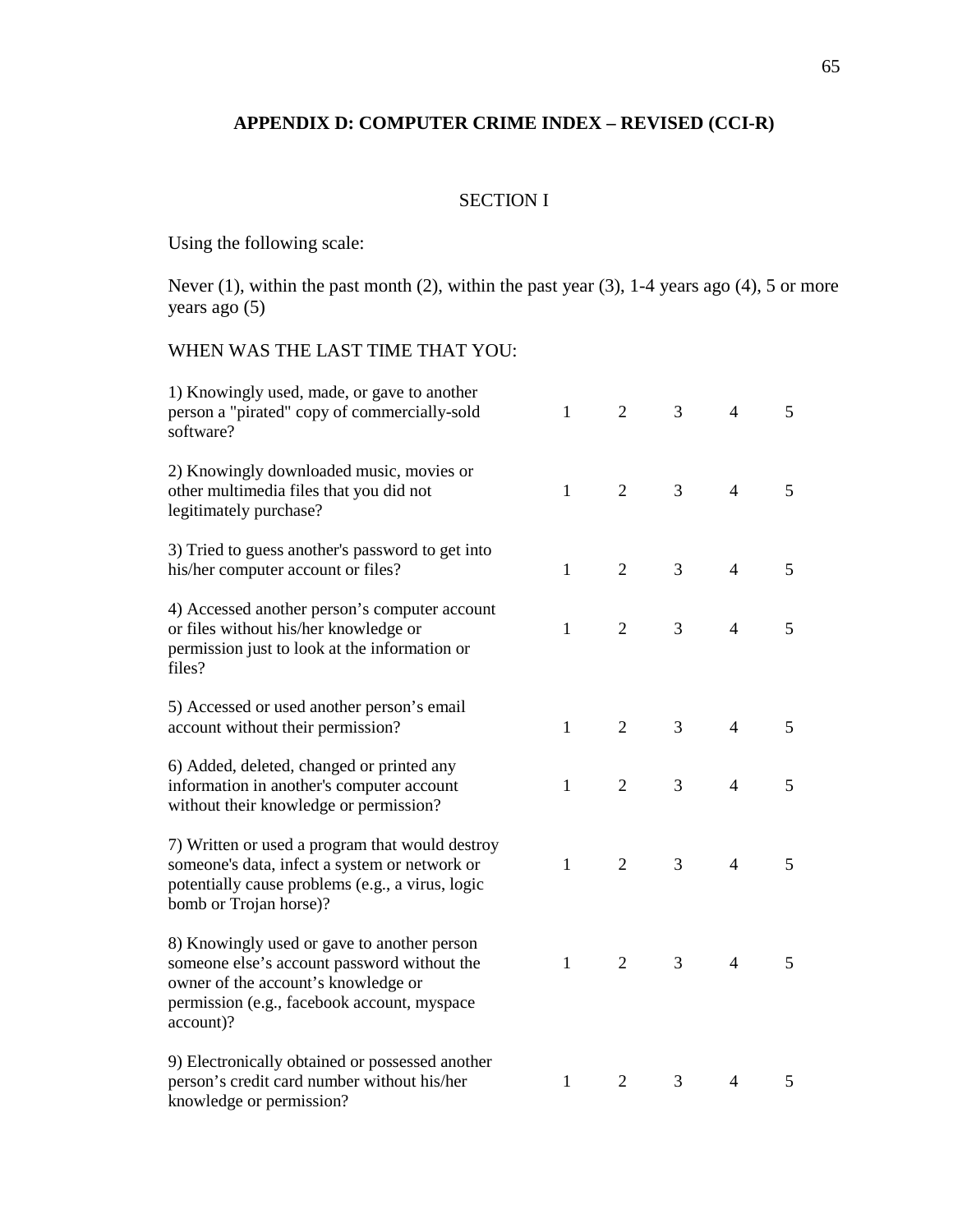| 10) Used another person's cell phone number or<br>cell phone without their permission?                                                                                         | $\mathbf{1}$ | $\overline{2}$ | 3              | $\overline{4}$ | 5 |
|--------------------------------------------------------------------------------------------------------------------------------------------------------------------------------|--------------|----------------|----------------|----------------|---|
| 11) Used someone else's identity online<br>(without their permission) to conduct a<br>commercial transaction, apply for credit, or<br>conduct any other financial transaction? | $\mathbf{1}$ | $\overline{2}$ | 3              | $\overline{4}$ | 5 |
| 12) Used a wireless access point that you did<br>not have permission or authorization to use?                                                                                  | $\mathbf{1}$ | $\overline{2}$ | 3              | $\overline{4}$ | 5 |
| 13) Monitored network/Internet traffic without<br>authorization or permission?                                                                                                 | $\mathbf{1}$ | $\overline{2}$ | 3              | $\overline{4}$ | 5 |
| 14) Accessed a computer system, network or<br>website without permission or authorization?                                                                                     | $\mathbf{1}$ | $\overline{2}$ | 3              | $\overline{4}$ | 5 |
| 15) Defaced/altered a website without<br>authorization or permission?                                                                                                          | $\mathbf{1}$ | $\overline{2}$ | 3              | $\overline{4}$ | 5 |
| 16) Disclosed passwords, user IDs, or other<br>account information without authorization or<br>permission?                                                                     | $\mathbf{1}$ | $\overline{2}$ | 3              | $\overline{4}$ | 5 |
| 17) Viewed information on a business system<br>or network that you did not have authorization<br>or permission to see?                                                         | $\mathbf{1}$ | $\overline{2}$ | 3              | $\overline{4}$ | 5 |
| 18) Harassed, annoyed or stalked someone<br>through emails IM, Facebook or other web<br>based technology?                                                                      | $\mathbf{1}$ | $\overline{2}$ | 3              | $\overline{4}$ | 5 |
| 19) Engaged in Internet activities (e.g., emails,<br>web pages) designed to fraudulently obtain<br>personal information, commonly known as<br>phishing.                        | $\mathbf{1}$ | $\overline{2}$ | 3              | $\overline{4}$ | 5 |
| 20) Sent unsolicited bulk emails?                                                                                                                                              | $\mathbf{1}$ | 2              | 3 <sup>7</sup> | 4              | 5 |
| 21) Without authorization or permission,<br>installed or used a device or software in order to<br>obtain/sniff userids and/or passwords?                                       | $\mathbf{1}$ | 2              | 3 <sup>7</sup> | $\overline{4}$ | 5 |
| 22) Without authorization or permission,<br>installed software or a device on a network or<br>system, that was designed to circumvent a<br>security control?                   | $\mathbf{1}$ | 2              | 3              | $\overline{4}$ | 5 |
|                                                                                                                                                                                |              |                |                |                |   |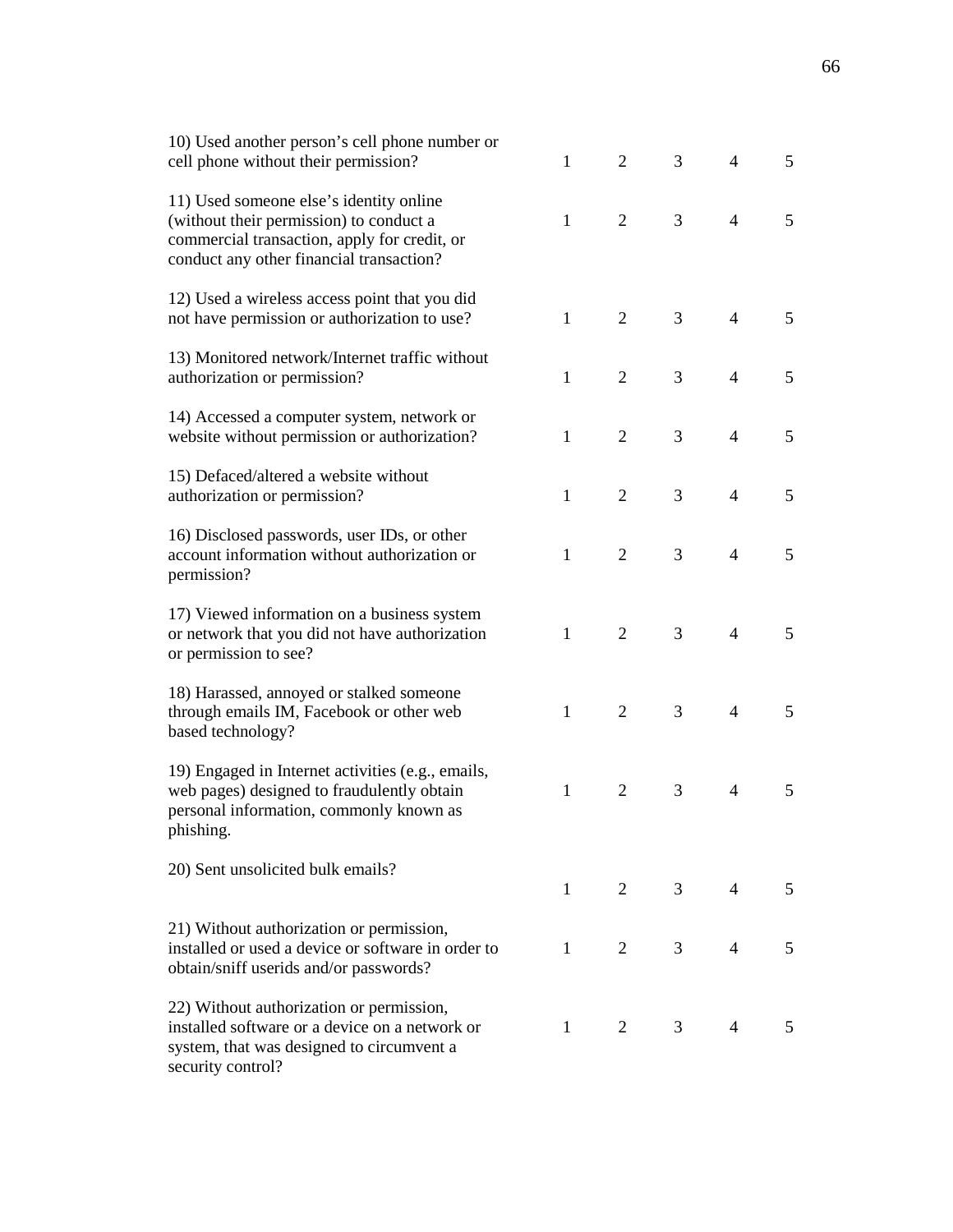#### SECTION II

Using the following scale:

Never (1), Once (2), 2-3 times (3), 4-5 times (4), 6+ times (5)

## HOW OFTEN IN THE PAST 3 YEARS HAVE YOU:

| 1) Knowingly used, made, or gave to another<br>person a "pirated" copy of commercially-sold<br>software?                                                                                      | 1            | 2              | 3 | 4              | 5 |
|-----------------------------------------------------------------------------------------------------------------------------------------------------------------------------------------------|--------------|----------------|---|----------------|---|
| 2) Knowingly downloaded music, movies or<br>other multimedia files that you did not<br>legitimately purchase?                                                                                 | 1            | $\overline{2}$ | 3 | $\overline{4}$ | 5 |
| 3) Tried to guess another's password to get into<br>his/her computer account or files?                                                                                                        | 1            | $\overline{2}$ | 3 | $\overline{4}$ | 5 |
| 4) Accessed another person's computer account<br>or files without his/her knowledge or<br>permission just to look at the information or<br>files?                                             | 1            | 2              | 3 | $\overline{4}$ | 5 |
| 5) Accessed or used another person's email<br>account without their permission?                                                                                                               | $\mathbf{1}$ | $\overline{2}$ | 3 | $\overline{4}$ | 5 |
| 6) Added, deleted, changed or printed any<br>information in another's computer account<br>without their knowledge or permission?                                                              | $\mathbf{1}$ | $\overline{2}$ | 3 | $\overline{4}$ | 5 |
| 7) Written or used a program that would destroy<br>someone's data, infect a system or network or<br>potentially cause problems (e.g., a virus, logic<br>bomb or Trojan horse)?                | 1            | $\overline{2}$ | 3 | $\overline{4}$ | 5 |
| 8) Knowingly used or gave to another person<br>someone else's account password without the<br>owner of the account's knowledge or<br>permission (e.g., facebook account, myspace<br>account)? | $\mathbf{1}$ | $\overline{2}$ | 3 | $\overline{4}$ | 5 |
| 9) Electronically obtained or possessed another<br>person's credit card number without his/her<br>knowledge or permission?                                                                    | $\mathbf{I}$ | 2              | 3 | 4              | 5 |
| 10) Used another person's cell phone number or<br>cell phone without their permission?                                                                                                        | 1            | $\overline{2}$ | 3 | 4              | 5 |
| 11) Used someone else's identity online<br>(without their permission) to conduct a                                                                                                            | 1            | 2              | 3 | 4              | 5 |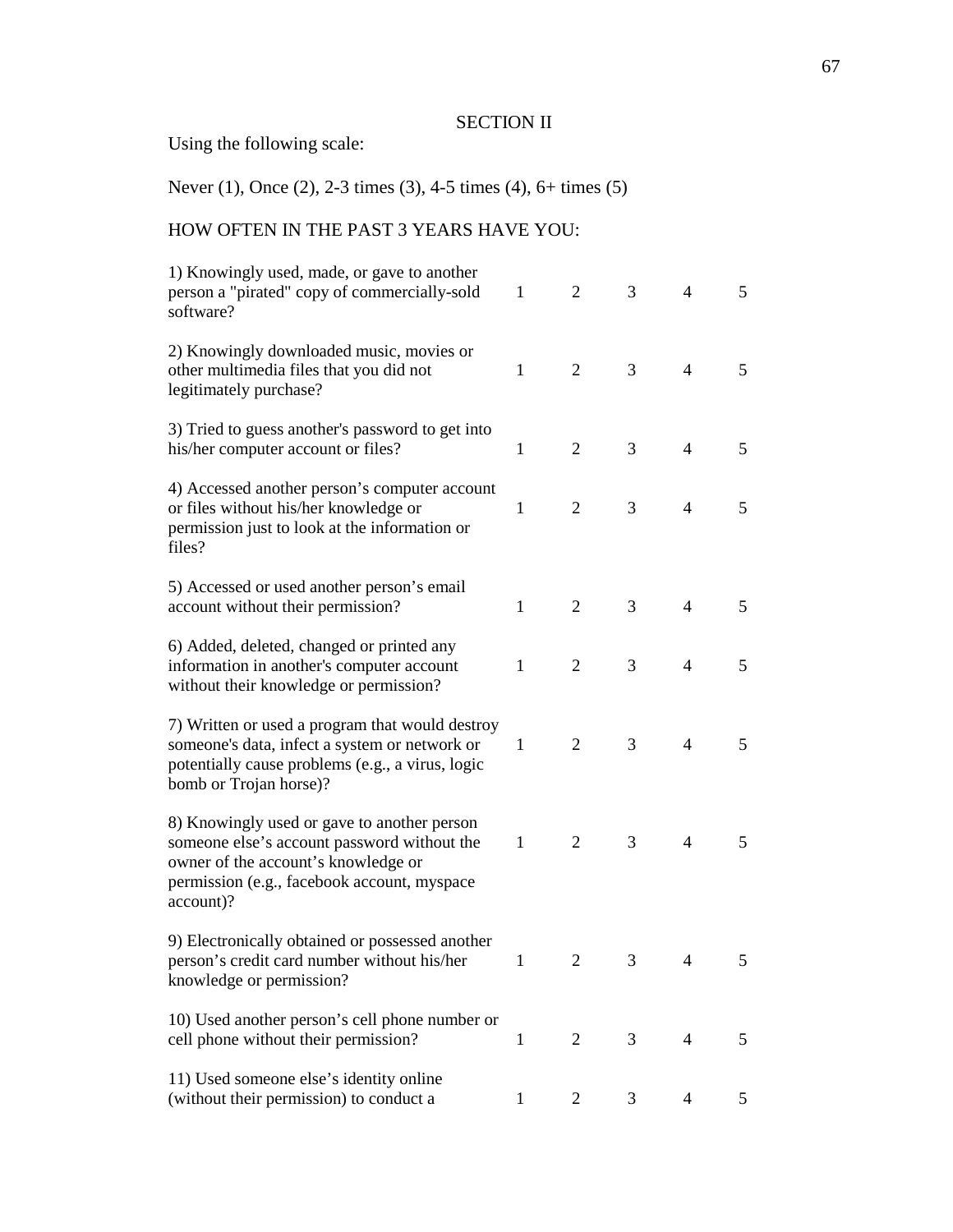| commercial transaction, apply for credit, or<br>conduct any other financial transaction?                                                                     |              |                |   |                |   |
|--------------------------------------------------------------------------------------------------------------------------------------------------------------|--------------|----------------|---|----------------|---|
| 12) Used a wireless access point that you did<br>not have permission or authorization to use?                                                                | $\mathbf{1}$ | 2              | 3 | $\overline{4}$ | 5 |
| 13) Monitored network/Internet traffic without<br>authorization or permission?                                                                               | $\mathbf{1}$ | $\overline{2}$ | 3 | $\overline{4}$ | 5 |
| 14) Accessed a computer system, network or<br>website without permission or authorization?                                                                   | $\mathbf{1}$ | $\overline{2}$ | 3 | $\overline{4}$ | 5 |
| 15) Defaced/altered a website without<br>authorization or permission?                                                                                        | $\mathbf{1}$ | 2              | 3 | $\overline{4}$ | 5 |
| 16) Disclosed passwords, user IDs, or other<br>account information without authorization or<br>permission?                                                   | 1            | 2              | 3 | $\overline{4}$ | 5 |
| 17) Viewed information on a business system<br>or network that you did not have authorization<br>or permission to see?                                       | 1            | 2              | 3 | $\overline{4}$ | 5 |
| 18) Harassed, annoyed or stalked someone<br>through emails IM, Facebook or other web<br>based technology?                                                    | $\mathbf{1}$ | 2              | 3 | $\overline{4}$ | 5 |
| 19) Engaged in Internet activities (e.g., emails,<br>web pages) designed to fraudulently obtain<br>personal information, commonly known as<br>phishing.      | $\mathbf{1}$ | 2              | 3 | $\overline{4}$ | 5 |
| 20) Sent unsolicited bulk emails?                                                                                                                            | $\mathbf{1}$ | 2              | 3 | $\overline{4}$ | 5 |
| 21) Without authorization or permission,<br>installed or used a device or software in order to<br>obtain/sniff userids and/or passwords?                     | 1            | 2              | 3 | 4              | 5 |
| 22) Without authorization or permission,<br>installed software or a device on a network or<br>system, that was designed to circumvent a<br>security control? | 1            | 2              | 3 | $\overline{4}$ | 5 |

# SECTION III

Using the following scale:

Does not apply to me (1), 16 or younger (2), 17-18 (3), 19-20 (4), 21 or older (5)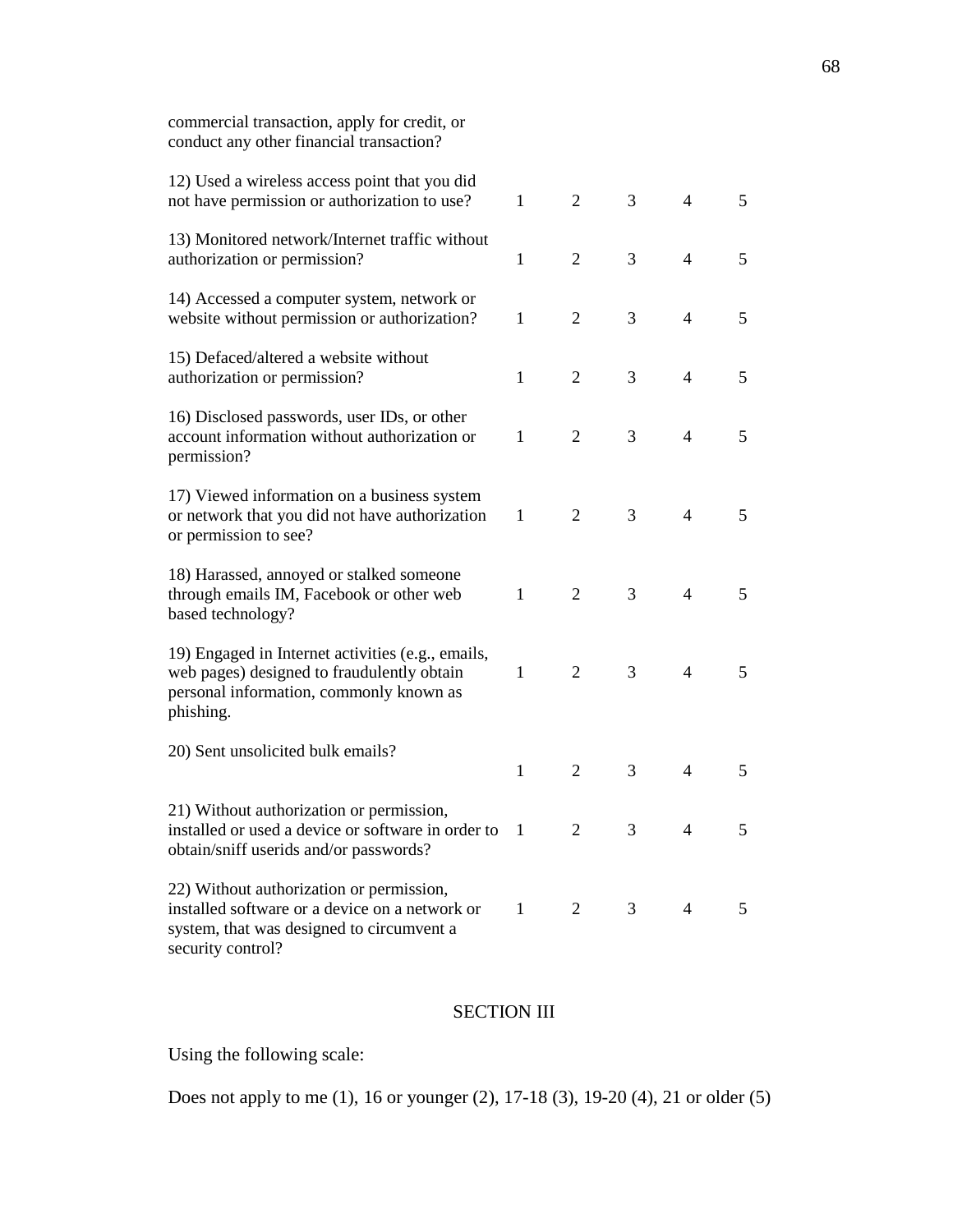## HOW OLD WERE YOU THE FIRST TIME YOU:

| 1) Knowingly used, made, or gave to another<br>person a "pirated" copy of commercially-sold<br>software?                                                                                      | 1            | 2              | 3              | $\overline{4}$ | 5 |
|-----------------------------------------------------------------------------------------------------------------------------------------------------------------------------------------------|--------------|----------------|----------------|----------------|---|
| 2) Knowingly downloaded music, movies or<br>other multimedia files that you did not<br>legitimately purchase?                                                                                 | 1            | $\overline{2}$ | 3              | $\overline{4}$ | 5 |
| 3) Tried to guess another's password to get into<br>his/her computer account or files?                                                                                                        | 1            | $\overline{2}$ | 3              | $\overline{4}$ | 5 |
| 4) Accessed another person's computer account<br>or files without his/her knowledge or<br>permission just to look at the information or<br>files?                                             | 1            | $\overline{2}$ | 3              | $\overline{4}$ | 5 |
| 5) Accessed or used another person's email<br>account without their permission?                                                                                                               | $\mathbf{1}$ | $\overline{2}$ | 3              | $\overline{4}$ | 5 |
| 6) Added, deleted, changed or printed any<br>information in another's computer account<br>without their knowledge or permission?                                                              | 1            | 2              | 3              | $\overline{4}$ | 5 |
| 7) Written or used a program that would destroy<br>someone's data, infect a system or network or<br>potentially cause problems (e.g., a virus, logic<br>bomb or Trojan horse)?                | 1            | $\overline{2}$ | 3              | $\overline{4}$ | 5 |
| 8) Knowingly used or gave to another person<br>someone else's account password without the<br>owner of the account's knowledge or<br>permission (e.g., facebook account, myspace<br>account)? | $\mathbf{1}$ | $\overline{2}$ | 3              | $\overline{4}$ | 5 |
| 9) Electronically obtained or possessed another<br>person's credit card number without his/her<br>knowledge or permission?                                                                    | $\mathbf{1}$ | 2              | 3              | $\overline{4}$ | 5 |
| 10) Used another person's cell phone number or<br>cell phone without their permission?                                                                                                        | 1            | $\overline{2}$ | 3 <sup>7</sup> | $\overline{4}$ | 5 |
| 11) Used someone else's identity online<br>(without their permission) to conduct a<br>commercial transaction, apply for credit, or<br>conduct any other financial transaction?                | $\mathbf{1}$ | 2              | 3              | $\overline{4}$ | 5 |
|                                                                                                                                                                                               |              |                |                |                |   |

12) Used a wireless access point that you did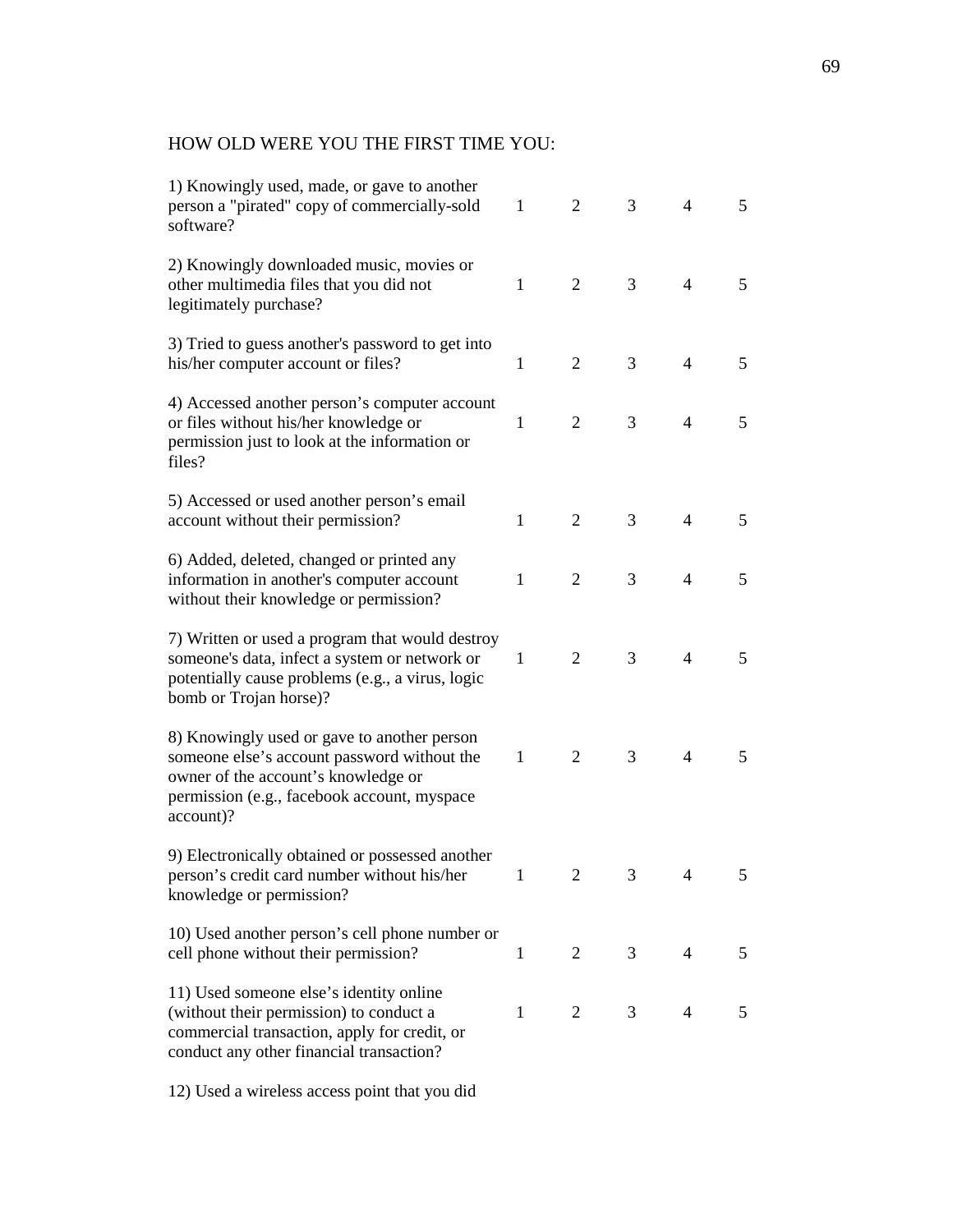| not have permission or authorization to use?                                                                                                                 | $\mathbf{1}$ | $\overline{2}$ | 3 | $\overline{4}$ | 5              |
|--------------------------------------------------------------------------------------------------------------------------------------------------------------|--------------|----------------|---|----------------|----------------|
| 13) Monitored network/Internet traffic without<br>authorization or permission?                                                                               | $\mathbf{1}$ | $\overline{2}$ | 3 | $\overline{4}$ | 5              |
| 14) Accessed a computer system, network or<br>website without permission or authorization?                                                                   | $\mathbf{1}$ | $\overline{2}$ | 3 | $\overline{4}$ | 5              |
| 15) Defaced/altered a website without<br>authorization or permission?                                                                                        | $\mathbf{1}$ | $\overline{2}$ | 3 | $\overline{4}$ | 5              |
| 16) Disclosed passwords, user IDs, or other<br>account information without authorization or<br>permission?                                                   | $\mathbf{1}$ | $\overline{2}$ | 3 | $\overline{4}$ | 5              |
| 17) Viewed information on a business system<br>or network that you did not have authorization<br>or permission to see?                                       | 1            | $\overline{2}$ | 3 | $\overline{4}$ | 5              |
| 18) Harassed, annoyed or stalked someone<br>through emails IM, Facebook or other web<br>based technology?                                                    | $\mathbf{1}$ | $\overline{2}$ | 3 | $\overline{4}$ | 5              |
| 19) Engaged in Internet activities (e.g., emails,<br>web pages) designed to fraudulently obtain<br>personal information, commonly known as<br>phishing.      | 1            | $\overline{2}$ | 3 | $\overline{4}$ | 5 <sup>5</sup> |
| 20) Sent unsolicited bulk emails?                                                                                                                            | $\mathbf{1}$ | $\overline{2}$ | 3 | $\overline{4}$ | 5              |
| 21) Without authorization or permission,<br>installed or used a device or software in order to<br>obtain/sniff userids and/or passwords?                     | $\mathbf{1}$ | $\overline{2}$ | 3 | $\overline{4}$ | 5              |
| 22) Without authorization or permission,<br>installed software or a device on a network or<br>system, that was designed to circumvent a<br>security control? | $\mathbf{1}$ | $\overline{2}$ | 3 | $\overline{4}$ | 5              |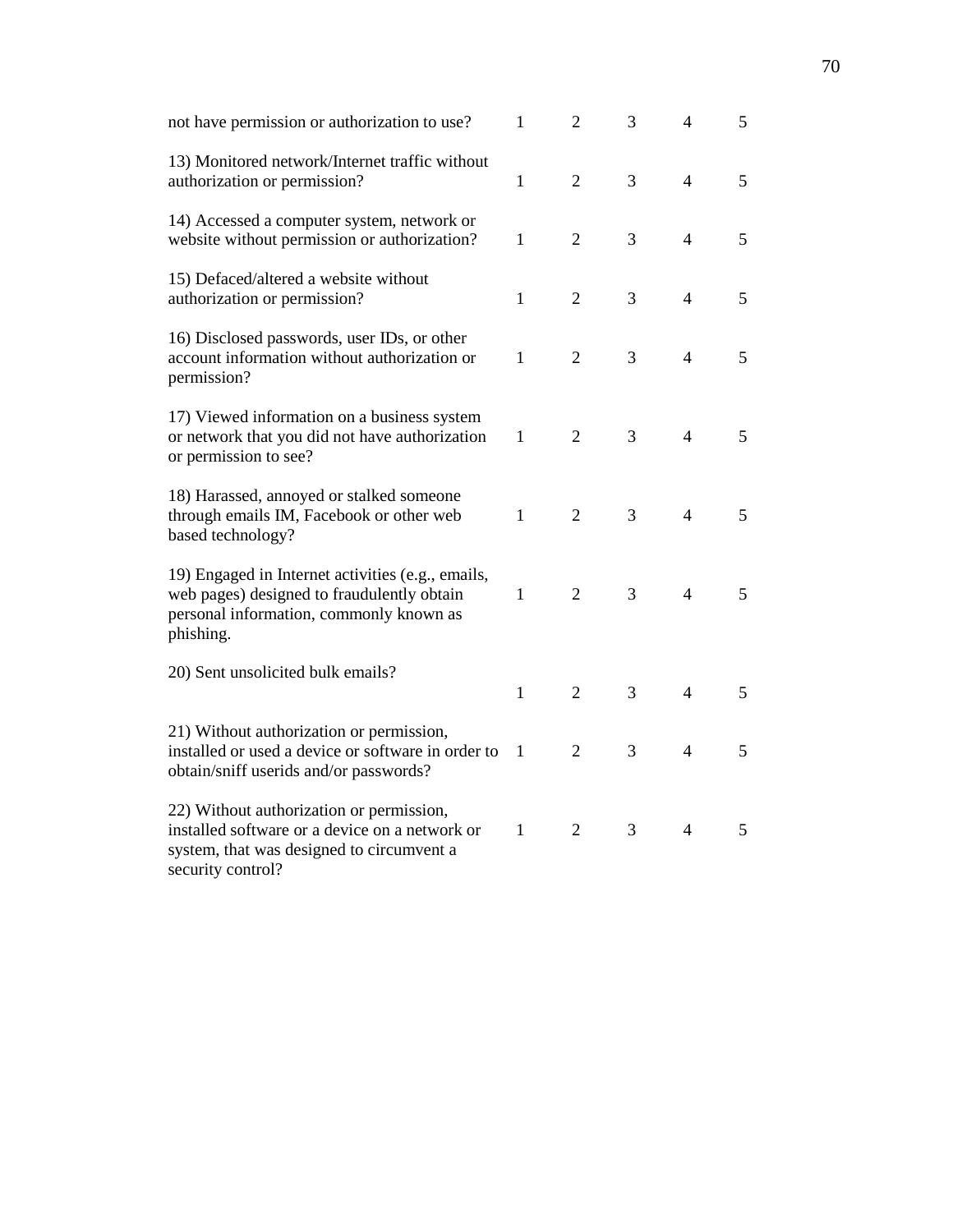#### **REFERENCES**

Abrams, R. (2014, Aug.). Target puts data breach costs at \$148 million and forecasts profit drops. *The New York Times*. Retrieved from http://www.nytimes.com.

Akers, R. (1977). *Deviant behavior: A social learning approach*. Belmont: Wadsworth.

- Allen, I. E., & Seaman, J. (2013). *Changing Course: Ten Years of Tracking Online Education in the United States*. Sloan Consortium. PO Box 1238, Newburyport, MA 01950.
- Anderson, M. (2015). The demographics of device ownership. *Pew Research Center*. Retrieved from www.pewinternet.org.
- Bartels, J. M., Ryan, J. J., Urban, L. S., & Glass, L. A. (2010). Correlations between estimates of state IQ and FBI crime statistics. *Personality and Individual Differences, 48*, 579-583.
- Beaver, K. M., & Wright, J. P. (2011). The association between county-level IQ and county-level crime rates. *Intelligence, 39*, 22-26.
- Benson, M. L., & Moore, E. (1992). Are white-collar and common offenders the same? An empirical and theoretical critique of a recently proposed general theory of crime. *Journal of Research in Crime and Delinquency, 29*(3), 251-272.
- Berinsky, A. J., Huber, G. A., & Lenz, G. S. (2012). Evaluating online labor markets for experimental research: Amazon.com's Mechanical Turk. *Political Analysis*, *20*(3), 351-368.
- Birnbaum, M. H. (2000). *Psychological experiments on the Internet.* M. H. Birnbaum (Ed.). San Diego, CA: Academic Press.
- Bryman, A. (2012). *Social research methods* (4th ed.). Oxford: University Press.
- Buhrmester, M., Kwang, T., & Gosling, S.D. (2011). Amazon's Mechanical Turk: A new source of inexpensive, yet high-quality data? *Perspectives on Psychological Science, 6*(1), 3-5.
- Chiesa, R., Ducci, S., & Ciappi, S. (2009). *Profiling hackers: The science of criminal profiling as applied to the world of hacking.* Boca Raton, FL: Auerbach Publications.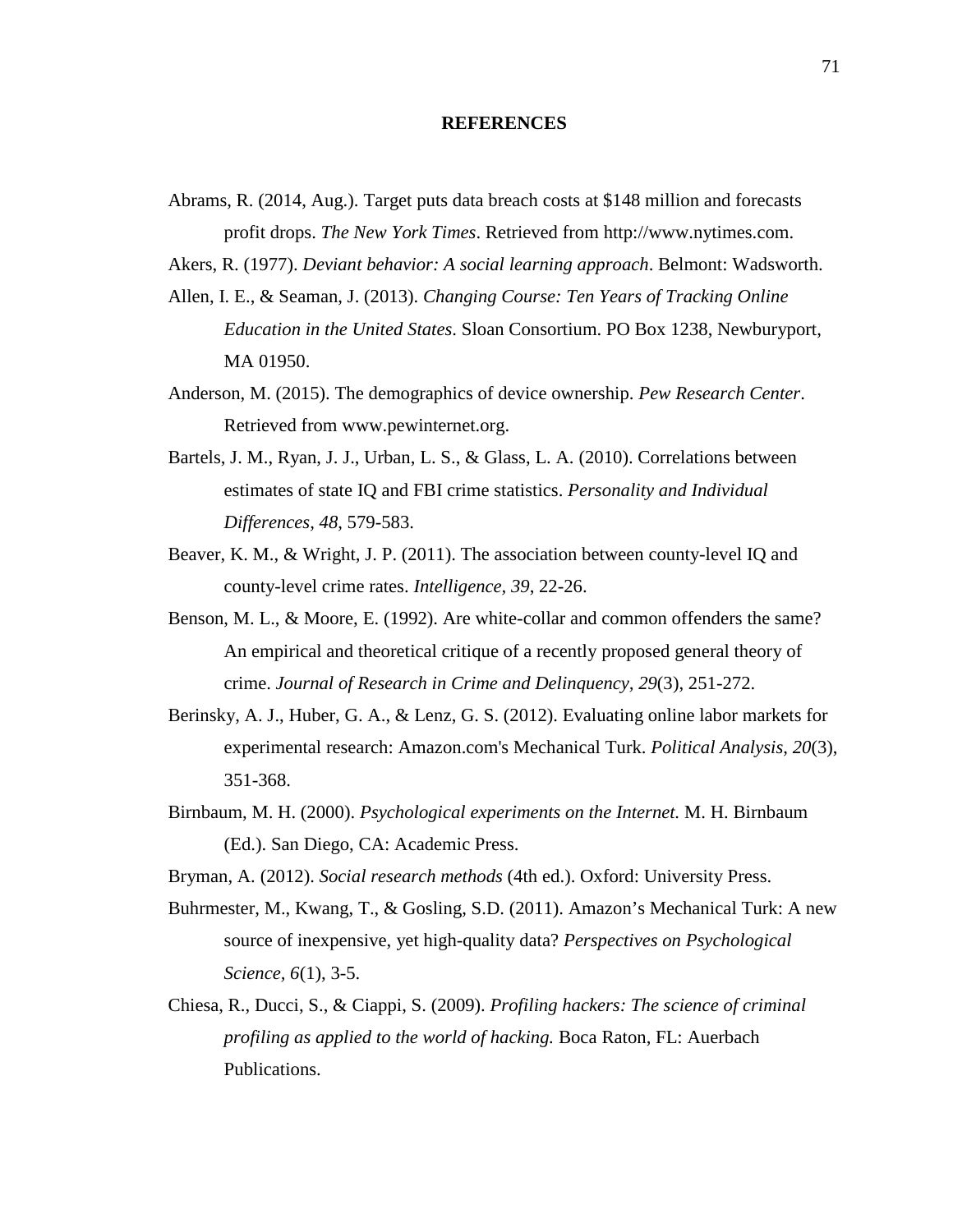- Claycomb, W. R., Legg, P. A., & Gollmann, D. (2014). Guest editorial: Emerging trends in research for insider threat detection. *Journal of Wireless Mobile Networks, Ubiquitous Computing, and Dependable Applications*, *5*(2), 1-6.
- Coldwell, R. (1993). University students' attitudes towards computer crime: A research note. *Computers & Society, 23*(1&2), 11-14.
- Coldwell, R. (1994, March). Perceptions of Computer Crime. In *Conference Proceedings Crime against Business, Australian Institute of Criminology*.
- Condon, D. M., & Revelle, W. (2014). The international cognitive ability resource: Development and initial validation of a public-domain measure. *Intelligence* (preprint).
- Cullen, F. T., Gendreau, P., Jarjoura, G. R., & Wright, J. P. (1997). Crime and the bell curve: Lessons from intelligent criminology. *Crime and Delinquency, 43*(4), 387- 411.
- Cummings, A., Lewellen, T., McIntire, D., Moore, A. P., & Trzeciak, R. (2012). *Insider threat study: Illicit cyber activity involving fraud in the US financial services sector* (No. CMU/SEI-2012-SR-004). Carnegie-Mellon University.
- Field, A. (2013). *Discovering statistics using IBM SPSS Statistics* (4th ed.). London: SAGE.
- Fitzpatrick, A. (Dec. 2014). Sony pulls *The Interview* after threats. *TIME*. Retrieved from http://www.time.com.
- Flanagan, W. G., & McMenamin, B. (1992, Aug. 3). For whom the bell tolls. *Forbes*.
- Fletcher, R. B., & Hattie, J. (2011). *Intelligence and Intelligence Testing.* Retrieved from http://www.purdue.eblib.com.ezproxy.lib.purdue.edu/patron/
- Fötinger, C., & Ziegler, W. (1993). Understanding a hacker's mind: A psychological insight into the hijacking of identities. *RSA Security*.
- Furnell, S. (2002). *Cybercrime: Vandalizing the information society*. London: Addison-Wesley.
- Gelbstein, E., Wuest, M., & Fridakis, S. (2012). Economic, political, and social threats in the information age. In P. C. Reich & E. Gelbstein (Eds.), *Law, policy, and technology: Cyberterrorism, information warfare, and internet immobilization* (pp. 17-30). Hershey, PA: IGI-Global.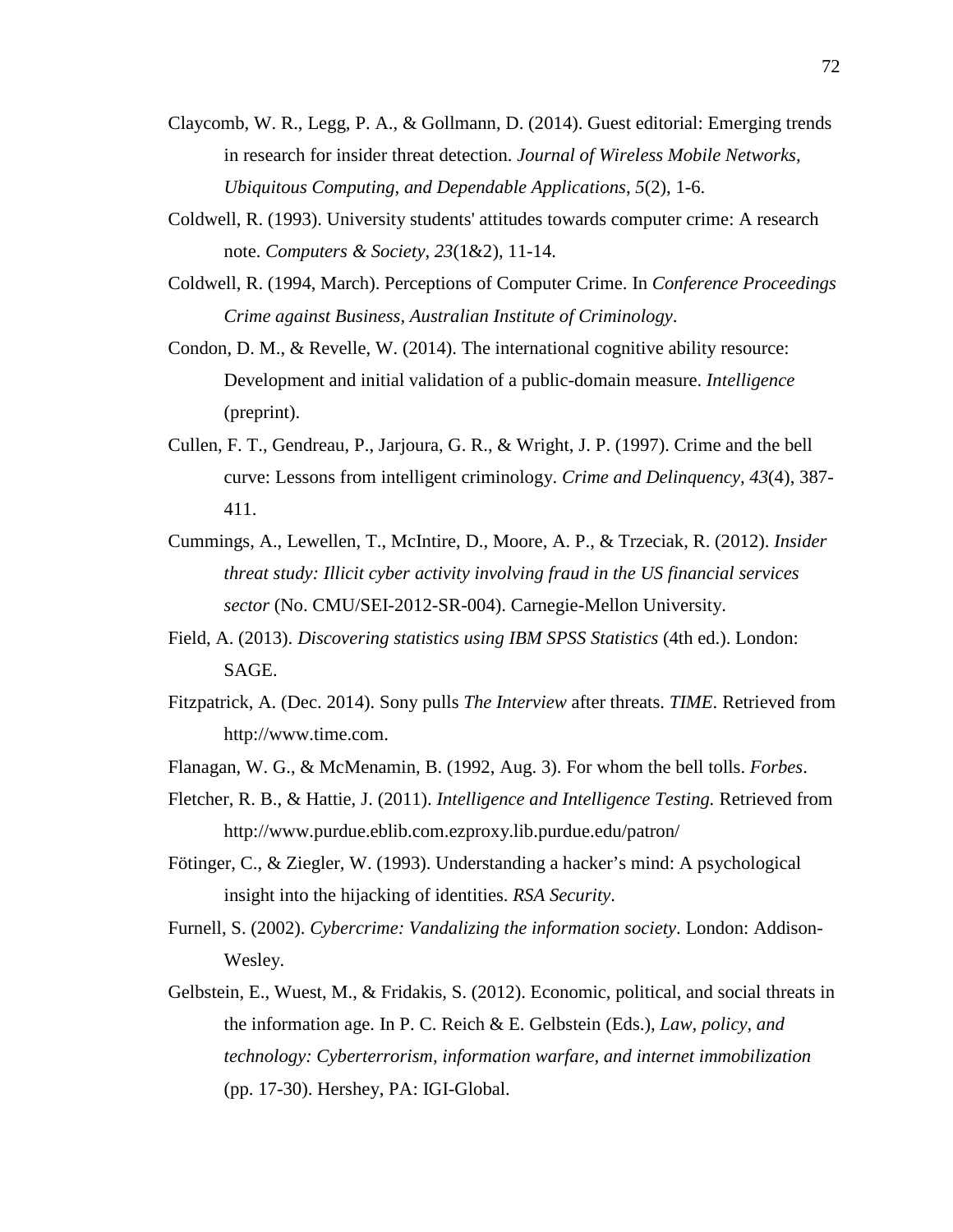- Gelbstein, E. (2014). Attackers: Internal and external. In P. C. Reich & E. Gelbstein (Eds.), *Law, policy, and technology: Cyberterrorism, information warfare, and internet immobilization* (pp. 41-58). Hershey, PA: IGI-Global.
- Goddard, H. H. (1914). *Feeblemindedness: Its causes and consequences*. New York, NY: Macmillan.
- Goldberg, L. R. (2012). International personality item pool: A scientific collaboratory for the development of advanced measures of personality traits and other individual differences. Retrieved from http://ipip.ori.org/.
- Gunter, W. D., Higgins, G. E., & Gealt, R. E. (2010). Pirating youth: Examining the correlates of digital music piracy among adolescents. *International Journal of Cyber Criminology, 4*(1&2), 657-671.
- Heaven, P. C. L., Mak, A., Barry, J., & Ciarrochi, J. (2002). Self-Rated Academic Performance Measure [Database record]. Retrieved from PsycTESTS. doi: 10.1037/t12925-000.
- Herrnstein, R. J., & Murray, C. (1994). *The bell curve: Intelligence and class structure in American life.* New York: Free Press.
- Hirschi, T., & Hindelang, M. J. (1977). Intelligence and delinquency: A revisionist review. *American Sociological Review, 42*(4), 571–587.
- Holt, T. J., Bossler, A. M., & Seigfried-Spellar, K. C. (2015). *Cybercrime and digital forensics: An introduction*. New York: Routledge.
- Internet Crime Complaint Center. (2014). *IC3 2014 Internet Crime Report*. [Online]. Retrieved from http://www.ic3.gov/media/annualreport/2014\_IC3Report.pdf.
- Internet Movie Database. (n.d.). Most popular "hacker" titles. Retrieved from http://www.imdb.com.
- Jennings, K. (2014). *Who are computer criminals?* (Doctoral dissertation, Texas State University). Retrieved from https://digital.library.txstate.edu/handle/10877/5258.
- Keelog.com. (2017, January 18). KeyGrabber USB. *Keelog*. Retrieved from www.keelog.com.
- Kirwan, G., & Power, A. (2012). *The psychology of cyber crime*. Hershey, PA: Information Science Reference.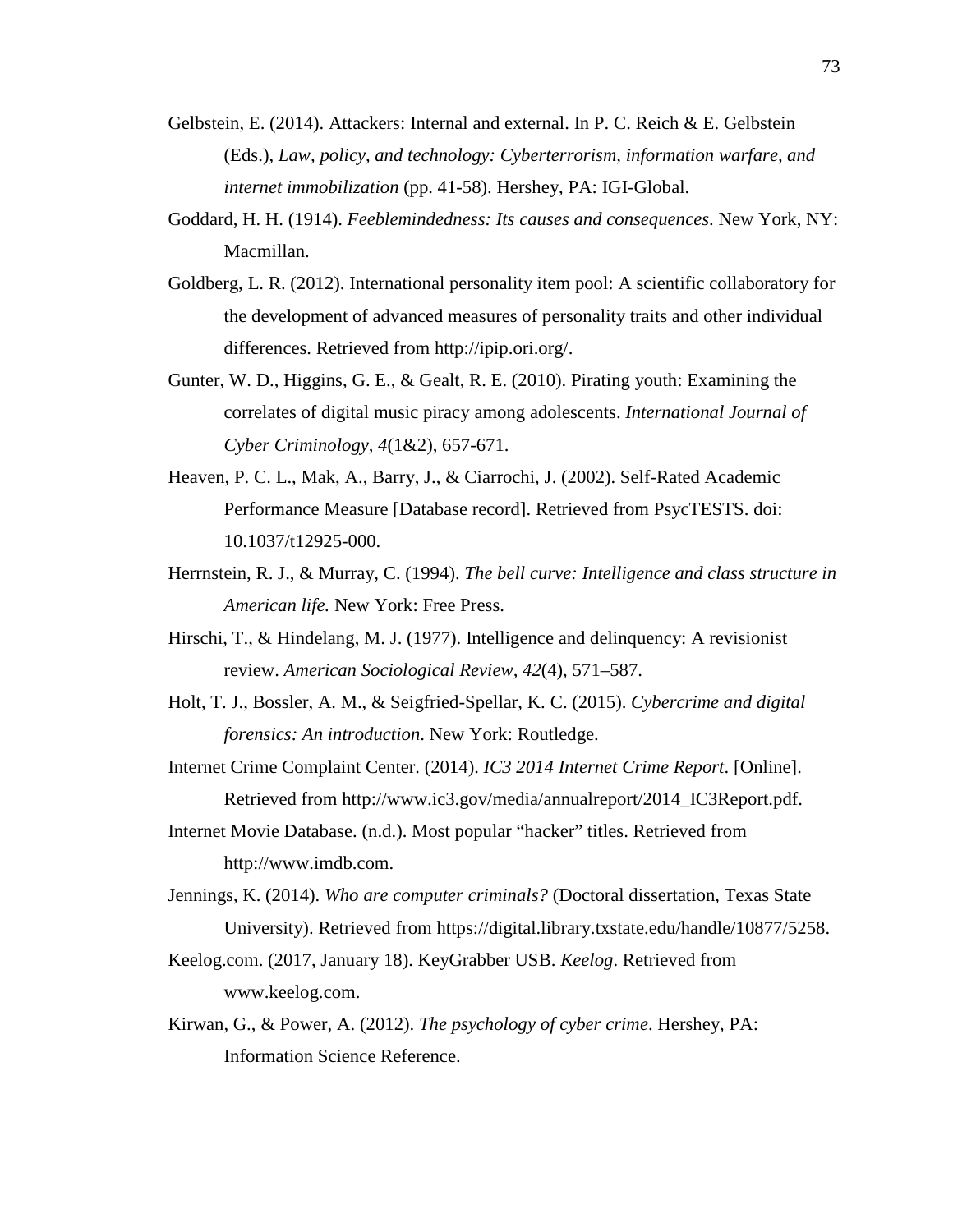- Krebs, B. (2017). All about skimmers. *Krebs on Security*. Retrieved from www.krebsonsecurity.com.
- Kumparak, G. (Nov. 2014). United States Postal Service hacked. *TechCrunch*. Retrieved from http://www.techcrunch.com.
- Levy, S. (2001). *Hackers: Heroes of the computer revolution.* New York: Penguin.
- Lochner, L. (2004). Education, work, and crime: A human capitalist approach. *International Economic Review, 45*(3), 811-843.
- Lochner, L., & Moretti, E. (2004). The effect of education on crime: Evidence from prison inmates, arrests, and self-reports. *American Economic Review, 94*.
- Lynam, D., Moffitt, T., & Stouthamer-Loeber, M. (1993). Explaining the relation between IQ and delinquency: Class, race, test motivation, or self-control? *Journal of Abnormal Psychology, 102*(2), 187-196.
- Lubin, G. (2013, September 26). These are the college majors with the smartest students. *Business Insider*. Retrieved from http://www.businessinsider.com.
- McBrayer, J. (2014). *Exploiting the digital frontier: Hacker typology and motivation* (Doctoral dissertation, The University of Alabama).
- McDaniel, M. A. (2006). Estimating state IQ: Measurement challenges and preliminary correlates. *Intelligence, 34*, 607–619.
- Mears, D. P., & Cochran, J. C. (2013). What is the effect of IQ on offending? *Criminal Justice and Behavior, 40*(11), 1280-1300. doi: 10.1177/0093854813485736.
- Mitchell, B. (2016, October 18). What is a keylogger and key logging software? *Lifewire*. Retrieved from https://www.lifewire.com.
- Moffitt, T. E., & Silva, P. A. (1988). IQ and delinquency: A direct test of the differential detection hypothesis. *Journal of Abnormal Psychology*, *97*, 330-333.
- Monk-Turner, E., Oleson, J., Cortez, P., Dean, D., Kracke, C., Harmon, J., … Trach, G. (2006). Gender disparity in criminal offenses among persons of high IQ. *International Journal of Offender Therapy and Comparative Criminology, 50*(5), 506-519.
- Morris, I. (2015, January 20). Jimmy Kimmel exposes bad password security. *Forbes*. Retrieved from www.forbes.com.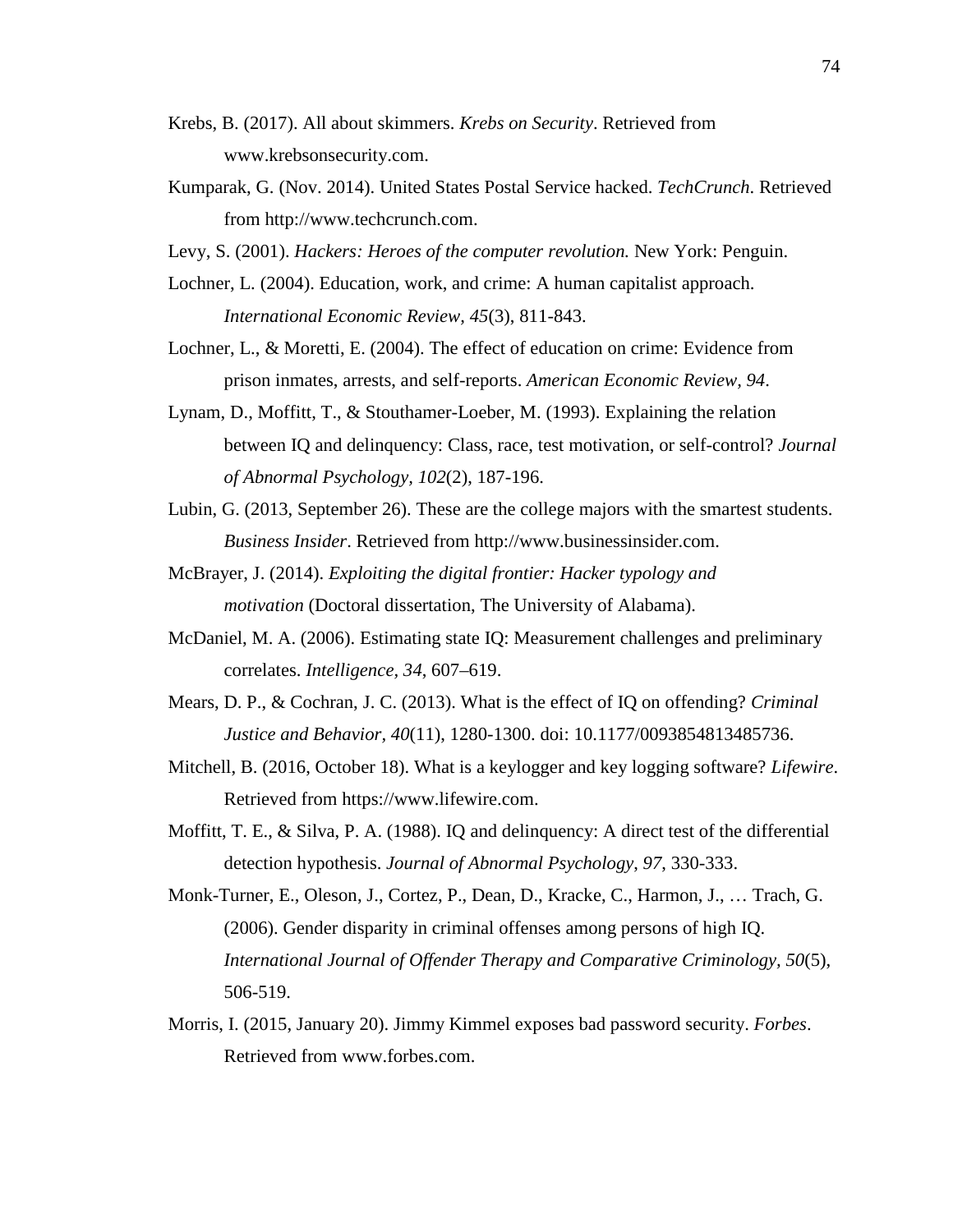- Mueller, J. H., Jacobsen, D. M., & Schwarzer, R. (2000). What are computing experiences good for: A case study in on-line research. In M. H. Birnbaum (Ed.), *Psychological Experiments on the Internet* (195-216). San Diego, CA: Academic Press.
- Murray, C. (1997). IQ and economic success. *The Public Interest*, 21-35.
- Nairne, J. S. (2013). *Psychology* (6<sup>th</sup> ed.). Belmont, CA: Wadsworth.
- Oleson, J. C., & Chappell, R. (2012). Self-reported violent offending among subjects with genius-level IQ scores. *Journal of Family Violence, 27*, 715-730. doi: 10.1007/s10896-012-9468-7.
- Owen, S., & Sawhill, I. (2013, May). Should everyone go to college? *Center on Children and Families at Brookings*. Retrieved from http://www.brookings.edu.
- Pagliery, J. (2014, May). Half of American adults hacked this year. *CNN Money*. Retrieved from http://money.cnn.com.
- Parker, D. B. (1998). *Fighting computer crime: A new framework for protecting information.* New York: Wiley.
- Porter, T. M., & Carson, J. (2009). The measure of merit: Talents, intelligence, and inequality in the French and American republics, 1750-1940. *Modern Intellectual History, 6*(3), 637-644.
- Raine, A., Laufer, W. S., Yang, Y., Narr, K. L., Thompson, P., & Toga, A. W. (2012). Increased executive functioning, attention, and cortical thickness in white-collar criminals. *Human Brain Mapping, 33*, 2932-2940.
- Randazzo, M.R., M. Keeney, E. Kowalski, D. Cappelli, and A. Moore. (2005). "Insider Threat Study: Illicit Cyber Activity in the Banking and Finance Sector." Technical Report CMU/SEI-2004-TR-021 Prepared by the U.S. Secret Service and CERT Coordination Center. Pittsburg, PA: Carnegie Mellon Software Engineering Institute Publication.
- Riffkin, R. (Oct. 2014). Hacking tops list of crimes Americans worry about most. *Gallup*. Retrieved from http://www.gallup.com.
- Robson, G. D. (2004). The origins of phreaking. *Blacklisted! 411, 6*(2), 17-23.
- Rogers, M. (1999a). Psychology of hackers: Steps toward a new taxonomy. Retrieved May 5, 1999 from the World Wide Web: http://www.infowar.com.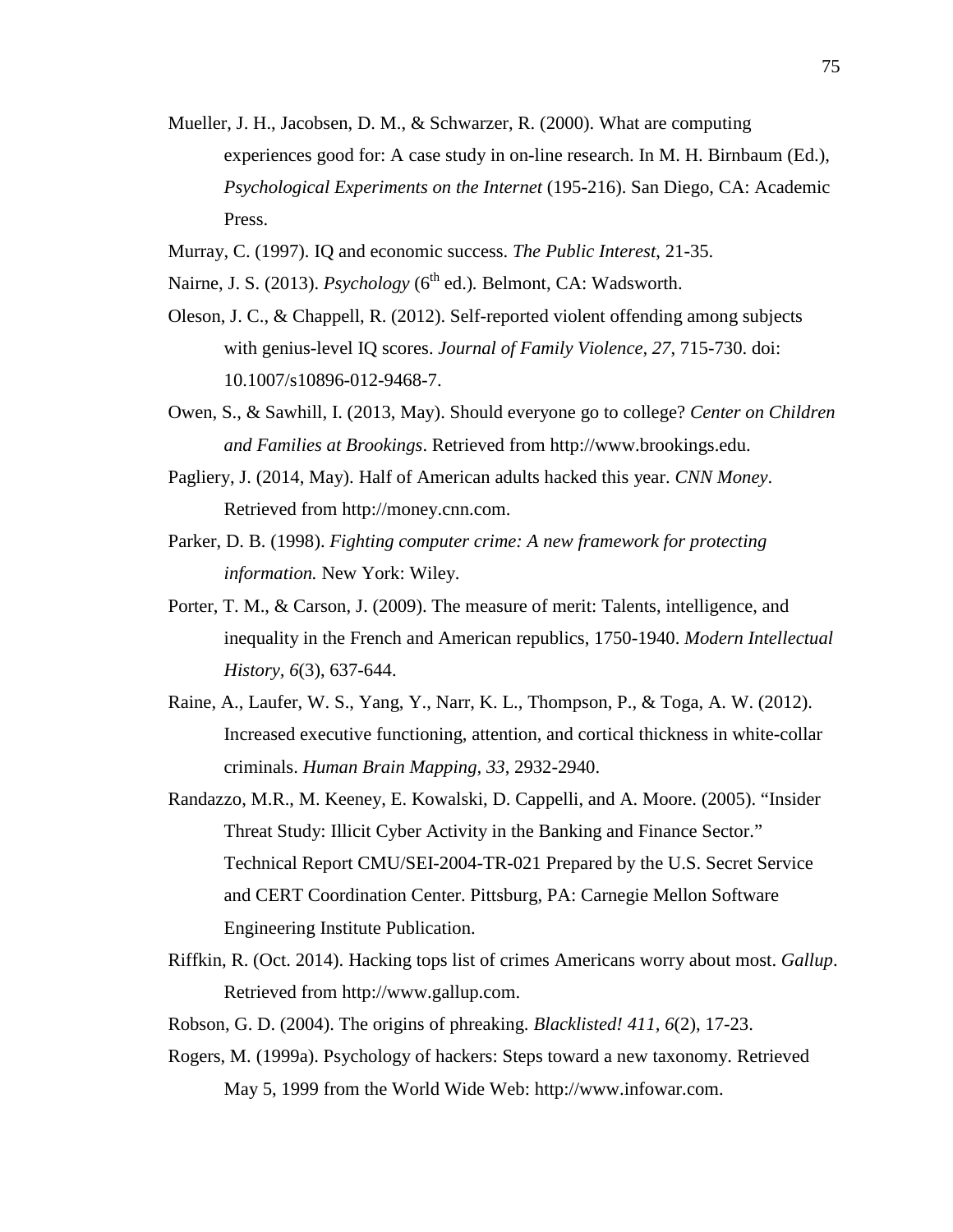- Rogers, M. (1999b). Psychology of computer criminals. Paper presented at the annual Computer Security Institute Conference, St. Louis, Missouri.
- Rogers, M. K. (2001). *A social learning theory and moral disengagement analysis of criminal computer behavior: An exploratory study.* (Unpublished doctoral dissertation).
- Rogers, M. (2006). A two-dimensional circumplex approach to the development of a hacker taxonomy. *Digital Investigation, 3*(2), 97-102.
- Rogers, M. (2010). The psyche of cybercriminals: A psycho-social perspective. *Cybercrimes: A Multidimensional Analysis, part 5*, 217-235. doi: 10.1007/978-3- 642-13547-7\_14.
- Rogers, M., Seigfried, K., & Tidke, K. (2006a). Self-reported computer criminal behavior: A psychological analysis. *Digital Investigation*, *3*, 116-120.
- Rogers, M., Smoak, N., & Liu, J. (2006b). Self-reported deviant computer behavior: A big-5, moral choice, and manipulative exploitive behavior analysis. *Deviant Behavior, 27*(3), 245-268.
- Rushe, D. (Feb. 2015). Most cars are vulnerable to 'hacking or privacy intrusions' report. *The Guardian*. Retrieved from http://www.theguardian.com.
- Rushton, J. P., & Templer, D. (2009). National differences in intelligence, crime, income, and skin color. *Intelligence, 37*(4), 341-346.
- Schell, B., & Dodge, J. (2002). *The hacking of America: Who's doing it, why, and how.* Westport, CT: Greenwood Publishing Group, Inc.
- Schell, B. & Holt, T. (2009). A profile of the demographics, psychological predispositions, and social/behavioral patterns of computer hacker insiders and outsiders. In K. Chen & A. Fadlalla (Eds.), *Online Consumer Protection: Theories of Human Relativism* (190-213).
- Schell, B. H., & Martin, C. (2004). *Cybercrime: A reference handbook*. Santa Barbara, CA: ABC-CLIO.
- Seigfried-Spellar, K. & Rogers, M. (2010). Psychological analysis of computer criminal behavior: preliminary findings.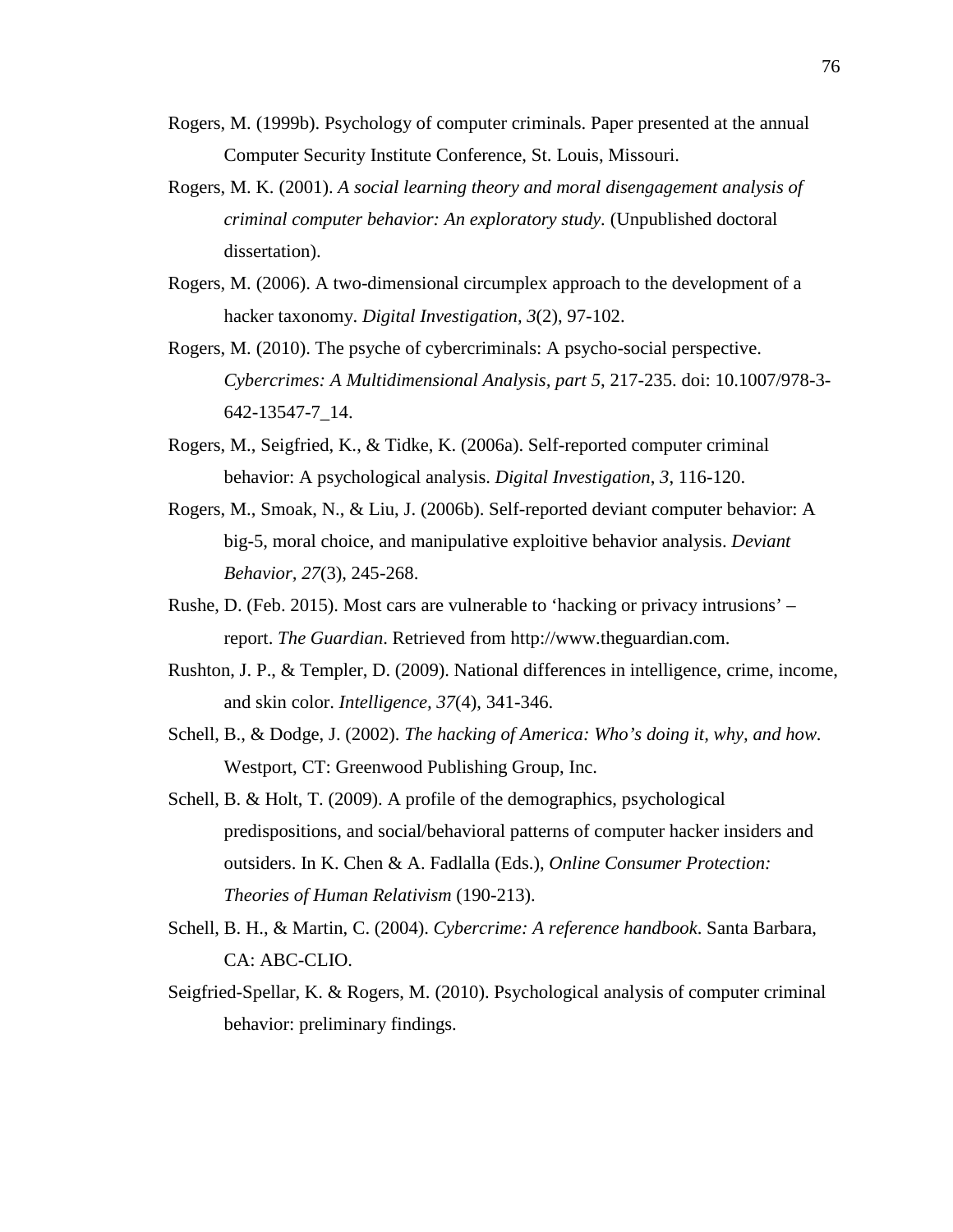- Seigfried-Spellar, K. C., O'Quinn, C., & Treadway, K. N. (2014). Assessing the relationship between autistic traits and cyberdeviancy in a sample of college students. *Behaviour and Information Technology*. doi: 10.1080/0144929X.2014.978377.
- Seigfried-Spellar, K. C., & Treadway, K. N. (2014). Differentiating hackers, identity thieves, cyberbullies, and virus writers by college major and individual differences. *Deviant Behavior*, *35*(10), 782-803.
- Selwyn, N. (2008). A safe haven for misbehaving?: An investigation of online misbehavior among university students. *Social Science Computer Review, 26*(4), 446-465.
- Shaw, E., Post, J., & Ruby, K. (1999). Inside the mind of the insider. *Security Management*, *43*(12), 34-42.
- Shipley, W. C., Gruber, C. P., Martin, T. A., & Klein, A. M. (2009). *Shipley-2.* Los Angeles, CA: Western Psychological Services
- Shipley, W. C., Gruber, C., Martin, T., & Klein, A. M. (2010). *Shipley Institute of Living Scale* (3rd ed.). Los Angeles, CA: Western Psychological Services
- Skinner, W., & Fream, A. (1997). A social learning theory analysis of computer crime among college students. *Journal of Research in Crime and Delinquency, 34*, 495- 518.
- Smith, J. L., Lewis, K. L., Hawthorne, L., & Hodges, S. D. (2013). Effort Expenditure Comparison Measure [Database record]. Retrieved from PsycTESTS. doi: 10.1037/t23899-000.
- The College Board. (2013). *2013 SAT® report on college & career readiness*. Retrieved from http://media.collegeboard.com.
- Thorndike, R. L., Hagen, E. P., & Sattler, J. M. (1986). *The Stanford–Binet Intelligence Scale* (4th ed.). Chicago: Riverside.
- Treadway, K. N., & Seigfried-Spellar, K. C. (2015, March). *Influencing sensitivity levels toward victims of cyberbullying behaviors by manipulating sex of the victim & instigator*. Poster session presented at the meeting of the Academy of Criminal Justice Sciences, Orlando, FL.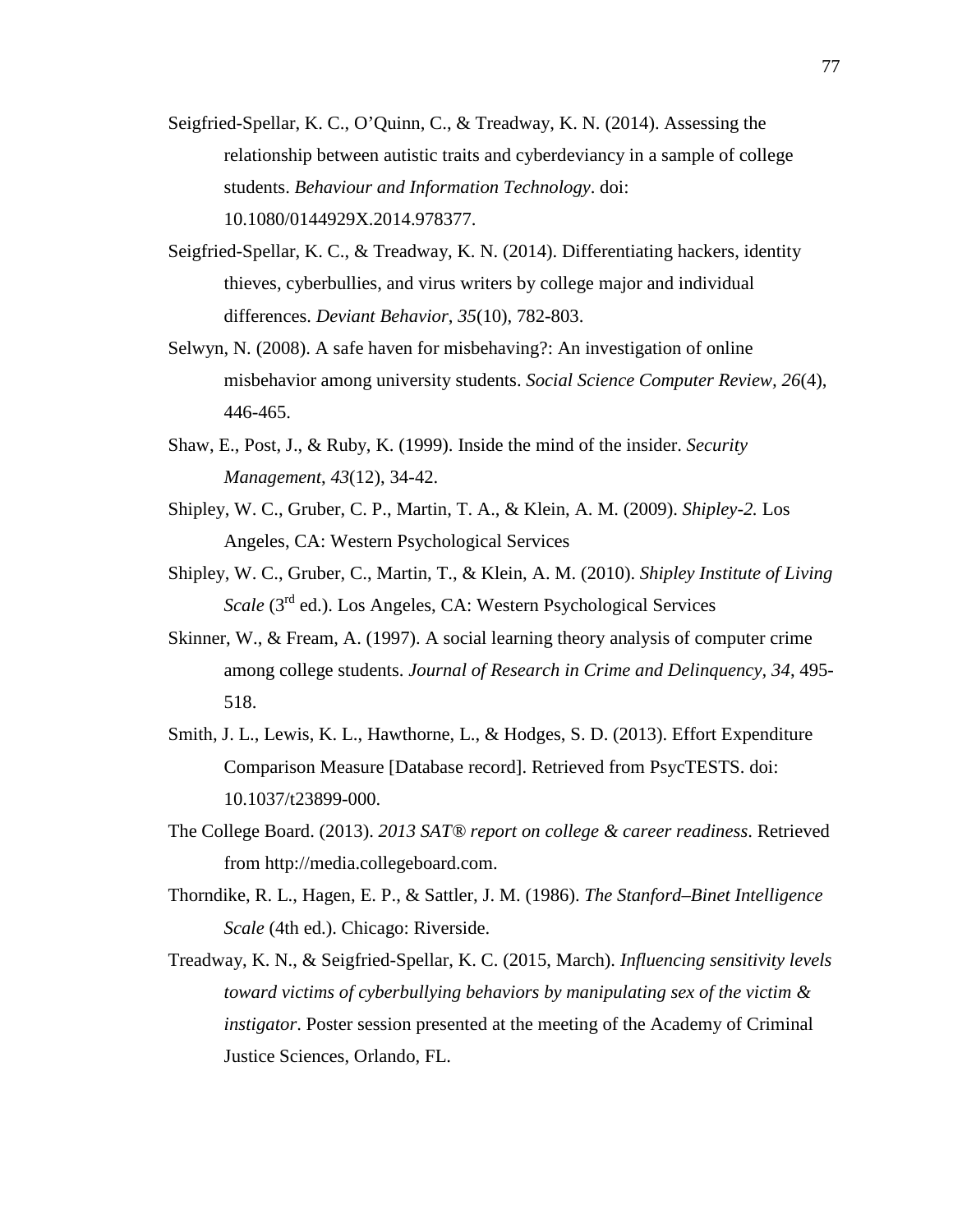- Wall, D. S. (1998). Catching cybercriminals: Policing the Internet. *International Review of Law, Computers, & Technology, 12*, 201-218.
- Wall, D. S. (2007). *Cybercrime: The transformation of crime in the digital age.* Cambridge: Polity Press.
- Walters, G. D., & Geyer, M. D. (2004). Criminal thinking and identity in male whitecollar offenders. *Criminal Justice and Behavior, 31,* 263-281. doi:10.1177/0093854803262508.
- Weschler, D. (1991). *The Wechsler Intelligence Scale for Children* (3rd ed.). San Antonio, TX: The Psychological Corporation.
- Weise, E. (Feb. 2015). Millions of Anthem customers alerted to hack. *USA Today*. Retrieved from http://www.usatoday.com.
- White, J. L., Moffitt, T. E., & Silva, P. A. (1989). A prospective replication of the protective effects of IQ in subjects at high risk for juvenile delinquency. *Journal of Consulting and Clinical Psychology*, *57*(6), 719-724. doi:10.1037/0022- 006X.57.6.719.
- Wilson, J. Q., & Herrnstein, R. (1985). Crime and human nature. *New York: Simon and Shuster*.